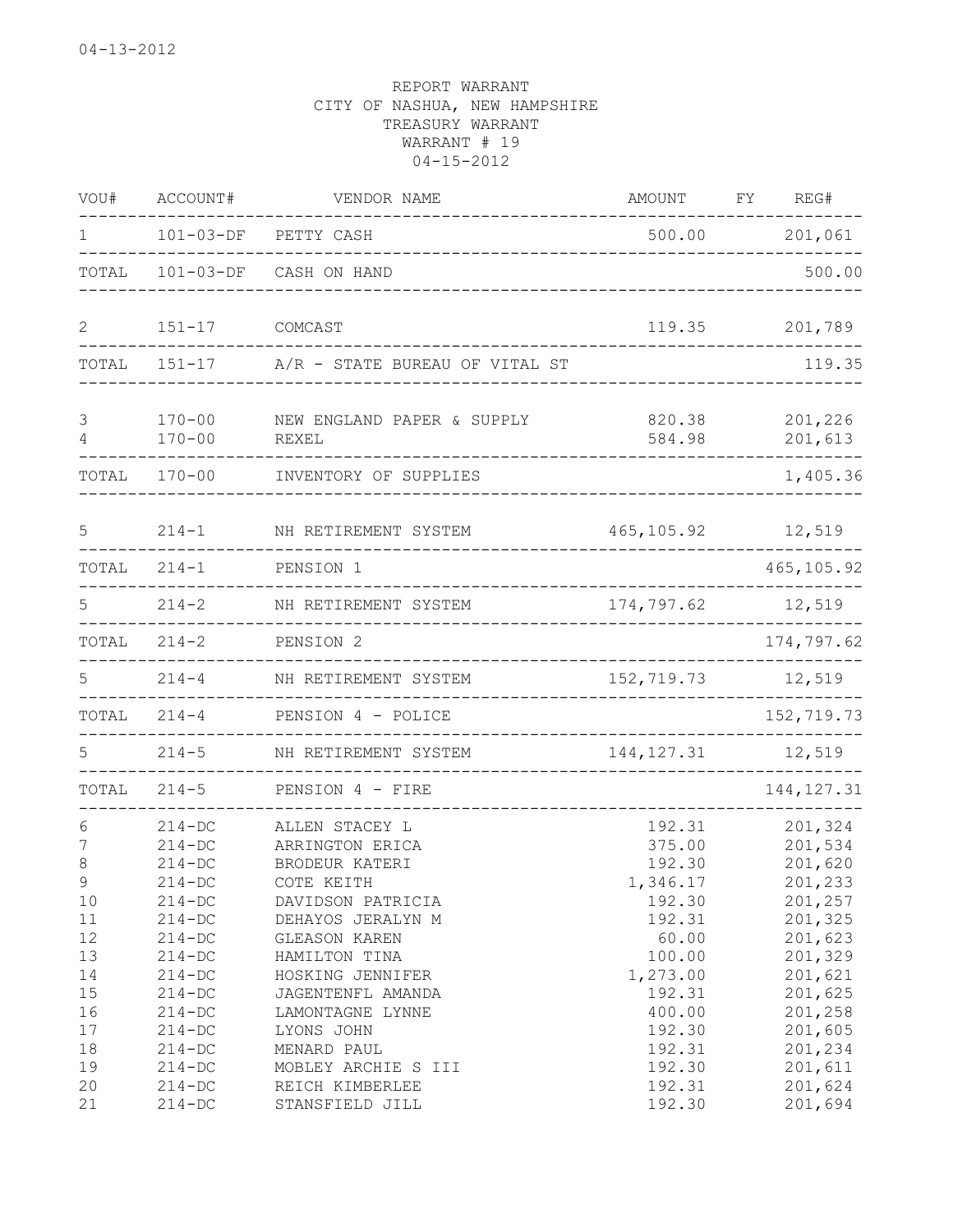| VOU#                                                                                      | ACCOUNT#                                                                                                                                                                                                       | VENDOR NAME                                                                                                                                                                                                                                                                                                             | AMOUNT<br>________________________                                                                                                                                          | FY | REG#                                                                                                                                                     |
|-------------------------------------------------------------------------------------------|----------------------------------------------------------------------------------------------------------------------------------------------------------------------------------------------------------------|-------------------------------------------------------------------------------------------------------------------------------------------------------------------------------------------------------------------------------------------------------------------------------------------------------------------------|-----------------------------------------------------------------------------------------------------------------------------------------------------------------------------|----|----------------------------------------------------------------------------------------------------------------------------------------------------------|
| TOTAL                                                                                     | $214 - DC$                                                                                                                                                                                                     | DEPENDENT CARE DEDUCTION                                                                                                                                                                                                                                                                                                | ------------------------                                                                                                                                                    |    | 5,477.22                                                                                                                                                 |
| 22                                                                                        | $214-FS$                                                                                                                                                                                                       | BENEFIT STRATEGIES INC                                                                                                                                                                                                                                                                                                  | 14,935.87 12,525                                                                                                                                                            |    |                                                                                                                                                          |
|                                                                                           |                                                                                                                                                                                                                | TOTAL 214-FS FLEXIBLE SPENDING-MEDICAL                                                                                                                                                                                                                                                                                  |                                                                                                                                                                             |    | 14,935.87                                                                                                                                                |
| 23                                                                                        |                                                                                                                                                                                                                | 214-K PROTECTIVE LIFE INSURANCE COMP 63.89 12,527                                                                                                                                                                                                                                                                       |                                                                                                                                                                             |    |                                                                                                                                                          |
|                                                                                           |                                                                                                                                                                                                                | TOTAL 214-K KEMPER TERM LIFE INSURANCE                                                                                                                                                                                                                                                                                  | __________________________                                                                                                                                                  |    | 63.89                                                                                                                                                    |
| 24                                                                                        | $214 - W$                                                                                                                                                                                                      | BOSTON MUTUAL LIFE INSURANCE 14,030.11 12,511                                                                                                                                                                                                                                                                           |                                                                                                                                                                             |    |                                                                                                                                                          |
|                                                                                           | TOTAL 214-W                                                                                                                                                                                                    | WHOLE LIFE DEDUCTION                                                                                                                                                                                                                                                                                                    |                                                                                                                                                                             |    | 14,030.11                                                                                                                                                |
| 25<br>26<br>27<br>28<br>29<br>30<br>31<br>32<br>33<br>34<br>35<br>36<br>TOTAL<br>37<br>38 | $255 - 00$<br>$255 - 00$<br>$255 - 00$<br>$255 - 00$<br>$255 - 00$<br>$255 - 00$<br>$255 - 00$<br>$255 - 00$<br>$255 - 00$<br>$255 - 00$<br>$255 - 00$<br>$255 - 00$<br>$255 - 00$<br>$255 - 05$<br>$255 - 05$ | STATE OF NH-MV<br>STATE OF NH-MV<br>STATE OF NH-MV<br>STATE OF NH-MV<br>STATE OF NH-MV<br>STATE OF NH-MV<br>STATE OF NH-MV<br>STATE OF NH-MV<br>STATE OF NH-MV<br>STATE OF NH-MV<br>STATE OF NH-MV<br>STATE OF NH-MV<br>STATE MVR<br>____________________________<br>NASHUA POLICE DEPARTMENT<br>STATE OF NEW HAMPSHIRE | 17,819.17<br>27, 137.51<br>20,607.30<br>21,395.54<br>20,948.74<br>20,815.28<br>16,703.23<br>20, 225.80<br>8,664.88<br>12,063.11<br>12,723.40<br>11,681.05<br>38.50<br>49.50 |    | 12,497<br>12,501<br>12,502<br>12,503<br>12,504<br>12,505<br>12,506<br>12,510<br>12,512<br>12,516<br>12,521<br>12,528<br>210,785.01<br>201,695<br>201,770 |
| TOTAL                                                                                     |                                                                                                                                                                                                                | 255-05 STATE OF NH-FBI FINGERPRNT FEE                                                                                                                                                                                                                                                                                   |                                                                                                                                                                             |    | 88.00                                                                                                                                                    |
|                                                                                           |                                                                                                                                                                                                                | 39 257-00 INFINITI OF NASHUA                                                                                                                                                                                                                                                                                            |                                                                                                                                                                             |    | 323.40 201,060                                                                                                                                           |
|                                                                                           |                                                                                                                                                                                                                | TOTAL 257-00 MV REFUND PENDING                                                                                                                                                                                                                                                                                          |                                                                                                                                                                             |    | 323.40                                                                                                                                                   |
| 40                                                                                        | $292 - 13$                                                                                                                                                                                                     | BROX INDUSTRIES INC                                                                                                                                                                                                                                                                                                     | 41,803.72 12,518                                                                                                                                                            |    |                                                                                                                                                          |
|                                                                                           | TOTAL 292-13                                                                                                                                                                                                   | RETAINAGE PAYABLE-BROX INDUS.                                                                                                                                                                                                                                                                                           |                                                                                                                                                                             |    | 41,803.72                                                                                                                                                |
| 40 — 10                                                                                   |                                                                                                                                                                                                                | 292-14 BROX INDUSTRIES INC                                                                                                                                                                                                                                                                                              | 88.54                                                                                                                                                                       |    | 12,518                                                                                                                                                   |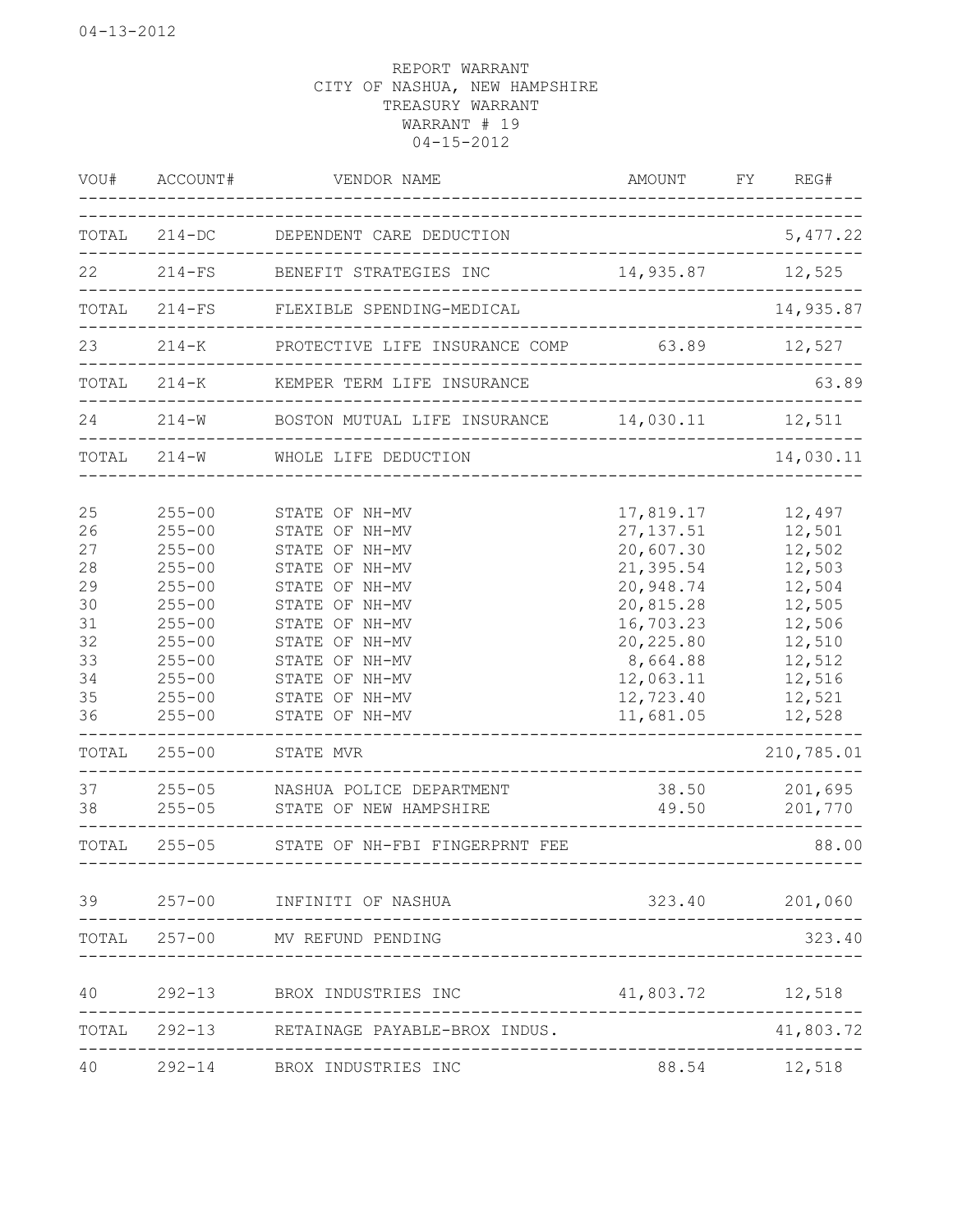| VOU#         | ACCOUNT# | VENDOR NAME                    | AMOUNT FY | REG#  |
|--------------|----------|--------------------------------|-----------|-------|
| TOTAL 292-14 |          | INTEREST RETAINAGE-BROX INDUS. |           | 88.54 |
|              |          |                                |           |       |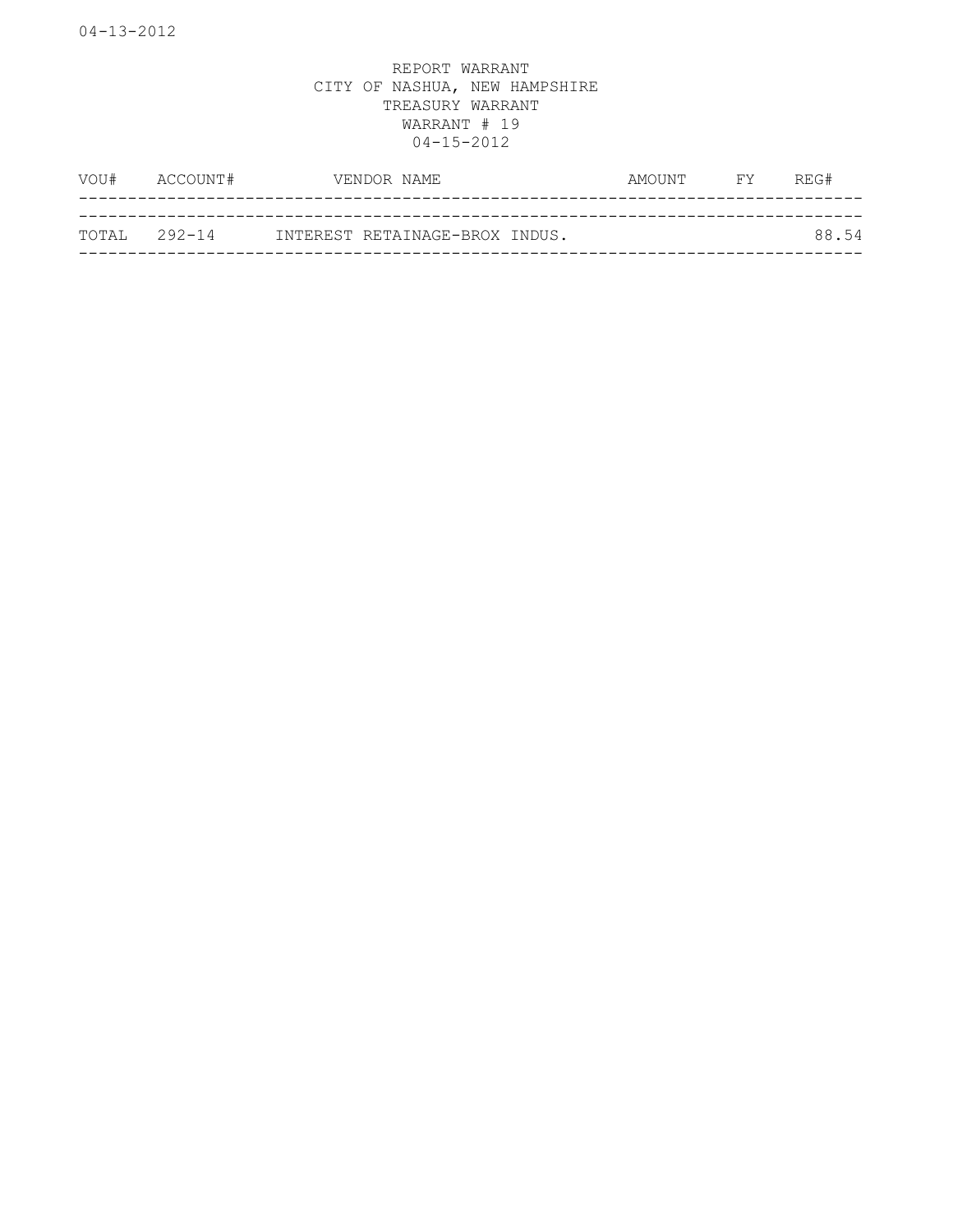| 305-18061<br>201,566<br>243.75<br>GRAHAM DONNA<br>305-31050<br>20.57<br>201,769<br>NEXTEL COMMUNICATIONS<br>305-32005<br>PUBLIC SERVICE OF NEW HAMPSHIR<br>252.18<br>201,828<br>305-33005<br>15.32<br>201,781<br>PENNICHUCK WATER<br>AARDVARK THE DEAN OF CLEAN/KEV<br>360.00<br>201,587<br>305-42010<br>288.24<br>201,696<br>305-49075<br><b>JOHNSON PETER</b><br>305-59100<br>255.00<br>201,197<br>JP PEST SERVICES<br>250.00<br>201,339<br>305-59286<br>JEYNES MIKE<br>201,239<br>305-59286<br>MCLEAN JIM<br>362.50<br>50<br>112.50<br>201,240<br>305-59286<br>O'NEIL TIM<br>250.00<br>201,136<br>305-59286<br>WALLENT FRANK J<br>305-64030<br>JOHNSON PETER<br>187.84<br>201,696<br>201,696<br>305-91030<br>JOHNSON PETER<br>165.88<br>225.28<br>201,696<br>305-94005<br>JOHNSON PETER<br>36.89<br>305-98029<br>JOHNSON PETER<br>201,696<br>SRF - CIVIC & COMM ACTIVITIES<br>TOTAL<br>305<br>308-31050<br>33.86<br>201,769<br>NEXTEL COMMUNICATIONS<br>12,529<br>308-59400<br>6,734.58<br>NORTHEAST DELTA<br>308-59402<br>3,948.30<br>12,529<br>54<br>NORTHEAST DELTA<br>55<br>308-83010<br>57,914.03<br>12,515<br>ANTHEM BLUE CROSS BLUE SHIELD<br>56<br>308-83010<br>ANTHEM BLUE CROSS BLUE SHIELD<br>41,290.22<br>12,522<br>380,636.62<br>12,515<br>57<br>308-83012<br>ANTHEM BLUE CROSS BLUE SHIELD<br>58<br>ANTHEM BLUE CROSS BLUE SHIELD<br>271,064.75<br>12,522<br>308-83012<br>ANTHEM BLUE CROSS BLUE SHIELD<br>237,803.20<br>12,515<br>308-83013<br>308-83013<br>ANTHEM BLUE CROSS BLUE SHIELD<br>273,953.69<br>12,522<br>308-83014<br>4,228.20<br>201,801<br>61<br>ANTHEM EAP<br>61<br>308-83015<br>ANTHEM EAP<br>9,865.80<br>201,801<br>62<br>12,508<br>308-83016<br>53,907.17<br>HARVARD PILGRIM HEALTH CARE<br>63<br>12,523<br>308-83016<br>HARVARD PILGRIM HEALTH CARE<br>62,386.67<br>12,508<br>308-83017<br>HARVARD PILGRIM HEALTH CARE<br>78,647.17<br>132,956.37<br>12,523<br>308-83017<br>HARVARD PILGRIM HEALTH CARE<br>66<br>308-83018<br>ANTHEM BLUE CROSS BLUE SHIELD<br>40,215.09<br>12,515<br>67<br>308-83018<br>36,804.40<br>12,522<br>ANTHEM BLUE CROSS BLUE SHIELD<br>308-83019<br>119,164.40<br>12,515<br>68<br>ANTHEM BLUE CROSS BLUE SHIELD<br>308-83019<br>41,933.32<br>12,522<br>69<br>ANTHEM BLUE CROSS BLUE SHIELD<br>308-83020<br>40.76<br>201,579<br>70<br>DANIELS JOHN<br>17,307.35<br>12,507<br>71<br>308-83020<br>NORTHEAST DELTA<br>72<br>7,843.75<br>12,526<br>308-83020<br>NORTHEAST DELTA<br>8,665.62<br>73<br>308-83021<br>12,507<br>NORTHEAST DELTA<br>74<br>4,617.06<br>12,526<br>308-83021<br>NORTHEAST DELTA<br>75<br>156,078.52<br>12,507<br>308-83022<br>NORTHEAST DELTA<br>76<br>810.65<br>201,810<br>308-83023<br>WORKING WELL @ ELLIOT HOSPITAL<br>38, 121.60<br>77<br>308-83026<br>12,509<br>NORTHERN NEW ENGLAND BENEFIT T<br>12,524<br>78<br>308-83030<br>15,257.69<br>ITT HARTFORD<br>78<br>19,083.10<br>12,524<br>308-83031<br>ITT HARTFORD | VOU# | ACCOUNT# | VENDOR NAME | <b>AMOUNT</b> | FY | REG#     |
|------------------------------------------------------------------------------------------------------------------------------------------------------------------------------------------------------------------------------------------------------------------------------------------------------------------------------------------------------------------------------------------------------------------------------------------------------------------------------------------------------------------------------------------------------------------------------------------------------------------------------------------------------------------------------------------------------------------------------------------------------------------------------------------------------------------------------------------------------------------------------------------------------------------------------------------------------------------------------------------------------------------------------------------------------------------------------------------------------------------------------------------------------------------------------------------------------------------------------------------------------------------------------------------------------------------------------------------------------------------------------------------------------------------------------------------------------------------------------------------------------------------------------------------------------------------------------------------------------------------------------------------------------------------------------------------------------------------------------------------------------------------------------------------------------------------------------------------------------------------------------------------------------------------------------------------------------------------------------------------------------------------------------------------------------------------------------------------------------------------------------------------------------------------------------------------------------------------------------------------------------------------------------------------------------------------------------------------------------------------------------------------------------------------------------------------------------------------------------------------------------------------------------------------------------------------------------------------------------------------------------------------------------------------------------------------------------------------------------------------------------------------------------------------------------------------------------------------------------------------------------------------------------------|------|----------|-------------|---------------|----|----------|
|                                                                                                                                                                                                                                                                                                                                                                                                                                                                                                                                                                                                                                                                                                                                                                                                                                                                                                                                                                                                                                                                                                                                                                                                                                                                                                                                                                                                                                                                                                                                                                                                                                                                                                                                                                                                                                                                                                                                                                                                                                                                                                                                                                                                                                                                                                                                                                                                                                                                                                                                                                                                                                                                                                                                                                                                                                                                                                            | 41   |          |             |               |    |          |
|                                                                                                                                                                                                                                                                                                                                                                                                                                                                                                                                                                                                                                                                                                                                                                                                                                                                                                                                                                                                                                                                                                                                                                                                                                                                                                                                                                                                                                                                                                                                                                                                                                                                                                                                                                                                                                                                                                                                                                                                                                                                                                                                                                                                                                                                                                                                                                                                                                                                                                                                                                                                                                                                                                                                                                                                                                                                                                            | 42   |          |             |               |    |          |
|                                                                                                                                                                                                                                                                                                                                                                                                                                                                                                                                                                                                                                                                                                                                                                                                                                                                                                                                                                                                                                                                                                                                                                                                                                                                                                                                                                                                                                                                                                                                                                                                                                                                                                                                                                                                                                                                                                                                                                                                                                                                                                                                                                                                                                                                                                                                                                                                                                                                                                                                                                                                                                                                                                                                                                                                                                                                                                            | 43   |          |             |               |    |          |
|                                                                                                                                                                                                                                                                                                                                                                                                                                                                                                                                                                                                                                                                                                                                                                                                                                                                                                                                                                                                                                                                                                                                                                                                                                                                                                                                                                                                                                                                                                                                                                                                                                                                                                                                                                                                                                                                                                                                                                                                                                                                                                                                                                                                                                                                                                                                                                                                                                                                                                                                                                                                                                                                                                                                                                                                                                                                                                            | 44   |          |             |               |    |          |
|                                                                                                                                                                                                                                                                                                                                                                                                                                                                                                                                                                                                                                                                                                                                                                                                                                                                                                                                                                                                                                                                                                                                                                                                                                                                                                                                                                                                                                                                                                                                                                                                                                                                                                                                                                                                                                                                                                                                                                                                                                                                                                                                                                                                                                                                                                                                                                                                                                                                                                                                                                                                                                                                                                                                                                                                                                                                                                            | 45   |          |             |               |    |          |
|                                                                                                                                                                                                                                                                                                                                                                                                                                                                                                                                                                                                                                                                                                                                                                                                                                                                                                                                                                                                                                                                                                                                                                                                                                                                                                                                                                                                                                                                                                                                                                                                                                                                                                                                                                                                                                                                                                                                                                                                                                                                                                                                                                                                                                                                                                                                                                                                                                                                                                                                                                                                                                                                                                                                                                                                                                                                                                            | 46   |          |             |               |    |          |
|                                                                                                                                                                                                                                                                                                                                                                                                                                                                                                                                                                                                                                                                                                                                                                                                                                                                                                                                                                                                                                                                                                                                                                                                                                                                                                                                                                                                                                                                                                                                                                                                                                                                                                                                                                                                                                                                                                                                                                                                                                                                                                                                                                                                                                                                                                                                                                                                                                                                                                                                                                                                                                                                                                                                                                                                                                                                                                            | 47   |          |             |               |    |          |
|                                                                                                                                                                                                                                                                                                                                                                                                                                                                                                                                                                                                                                                                                                                                                                                                                                                                                                                                                                                                                                                                                                                                                                                                                                                                                                                                                                                                                                                                                                                                                                                                                                                                                                                                                                                                                                                                                                                                                                                                                                                                                                                                                                                                                                                                                                                                                                                                                                                                                                                                                                                                                                                                                                                                                                                                                                                                                                            | 48   |          |             |               |    |          |
|                                                                                                                                                                                                                                                                                                                                                                                                                                                                                                                                                                                                                                                                                                                                                                                                                                                                                                                                                                                                                                                                                                                                                                                                                                                                                                                                                                                                                                                                                                                                                                                                                                                                                                                                                                                                                                                                                                                                                                                                                                                                                                                                                                                                                                                                                                                                                                                                                                                                                                                                                                                                                                                                                                                                                                                                                                                                                                            | 49   |          |             |               |    |          |
|                                                                                                                                                                                                                                                                                                                                                                                                                                                                                                                                                                                                                                                                                                                                                                                                                                                                                                                                                                                                                                                                                                                                                                                                                                                                                                                                                                                                                                                                                                                                                                                                                                                                                                                                                                                                                                                                                                                                                                                                                                                                                                                                                                                                                                                                                                                                                                                                                                                                                                                                                                                                                                                                                                                                                                                                                                                                                                            |      |          |             |               |    |          |
|                                                                                                                                                                                                                                                                                                                                                                                                                                                                                                                                                                                                                                                                                                                                                                                                                                                                                                                                                                                                                                                                                                                                                                                                                                                                                                                                                                                                                                                                                                                                                                                                                                                                                                                                                                                                                                                                                                                                                                                                                                                                                                                                                                                                                                                                                                                                                                                                                                                                                                                                                                                                                                                                                                                                                                                                                                                                                                            | 51   |          |             |               |    |          |
|                                                                                                                                                                                                                                                                                                                                                                                                                                                                                                                                                                                                                                                                                                                                                                                                                                                                                                                                                                                                                                                                                                                                                                                                                                                                                                                                                                                                                                                                                                                                                                                                                                                                                                                                                                                                                                                                                                                                                                                                                                                                                                                                                                                                                                                                                                                                                                                                                                                                                                                                                                                                                                                                                                                                                                                                                                                                                                            | 52   |          |             |               |    |          |
|                                                                                                                                                                                                                                                                                                                                                                                                                                                                                                                                                                                                                                                                                                                                                                                                                                                                                                                                                                                                                                                                                                                                                                                                                                                                                                                                                                                                                                                                                                                                                                                                                                                                                                                                                                                                                                                                                                                                                                                                                                                                                                                                                                                                                                                                                                                                                                                                                                                                                                                                                                                                                                                                                                                                                                                                                                                                                                            | 52   |          |             |               |    |          |
|                                                                                                                                                                                                                                                                                                                                                                                                                                                                                                                                                                                                                                                                                                                                                                                                                                                                                                                                                                                                                                                                                                                                                                                                                                                                                                                                                                                                                                                                                                                                                                                                                                                                                                                                                                                                                                                                                                                                                                                                                                                                                                                                                                                                                                                                                                                                                                                                                                                                                                                                                                                                                                                                                                                                                                                                                                                                                                            | 52   |          |             |               |    |          |
|                                                                                                                                                                                                                                                                                                                                                                                                                                                                                                                                                                                                                                                                                                                                                                                                                                                                                                                                                                                                                                                                                                                                                                                                                                                                                                                                                                                                                                                                                                                                                                                                                                                                                                                                                                                                                                                                                                                                                                                                                                                                                                                                                                                                                                                                                                                                                                                                                                                                                                                                                                                                                                                                                                                                                                                                                                                                                                            | 52   |          |             |               |    |          |
|                                                                                                                                                                                                                                                                                                                                                                                                                                                                                                                                                                                                                                                                                                                                                                                                                                                                                                                                                                                                                                                                                                                                                                                                                                                                                                                                                                                                                                                                                                                                                                                                                                                                                                                                                                                                                                                                                                                                                                                                                                                                                                                                                                                                                                                                                                                                                                                                                                                                                                                                                                                                                                                                                                                                                                                                                                                                                                            |      |          |             |               |    | 3,025.95 |
|                                                                                                                                                                                                                                                                                                                                                                                                                                                                                                                                                                                                                                                                                                                                                                                                                                                                                                                                                                                                                                                                                                                                                                                                                                                                                                                                                                                                                                                                                                                                                                                                                                                                                                                                                                                                                                                                                                                                                                                                                                                                                                                                                                                                                                                                                                                                                                                                                                                                                                                                                                                                                                                                                                                                                                                                                                                                                                            |      |          |             |               |    |          |
|                                                                                                                                                                                                                                                                                                                                                                                                                                                                                                                                                                                                                                                                                                                                                                                                                                                                                                                                                                                                                                                                                                                                                                                                                                                                                                                                                                                                                                                                                                                                                                                                                                                                                                                                                                                                                                                                                                                                                                                                                                                                                                                                                                                                                                                                                                                                                                                                                                                                                                                                                                                                                                                                                                                                                                                                                                                                                                            | 53   |          |             |               |    |          |
|                                                                                                                                                                                                                                                                                                                                                                                                                                                                                                                                                                                                                                                                                                                                                                                                                                                                                                                                                                                                                                                                                                                                                                                                                                                                                                                                                                                                                                                                                                                                                                                                                                                                                                                                                                                                                                                                                                                                                                                                                                                                                                                                                                                                                                                                                                                                                                                                                                                                                                                                                                                                                                                                                                                                                                                                                                                                                                            | 54   |          |             |               |    |          |
|                                                                                                                                                                                                                                                                                                                                                                                                                                                                                                                                                                                                                                                                                                                                                                                                                                                                                                                                                                                                                                                                                                                                                                                                                                                                                                                                                                                                                                                                                                                                                                                                                                                                                                                                                                                                                                                                                                                                                                                                                                                                                                                                                                                                                                                                                                                                                                                                                                                                                                                                                                                                                                                                                                                                                                                                                                                                                                            |      |          |             |               |    |          |
|                                                                                                                                                                                                                                                                                                                                                                                                                                                                                                                                                                                                                                                                                                                                                                                                                                                                                                                                                                                                                                                                                                                                                                                                                                                                                                                                                                                                                                                                                                                                                                                                                                                                                                                                                                                                                                                                                                                                                                                                                                                                                                                                                                                                                                                                                                                                                                                                                                                                                                                                                                                                                                                                                                                                                                                                                                                                                                            |      |          |             |               |    |          |
|                                                                                                                                                                                                                                                                                                                                                                                                                                                                                                                                                                                                                                                                                                                                                                                                                                                                                                                                                                                                                                                                                                                                                                                                                                                                                                                                                                                                                                                                                                                                                                                                                                                                                                                                                                                                                                                                                                                                                                                                                                                                                                                                                                                                                                                                                                                                                                                                                                                                                                                                                                                                                                                                                                                                                                                                                                                                                                            |      |          |             |               |    |          |
|                                                                                                                                                                                                                                                                                                                                                                                                                                                                                                                                                                                                                                                                                                                                                                                                                                                                                                                                                                                                                                                                                                                                                                                                                                                                                                                                                                                                                                                                                                                                                                                                                                                                                                                                                                                                                                                                                                                                                                                                                                                                                                                                                                                                                                                                                                                                                                                                                                                                                                                                                                                                                                                                                                                                                                                                                                                                                                            |      |          |             |               |    |          |
|                                                                                                                                                                                                                                                                                                                                                                                                                                                                                                                                                                                                                                                                                                                                                                                                                                                                                                                                                                                                                                                                                                                                                                                                                                                                                                                                                                                                                                                                                                                                                                                                                                                                                                                                                                                                                                                                                                                                                                                                                                                                                                                                                                                                                                                                                                                                                                                                                                                                                                                                                                                                                                                                                                                                                                                                                                                                                                            |      |          |             |               |    |          |
|                                                                                                                                                                                                                                                                                                                                                                                                                                                                                                                                                                                                                                                                                                                                                                                                                                                                                                                                                                                                                                                                                                                                                                                                                                                                                                                                                                                                                                                                                                                                                                                                                                                                                                                                                                                                                                                                                                                                                                                                                                                                                                                                                                                                                                                                                                                                                                                                                                                                                                                                                                                                                                                                                                                                                                                                                                                                                                            | 59   |          |             |               |    |          |
|                                                                                                                                                                                                                                                                                                                                                                                                                                                                                                                                                                                                                                                                                                                                                                                                                                                                                                                                                                                                                                                                                                                                                                                                                                                                                                                                                                                                                                                                                                                                                                                                                                                                                                                                                                                                                                                                                                                                                                                                                                                                                                                                                                                                                                                                                                                                                                                                                                                                                                                                                                                                                                                                                                                                                                                                                                                                                                            | 60   |          |             |               |    |          |
|                                                                                                                                                                                                                                                                                                                                                                                                                                                                                                                                                                                                                                                                                                                                                                                                                                                                                                                                                                                                                                                                                                                                                                                                                                                                                                                                                                                                                                                                                                                                                                                                                                                                                                                                                                                                                                                                                                                                                                                                                                                                                                                                                                                                                                                                                                                                                                                                                                                                                                                                                                                                                                                                                                                                                                                                                                                                                                            |      |          |             |               |    |          |
|                                                                                                                                                                                                                                                                                                                                                                                                                                                                                                                                                                                                                                                                                                                                                                                                                                                                                                                                                                                                                                                                                                                                                                                                                                                                                                                                                                                                                                                                                                                                                                                                                                                                                                                                                                                                                                                                                                                                                                                                                                                                                                                                                                                                                                                                                                                                                                                                                                                                                                                                                                                                                                                                                                                                                                                                                                                                                                            |      |          |             |               |    |          |
|                                                                                                                                                                                                                                                                                                                                                                                                                                                                                                                                                                                                                                                                                                                                                                                                                                                                                                                                                                                                                                                                                                                                                                                                                                                                                                                                                                                                                                                                                                                                                                                                                                                                                                                                                                                                                                                                                                                                                                                                                                                                                                                                                                                                                                                                                                                                                                                                                                                                                                                                                                                                                                                                                                                                                                                                                                                                                                            |      |          |             |               |    |          |
|                                                                                                                                                                                                                                                                                                                                                                                                                                                                                                                                                                                                                                                                                                                                                                                                                                                                                                                                                                                                                                                                                                                                                                                                                                                                                                                                                                                                                                                                                                                                                                                                                                                                                                                                                                                                                                                                                                                                                                                                                                                                                                                                                                                                                                                                                                                                                                                                                                                                                                                                                                                                                                                                                                                                                                                                                                                                                                            |      |          |             |               |    |          |
|                                                                                                                                                                                                                                                                                                                                                                                                                                                                                                                                                                                                                                                                                                                                                                                                                                                                                                                                                                                                                                                                                                                                                                                                                                                                                                                                                                                                                                                                                                                                                                                                                                                                                                                                                                                                                                                                                                                                                                                                                                                                                                                                                                                                                                                                                                                                                                                                                                                                                                                                                                                                                                                                                                                                                                                                                                                                                                            | 64   |          |             |               |    |          |
|                                                                                                                                                                                                                                                                                                                                                                                                                                                                                                                                                                                                                                                                                                                                                                                                                                                                                                                                                                                                                                                                                                                                                                                                                                                                                                                                                                                                                                                                                                                                                                                                                                                                                                                                                                                                                                                                                                                                                                                                                                                                                                                                                                                                                                                                                                                                                                                                                                                                                                                                                                                                                                                                                                                                                                                                                                                                                                            | 65   |          |             |               |    |          |
|                                                                                                                                                                                                                                                                                                                                                                                                                                                                                                                                                                                                                                                                                                                                                                                                                                                                                                                                                                                                                                                                                                                                                                                                                                                                                                                                                                                                                                                                                                                                                                                                                                                                                                                                                                                                                                                                                                                                                                                                                                                                                                                                                                                                                                                                                                                                                                                                                                                                                                                                                                                                                                                                                                                                                                                                                                                                                                            |      |          |             |               |    |          |
|                                                                                                                                                                                                                                                                                                                                                                                                                                                                                                                                                                                                                                                                                                                                                                                                                                                                                                                                                                                                                                                                                                                                                                                                                                                                                                                                                                                                                                                                                                                                                                                                                                                                                                                                                                                                                                                                                                                                                                                                                                                                                                                                                                                                                                                                                                                                                                                                                                                                                                                                                                                                                                                                                                                                                                                                                                                                                                            |      |          |             |               |    |          |
|                                                                                                                                                                                                                                                                                                                                                                                                                                                                                                                                                                                                                                                                                                                                                                                                                                                                                                                                                                                                                                                                                                                                                                                                                                                                                                                                                                                                                                                                                                                                                                                                                                                                                                                                                                                                                                                                                                                                                                                                                                                                                                                                                                                                                                                                                                                                                                                                                                                                                                                                                                                                                                                                                                                                                                                                                                                                                                            |      |          |             |               |    |          |
|                                                                                                                                                                                                                                                                                                                                                                                                                                                                                                                                                                                                                                                                                                                                                                                                                                                                                                                                                                                                                                                                                                                                                                                                                                                                                                                                                                                                                                                                                                                                                                                                                                                                                                                                                                                                                                                                                                                                                                                                                                                                                                                                                                                                                                                                                                                                                                                                                                                                                                                                                                                                                                                                                                                                                                                                                                                                                                            |      |          |             |               |    |          |
|                                                                                                                                                                                                                                                                                                                                                                                                                                                                                                                                                                                                                                                                                                                                                                                                                                                                                                                                                                                                                                                                                                                                                                                                                                                                                                                                                                                                                                                                                                                                                                                                                                                                                                                                                                                                                                                                                                                                                                                                                                                                                                                                                                                                                                                                                                                                                                                                                                                                                                                                                                                                                                                                                                                                                                                                                                                                                                            |      |          |             |               |    |          |
|                                                                                                                                                                                                                                                                                                                                                                                                                                                                                                                                                                                                                                                                                                                                                                                                                                                                                                                                                                                                                                                                                                                                                                                                                                                                                                                                                                                                                                                                                                                                                                                                                                                                                                                                                                                                                                                                                                                                                                                                                                                                                                                                                                                                                                                                                                                                                                                                                                                                                                                                                                                                                                                                                                                                                                                                                                                                                                            |      |          |             |               |    |          |
|                                                                                                                                                                                                                                                                                                                                                                                                                                                                                                                                                                                                                                                                                                                                                                                                                                                                                                                                                                                                                                                                                                                                                                                                                                                                                                                                                                                                                                                                                                                                                                                                                                                                                                                                                                                                                                                                                                                                                                                                                                                                                                                                                                                                                                                                                                                                                                                                                                                                                                                                                                                                                                                                                                                                                                                                                                                                                                            |      |          |             |               |    |          |
|                                                                                                                                                                                                                                                                                                                                                                                                                                                                                                                                                                                                                                                                                                                                                                                                                                                                                                                                                                                                                                                                                                                                                                                                                                                                                                                                                                                                                                                                                                                                                                                                                                                                                                                                                                                                                                                                                                                                                                                                                                                                                                                                                                                                                                                                                                                                                                                                                                                                                                                                                                                                                                                                                                                                                                                                                                                                                                            |      |          |             |               |    |          |
|                                                                                                                                                                                                                                                                                                                                                                                                                                                                                                                                                                                                                                                                                                                                                                                                                                                                                                                                                                                                                                                                                                                                                                                                                                                                                                                                                                                                                                                                                                                                                                                                                                                                                                                                                                                                                                                                                                                                                                                                                                                                                                                                                                                                                                                                                                                                                                                                                                                                                                                                                                                                                                                                                                                                                                                                                                                                                                            |      |          |             |               |    |          |
|                                                                                                                                                                                                                                                                                                                                                                                                                                                                                                                                                                                                                                                                                                                                                                                                                                                                                                                                                                                                                                                                                                                                                                                                                                                                                                                                                                                                                                                                                                                                                                                                                                                                                                                                                                                                                                                                                                                                                                                                                                                                                                                                                                                                                                                                                                                                                                                                                                                                                                                                                                                                                                                                                                                                                                                                                                                                                                            |      |          |             |               |    |          |
|                                                                                                                                                                                                                                                                                                                                                                                                                                                                                                                                                                                                                                                                                                                                                                                                                                                                                                                                                                                                                                                                                                                                                                                                                                                                                                                                                                                                                                                                                                                                                                                                                                                                                                                                                                                                                                                                                                                                                                                                                                                                                                                                                                                                                                                                                                                                                                                                                                                                                                                                                                                                                                                                                                                                                                                                                                                                                                            |      |          |             |               |    |          |
|                                                                                                                                                                                                                                                                                                                                                                                                                                                                                                                                                                                                                                                                                                                                                                                                                                                                                                                                                                                                                                                                                                                                                                                                                                                                                                                                                                                                                                                                                                                                                                                                                                                                                                                                                                                                                                                                                                                                                                                                                                                                                                                                                                                                                                                                                                                                                                                                                                                                                                                                                                                                                                                                                                                                                                                                                                                                                                            |      |          |             |               |    |          |
|                                                                                                                                                                                                                                                                                                                                                                                                                                                                                                                                                                                                                                                                                                                                                                                                                                                                                                                                                                                                                                                                                                                                                                                                                                                                                                                                                                                                                                                                                                                                                                                                                                                                                                                                                                                                                                                                                                                                                                                                                                                                                                                                                                                                                                                                                                                                                                                                                                                                                                                                                                                                                                                                                                                                                                                                                                                                                                            |      |          |             |               |    |          |
|                                                                                                                                                                                                                                                                                                                                                                                                                                                                                                                                                                                                                                                                                                                                                                                                                                                                                                                                                                                                                                                                                                                                                                                                                                                                                                                                                                                                                                                                                                                                                                                                                                                                                                                                                                                                                                                                                                                                                                                                                                                                                                                                                                                                                                                                                                                                                                                                                                                                                                                                                                                                                                                                                                                                                                                                                                                                                                            |      |          |             |               |    |          |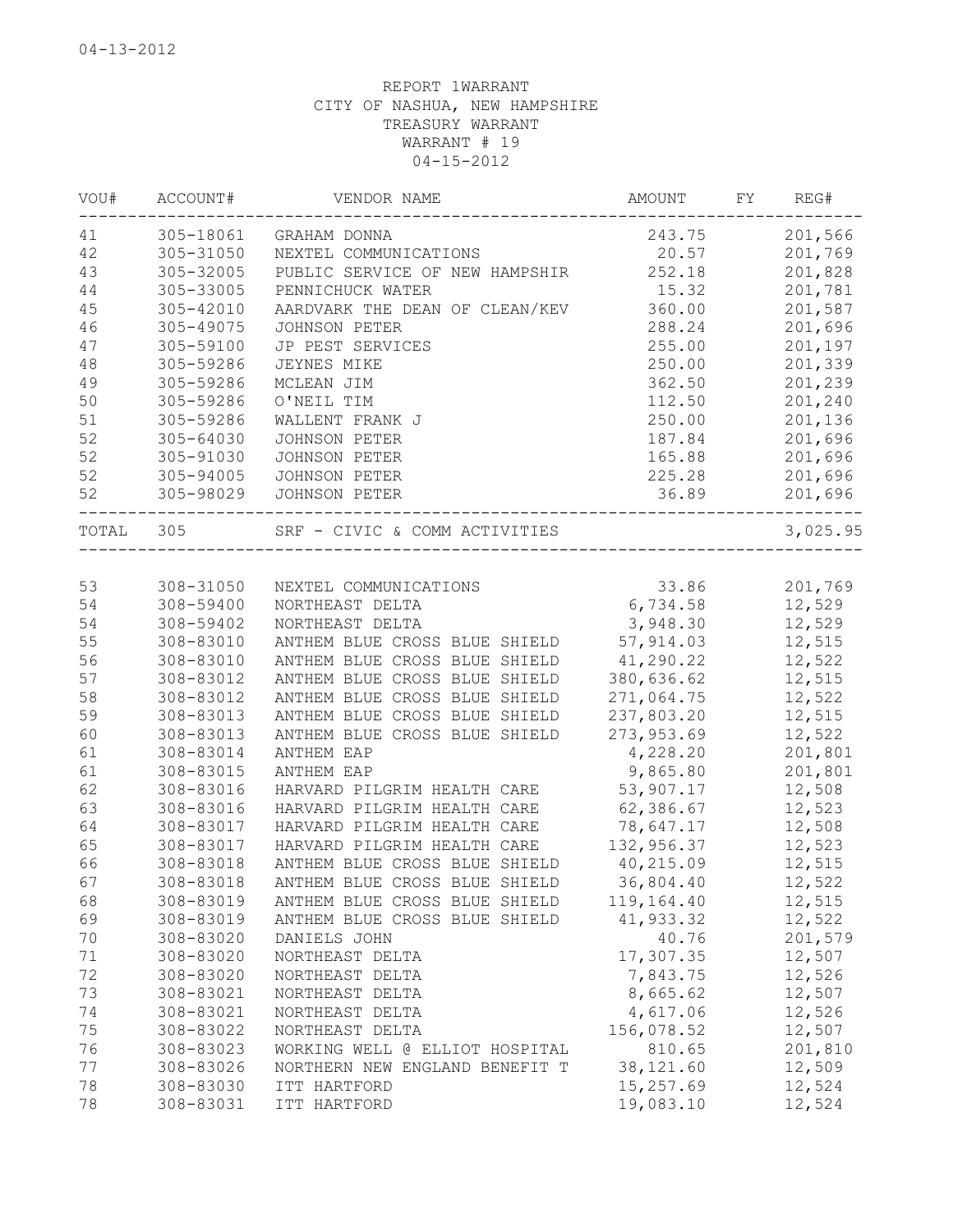| VOU#  | ACCOUNT#           | VENDOR NAME                          | AMOUNT   | FΥ | REG#         |
|-------|--------------------|--------------------------------------|----------|----|--------------|
| 79    | 308-83051          | LEE DENNIS P                         | 5,824.98 |    | 201,063      |
| 80    | 308-83052          | SOUTHERN NH RADIOLOGY CONSULTA       | 38.00    |    | 201,173      |
| 81    | 308-83053          | APPLE NASHUA LLC                     | 402.00   |    | 201,119      |
| 82    | 308-83053          | ASSOCIATED RADIOLOGISTS PA           | 26.00    |    | 201,261      |
| 83    | 308-83053          | DARTMOUTH-HITCHCOCK CLINIC           | 1,724.11 |    | 201,288      |
| 84    | 308-83053          | ELLIOT HOSPITAL                      | 262.02   |    | 201,264      |
| 85    | 308-83053          | ELLIOT PROFESSIONAL SERVICES         | 121.00   |    | 201,536      |
| 86    | 308-83053          | FIRST SCRIPT NETWORK SERVICES        | 55.41    |    | 201,219      |
| 87    | 308-83053          | FOUNDATION MEDICAL PARTNERS          | 137.00   |    | 201,270      |
| 88    | 308-83053          | FOUR SEASONS ORTHOPAEDIC CTR P       | 68.00    |    | 201,274      |
| 89    | 308-83053          | JOHANSSON MICHAEL                    | 420.00   |    | 201,631      |
| 90    | 308-83053          | NH HAND THERAPY CTR INC              | 503.00   |    | 201,627      |
| 91    | 308-83053          | SJ PHYSICIAN SERVICES                | 115.00   |    | 201,071      |
| 92    | 308-83053          | SO NH REGIONAL MEDICAL CENTER        | 1,584.62 |    | 201,262      |
| 93    | 308-83053          | ST JOSEPH HOME & HOSPICE CARE        | 960.00   |    | 201,595      |
| 94    | 308-83053          | ST JOSEPH'S HOSPITAL                 | 1,382.50 |    | 201,114      |
| 95    | 308-83053          | STONERIVER PHARMACY SOLUTIONS        | 24.44    |    | 201,269      |
| 96    | 308-83054          | ELLIOT HOSPITAL                      | 982.86   |    | 201,264      |
| 97    | 308-83054          | FOUR SEASONS ORTHOPAEDIC CTR P       | 155.00   |    | 201,274      |
| 98    | 308-83054          | MERIDIAN RESOURCE COMPANY            | 67.34    |    | 201,220      |
| 99    | 308-83054          | NASHUA AREA FAMILY DENTISTRY         | 136.00   |    | 201,178      |
| 100   | 308-83054          | NH HAND THERAPY CTR INC              | 811.00   |    | 201,627      |
| 101   | 308-83054          | SJ PHYSICIAN SERVICES                | 115.00   |    | 201,071      |
| 102   | 308-83054          | SOUTHERN NH RADIOLOGY CONSULTA       | 205.00   |    | 201,173      |
| 103   | 308-83054          | ST JOSEPH'S HOSPITAL                 | 2,627.75 |    | 201,114      |
| 104   | 308-83054          | STONERIVER PHARMACY SOLUTIONS        | 26.11    |    | 201,269      |
| 105   | 308-83055          | BOROFSKY AMODEO-VICKERY & BAND       | 1,456.24 |    | 201,064      |
| 106   | 308-83055          | LESLIE BRUCE M MD                    | 735.00   |    | 201,293      |
| 107   | 308-83055          | MONACO ALBERT                        | 22.53    |    | 201,628      |
| 108   | 308-83056          | STANLEY CONVERGENT SECURITY SO       | 179.52   |    | 201,799      |
| 109   | 308-83063          | AIR CLEANING SPECIALISTS OF NE       | 308.20   |    | 201,287      |
| 110   | 308-83063          | COLONIAL ADJUSTMENT INC              | 335.79   |    | 201,617      |
| 111   | 308-83063          | GATE CITY FENCE CO INC               | 1,000.00 |    | 201,263      |
| 112   | 308-83064          | ILLG AUTOMOTIVE CORP                 | 1,142.32 |    | 201,582      |
| 113   | 308-83064          | MINUTEMAN TRUCKS INC                 | 9,428.76 |    | 201,319      |
| 114   | 308-83064          | NATIONAL ENGINEERING & TESTING       | 150.00   |    | 201,307      |
| 115   | 308-83084          | VERMETTE MARK                        | 7,500.00 |    | 201,058      |
| 116   | 308-83199          | STANLEY ELEVATOR COMPANY INC         | 4,076.28 |    | 201,567      |
| 117   | 308-91005          | DUGAS ROSS                           | 27.20    |    | 201,698      |
| 118   | 308-94005          | CHANDLER LINDA                       | 50.00    |    | 201,697      |
| 119   | 308-94005          | NHAA                                 | 150.00   |    | 201,761      |
| TOTAL | 308                | SRF - INSURANCE<br>_________________ |          |    | 2,166,649.92 |
|       |                    |                                      |          |    |              |
|       | 235,821 3092-49075 | COSTA FRUIT & PRODUCE CO INC         | 113.68   |    | 201,590      |
|       | 235,822 3092-49075 | MANSFIELD PAPER CO INC               | 97.30    |    | 201,545      |
|       | 235,823 3092-49085 | M SAUNDERS INC                       | 6,224.68 |    | 201,428      |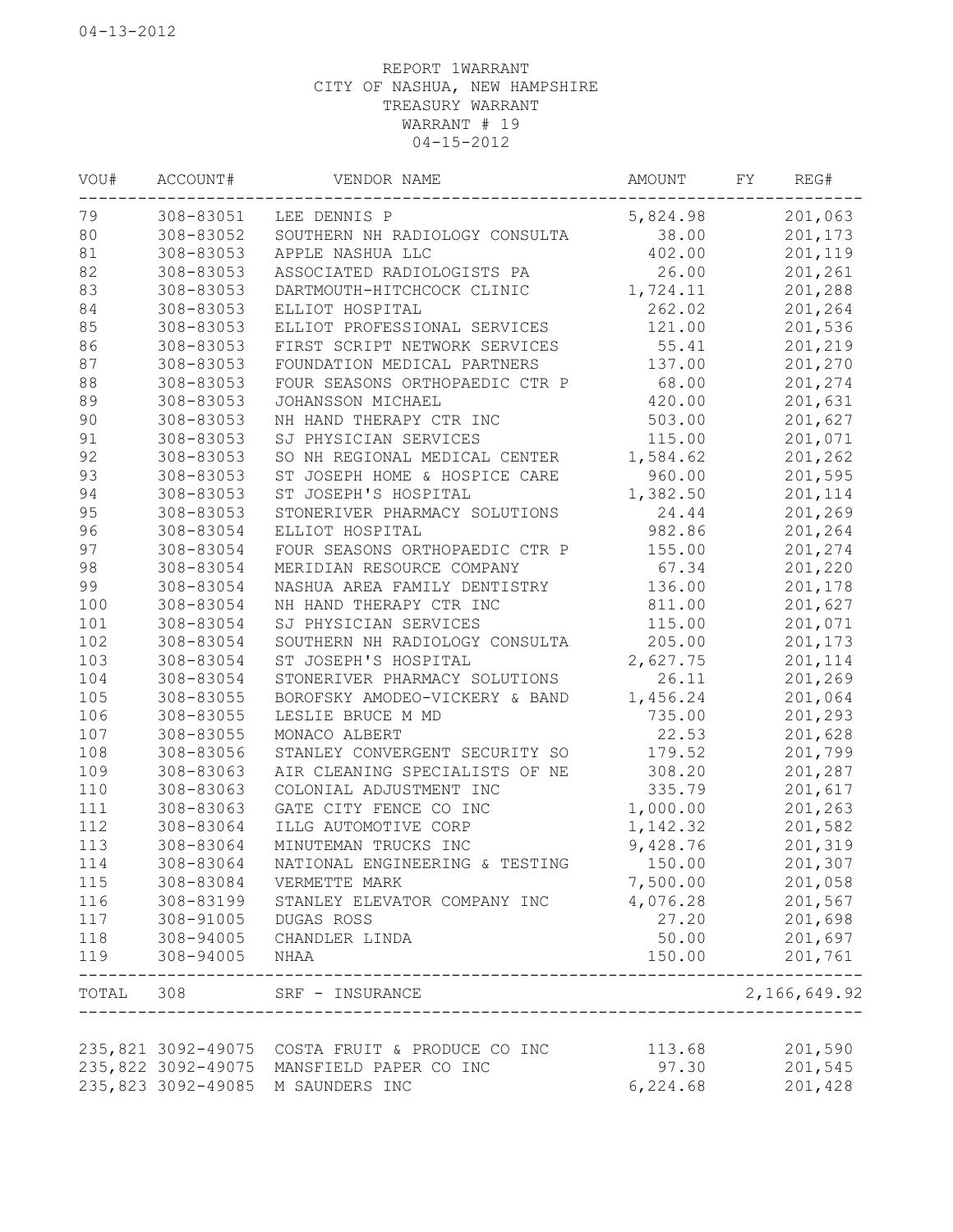| VOU# |                    |                                                 |                |                    |
|------|--------------------|-------------------------------------------------|----------------|--------------------|
|      |                    | TOTAL 309 FY12 FRESH FRUIT & VEG GRANT 6,435.66 |                |                    |
|      |                    |                                                 |                |                    |
|      | 235,824 3097-41015 | RALPH PAULE                                     | 11.65          | 201,345            |
|      | 235,825 3097-41015 | STAPLES BUSINESS ADVANTAGE                      | 387.19         | 201,297            |
|      | 235,826 3097-44005 | ACE PRINTING COMPANY                            | 455.00         | 201,271            |
|      | 235,827 3097-49075 | CENTRAL PAPER                                   | 685.68         | 201,413            |
|      | 235,828 3097-49075 | MANSFIELD PAPER CO INC                          | 7,460.30       | 201,545            |
|      | 235,829 3097-49085 | COCA-COLA BOTTLING COMPANY                      | 2,706.00       | 201,373            |
|      | 235,830 3097-49085 | COSTA FRUIT & PRODUCE CO INC                    | 10,161.32      | 201,590            |
|      | 235,830 3097-49085 | COSTA FRUIT & PRODUCE CO INC                    | 29,305.10      | 201,591            |
|      | 235,831 3097-49085 | FANTINI BAKING CO., INC.                        | 5,647.65       | 201,465            |
|      | 235,831 3097-49085 | FANTINI BAKING CO., INC.                        | 238.06         | 201,466            |
|      | 235,832 3097-49085 | GARELICK FARMS LLC                              | 25, 415.38     | 201,255            |
|      | 235,833 3097-49085 | GILL'S PIZZA CO.                                | 6, 278.10      | 201,447            |
|      | 235,834 3097-49085 | GREAT STATE BEVERAGES INC                       | 946.56         | 201,416            |
|      | 235,835 3097-49085 | M SAUNDERS INC                                  | 1,221.93       | 201,428            |
|      | 235,835 3097-49085 | M SAUNDERS INC                                  | 8,915.60       | 201,429            |
|      | 235,836 3097-49085 | MCKEE FOODS CORP                                | 474.88         | 201,192            |
|      | 235,837 3097-49085 | MILK N IT DAIRY                                 | 3,180.00       | 201,692            |
|      | 235,838 3097-49085 | NEW ENGLAND ICE CREAM CORP                      | 3,297.15       | 201,460            |
|      | 235,839 3097-49085 | ORIGINAL CRISPY PIZZA CRUST CO                  | 6,288.84       | 201,223            |
|      | 235,840 3097-49085 | OTIS SPUNKMEYER INC                             | 375.30         | 201,364            |
|      | 235,841 3097-49085 | SURPLUS DISTRIBUTION SECTION                    | 2,076.25       | 201,243            |
|      | 235,842 3097-64335 | NORTHEAST FOOD SVC EQUIPMENT &                  | 76.20          | 201,108            |
|      | 235,843 3097-707   | ASBELL PAUL                                     | 376.10         | 201,431            |
|      | 235,844 3097-74092 | AFFILIATED HVAC SERVICES LLC                    | 1,376.00       | 201,395            |
|      | 235,845 3097-74092 | CASCO                                           | 102.50         | 201,086            |
|      | 3097-82025         | NH RETIREMENT SYSTEM                            | 7,939.32       | 12,519             |
|      | 235,846 3097-91005 | AXNE EVA                                        | 77.42          | 201,399            |
|      | 235,847 3097-91005 | KIMBELL JEANETTE                                | 96.77          | 201,376            |
|      | 235,848 3097-91005 | RALPH PAULE                                     | 79.92          | 201,345            |
|      | 235,849 3097-94005 | AXNE EVA                                        | 75.00          | 201,399            |
|      | 235,850 3097-94005 | BONENFANT BARBARA                               | 75.00          | 201,502            |
|      | 235,851 3097-94005 | BOULEY DIANE                                    | 75.00          | 201,484            |
|      | 235,852 3097-94005 | CANCEL IRIS                                     | 75.00          | 201,518            |
|      | 235,853 3097-94005 | CHARTIER JUDITH                                 | 75.00          | 201,499            |
|      | 235,854 3097-94005 | EVERHART FRANCISA                               | 75.00          | 201,659            |
|      | 235,855 3097-94005 | GONSALVES CHERYL                                | 75.00          | 201,216            |
|      | 235,856 3097-94005 | HARDIMAN MARIE                                  | 75.00          | 201,218            |
|      | 235,857 3097-94005 | KILLGREN LYNN                                   | 75.00          | 201,452            |
|      | 235,858 3097-94005 | LANCTOT SANDRA M                                | 75.00          | 201,453            |
|      | 235,859 3097-94005 | MORIARTY DORIS                                  | 75.00          | 201,461            |
|      | 235,860 3097-94005 | NGAN RANDALL                                    | 75.00          | 201,685            |
|      | 235,861 3097-94005 |                                                 |                | 201,555            |
|      | 235,862 3097-94005 | PARKER NORMA<br>RALPH PAULE                     | 75.00          |                    |
|      | 235,863 3097-94005 | REYNOLDS ANDREA                                 | 75.00<br>75.00 | 201,345<br>201,225 |
|      |                    |                                                 |                |                    |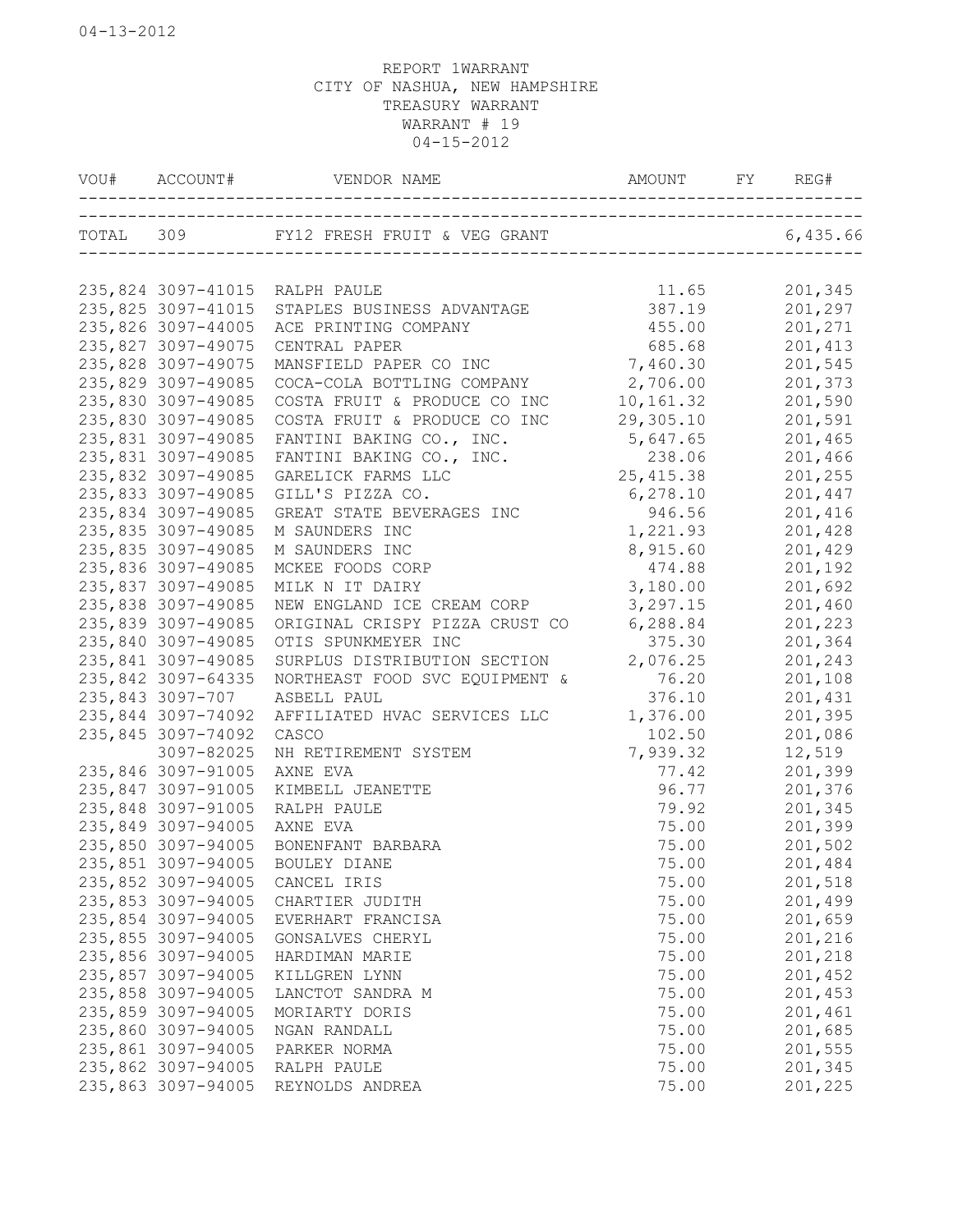|                                 | VOU# ACCOUNT#                                                                        | VENDOR NAME                                                                                                                                                                                              | AMOUNT                                                                         | FY REG#                                            |
|---------------------------------|--------------------------------------------------------------------------------------|----------------------------------------------------------------------------------------------------------------------------------------------------------------------------------------------------------|--------------------------------------------------------------------------------|----------------------------------------------------|
|                                 | 235,864 3097-94005<br>235,865 3097-94005<br>235,866 3097-94005<br>235,867 3097-94005 | $SNA - NH$<br>SNA LOCKBOX - CERTIFICATION<br>SWINDELL JOAN<br>TANSEY PHYLLIS                                                                                                                             | 127.00<br>35.25<br>75.00<br>75.00                                              | 201,462<br>201,849<br>201,474<br>201,247           |
|                                 |                                                                                      | TOTAL 309 SRF - FOOD SERVICES                                                                                                                                                                            |                                                                                | -------<br>127,089.42                              |
|                                 |                                                                                      | 235,868 3117-78007 MACMULKIN CHEVROLET INC                                                                                                                                                               | 260.33 201,530                                                                 |                                                    |
|                                 |                                                                                      | TOTAL 311 DRIVER'S EDUCATION                                                                                                                                                                             |                                                                                | 260.33                                             |
| 121<br>122<br>123<br>124<br>125 | 312-41015<br>312-43005<br>312-46025<br>312-705                                       | STAPLES ADVANTAGE<br>PRINTGRAPHICS OF MAINE<br>BEN'S UNIFORMS<br>1ST PRIORITY TOWING AND RECOVE<br>312-705 D & R TOWING INC                                                                              | 436.47<br>800.00<br>124.00<br>880.00<br>190.00                                 | 201,318<br>12,513<br>201,569<br>201,603<br>201,541 |
|                                 |                                                                                      | TOTAL 312 SRF - FINANCIAL SERVICES                                                                                                                                                                       |                                                                                | 2,430.47                                           |
|                                 |                                                                                      | 235,869 3122-49050 JOSTENS INC<br>235,870 3122-49075 WALMART COMMUNITY                                                                                                                                   |                                                                                | 23.70 201,369<br>271.04 201,321                    |
| TOTAL 312                       |                                                                                      | ADULT ED/CONTINUING ED                                                                                                                                                                                   | ------------------------------------                                           | 294.74                                             |
| 126                             |                                                                                      | 320-59100 JAN-PRO CLEANING SYSTEMS NORTH 300.00 201,576                                                                                                                                                  |                                                                                |                                                    |
|                                 |                                                                                      | TOTAL 320 SRF - HUNT BUILDING                                                                                                                                                                            |                                                                                | 300.00                                             |
|                                 | 235,871 3247-46040<br>235,872 3247-49075<br>______________________                   | CHAMPIONS CHOICE INC<br>HERLIHY TOM<br>235,873 3247-49075 M F ATHLETIC CO<br>235,874 3247-49075 SCHOOL HEALTH CORP<br>235,875 3247-49075 SPORT STOP OF N E<br>235,876 3247-64192 FULL CIRCLE PADDING INC | 8,665.45<br>214.00<br>596.14<br>299.00<br>5,026.45 201,687<br>4,061.93 201,680 | 201,679<br>201,467<br>201,427<br>201,089           |
|                                 | -----------------------                                                              | TOTAL 324 ATHLETICS-ENTERPRISE FUND                                                                                                                                                                      | ____________________________________                                           | 18,862.97                                          |
|                                 | 235,877 3262-91040 COTE MARIE                                                        | 3262-82025 NH RETIREMENT SYSTEM                                                                                                                                                                          | 749.68<br>951.01                                                               | 12,519<br>201,398                                  |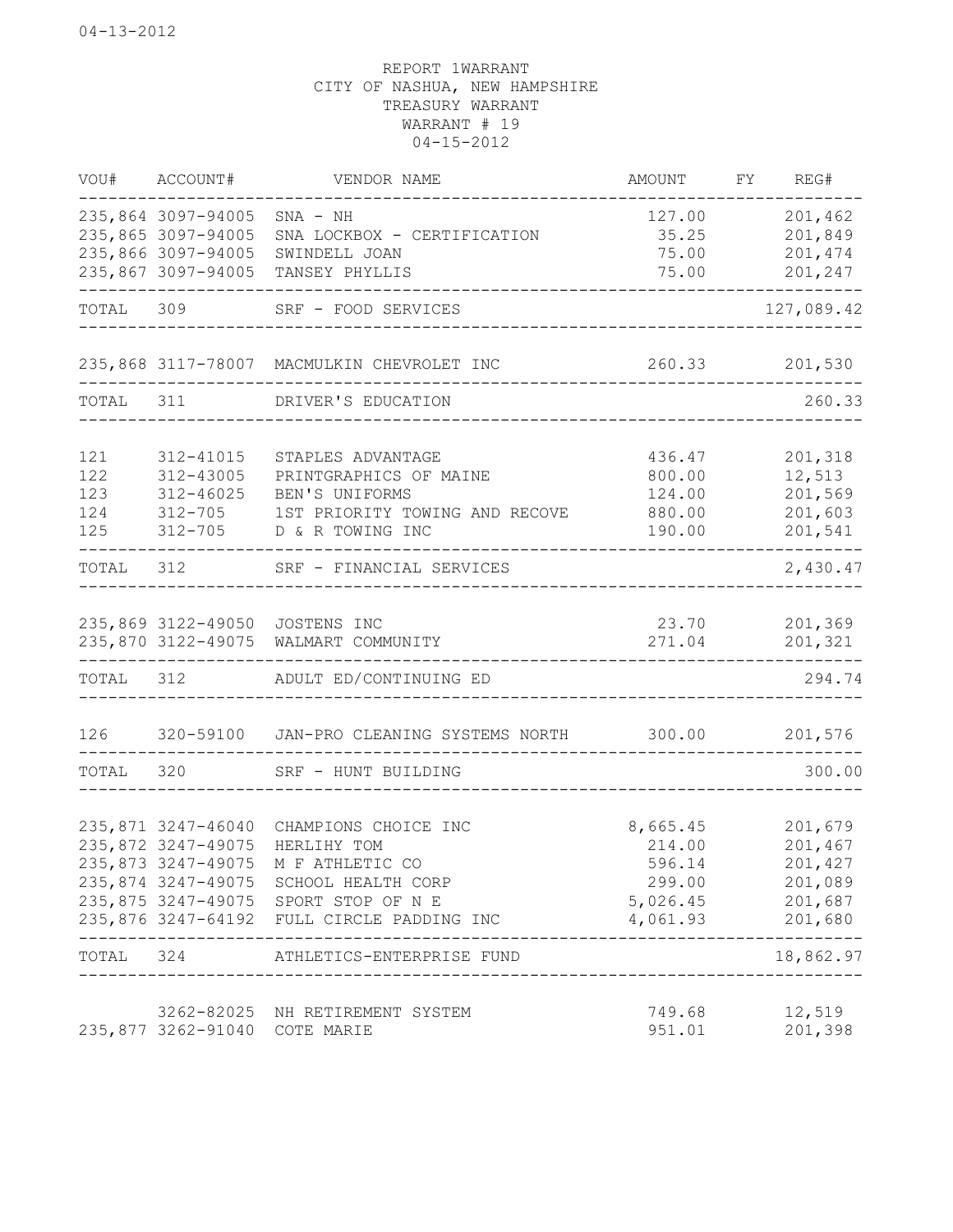| VOU#      | ACCOUNT#                  | VENDOR NAME                                    | AMOUNT<br>___________________________________ | REG#<br>FY                     |
|-----------|---------------------------|------------------------------------------------|-----------------------------------------------|--------------------------------|
|           |                           | TOTAL 326 NH ALTERNATE ASSESS COACH            |                                               | 1,700.69                       |
| 128       | 331-01500                 | LAW WAREHOUSE INC                              | 416.67                                        | 201,177                        |
| 129       | 331-01500                 | LITCHFIELD VANTAGE LLC                         | 1,583.33                                      | 201,699                        |
| 130       | 331-01500                 | PUBLIC SERVICE OF NEW HAMPSHIR                 | 222.30                                        | 201,767                        |
| 131       | 331-01662                 | THE YOUTH COUNCIL                              | 1,200.00                                      | 201,090                        |
| 132       | 331-59100                 | COMCAST                                        | 236.83                                        | 201,790                        |
| 133       | 331-63015                 | SURPLUS OFFICE EQUIPMENT INC                   | 137.00                                        | 201,299                        |
| 134       | 331-64305                 | CABELA'S MKTG & BRAND MGT INC                  | 379.93                                        | 201,183                        |
| 135       | 331-78007                 | MAYNARD & LESIEUR INCORPORATED                 | 489.40                                        | 201,550                        |
| 136       | 331-82030                 | NH RETIREMENT SYSTEM                           | 4,722.51                                      | 12,519                         |
| 137       | 331-94005                 | CITIZENS BANK                                  | 2,362.11                                      | 12,498                         |
| 138       | 331-94005                 | NESPIN                                         | 1,800.00                                      | 201,825<br>--------            |
| TOTAL     | 331                       | SRF - POLICE DEPARTMENT<br>_________________   |                                               | 13,550.08                      |
| 139       | 332-59100                 | LEYTON VALERIE M                               | 750.00                                        | 201,323                        |
| 140       | 332-64192                 | CDW GOVERNMENT INC                             | 7,955.60                                      | 201,366                        |
| 141       | 332-64192                 | INDUSTRIAL PROTECTION SERVICES                 | 123.40                                        | 201,122                        |
| 142       | 332-64192                 | MHQ MUNICIPAL VEHICLES                         | 2,583.48                                      | 201,241                        |
| 143       | 332-64192                 | MOORE MEDICAL LLC                              | 750.95                                        | 201,283                        |
| TOTAL     |                           | 332 SRF - FIRE DEPARTMENT                      |                                               | $- - - - - - -$<br>12, 163. 43 |
|           |                           |                                                |                                               |                                |
|           |                           | 235,878 3362-49075 FRANCOEUR ROSE              | 179.99                                        | 201,664                        |
|           | 235,879 3362-49075        | INCANDESCENT STUDIOS                           | 80.00                                         | 201,476                        |
|           | 235,880 3362-64045        | APPLE COMPUTER INC                             | 2,187.00                                      | 201,397                        |
| TOTAL 336 |                           | TITLE I SINI DR CRISP                          |                                               | 2,446.99                       |
|           |                           | 235,880 3372-64045 APPLE COMPUTER INC          | 90,759.45                                     | 201,397                        |
|           |                           | TOTAL 337 TITLE I SINI LEDGE STREET            |                                               | 90,759.45                      |
|           |                           |                                                |                                               |                                |
|           |                           | 235,881 3392-91040 FITCHBURGE STATE UNIVERSITY | 1,250.00                                      | 201,464                        |
|           | 235,882 3392-91040 NHASCD |                                                | 3,600.00                                      | 201,448<br>$\frac{1}{2}$       |
| TOTAL 339 |                           | TITLE I SINI FAIRGROUNDS                       |                                               | 4,850.00<br>____________       |
| 144       | 341-01963                 | SOUTHERN NH HIV/AIDS TASK FORC 15,238.00       |                                               | 201,245                        |
| 144       |                           | 341-01969 SOUTHERN NH HIV/AIDS TASK FORC       | 1,067.00                                      | 201,245                        |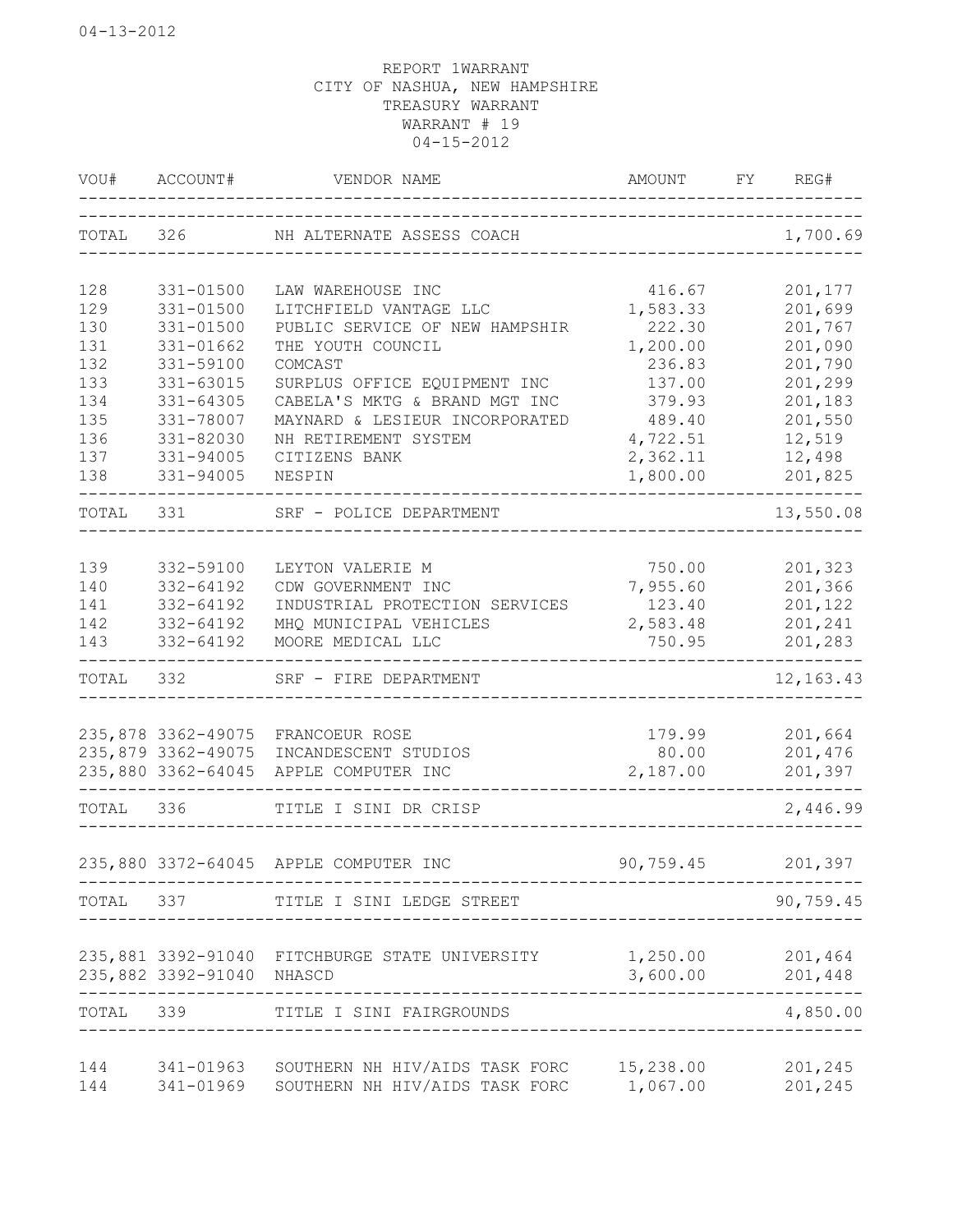| WOU#      | ACCOUNT#           | VENDOR NAME                     | AMOUNT                    | FY REG#             |
|-----------|--------------------|---------------------------------|---------------------------|---------------------|
| 145       | 341-31045          | NEXTEL COMMUNICATIONS           | 63.73                     | 201,769             |
| 145       | 341-31050          | NEXTEL COMMUNICATIONS           | 79.98                     | 201,769             |
| 146       | 341-54035          | DEMBKOSKI CORINN                | 61.48                     | 201,701             |
| 147       | 341-54035          | NIMCO INC                       | 1,232.87                  | 201,388             |
| 148       | 341-54035          | PETTY CASH                      | 39.99                     | 201,700             |
| 149       | 341-91025          | DEMBKOSKI CORINN                | 204.48                    | 201,701             |
| 150       | 341-91030          | CITIZENS BANK                   | 1,014.20                  | 12,498              |
| 151       | 341-98076          | PETTY CASH                      | 22.93                     | 201,700<br>-------- |
| TOTAL 341 |                    | SRF - COMMUNITY SERVICES        |                           | 19,024.66           |
|           |                    |                                 |                           |                     |
| 152       | 342-59133          | STERICYCLE INC                  | 51.16                     | 201,070             |
| 153       | 342-91025          | BISSELL NANCY                   | 94.23                     | 201,298             |
| TOTAL 342 |                    | SRF - COMMUNITY HEALTH          |                           | 145.39              |
|           |                    |                                 |                           |                     |
|           | 235,883 3440-49075 | AC MOORE INC                    | 372.85                    | 201,411             |
|           | 235,884 3440-49075 | DITOLLA-SLOZAK MARIE            | 21.91                     | 201,651             |
|           | 235,885 3440-49075 | GARELICK FARMS LLC              | 471.79                    | 201,255             |
|           | 235,886 3440-49075 | HAMM LINDA                      | 281.56                    | 201,404             |
|           | 235,887 3440-49075 | JACK'S PIZZA                    | 75.00                     | 201,289             |
|           | 235,888 3440-49075 | M SAUNDERS INC                  | 48.90                     | 201,430             |
|           | 235,889 3440-49075 | MARKET BASKET                   | 402.55                    | 201,214             |
|           | 235,890 3440-49075 | NEW ENGLAND ICE CREAM CORP      | 617.20                    | 201,460             |
|           | 235,891 3440-53103 | STATE OF NH CRIMINAL RECORDS    | 51.50                     | 201,702             |
|           | 235,892 3440-53103 | YOUTH BEATZ                     | 1,900.00                  | 201,847             |
|           | 235,893 3440-705   | HAHN ANGELA                     | 60.00                     | 201,693             |
| TOTAL 344 |                    | AFTER SCHOOL PROGRAM            | _________________________ | 4,303.26            |
|           |                    | 3452-82025 NH RETIREMENT SYSTEM | 1,782.18                  | 12,519              |
| TOTAL     | 345                | TITLE IV 21ST CENT ELEM         |                           | 1,782.18            |
|           |                    |                                 |                           |                     |
|           | 235,894 3462-49075 | AC MOORE INC                    | 93.81                     | 201,411             |
|           | 235,895 3462-49075 | ALMEIDA SUSAN                   | 44.42                     | 201,405             |
|           | 235,896 3462-49075 | CELATA CHRISTINE                | 8.76                      | 201,657             |
|           | 3462-49075         | CITIZENS BANK                   | 504.94                    | 12,498              |
|           | 235,897 3462-49075 | GARELICK FARMS LLC              | 56.41                     | 201,255             |
|           | 235,897 3462-49075 | GARELICK FARMS LLC              | 69.36                     | 201,256             |
|           | 235,898 3462-49075 | GRANITE SKATE                   | 1,380.00                  | 201,673             |
|           | 235,899 3462-49075 | GRAY TRACY                      | 61.96                     | 201,660             |
|           | 235,900 3462-49075 | LYDON RICHARD                   | 56.63                     | 201,433             |
|           | 235,901 3462-49075 | MARKET BASKET                   | 123.05                    | 201,214             |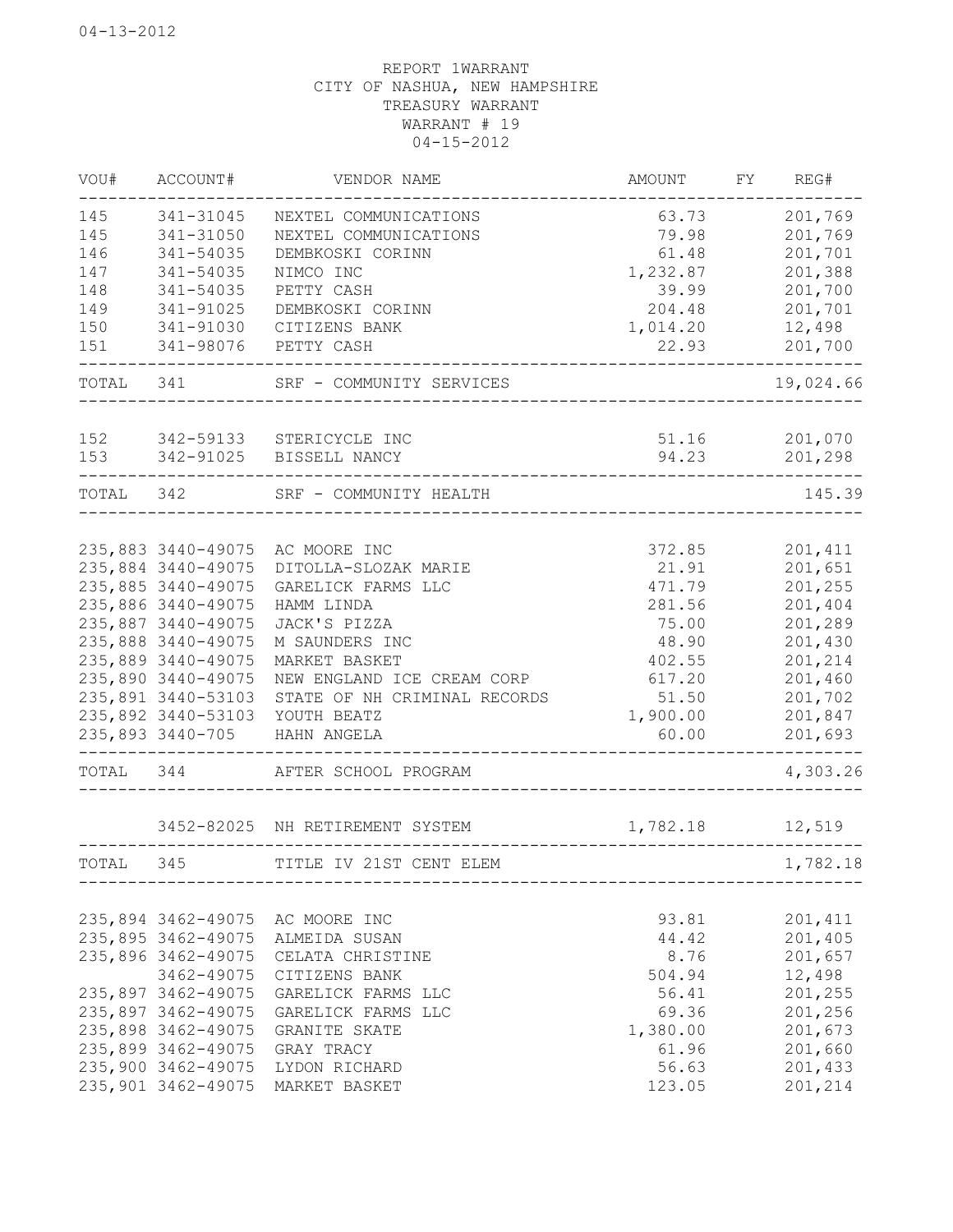|                | VOU# ACCOUNT#                            | VENDOR NAME                                                                                                   | AMOUNT FY REG#                    |                    |
|----------------|------------------------------------------|---------------------------------------------------------------------------------------------------------------|-----------------------------------|--------------------|
|                |                                          | 235,902 3462-49075 NEW ENGLAND ICE CREAM CORP                                                                 | 319.00                            | 201,460            |
|                | 235,903 3462-49075                       | PARADISE ALAN                                                                                                 | 138.06                            | 201,417            |
|                | 235,904 3462-49075                       | STAPLES BUSINESS ADVANTAGE                                                                                    | 307.38                            | 201,268            |
|                | 235,905 3462-49075                       | WALMART COMMUNITY                                                                                             | 9.56                              | 201,321            |
|                | 235,906 3462-53103                       | BOYS & GIRLS CLUB OF GREATER N 3,730.00                                                                       |                                   | 201,109            |
|                | 3462-82025                               | NH RETIREMENT SYSTEM                                                                                          | 279.22                            | 12,519             |
|                |                                          | 235,907 3462-91040 ALMEIDA SUSAN<br>_____________________________                                             | 864.37                            | 201,405<br>------- |
| TOTAL 346      |                                          | TITLE IV 21ST CENTURY MIDDLE                                                                                  |                                   | 8,046.93           |
|                |                                          |                                                                                                               |                                   |                    |
|                | 3468-82025                               | NH RETIREMENT SYSTEM                                                                                          | 1,327.37                          | 12,519             |
|                | 3468-91040                               | CITIZENS BANK                                                                                                 | 614.10                            | 12,498             |
|                | 3468-91040                               | CITIZENS BANK<br>DUSTIN EMILY                                                                                 | 8,399.54<br>28.86                 | 12,514<br>201,407  |
|                | 235,908 3468-91040<br>235,909 3468-91040 |                                                                                                               | 104.95                            | 201,426            |
|                | 235,910 3468-91040                       | GOLDSMITH DAVID<br>LECLAIRE NICOLE                                                                            | 55.06                             |                    |
|                | 235, 911 3468-91040                      | MAYS SCOTT                                                                                                    | 59.03                             | 201,690<br>201,689 |
|                | 235, 912 3468-91040                      | O'DEA MAUREEN                                                                                                 | 106.87                            | 201,408            |
|                | 235, 913 3468-91040                      | REYNOLDS MARGARET                                                                                             | 71.58                             | 201,361            |
|                | 235, 914 3468-91040                      | SEUSING JENNIFER                                                                                              | 264.59                            | 201,350            |
|                | 235, 915 3468-91040                      | WING JAYNE                                                                                                    |                                   | 312.44 201,363     |
|                |                                          |                                                                                                               |                                   |                    |
| TOTAL 346      |                                          | SMALLER LEARNING COMMUNITY<br>_____________________________                                                   |                                   | 11,344.39          |
|                |                                          |                                                                                                               |                                   |                    |
|                |                                          | 3471-91040 CITIZENS BANK                                                                                      | 65.23 12,498                      |                    |
|                |                                          | 3471-91040 CITIZENS BANK<br>----------------------------------                                                | 1,662.89 12,514                   | -------------      |
|                |                                          | TOTAL 347 CSSR-SECONDARY SCHOOL REDESIGN                                                                      |                                   | 1,728.12           |
|                |                                          |                                                                                                               |                                   |                    |
|                |                                          | 235,916 3501-49035 BARNES & NOBLE INC                                                                         |                                   | 416.06 201,067     |
|                | 235, 917 3501-49035                      | STENHOUSE PUBLISHERS                                                                                          | 42.00                             | 201,328            |
|                | 235, 918 3501-91040                      | ASCD                                                                                                          | 359.00                            | 201,492            |
|                |                                          | 235,919 3501-91040 BARKER CHRIS                                                                               | 154.27                            | 201,275            |
|                |                                          | 235,920 3501-91040 DELGRECO JOANNE                                                                            | 128.91                            | 201,392            |
|                |                                          | 235, 921 3501-91040 DONALDSON GUIDI LINDA<br>235,922 3501-91040 HEINEMANN PROFESSIONAL DEVELOP 836.00 201,432 |                                   | 186.85 201,442     |
| ______________ |                                          |                                                                                                               |                                   |                    |
|                |                                          | TOTAL 350 TITLE IIA QUALITY TEACHERS<br>___________________________________                                   | --------------------------------- | 2,123.09           |
|                |                                          | 3502-82025 NH RETIREMENT SYSTEM                                                                               | 4,492.34                          | 12,519             |
|                |                                          | 235,923 3502-91040 BARKER CHRIS                                                                               | 190.16                            | 201,275            |
|                |                                          |                                                                                                               |                                   |                    |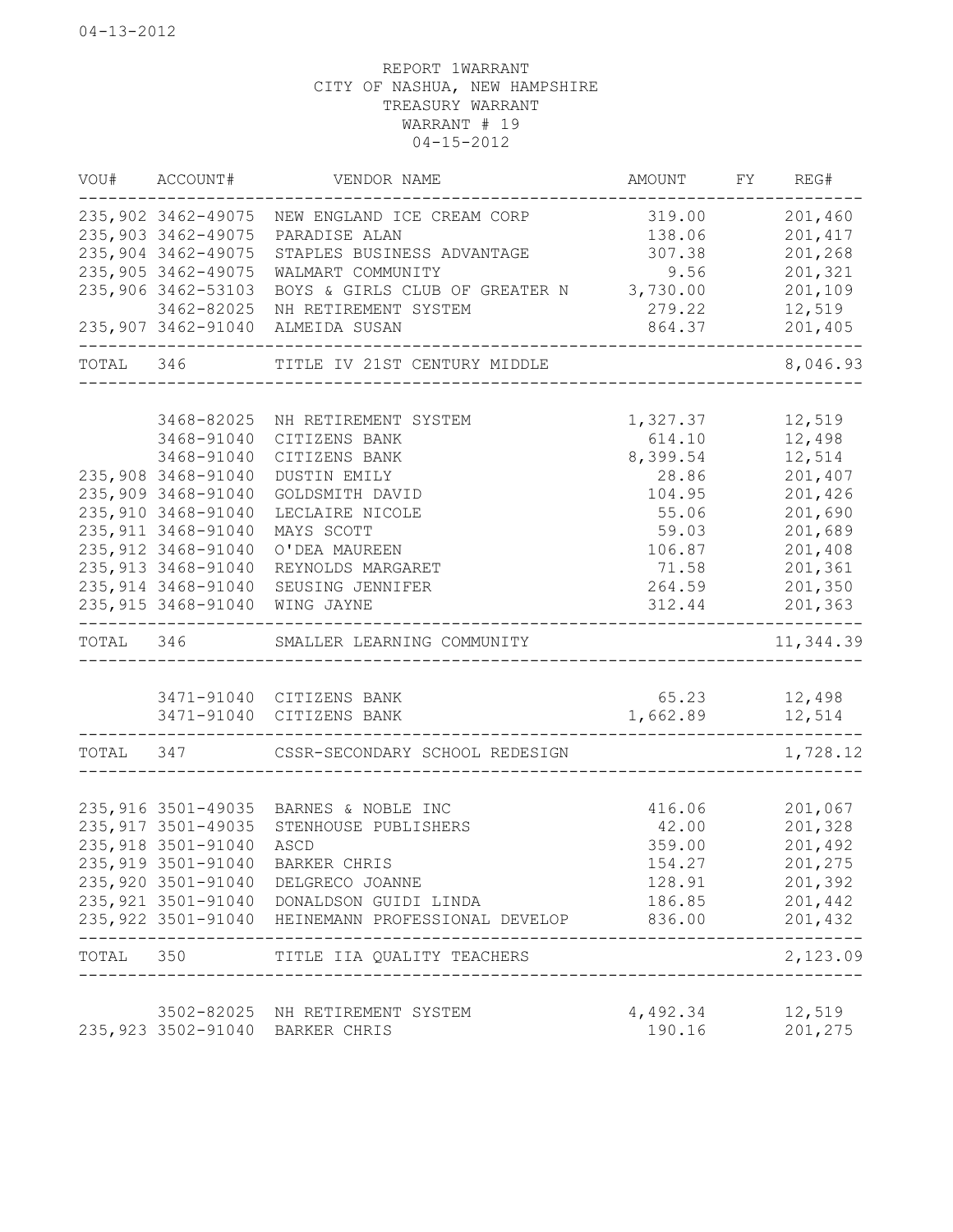| WOU#                                          | ACCOUNT#                                                                                | VENDOR NAME                                                                                                                                                                                     | AMOUNT                                                                 | FY | REG#                                                                      |
|-----------------------------------------------|-----------------------------------------------------------------------------------------|-------------------------------------------------------------------------------------------------------------------------------------------------------------------------------------------------|------------------------------------------------------------------------|----|---------------------------------------------------------------------------|
| TOTAL                                         | 350                                                                                     | TITLE IIA HQT<br>____________________                                                                                                                                                           |                                                                        |    | 4,682.50                                                                  |
| 162<br>163<br>164                             | 352-59020<br>$352 - 686$<br>$352 - 687$                                                 | TELEGRAPH PUBLISHING COMPANY<br>CORRIGAN SARA<br>SOUSA ELIZABETH                                                                                                                                | 590.00<br>240.00<br>90.00                                              |    | 201,560<br>201,639<br>201,641                                             |
| TOTAL                                         | 352                                                                                     | SRF - PARKS AND RECREATION                                                                                                                                                                      |                                                                        |    | 920.00                                                                    |
|                                               |                                                                                         | 235, 924 3532-49035 DAVIS PUBLICATIONS INC                                                                                                                                                      | 298.87                                                                 |    | 201,132                                                                   |
| TOTAL 353                                     |                                                                                         | ADULT BASIC ED DIPLOMA PROGRAM                                                                                                                                                                  |                                                                        |    | 298.87                                                                    |
|                                               |                                                                                         | 235, 925 3542-94030 KEENE STATE COLLEGE                                                                                                                                                         | 39,600.00                                                              |    | 201,665                                                                   |
| TOTAL 354                                     |                                                                                         | SUMMER SUMMIT TITLE I & II                                                                                                                                                                      |                                                                        |    | 39,600.00                                                                 |
|                                               |                                                                                         | 3612-82025 NH RETIREMENT SYSTEM                                                                                                                                                                 | 782.78                                                                 |    | 12,519                                                                    |
| TOTAL                                         | 361                                                                                     | ED JOBS                                                                                                                                                                                         |                                                                        |    | 782.78                                                                    |
| 166                                           |                                                                                         | 371-53075 NASHUA REGIONAL PLANNING COMMI                                                                                                                                                        | 2,115.00                                                               |    | 201,571                                                                   |
| TOTAL                                         | 371                                                                                     | SRF - COMMUNITY DEVELOPMENT                                                                                                                                                                     |                                                                        |    | 2,115.00                                                                  |
| 166<br>167<br>168                             | 373-53075<br>373-53100<br>373-68045                                                     | NASHUA REGIONAL PLANNING COMMI<br>CAPITAL REGIONAL DEVELOPMENT C<br>MHQ MUNICIPAL VEHICLES                                                                                                      | 1,012.50<br>300.00<br>24,000.00                                        |    | 201,571<br>201,813<br>201,241                                             |
| TOTAL                                         | 373                                                                                     | SRF - ECONOMIC DEVELOPMENT                                                                                                                                                                      |                                                                        |    | 25, 312.50                                                                |
| 169<br>170<br>171<br>172<br>173<br>174<br>175 | 374-07045<br>374-07340<br>374-07372<br>374-08034<br>374-08034<br>374-53075<br>374-59212 | NATIONAL GRID<br>TELEGRAPH PUBLISHING COMPANY<br>MIRACLE RECREATION EQUIPMENT C<br>NORTHERN BUS SALES INC<br>QUIRK GM PARTS DEPOT<br>NASHUA REGIONAL PLANNING COMMI<br>WESTON & SAMPSON CMR INC | 900.00<br>110.10<br>5,084.00<br>543.64<br>56.22<br>652.50<br>21,374.99 |    | 201,703<br>201,560<br>201,668<br>201,187<br>201,252<br>201,571<br>201,135 |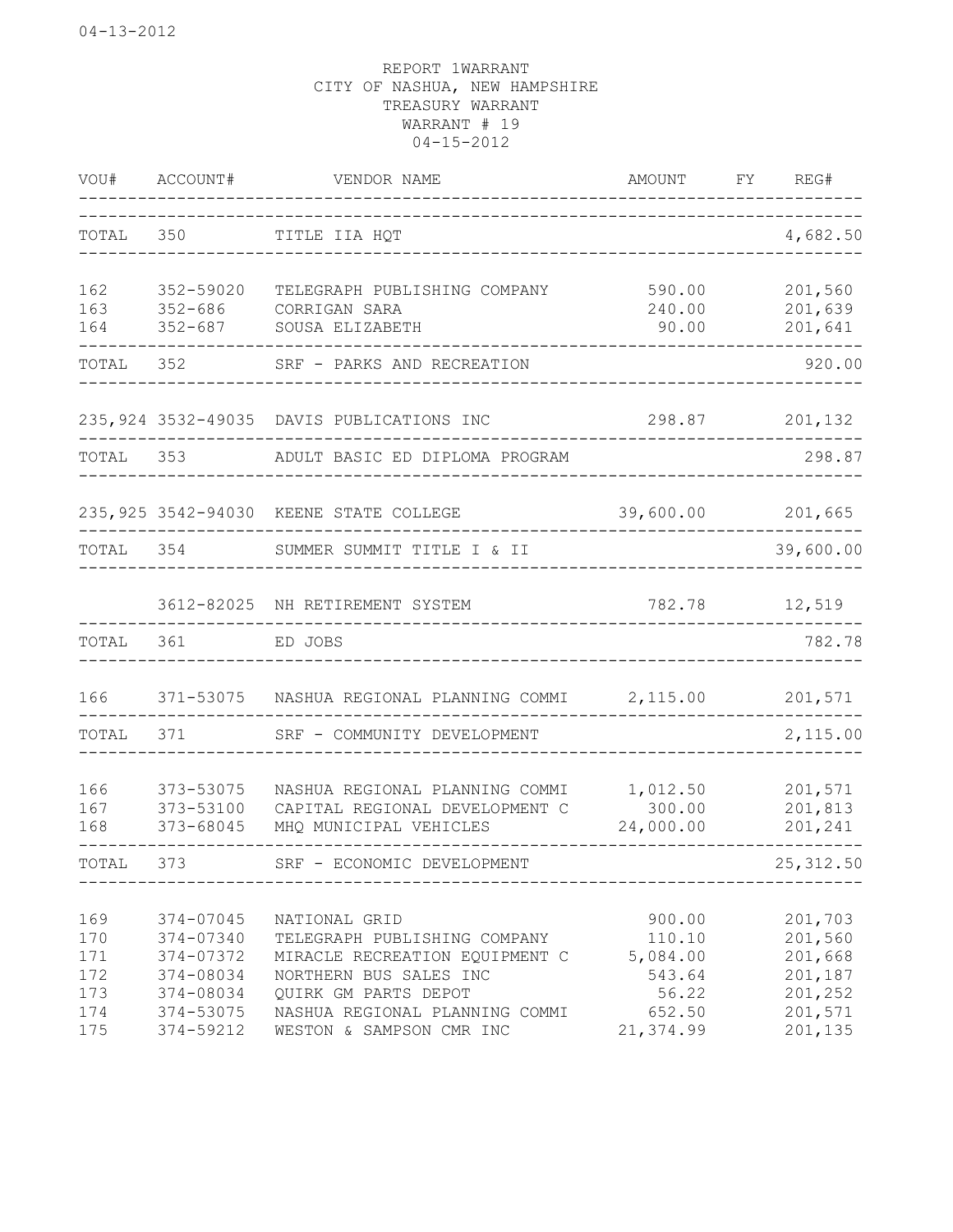|           |                        | VOU# ACCOUNT# VENDOR NAME                         | AMOUNT FY REG#                        |           |
|-----------|------------------------|---------------------------------------------------|---------------------------------------|-----------|
|           |                        | TOTAL 374 SRF - URBAN PROGRAMS                    |                                       | 28,721.45 |
| 176       | 177 375-74010 PROQUEST | 375-45220 TELEVEND SERVICES INC                   | 158.40 201,612<br>2, 108.35 201, 144  |           |
| TOTAL 375 |                        | SRF - PUBLIC LIBRARIES                            | _____________________________________ | 2,266.75  |
|           | 3762-31005             | FAIRPOINT COMMUNICATIONS                          | 153.64                                | 201,800   |
|           | 235, 926 3762-49035    | BARNES & NOBLE INC                                | 161.17                                | 201,067   |
|           | 235, 927 3762-49035    | SCHOLASTIC INCORPORATED                           | 109.00                                | 201,564   |
|           | 235, 928 3762-49035    | SUNDANCE NEWBRIDGE LLC                            | 201.90                                | 201,526   |
|           | 235, 929 3762-49035    | TEACHER DIRECT                                    | 68.00                                 | 201,481   |
|           | 235,930 3762-49050     | CHISHOLM JUNE                                     | 240.45                                | 201,347   |
|           | 235, 931 3762-49050    | CROWDER LUCIE                                     | 238.38                                | 201,406   |
|           | 235,932 3762-49050     | ERIC ARMIN INC                                    | 183.94                                | 201,391   |
|           | 235, 933 3762-49050    | MICHAUD CYNTHIA                                   | 147.60                                | 201,351   |
|           | 235, 934 3762-49050    | ORIENTAL TRADING CO INC                           | 54.00                                 | 201,375   |
|           | 235, 935 3762-49050    | PEARSON EDUCATION INC                             | 738.50                                | 201,440   |
|           | 235,936 3762-49050     | REALLY GOOD STUFF INC                             | 246.73                                | 201,353   |
|           | 235, 937 3762-49050    | SCHOOL SPECIALTY INC                              | 613.80                                | 201,370   |
|           | 235,938 3762-49050     | TEACHER'S DISCOUNT                                | 33.07                                 | 201,463   |
|           | 235,939 3762-49050     | WB MASON COMPANY INC                              | 87.09                                 | 201,106   |
|           | 235, 940 3762-49075    | WILLIAMS DIANE                                    | 31.25                                 | 201,470   |
|           | 235, 941 3762-53101    | 1:1 ONLINE TUTORING SERVICES                      | 1,500.00                              | 201,686   |
|           | 235, 942 3762-53101    | ABACUS IN-HOME TUTORING INC                       | 2,616.25                              | 201,661   |
|           | 235, 943 3762-53101    | ALPHA ACADEMIC SERVICES INC                       | 23,936.08                             | 201,647   |
|           | 235, 944 3762-53101    | EDWARDS EDUCATIONAL SERVICES,                     | 3,125.30                              | 201,507   |
|           | 235, 945 3762-53101    | GOETHEL ELLEN D                                   | 364.00                                | 201,074   |
|           | 235, 946 3762-53101    | SYLVAN LEARNING CENTER                            | 3,600.00                              | 201,649   |
|           | 3762-82025             | NH RETIREMENT SYSTEM                              | 6,481.09                              | 12,519    |
|           | 235, 947 3762-94030    | ASCD                                              | 1,788.00                              | 201,492   |
|           | 235, 948 3762-94030    | CASSADY TRACEY A                                  | 151.14                                | 201,358   |
|           |                        | 3762-94030 CITIZENS BANK                          | 2,100.00                              | 12,498    |
|           |                        | 235,949 3762-94030 NEW HAMPSHIRE CHILDREN'S TRUST | 225.00                                | 201,642   |
|           | 235,950 3762-94030     | PAPANICOLAOU PAULA                                | 183.66                                | 201,377   |
|           | 235,951 3762-94030     | QUIGLEY JANE                                      | 140.27                                | 201,374   |
|           |                        | 235,952 3762-94030 SHEAFF ALTHEA                  | 203.83                                | 201,445   |
|           |                        | 235,953 3762-94030 VIENNEAU DIANE                 | 141.89                                | 201,362   |
| TOTAL 376 |                        | TITLE I ESEA                                      |                                       | 49,865.03 |
| 181       | 378-09031              | LOOMIS                                            | 202.23                                | 201,602   |
| 182       |                        | 378-09061 CINTAS #016                             | 137.89                                | 201,610   |
| 183       | 378-09061              | NEXTEL COMMUNICATIONS                             | 754.89                                | 201,769   |
|           |                        |                                                   |                                       |           |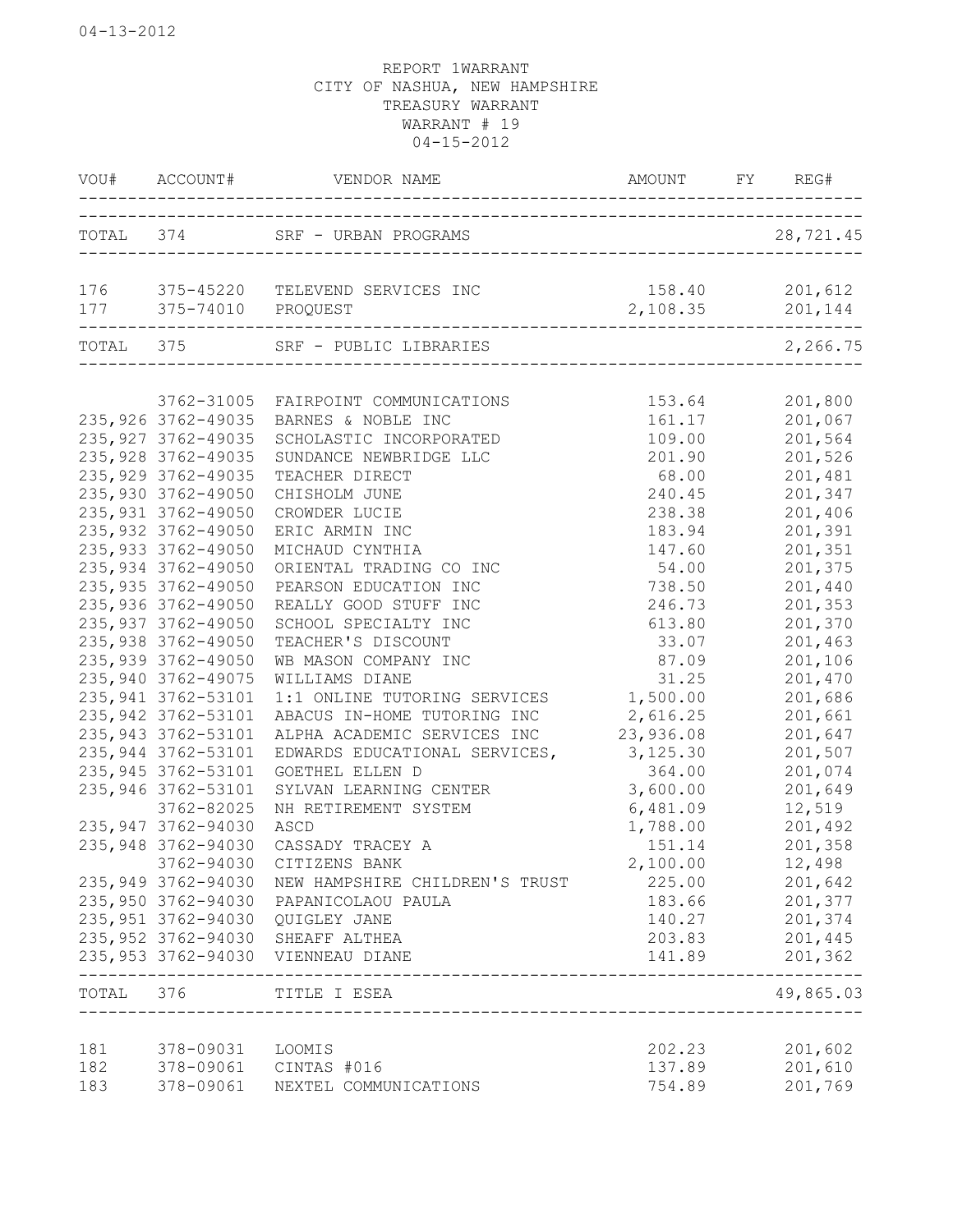| VOU#      | ACCOUNT#            | VENDOR NAME                                              | AMOUNT    | FY | REG#       |
|-----------|---------------------|----------------------------------------------------------|-----------|----|------------|
| 184       | 378-09061           | UNITED PARCEL SERVICE                                    | 20.08     |    | 201,833    |
| 185       | 378-09071           | GLOBAL MONTELLO GROUP CORP                               | 35,869.19 |    | 201,803    |
| 186       | 378-09091           | CAMEROTA TRUCK PARTS                                     | 392.16    |    | 201,175    |
| 187       | 378-09091           | CENTRAL PAPER PRODUCTS CO                                | 215.36    |    | 201,312    |
| 188       | 378-09091           | CUMMINS NORTHEAST LLC                                    | 1,478.61  |    | 201,291    |
| 189       | 378-09091           | FASTENAL COMPANY                                         | 46.62     |    | 201,249    |
| 190       | 378-09091           | GILLIG LLC                                               | 839.26    |    | 201,265    |
| 191       | 378-09091           | GRAINGER                                                 | 40.94     |    | 201,129    |
| 192       | 378-09091           | HOME DEPOT CREDIT SERVICES                               | 233.91    |    | 201,776    |
| 193       | 378-09091           | MOLLY CORPORATION                                        | 110.79    |    | 201,597    |
| 194       | 378-09091           | NAPA AUTO PARTS                                          | 591.80    |    | 201,276    |
| 195       | 378-09091           | NORTHERN BUS SALES INC                                   | 981.62    |    | 201,187    |
| 196       | 378-09091           | PRINT FACTORY                                            | 196.95    |    | 201,065    |
| 197       | 378-09091           | RYDER FLEET PRODUCTS.COM INC                             | 123.45    |    | 201,279    |
| 198       | 378-09091           | STAPLES ADVANTAGE                                        | .30       |    | 201,318    |
| 199       | 378-09101           | PSNH                                                     | 1,283.40  |    | 201,816    |
| 200       | 378-09102           | PUBLIC SERVICE OF NEW HAMPSHIR                           | 933.07    |    | 201,828    |
| 201       | 378-09104           | PSNH                                                     | 339.60    |    | 201,816    |
| 202       | 378-09115           | NATIONAL GRID                                            | 245.02    |    | 201,797    |
| 203       | 378-09120           | PENNICHUCK WATER                                         | 175.47    |    | 201,781    |
| 203       | 378-09125           | PENNICHUCK WATER                                         | 56.20     |    | 201,781    |
| 204       | 378-09133           | FAIRPOINT COMMUNICATIONS                                 | 50.00     |    | 201,802    |
| TOTAL 378 |                     | TRANSPORTATION<br>________________________               |           |    | 45, 318.81 |
|           |                     |                                                          |           |    |            |
|           |                     | 235,954 3902-49050 ESTERLY GAYLE                         | 5.97      |    | 201,677    |
|           | 235, 955 3902-49050 | JALBERT DONALD                                           | 76.00     |    | 201,666    |
|           | 235,956 3902-49050  | VERLEY MICHELE                                           | 51.80     |    | 201,520    |
|           | 235, 957 3902-53102 | ESTERLY GAYLE                                            | 1,500.00  |    | 201,677    |
|           | 235, 958 3902-53102 | HASBROUCK TARA L                                         | 450.00    |    | 201,517    |
|           | 235, 959 3902-53102 | LEDUC JEFFREY                                            | 180.00    |    | 201,674    |
|           | 235,960 3902-53102  | MANHEIM ZIMMERMAN AMY B                                  | 75.00     |    | 201,495    |
|           | 235, 961 3902-53102 | PROULX MARK                                              | 450.00    |    | 201,235    |
|           | 235,962 3902-55035  | FIRST STUDENT INC                                        | 574.66    |    | 201,389    |
|           | 235, 963 3902-64192 | ADVANCED EDUCATIONAL TECHNOLOG                           | 16,295.00 |    | 201,521    |
|           |                     | TOTAL 390 VOC ED SECONDARY PERKINS                       |           |    | 19,658.43  |
|           |                     |                                                          |           |    |            |
|           | 235,964 3927-49050  | GENERAL LINEN SERVICE INC                                | 43.80     |    | 201,527    |
|           |                     | 235,965 3927-49050 NORTHCENTER FOODSERVICES LLC 1,067.98 |           |    | 201,396    |
|           |                     | 235,966 3927-53100 D A BUCCI & SONS INC                  | 27.00     |    | 201,103    |
| TOTAL 392 |                     | CULINARY ARTS<br>_____________________________           |           |    | 1,138.78   |
|           |                     |                                                          |           |    |            |

3937-82025 NH RETIREMENT SYSTEM 223.55 12,519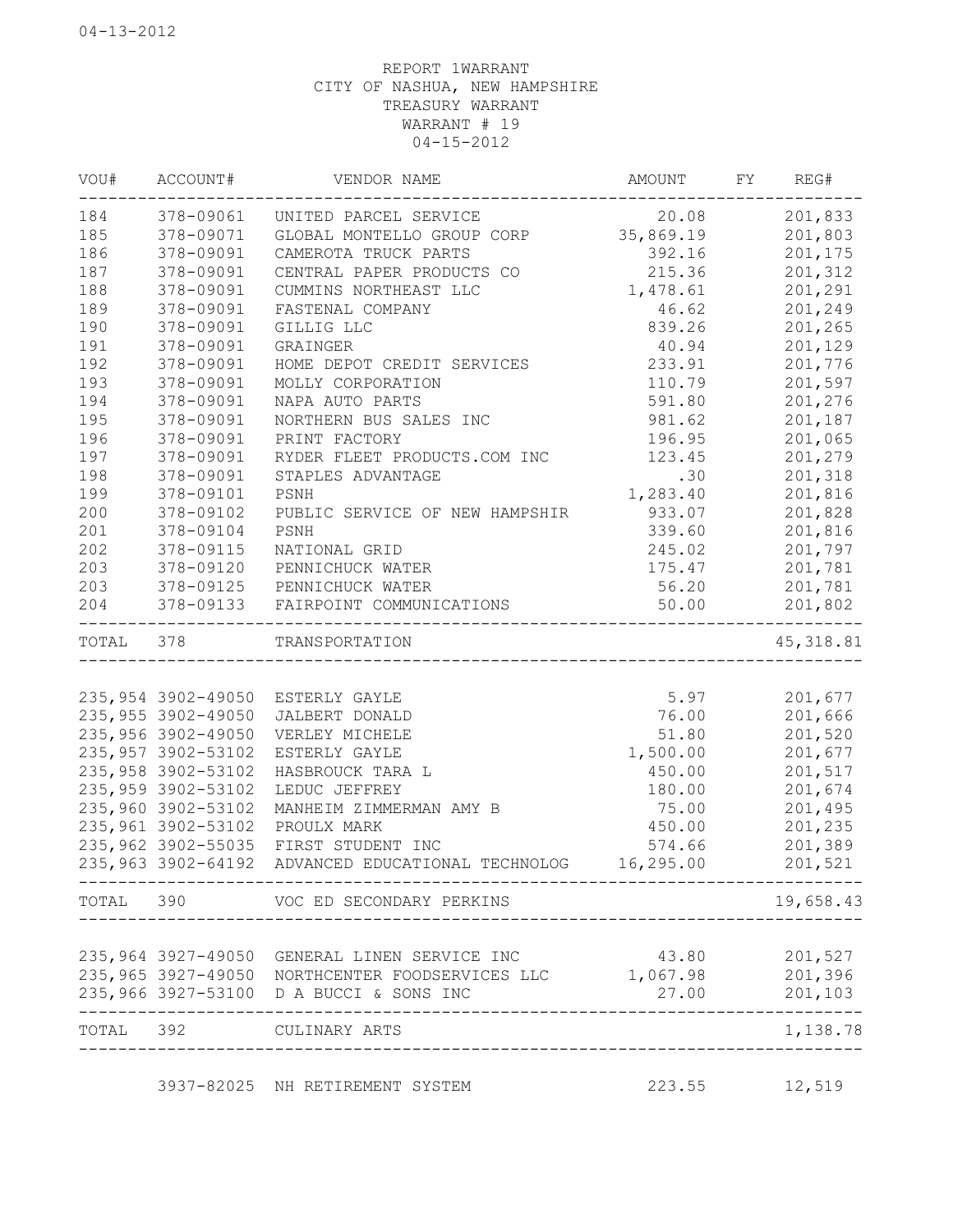|           |                                                                                                                                                                                                                                    | VOU# ACCOUNT# VENDOR NAME                                                                                                                                                                                                                                                    | AMOUNT FY REG#                                                                                                                            |                                                                                                                     |
|-----------|------------------------------------------------------------------------------------------------------------------------------------------------------------------------------------------------------------------------------------|------------------------------------------------------------------------------------------------------------------------------------------------------------------------------------------------------------------------------------------------------------------------------|-------------------------------------------------------------------------------------------------------------------------------------------|---------------------------------------------------------------------------------------------------------------------|
|           | TOTAL 393 DAY CARE                                                                                                                                                                                                                 |                                                                                                                                                                                                                                                                              |                                                                                                                                           | 223.55                                                                                                              |
|           | 235,968 3952-53109<br>235,969 3952-53109<br>235,970 3952-53109<br>235, 971 3952-53109<br>235, 972 3952-53109<br>235, 973 3952-64192<br>3952-82025<br>235, 974 3952-91040<br>3952-91040<br>235,975 3952-91040<br>235,976 3952-91040 | 235,967 3952-53109 BOLICK TERESA DBA BOLICK TERES<br>HAMILTON JEANNA<br>INTERIM HEALTHCARE OF THE NORT<br>LAVINE HOLLY<br>MORSE MARY<br>REGENCY NURSING CARE LLC<br>PHONAK LLC<br>NH RETIREMENT SYSTEM<br>BURKE CHRISTINE<br>CITIZENS BANK<br>DEGRAPPO KIMBERLEY J<br>NHASEA | 3,200.00<br>100.00<br>2,177.75<br>250.00<br>3,043.88<br>3,624.00<br>6,772.39<br>23,852.85<br>229.00<br>59.00<br>99.00<br>1,750.00 201,451 | 201,343<br>201,669<br>201,248<br>201,529<br>201,544<br>201,667<br>201,444<br>12,519<br>201,501<br>12,498<br>201,199 |
|           |                                                                                                                                                                                                                                    | TOTAL 395 IDEA B SPECIAL EDUCATION                                                                                                                                                                                                                                           |                                                                                                                                           | 45, 157.87                                                                                                          |
|           |                                                                                                                                                                                                                                    | 3962-82025 NH RETIREMENT SYSTEM<br>TOTAL 396 IDEA PRESCHOOL                                                                                                                                                                                                                  | 577.31 12,519                                                                                                                             | 577.31                                                                                                              |
| TOTAL 397 |                                                                                                                                                                                                                                    | 235,977 3977-53109 BOOTHBY THERAPY SERVICES LLC 1,578.05 201,519<br>SPECIAL ED LOCAL                                                                                                                                                                                         |                                                                                                                                           | 1,578.05                                                                                                            |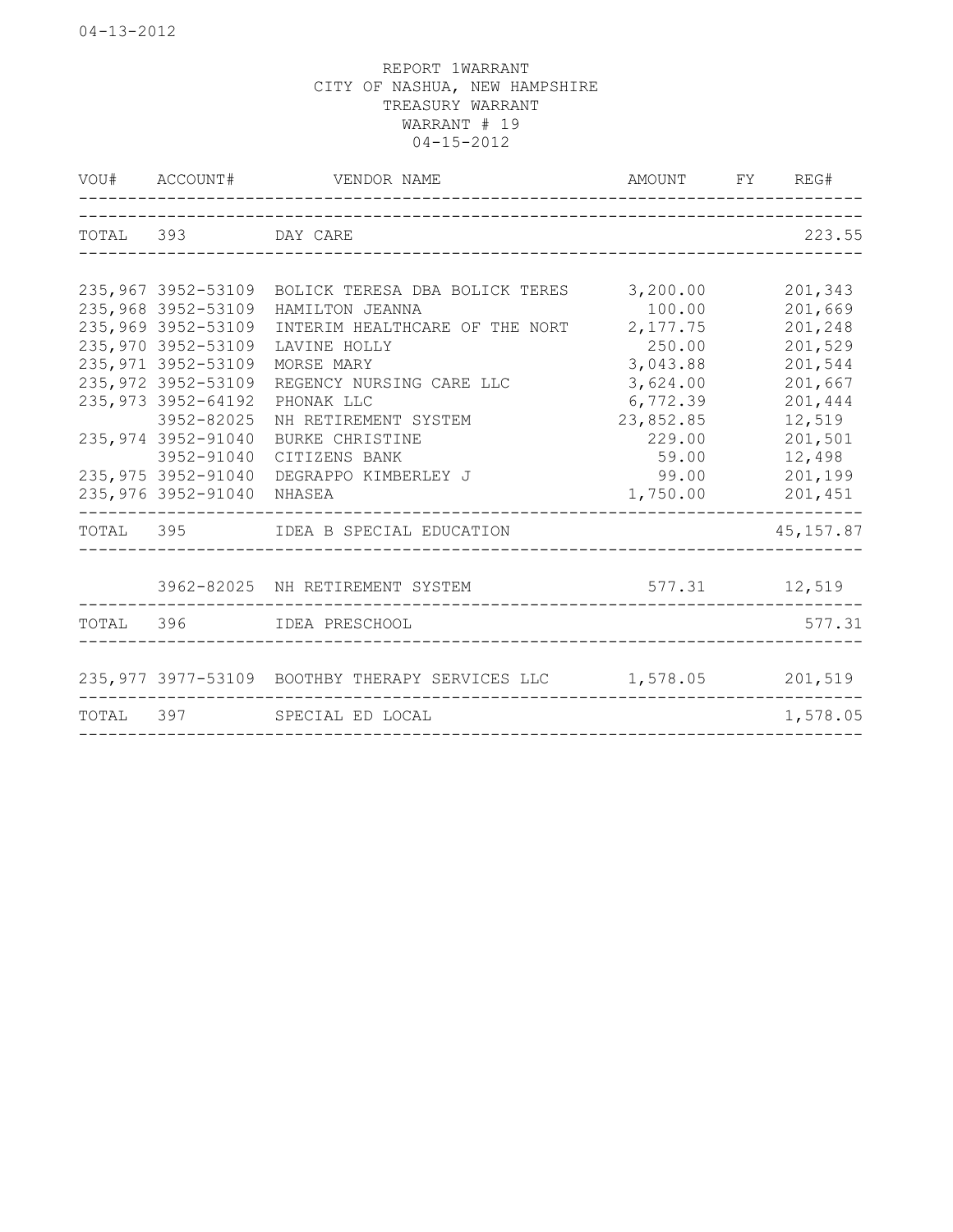| VOU#  | ACCOUNT#   | VENDOR NAME                                     | AMOUNT                   | FY. | REG#      |
|-------|------------|-------------------------------------------------|--------------------------|-----|-----------|
| 208   |            | 412-162          HILLSBOROUGH COUNTY  TREASURER | 74.70<br>_______________ |     | 201,557   |
| TOTAL | $412 - 16$ | FINANCIAL SERVICES<br>INT & COST ON REDEMPTION  |                          |     | 74.70     |
| 209   | 413-203    | TREASURER STATE OF NH                           | 874.00                   |     | 201,783   |
| TOTAL |            | 413-20 CITY CLERK'S OFFICE<br>MARRIAGE LICENSES |                          |     | 874.00    |
| 209   | 413-303    | TREASURER STATE OF NH                           | 10,197.00                |     | 201,783   |
| TOTAL |            | 413-30 CITY CLERK'S OFFICE<br>CERTIFIED COPIES  |                          |     | 10,197.00 |
|       |            |                                                 |                          |     |           |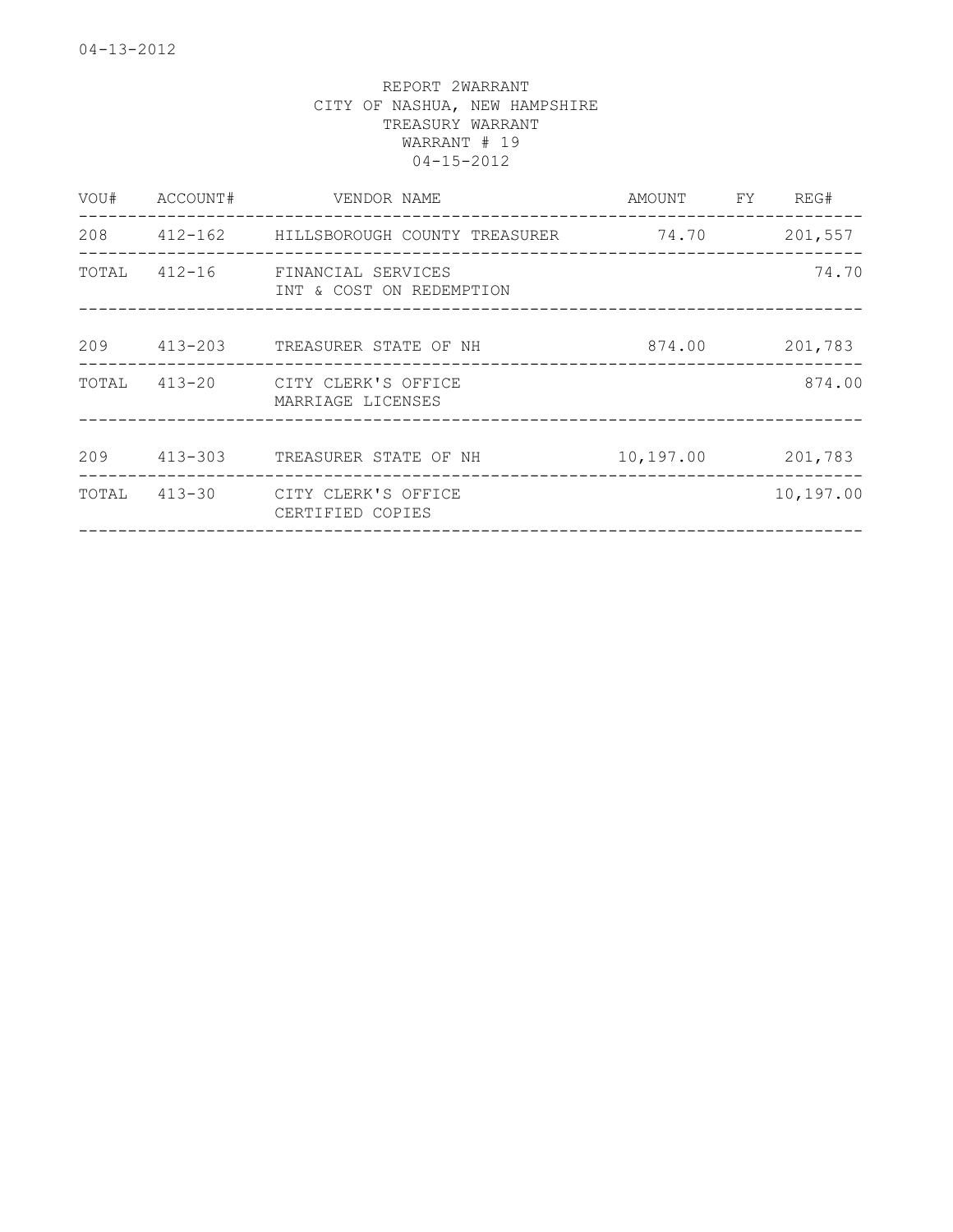| VOU#       | ACCOUNT#               | VENDOR NAME                            | <b>AMOUNT</b>        | FY | REG#               |
|------------|------------------------|----------------------------------------|----------------------|----|--------------------|
| 210        | 501-98029              | CITIZENS BANK                          | 33.57                |    | 12,498             |
| 211        | $501 - 43005$          | FEDEX                                  | 24.69                |    | 201,763            |
| 212        | 501-94010              | GREATER NASHUA CHAMBER OF COMM         | 30.00                |    | 201,773            |
| 213        | 501-98029              | SAM'S CLUB DIRECT                      | 19.77                |    | 201,782            |
| 214        | 501-41015              | STAPLES ADVANTAGE                      | 69.31                |    | 201,318            |
| TOTAL      | 501                    | MAYOR'S OFFICE                         |                      |    | 177.34             |
| 215        | 502-49025              | CITIZENS BANK                          | 89.50                |    | 12,498             |
| 215        | 502-94020              | CITIZENS BANK                          | 199.00               |    | 12,498             |
| 216        | 502-41015              | STAPLES ADVANTAGE                      | 99.33                |    | 201,318            |
| TOTAL      | 502                    | LEGAL DEPARTMENT                       |                      |    | 387.83             |
| 216        | 503-41015              | STAPLES ADVANTAGE                      | 203.83               |    | 201,318            |
| 217        | 503-66025              | US BANCORP EQUIPMENT FINANCE I         | 150.40               |    | 201,814            |
| TOTAL      | 503                    | BOARD OF ALDERMEN                      |                      |    | 354.23             |
|            |                        | BIG BROTHERS BIG SISTERS               |                      |    |                    |
| 218<br>219 | 505-81013<br>505-81058 | <b>BRIDGES</b>                         | 3,325.00             |    | 201,189            |
| 220        | 505-81020              | COMMUNITY COUNCIL OF NASHUA            | 5,225.00<br>8,675.00 |    | 201,184<br>201,574 |
| 221        |                        | GREATER NASHUA COUNCIL ON ALCO         |                      |    |                    |
| 222        | 505-81019              | HUMANE SOCIETY OF NEW ENGLAND          | 4,687.50<br>8,256.75 |    | 201,151            |
| 223        | 505-81039              | MARGUERITE'S PLACE INC                 |                      |    | 201,167            |
| 224        | 505-81115              |                                        | 4,750.00             |    | 201,266            |
|            | 505-81061              | NASHUA REGIONAL PLANNING COMMI         | 32,733.00            |    | 201,571            |
| 225<br>225 | 505-81067<br>505-81068 | THE YOUTH COUNCIL<br>THE YOUTH COUNCIL | 8,250.00<br>1,100.00 |    | 201,090<br>201,090 |
| TOTAL      | 505                    | CIVIC & COMM. ACTIVITIES               |                      |    | 77,002.25          |
|            |                        |                                        |                      |    |                    |
| 226        | 506-31005              | BAYRING COMMUNICATIONS                 | 2,368.31             |    | 201,798            |
| 227        | 506-31005              | CITIZENS BANK                          | 423.01               |    | 12,498             |
| 228        | 506-31005              | FAIRPOINT COMMUNICATIONS               | 713.40               |    | 201,800            |
| 229        | 506-31005              | FAIRPOINT COMMUNICATIONS               | 505.62               |    | 201,802            |
| 230        | 506-31005              | LANGUAGE LINE SERVICES INC             | 47.34                |    | 201,148            |
| 231        | 506-31005              | PAETEC COMMUNICATIONS INC              | 600.00               |    | 201,760            |
| TOTAL      | 506                    | TELECOMMUNICATIONS                     |                      |    | -----<br>4,657.68  |
| 232        | 507-82020              | NH RETIREMENT SYSTEM                   | 279,582.30           |    | 12,519             |
| 232        | 507-82025              | NH RETIREMENT SYSTEM                   | 113, 254.97          |    | 12,519             |
| 232        | 507-82030              | NH RETIREMENT SYSTEM                   | 259,065.09           |    | 12,519             |
|            |                        |                                        |                      |    |                    |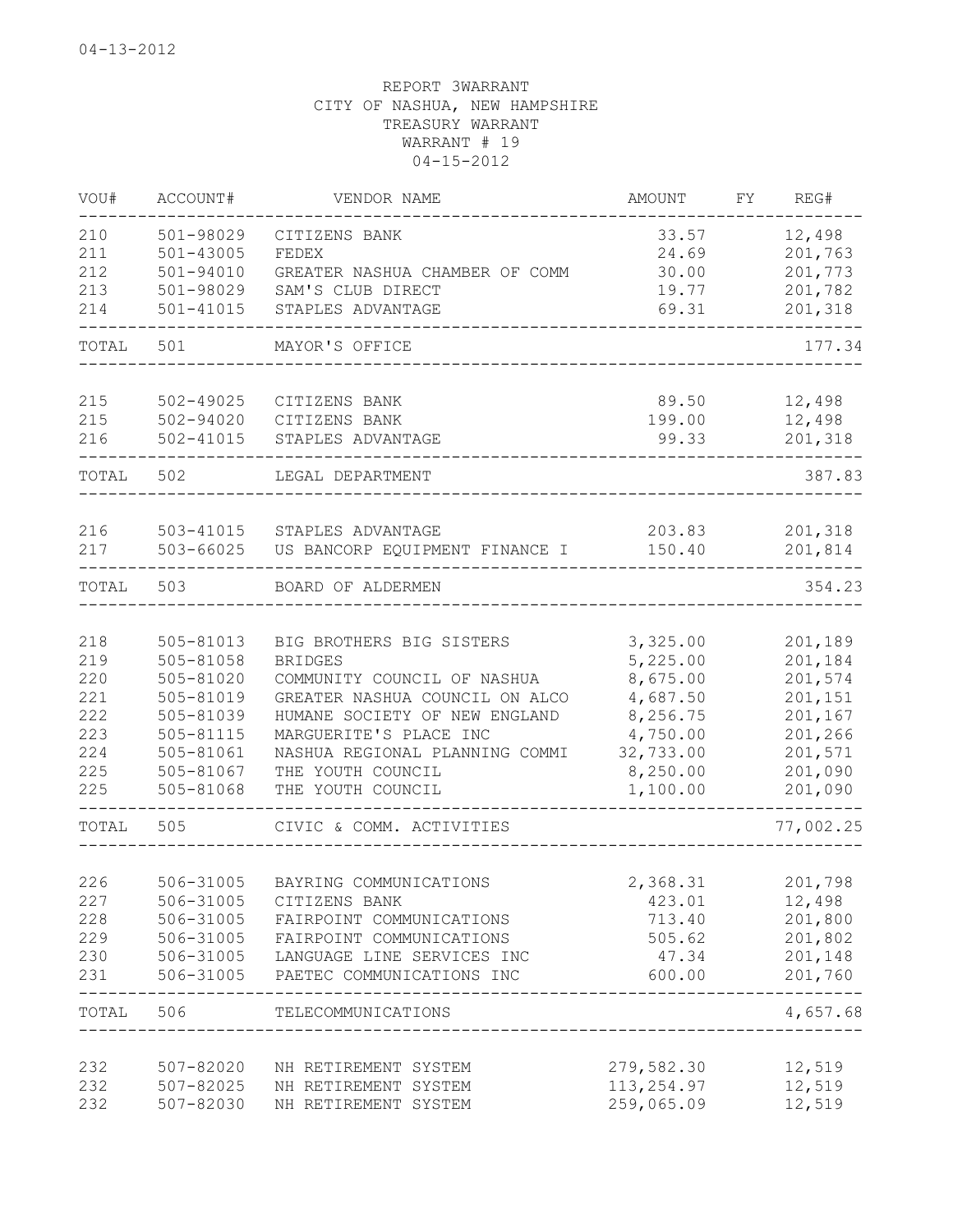| WOU#       | ACCOUNT#               | VENDOR NAME                                             | AMOUNT                   | REG#<br>FY        |
|------------|------------------------|---------------------------------------------------------|--------------------------|-------------------|
| 232<br>232 | 507-82035<br>507-82040 | NH RETIREMENT SYSTEM<br>NH RETIREMENT SYSTEM            | 713, 319.46<br>93,787.42 | 12,519<br>12,519  |
| TOTAL      | 507                    | PENSIONS                                                |                          | 1,459,009.24      |
| 233        | 508-83100              | STATE OF NH UC                                          | 7,263.06                 | 201,826           |
| 233        | 508-83101              | STATE OF NH UC                                          | 6, 128.45                | 201,826           |
| TOTAL      | 508                    | INSURANCE-EMPLOYEE BENEFITS                             |                          | 13,391.51         |
| 234        | 512-95010              | CITIZENS BANK                                           | 725.00                   | 12,498            |
| 235        | 512-43005              | POSTMASTER                                              | 180.00                   | 201,704           |
| 236<br>237 | 512-43005<br>512-41005 | PRINTGRAPHICS OF MAINE<br>STAPLES ADVANTAGE             | 800.00<br>408.56         | 12,513<br>201,318 |
| 237        | 512-41015              | STAPLES ADVANTAGE                                       | 141.40                   | 201,318           |
| TOTAL      | 512                    | FINANCIAL SERVICES                                      |                          | 2,254.96          |
| 238        | 513-91005              | BOILEAU JUDITH                                          | 129.87                   | 201,475           |
| 239        | 513-95005              | <b>I IMC</b>                                            | 250.00                   | 201,784           |
| 240        | 513-43005              | NATIONAL CONF OF STATE LEGISLA                          | 7.00                     | 201,805           |
| 240        | 513-59100              | NATIONAL CONF OF STATE LEGISLA                          | 450.00                   | 201,805           |
| 241        | 513-95005              | <b>NEACTC</b>                                           | 55.00                    | 201,779           |
| 242        | 513-41005              | STAPLES ADVANTAGE                                       | 129.60                   | 201,318           |
| 242        | 513-41015              | STAPLES ADVANTAGE                                       | 183.68                   | 201,318           |
| TOTAL      | 513                    | CITY CLERK'S OFFICE                                     |                          | 1,205.15          |
| 243        | 516-54011              | TELEGRAPH PUBLISHING COMPANY                            | 862.45                   | 201,560           |
| 243        | 516-54016              | TELEGRAPH PUBLISHING COMPANY                            | 2,680.32                 | 201,560           |
| 244        | 516-54016              | THE LOWELL PUBLISHING CO                                | 1,744.53                 | 201,774           |
| 245        | 516-54016              | UNION LEADER CORPORATION                                | 1,109.17                 | 201,766           |
| 246        |                        | 516-66025 US BANCORP EQUIPMENT FINANCE I 376.75 201,814 |                          |                   |
| TOTAL 516  |                        | PURCHASING DEPARTMENT                                   |                          | 6,773.22          |
| 247        | 517-75901              | B & S LOCKSMITH INC                                     | 41.84                    | 201,244           |
| 248        | 517-59135              | BAIN PEST CONTROL SERVICE INC                           | 75.00                    | 201,563           |
| 249        | 517-75023              | HOME DEPOT CREDIT SERVICES                              | 93.20                    | 201,776           |
| 250        | 517-34015              | NATIONAL GRID                                           | 555.64                   | 201,797           |
| 251        | 517-74085              | NEVERETTS SEW & VAC INC                                 | 183.75                   | 201,104           |
| 252        | 517-31050              | NEXTEL COMMUNICATIONS                                   | 69.72                    | 201,769           |
| 253        | 517-32005              | PSNH                                                    | 2,786.05                 | 201,816           |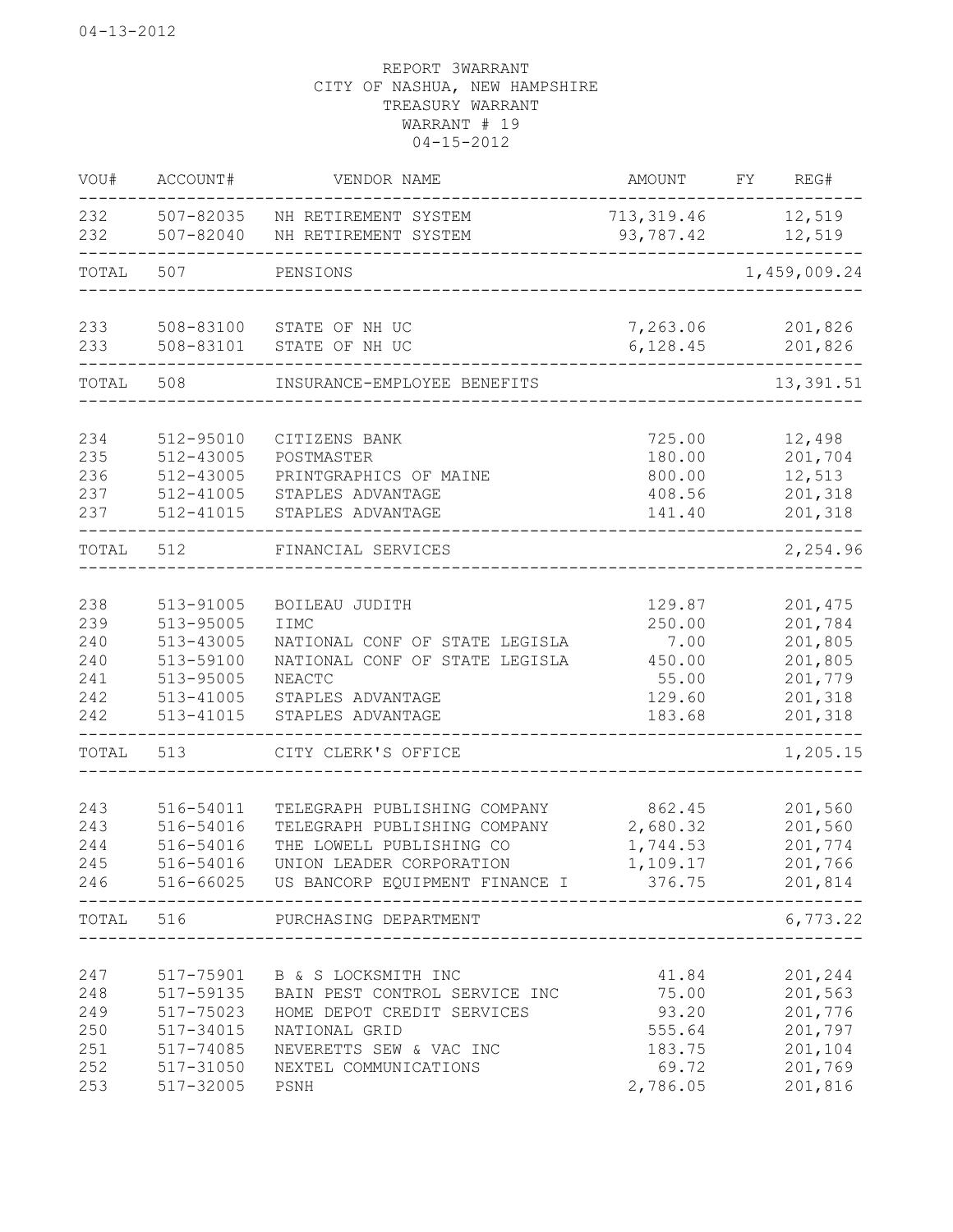| VOU#      | ACCOUNT#                          | VENDOR NAME                           | AMOUNT<br>___________ <b>______________________</b> __ | FY REG#   |
|-----------|-----------------------------------|---------------------------------------|--------------------------------------------------------|-----------|
|           |                                   | TOTAL 517 BUILDING MAINT - CITY ADMIN |                                                        | 3,805.20  |
| 254       | 519-91005                         | DAME DOUGLAS                          | 15.54                                                  | 201,121   |
| 255       | 519-91005                         | LEMAY ANDREW G                        | 41.63                                                  | 201,706   |
| 256       | 519-41015                         | STAPLES ADVANTAGE                     | 330.85                                                 | 201,318   |
| 257       | 519-91005                         | TURGISS GARY                          | 215.34                                                 | 201,158   |
| 258       | 519-91005                         | TURGISS GREG                          | 43.85                                                  | 201,705   |
| TOTAL     | 519                               | ASSESSORS                             | __________________                                     | 647.21    |
| 259       | 520-59100                         | MORTELLARO CAROLYN                    | 25.34                                                  | 201,259   |
| 260       | 520-32005                         | PSNH                                  | 371.39                                                 | 201,816   |
| TOTAL     | 520                               | HUNT BUILDING                         |                                                        | 396.73    |
|           |                                   |                                       |                                                        |           |
| 261       | 522-45125                         | CITIZENS BANK                         | 53.11                                                  | 12,498    |
| 261       | $522 - 64040$                     | CITIZENS BANK                         | 74.95                                                  | 12,498    |
| 261       | 522-74035                         | CITIZENS BANK                         | 198.95                                                 | 12,498    |
| 261       | 522-91015                         | CITIZENS BANK                         | 20.00                                                  | 12,498    |
| 262       | 522-74035                         | DLT SOLUTIONS INC                     | 1,695.75                                               | 201,785   |
| 263       | 522-74035                         | INTELLIGOV SOFTWARE INC               | 24,000.00                                              | 201,311   |
| 264       | 522-94005                         | MOLONY JAMES                          | 37.74                                                  | 201,707   |
| 265       | 522-31050                         | NEXTEL COMMUNICATIONS                 | 99.87                                                  | 201,769   |
| 266       | 522-74035                         | OPTIMAL IDM LLC                       | 3,000.00                                               | 201,608   |
| 267       | 522-74035<br>-------------------- | PITNEY BOWES GLOBAL FINANCIAL         | 323.58                                                 | 201,807   |
| TOTAL     | 522                               | INFORMATION TECHNOLOGY                | ______________________________                         | 29,503.95 |
| 268       |                                   | 523-41005 STAPLES ADVANTAGE           | 1,110.41                                               | 201,318   |
| TOTAL     | 523                               | GIS                                   |                                                        | 1,110.41  |
|           |                                   |                                       |                                                        |           |
| 269       | 524-64040                         | CITIZENS BANK                         | 320.53                                                 | 12,498    |
| 269       |                                   | 524-64045 CITIZENS BANK               | 83.01                                                  | 12,498    |
| 270       |                                   | 524-64052 STAPLES ADVANTAGE           | 60.90                                                  | 201,318   |
| TOTAL 524 |                                   | COMPUTERS - CITYWIDE                  |                                                        | 464.44    |
| 271       | 531-78007                         | ADAMSON INDUSTRIES CORP               | 379.85                                                 | 201,236   |
| 272       | 531-47010                         | AIRGAS EAST                           | 473.21                                                 | 201,124   |
| 273       | $531 - 46040$                     | ALEC'S SHOE STORE INC                 | 2,394.05                                               | 201,188   |
|           |                                   |                                       |                                                        |           |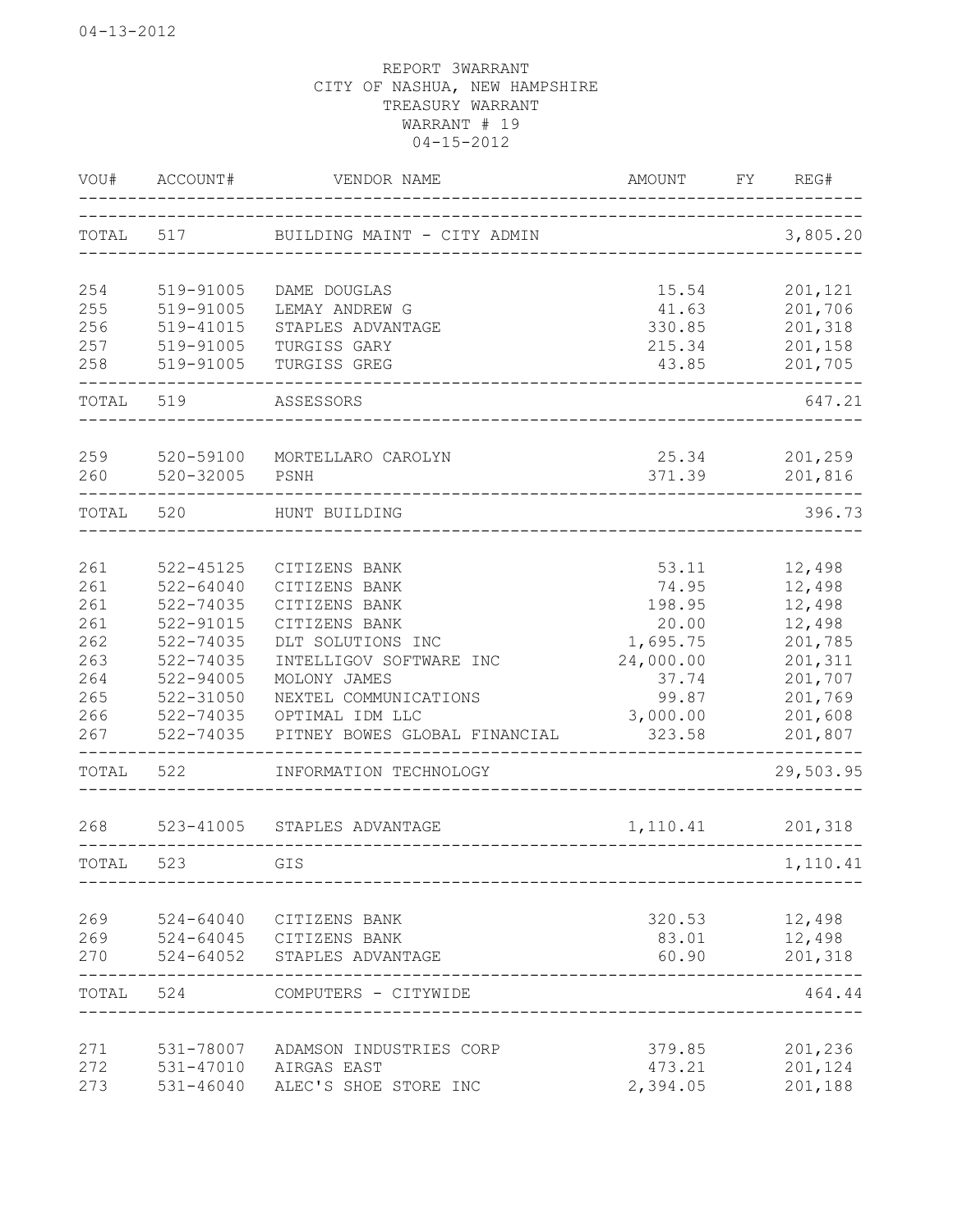| 201,162<br>531-46040 ALL SPORTS HEROES UNIFORMS,<br>231.85<br>201,713<br>165.00<br>531-46040 ARCHAMBAULT DANIEL<br>531-59100<br>441.66<br>201,224<br>BAER ALEXANDRA<br>$531 - 46040$<br>114.48<br>201,708<br>BAXTER KERRY<br>$531 - 46040$<br>137.66<br>201,712<br>BELANGER AARON<br>7.17<br>201,200<br>531-78007<br>BELLETETES INC<br>531-46030<br>444.92<br>201,569<br>BEN'S UNIFORMS<br>$531 - 46040$<br>1,315.98<br>201,569<br>BEN'S UNIFORMS<br>251.94<br>201,730<br>$531 - 46040$<br>BUKUNT JEFFREY<br>72.96<br>201,728<br>$531 - 46040$<br>CARIGNAN MICHAEL<br>283<br>531-78007<br>178.58<br>201,084<br>CARPARTS OF NASHUA<br>531-46030<br>CENTER MASS INC<br>76.93<br>201,152<br>CENTRAL PAPER PRODUCTS CO<br>451.64<br>201,312<br>531-42000<br>45.96<br>201,710<br>531-31025<br>CINFO PETER<br>531-91025<br>450.00<br>12,498<br>CITIZENS BANK<br>1,341.80<br>12,498<br>531-94005<br>CITIZENS BANK<br>288<br>531-31025<br>COMCAST<br>231.59<br>201,790<br>289<br>531-53125<br>CONSTANT JANE<br>200.00<br>201,729<br>290<br>531-41015<br>CONWAY OFFICE PRODUCTS LLC<br>602.78<br>201,171<br>291<br>400.00<br>531-54015<br>CYGNUS BUSINESS MEDIA INC<br>201,643<br>292<br>201,580<br>531-78075<br>DAVE ILLG'S COLLISION REPAIR C<br>137.78<br>293<br>531-91025<br>44.40<br>201,718<br>DAY-LEWIS IAN<br>294<br>531-75023<br>23.50<br>201,295<br>DEPENDABLE LOCK SERVICE INC<br>294<br>531-78007<br>28.00<br>201,295<br>DEPENDABLE LOCK SERVICE INC<br>295<br>531-31020<br>204.68<br>201,800<br>FAIRPOINT COMMUNICATIONS<br>531-78007<br>105.96<br>FISHER AUTO PARTS<br>201,606<br>297<br>531-46040<br>90.98<br>HAWKESWORTH LAUREN<br>201,720<br>298<br>531-42000<br>21.94<br>201,792<br>HOME DEPOT CREDIT SERVICES<br>298<br>23.74<br>531-69025<br>201,792<br>HOME DEPOT CREDIT SERVICES<br>299<br>531-59100<br>42.00<br>201,209<br>HUDSON TROPHY COMPANY<br>300<br>531-94005<br>L.E.A.D. CONSULTANTS<br>700.00<br>201,795<br>301<br>531-91025<br>LANG MICHAEL<br>44.40<br>201,722<br>302<br>531-53125<br>229.00<br>LAVOIE ANDREW<br>201,727<br>303<br>531-78007<br>MAC MULKIN CHEVROLET INC<br>6.34<br>201,543<br>304<br>531-46040<br>MACLEOD ROBERT<br>148.68<br>201,731<br>305<br>531-46040<br>87.00<br>MAHER JEFFREY<br>201,715<br>531-53125<br>201,719<br>306<br>180.00<br>MARQUIS JACLYN<br>307<br>531-78065<br>201,550<br>MAYNARD & LESIEUR INCORPORATED<br>308<br>201,514<br>531-75023<br>METRO GROUP INC (THE)<br>175.00<br>309<br>$531 - 46040$<br>MORRILL STEPHEN<br>322.14<br>201,726<br>310<br>531-59100<br>NASHUA MILLYARD ASSOCIATES, IN<br>978.26<br>201,585<br>311<br>531-78007<br>NASHUA OUTDOOR POWER EQUIPMENT<br>14.50<br>201,210<br>312<br>531-95000<br>201,721<br>NASHUA POLICE DEPARTMENT<br>29.97<br>313<br>1,659.41<br>201,797<br>531-34015<br>NATIONAL GRID<br>314<br>934.04<br>201,594<br>531-78007<br>NORTHERN FOREIGN CAR PARTS INC<br>315<br>51.88<br>201,100<br>531-78007<br>NYTECH SUPPLY CO<br>316<br>$531 - 46040$<br>64.97<br>201,711<br>OSTLER DANIEL C<br>317<br>531-46040<br>96.96<br>201,709<br>PAULSON E Z | VOU# | ACCOUNT# | VENDOR NAME | AMOUNT | FY | REG# |
|----------------------------------------------------------------------------------------------------------------------------------------------------------------------------------------------------------------------------------------------------------------------------------------------------------------------------------------------------------------------------------------------------------------------------------------------------------------------------------------------------------------------------------------------------------------------------------------------------------------------------------------------------------------------------------------------------------------------------------------------------------------------------------------------------------------------------------------------------------------------------------------------------------------------------------------------------------------------------------------------------------------------------------------------------------------------------------------------------------------------------------------------------------------------------------------------------------------------------------------------------------------------------------------------------------------------------------------------------------------------------------------------------------------------------------------------------------------------------------------------------------------------------------------------------------------------------------------------------------------------------------------------------------------------------------------------------------------------------------------------------------------------------------------------------------------------------------------------------------------------------------------------------------------------------------------------------------------------------------------------------------------------------------------------------------------------------------------------------------------------------------------------------------------------------------------------------------------------------------------------------------------------------------------------------------------------------------------------------------------------------------------------------------------------------------------------------------------------------------------------------------------------------------------------------------------------------------------------------------------------------------------------------------------------------------------------------------------------------------------------------------------------------------------------------------------------------------------------------------------------------------------------------------------------------------------------------------------------------------------------------------------------------------------------------------|------|----------|-------------|--------|----|------|
|                                                                                                                                                                                                                                                                                                                                                                                                                                                                                                                                                                                                                                                                                                                                                                                                                                                                                                                                                                                                                                                                                                                                                                                                                                                                                                                                                                                                                                                                                                                                                                                                                                                                                                                                                                                                                                                                                                                                                                                                                                                                                                                                                                                                                                                                                                                                                                                                                                                                                                                                                                                                                                                                                                                                                                                                                                                                                                                                                                                                                                                          | 274  |          |             |        |    |      |
|                                                                                                                                                                                                                                                                                                                                                                                                                                                                                                                                                                                                                                                                                                                                                                                                                                                                                                                                                                                                                                                                                                                                                                                                                                                                                                                                                                                                                                                                                                                                                                                                                                                                                                                                                                                                                                                                                                                                                                                                                                                                                                                                                                                                                                                                                                                                                                                                                                                                                                                                                                                                                                                                                                                                                                                                                                                                                                                                                                                                                                                          | 275  |          |             |        |    |      |
|                                                                                                                                                                                                                                                                                                                                                                                                                                                                                                                                                                                                                                                                                                                                                                                                                                                                                                                                                                                                                                                                                                                                                                                                                                                                                                                                                                                                                                                                                                                                                                                                                                                                                                                                                                                                                                                                                                                                                                                                                                                                                                                                                                                                                                                                                                                                                                                                                                                                                                                                                                                                                                                                                                                                                                                                                                                                                                                                                                                                                                                          | 276  |          |             |        |    |      |
|                                                                                                                                                                                                                                                                                                                                                                                                                                                                                                                                                                                                                                                                                                                                                                                                                                                                                                                                                                                                                                                                                                                                                                                                                                                                                                                                                                                                                                                                                                                                                                                                                                                                                                                                                                                                                                                                                                                                                                                                                                                                                                                                                                                                                                                                                                                                                                                                                                                                                                                                                                                                                                                                                                                                                                                                                                                                                                                                                                                                                                                          | 277  |          |             |        |    |      |
|                                                                                                                                                                                                                                                                                                                                                                                                                                                                                                                                                                                                                                                                                                                                                                                                                                                                                                                                                                                                                                                                                                                                                                                                                                                                                                                                                                                                                                                                                                                                                                                                                                                                                                                                                                                                                                                                                                                                                                                                                                                                                                                                                                                                                                                                                                                                                                                                                                                                                                                                                                                                                                                                                                                                                                                                                                                                                                                                                                                                                                                          | 278  |          |             |        |    |      |
|                                                                                                                                                                                                                                                                                                                                                                                                                                                                                                                                                                                                                                                                                                                                                                                                                                                                                                                                                                                                                                                                                                                                                                                                                                                                                                                                                                                                                                                                                                                                                                                                                                                                                                                                                                                                                                                                                                                                                                                                                                                                                                                                                                                                                                                                                                                                                                                                                                                                                                                                                                                                                                                                                                                                                                                                                                                                                                                                                                                                                                                          | 279  |          |             |        |    |      |
|                                                                                                                                                                                                                                                                                                                                                                                                                                                                                                                                                                                                                                                                                                                                                                                                                                                                                                                                                                                                                                                                                                                                                                                                                                                                                                                                                                                                                                                                                                                                                                                                                                                                                                                                                                                                                                                                                                                                                                                                                                                                                                                                                                                                                                                                                                                                                                                                                                                                                                                                                                                                                                                                                                                                                                                                                                                                                                                                                                                                                                                          | 280  |          |             |        |    |      |
|                                                                                                                                                                                                                                                                                                                                                                                                                                                                                                                                                                                                                                                                                                                                                                                                                                                                                                                                                                                                                                                                                                                                                                                                                                                                                                                                                                                                                                                                                                                                                                                                                                                                                                                                                                                                                                                                                                                                                                                                                                                                                                                                                                                                                                                                                                                                                                                                                                                                                                                                                                                                                                                                                                                                                                                                                                                                                                                                                                                                                                                          | 280  |          |             |        |    |      |
|                                                                                                                                                                                                                                                                                                                                                                                                                                                                                                                                                                                                                                                                                                                                                                                                                                                                                                                                                                                                                                                                                                                                                                                                                                                                                                                                                                                                                                                                                                                                                                                                                                                                                                                                                                                                                                                                                                                                                                                                                                                                                                                                                                                                                                                                                                                                                                                                                                                                                                                                                                                                                                                                                                                                                                                                                                                                                                                                                                                                                                                          | 281  |          |             |        |    |      |
|                                                                                                                                                                                                                                                                                                                                                                                                                                                                                                                                                                                                                                                                                                                                                                                                                                                                                                                                                                                                                                                                                                                                                                                                                                                                                                                                                                                                                                                                                                                                                                                                                                                                                                                                                                                                                                                                                                                                                                                                                                                                                                                                                                                                                                                                                                                                                                                                                                                                                                                                                                                                                                                                                                                                                                                                                                                                                                                                                                                                                                                          | 282  |          |             |        |    |      |
|                                                                                                                                                                                                                                                                                                                                                                                                                                                                                                                                                                                                                                                                                                                                                                                                                                                                                                                                                                                                                                                                                                                                                                                                                                                                                                                                                                                                                                                                                                                                                                                                                                                                                                                                                                                                                                                                                                                                                                                                                                                                                                                                                                                                                                                                                                                                                                                                                                                                                                                                                                                                                                                                                                                                                                                                                                                                                                                                                                                                                                                          |      |          |             |        |    |      |
|                                                                                                                                                                                                                                                                                                                                                                                                                                                                                                                                                                                                                                                                                                                                                                                                                                                                                                                                                                                                                                                                                                                                                                                                                                                                                                                                                                                                                                                                                                                                                                                                                                                                                                                                                                                                                                                                                                                                                                                                                                                                                                                                                                                                                                                                                                                                                                                                                                                                                                                                                                                                                                                                                                                                                                                                                                                                                                                                                                                                                                                          | 284  |          |             |        |    |      |
|                                                                                                                                                                                                                                                                                                                                                                                                                                                                                                                                                                                                                                                                                                                                                                                                                                                                                                                                                                                                                                                                                                                                                                                                                                                                                                                                                                                                                                                                                                                                                                                                                                                                                                                                                                                                                                                                                                                                                                                                                                                                                                                                                                                                                                                                                                                                                                                                                                                                                                                                                                                                                                                                                                                                                                                                                                                                                                                                                                                                                                                          | 285  |          |             |        |    |      |
|                                                                                                                                                                                                                                                                                                                                                                                                                                                                                                                                                                                                                                                                                                                                                                                                                                                                                                                                                                                                                                                                                                                                                                                                                                                                                                                                                                                                                                                                                                                                                                                                                                                                                                                                                                                                                                                                                                                                                                                                                                                                                                                                                                                                                                                                                                                                                                                                                                                                                                                                                                                                                                                                                                                                                                                                                                                                                                                                                                                                                                                          | 286  |          |             |        |    |      |
|                                                                                                                                                                                                                                                                                                                                                                                                                                                                                                                                                                                                                                                                                                                                                                                                                                                                                                                                                                                                                                                                                                                                                                                                                                                                                                                                                                                                                                                                                                                                                                                                                                                                                                                                                                                                                                                                                                                                                                                                                                                                                                                                                                                                                                                                                                                                                                                                                                                                                                                                                                                                                                                                                                                                                                                                                                                                                                                                                                                                                                                          | 287  |          |             |        |    |      |
|                                                                                                                                                                                                                                                                                                                                                                                                                                                                                                                                                                                                                                                                                                                                                                                                                                                                                                                                                                                                                                                                                                                                                                                                                                                                                                                                                                                                                                                                                                                                                                                                                                                                                                                                                                                                                                                                                                                                                                                                                                                                                                                                                                                                                                                                                                                                                                                                                                                                                                                                                                                                                                                                                                                                                                                                                                                                                                                                                                                                                                                          | 287  |          |             |        |    |      |
|                                                                                                                                                                                                                                                                                                                                                                                                                                                                                                                                                                                                                                                                                                                                                                                                                                                                                                                                                                                                                                                                                                                                                                                                                                                                                                                                                                                                                                                                                                                                                                                                                                                                                                                                                                                                                                                                                                                                                                                                                                                                                                                                                                                                                                                                                                                                                                                                                                                                                                                                                                                                                                                                                                                                                                                                                                                                                                                                                                                                                                                          |      |          |             |        |    |      |
|                                                                                                                                                                                                                                                                                                                                                                                                                                                                                                                                                                                                                                                                                                                                                                                                                                                                                                                                                                                                                                                                                                                                                                                                                                                                                                                                                                                                                                                                                                                                                                                                                                                                                                                                                                                                                                                                                                                                                                                                                                                                                                                                                                                                                                                                                                                                                                                                                                                                                                                                                                                                                                                                                                                                                                                                                                                                                                                                                                                                                                                          |      |          |             |        |    |      |
|                                                                                                                                                                                                                                                                                                                                                                                                                                                                                                                                                                                                                                                                                                                                                                                                                                                                                                                                                                                                                                                                                                                                                                                                                                                                                                                                                                                                                                                                                                                                                                                                                                                                                                                                                                                                                                                                                                                                                                                                                                                                                                                                                                                                                                                                                                                                                                                                                                                                                                                                                                                                                                                                                                                                                                                                                                                                                                                                                                                                                                                          |      |          |             |        |    |      |
|                                                                                                                                                                                                                                                                                                                                                                                                                                                                                                                                                                                                                                                                                                                                                                                                                                                                                                                                                                                                                                                                                                                                                                                                                                                                                                                                                                                                                                                                                                                                                                                                                                                                                                                                                                                                                                                                                                                                                                                                                                                                                                                                                                                                                                                                                                                                                                                                                                                                                                                                                                                                                                                                                                                                                                                                                                                                                                                                                                                                                                                          |      |          |             |        |    |      |
|                                                                                                                                                                                                                                                                                                                                                                                                                                                                                                                                                                                                                                                                                                                                                                                                                                                                                                                                                                                                                                                                                                                                                                                                                                                                                                                                                                                                                                                                                                                                                                                                                                                                                                                                                                                                                                                                                                                                                                                                                                                                                                                                                                                                                                                                                                                                                                                                                                                                                                                                                                                                                                                                                                                                                                                                                                                                                                                                                                                                                                                          |      |          |             |        |    |      |
|                                                                                                                                                                                                                                                                                                                                                                                                                                                                                                                                                                                                                                                                                                                                                                                                                                                                                                                                                                                                                                                                                                                                                                                                                                                                                                                                                                                                                                                                                                                                                                                                                                                                                                                                                                                                                                                                                                                                                                                                                                                                                                                                                                                                                                                                                                                                                                                                                                                                                                                                                                                                                                                                                                                                                                                                                                                                                                                                                                                                                                                          |      |          |             |        |    |      |
|                                                                                                                                                                                                                                                                                                                                                                                                                                                                                                                                                                                                                                                                                                                                                                                                                                                                                                                                                                                                                                                                                                                                                                                                                                                                                                                                                                                                                                                                                                                                                                                                                                                                                                                                                                                                                                                                                                                                                                                                                                                                                                                                                                                                                                                                                                                                                                                                                                                                                                                                                                                                                                                                                                                                                                                                                                                                                                                                                                                                                                                          |      |          |             |        |    |      |
|                                                                                                                                                                                                                                                                                                                                                                                                                                                                                                                                                                                                                                                                                                                                                                                                                                                                                                                                                                                                                                                                                                                                                                                                                                                                                                                                                                                                                                                                                                                                                                                                                                                                                                                                                                                                                                                                                                                                                                                                                                                                                                                                                                                                                                                                                                                                                                                                                                                                                                                                                                                                                                                                                                                                                                                                                                                                                                                                                                                                                                                          |      |          |             |        |    |      |
|                                                                                                                                                                                                                                                                                                                                                                                                                                                                                                                                                                                                                                                                                                                                                                                                                                                                                                                                                                                                                                                                                                                                                                                                                                                                                                                                                                                                                                                                                                                                                                                                                                                                                                                                                                                                                                                                                                                                                                                                                                                                                                                                                                                                                                                                                                                                                                                                                                                                                                                                                                                                                                                                                                                                                                                                                                                                                                                                                                                                                                                          |      |          |             |        |    |      |
|                                                                                                                                                                                                                                                                                                                                                                                                                                                                                                                                                                                                                                                                                                                                                                                                                                                                                                                                                                                                                                                                                                                                                                                                                                                                                                                                                                                                                                                                                                                                                                                                                                                                                                                                                                                                                                                                                                                                                                                                                                                                                                                                                                                                                                                                                                                                                                                                                                                                                                                                                                                                                                                                                                                                                                                                                                                                                                                                                                                                                                                          | 296  |          |             |        |    |      |
|                                                                                                                                                                                                                                                                                                                                                                                                                                                                                                                                                                                                                                                                                                                                                                                                                                                                                                                                                                                                                                                                                                                                                                                                                                                                                                                                                                                                                                                                                                                                                                                                                                                                                                                                                                                                                                                                                                                                                                                                                                                                                                                                                                                                                                                                                                                                                                                                                                                                                                                                                                                                                                                                                                                                                                                                                                                                                                                                                                                                                                                          |      |          |             |        |    |      |
|                                                                                                                                                                                                                                                                                                                                                                                                                                                                                                                                                                                                                                                                                                                                                                                                                                                                                                                                                                                                                                                                                                                                                                                                                                                                                                                                                                                                                                                                                                                                                                                                                                                                                                                                                                                                                                                                                                                                                                                                                                                                                                                                                                                                                                                                                                                                                                                                                                                                                                                                                                                                                                                                                                                                                                                                                                                                                                                                                                                                                                                          |      |          |             |        |    |      |
|                                                                                                                                                                                                                                                                                                                                                                                                                                                                                                                                                                                                                                                                                                                                                                                                                                                                                                                                                                                                                                                                                                                                                                                                                                                                                                                                                                                                                                                                                                                                                                                                                                                                                                                                                                                                                                                                                                                                                                                                                                                                                                                                                                                                                                                                                                                                                                                                                                                                                                                                                                                                                                                                                                                                                                                                                                                                                                                                                                                                                                                          |      |          |             |        |    |      |
|                                                                                                                                                                                                                                                                                                                                                                                                                                                                                                                                                                                                                                                                                                                                                                                                                                                                                                                                                                                                                                                                                                                                                                                                                                                                                                                                                                                                                                                                                                                                                                                                                                                                                                                                                                                                                                                                                                                                                                                                                                                                                                                                                                                                                                                                                                                                                                                                                                                                                                                                                                                                                                                                                                                                                                                                                                                                                                                                                                                                                                                          |      |          |             |        |    |      |
|                                                                                                                                                                                                                                                                                                                                                                                                                                                                                                                                                                                                                                                                                                                                                                                                                                                                                                                                                                                                                                                                                                                                                                                                                                                                                                                                                                                                                                                                                                                                                                                                                                                                                                                                                                                                                                                                                                                                                                                                                                                                                                                                                                                                                                                                                                                                                                                                                                                                                                                                                                                                                                                                                                                                                                                                                                                                                                                                                                                                                                                          |      |          |             |        |    |      |
|                                                                                                                                                                                                                                                                                                                                                                                                                                                                                                                                                                                                                                                                                                                                                                                                                                                                                                                                                                                                                                                                                                                                                                                                                                                                                                                                                                                                                                                                                                                                                                                                                                                                                                                                                                                                                                                                                                                                                                                                                                                                                                                                                                                                                                                                                                                                                                                                                                                                                                                                                                                                                                                                                                                                                                                                                                                                                                                                                                                                                                                          |      |          |             |        |    |      |
|                                                                                                                                                                                                                                                                                                                                                                                                                                                                                                                                                                                                                                                                                                                                                                                                                                                                                                                                                                                                                                                                                                                                                                                                                                                                                                                                                                                                                                                                                                                                                                                                                                                                                                                                                                                                                                                                                                                                                                                                                                                                                                                                                                                                                                                                                                                                                                                                                                                                                                                                                                                                                                                                                                                                                                                                                                                                                                                                                                                                                                                          |      |          |             |        |    |      |
|                                                                                                                                                                                                                                                                                                                                                                                                                                                                                                                                                                                                                                                                                                                                                                                                                                                                                                                                                                                                                                                                                                                                                                                                                                                                                                                                                                                                                                                                                                                                                                                                                                                                                                                                                                                                                                                                                                                                                                                                                                                                                                                                                                                                                                                                                                                                                                                                                                                                                                                                                                                                                                                                                                                                                                                                                                                                                                                                                                                                                                                          |      |          |             |        |    |      |
|                                                                                                                                                                                                                                                                                                                                                                                                                                                                                                                                                                                                                                                                                                                                                                                                                                                                                                                                                                                                                                                                                                                                                                                                                                                                                                                                                                                                                                                                                                                                                                                                                                                                                                                                                                                                                                                                                                                                                                                                                                                                                                                                                                                                                                                                                                                                                                                                                                                                                                                                                                                                                                                                                                                                                                                                                                                                                                                                                                                                                                                          |      |          |             |        |    |      |
|                                                                                                                                                                                                                                                                                                                                                                                                                                                                                                                                                                                                                                                                                                                                                                                                                                                                                                                                                                                                                                                                                                                                                                                                                                                                                                                                                                                                                                                                                                                                                                                                                                                                                                                                                                                                                                                                                                                                                                                                                                                                                                                                                                                                                                                                                                                                                                                                                                                                                                                                                                                                                                                                                                                                                                                                                                                                                                                                                                                                                                                          |      |          |             |        |    |      |
|                                                                                                                                                                                                                                                                                                                                                                                                                                                                                                                                                                                                                                                                                                                                                                                                                                                                                                                                                                                                                                                                                                                                                                                                                                                                                                                                                                                                                                                                                                                                                                                                                                                                                                                                                                                                                                                                                                                                                                                                                                                                                                                                                                                                                                                                                                                                                                                                                                                                                                                                                                                                                                                                                                                                                                                                                                                                                                                                                                                                                                                          |      |          |             |        |    |      |
|                                                                                                                                                                                                                                                                                                                                                                                                                                                                                                                                                                                                                                                                                                                                                                                                                                                                                                                                                                                                                                                                                                                                                                                                                                                                                                                                                                                                                                                                                                                                                                                                                                                                                                                                                                                                                                                                                                                                                                                                                                                                                                                                                                                                                                                                                                                                                                                                                                                                                                                                                                                                                                                                                                                                                                                                                                                                                                                                                                                                                                                          |      |          |             |        |    |      |
|                                                                                                                                                                                                                                                                                                                                                                                                                                                                                                                                                                                                                                                                                                                                                                                                                                                                                                                                                                                                                                                                                                                                                                                                                                                                                                                                                                                                                                                                                                                                                                                                                                                                                                                                                                                                                                                                                                                                                                                                                                                                                                                                                                                                                                                                                                                                                                                                                                                                                                                                                                                                                                                                                                                                                                                                                                                                                                                                                                                                                                                          |      |          |             |        |    |      |
|                                                                                                                                                                                                                                                                                                                                                                                                                                                                                                                                                                                                                                                                                                                                                                                                                                                                                                                                                                                                                                                                                                                                                                                                                                                                                                                                                                                                                                                                                                                                                                                                                                                                                                                                                                                                                                                                                                                                                                                                                                                                                                                                                                                                                                                                                                                                                                                                                                                                                                                                                                                                                                                                                                                                                                                                                                                                                                                                                                                                                                                          |      |          |             |        |    |      |
|                                                                                                                                                                                                                                                                                                                                                                                                                                                                                                                                                                                                                                                                                                                                                                                                                                                                                                                                                                                                                                                                                                                                                                                                                                                                                                                                                                                                                                                                                                                                                                                                                                                                                                                                                                                                                                                                                                                                                                                                                                                                                                                                                                                                                                                                                                                                                                                                                                                                                                                                                                                                                                                                                                                                                                                                                                                                                                                                                                                                                                                          |      |          |             |        |    |      |
|                                                                                                                                                                                                                                                                                                                                                                                                                                                                                                                                                                                                                                                                                                                                                                                                                                                                                                                                                                                                                                                                                                                                                                                                                                                                                                                                                                                                                                                                                                                                                                                                                                                                                                                                                                                                                                                                                                                                                                                                                                                                                                                                                                                                                                                                                                                                                                                                                                                                                                                                                                                                                                                                                                                                                                                                                                                                                                                                                                                                                                                          |      |          |             |        |    |      |
|                                                                                                                                                                                                                                                                                                                                                                                                                                                                                                                                                                                                                                                                                                                                                                                                                                                                                                                                                                                                                                                                                                                                                                                                                                                                                                                                                                                                                                                                                                                                                                                                                                                                                                                                                                                                                                                                                                                                                                                                                                                                                                                                                                                                                                                                                                                                                                                                                                                                                                                                                                                                                                                                                                                                                                                                                                                                                                                                                                                                                                                          |      |          |             |        |    |      |
|                                                                                                                                                                                                                                                                                                                                                                                                                                                                                                                                                                                                                                                                                                                                                                                                                                                                                                                                                                                                                                                                                                                                                                                                                                                                                                                                                                                                                                                                                                                                                                                                                                                                                                                                                                                                                                                                                                                                                                                                                                                                                                                                                                                                                                                                                                                                                                                                                                                                                                                                                                                                                                                                                                                                                                                                                                                                                                                                                                                                                                                          |      |          |             |        |    |      |
|                                                                                                                                                                                                                                                                                                                                                                                                                                                                                                                                                                                                                                                                                                                                                                                                                                                                                                                                                                                                                                                                                                                                                                                                                                                                                                                                                                                                                                                                                                                                                                                                                                                                                                                                                                                                                                                                                                                                                                                                                                                                                                                                                                                                                                                                                                                                                                                                                                                                                                                                                                                                                                                                                                                                                                                                                                                                                                                                                                                                                                                          |      |          |             |        |    |      |
|                                                                                                                                                                                                                                                                                                                                                                                                                                                                                                                                                                                                                                                                                                                                                                                                                                                                                                                                                                                                                                                                                                                                                                                                                                                                                                                                                                                                                                                                                                                                                                                                                                                                                                                                                                                                                                                                                                                                                                                                                                                                                                                                                                                                                                                                                                                                                                                                                                                                                                                                                                                                                                                                                                                                                                                                                                                                                                                                                                                                                                                          |      |          |             |        |    |      |
|                                                                                                                                                                                                                                                                                                                                                                                                                                                                                                                                                                                                                                                                                                                                                                                                                                                                                                                                                                                                                                                                                                                                                                                                                                                                                                                                                                                                                                                                                                                                                                                                                                                                                                                                                                                                                                                                                                                                                                                                                                                                                                                                                                                                                                                                                                                                                                                                                                                                                                                                                                                                                                                                                                                                                                                                                                                                                                                                                                                                                                                          |      |          |             |        |    |      |
|                                                                                                                                                                                                                                                                                                                                                                                                                                                                                                                                                                                                                                                                                                                                                                                                                                                                                                                                                                                                                                                                                                                                                                                                                                                                                                                                                                                                                                                                                                                                                                                                                                                                                                                                                                                                                                                                                                                                                                                                                                                                                                                                                                                                                                                                                                                                                                                                                                                                                                                                                                                                                                                                                                                                                                                                                                                                                                                                                                                                                                                          |      |          |             |        |    |      |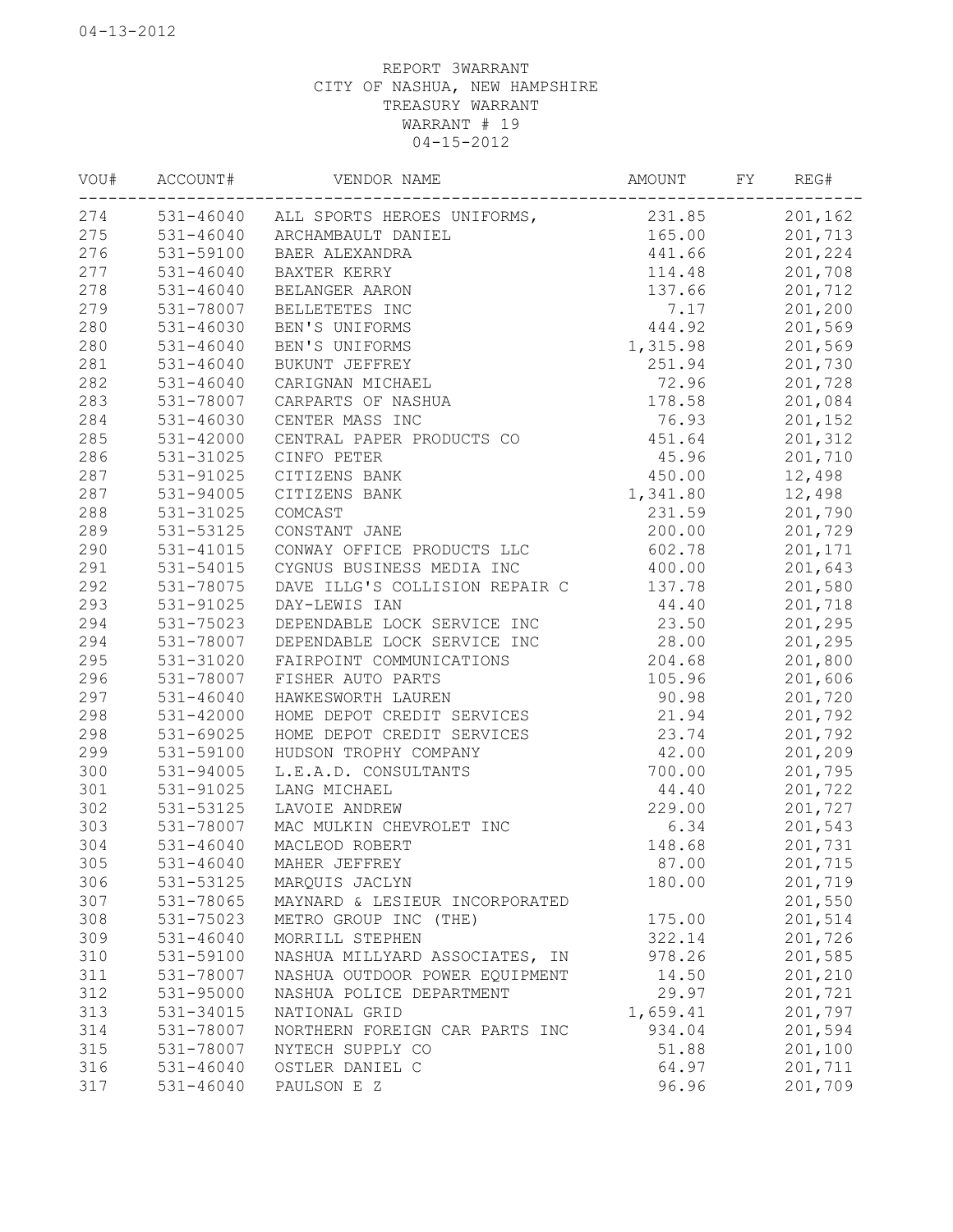| VOU#      | ACCOUNT#  | VENDOR NAME                             | AMOUNT    | FY REG#   |
|-----------|-----------|-----------------------------------------|-----------|-----------|
| 318       |           | 531-53065 PEASE WILLIAM                 | 50.00     | 201,714   |
| 319       | 531-33005 | PENNICHUCK WATER                        | 561.05    | 201,781   |
| 320       | 531-98035 | PETTY CASH                              | 5.00      | 201,723   |
| 321       | 531-41015 | PETTY CASH                              | 17.94     | 201,724   |
| 321       | 531-75023 | PETTY CASH                              | 6.00      | 201,724   |
| 322       | 531-98035 | PETTY CASH                              | 13.50     | 201,725   |
| 323       | 531-32035 | PSNH                                    | 148.87    | 201,816   |
| 324       | 531-53050 | PSYCHOTHERAPY ASSOCIATES INC            | 1,600.00  | 201,382   |
| 325       | 531-32005 | PUBLIC SERVICE OF NEW HAMPSHIR          | 12,466.66 | 201,828   |
| 325       | 531-32035 | PUBLIC SERVICE OF NEW HAMPSHIR          | 428.72    | 201,828   |
| 326       | 531-78007 | QUIRK GM PARTS DEPOT                    | 708.11    | 201,252   |
| 327       | 531-94005 | REEBY DAWN                              | 175.00    | 201,716   |
| 328       | 531-98025 | SAM'S CLUB DIRECT                       | 15.16     | 201,782   |
| 329       | 531-45920 | SIRCHIE FINGER PRINT LABORATOR          | 499.89    | 201,260   |
| 330       | 531-69025 | SNAP ON TOOLS                           | 31.10     | 201,110   |
| 331       | 531-74092 | SOUTHWORTH MILTON INC                   | 1,098.00  | 201,101   |
| 332       | 531-31025 | ST ONGE JOSHUA                          | 45.96     | 201,717   |
| 333       | 531-41005 | STAPLES ADVANTAGE                       | 914.33    | 201,318   |
| 333       | 531-41015 | STAPLES ADVANTAGE                       | 1,082.43  | 201,318   |
| 333       | 531-45125 | STAPLES ADVANTAGE                       | 59.98     | 201,318   |
| 334       | 531-78100 | SULLIVAN TIRE INC                       | 126.80    | 201,094   |
| 335       | 531-42000 | THE DURKIN CO INC                       | 782.30    | 201,229   |
| 336       | 531-78007 | TOWERS MOTOR PARTS CORP                 | 23.27     | 201,280   |
| 337       | 531-66025 | US BANCORP EQUIPMENT FINANCE I 1,385.98 |           | 201,814   |
| 338       | 531-31025 | VERIZON WIRELESS                        | 1,072.73  | 201,791   |
| 339       | 531-48015 | WRIGHT EXPRESS                          | 1,366.72  | 201,640   |
| TOTAL 531 |           | POLICE DEPARTMENT                       |           | 41,541.04 |
|           |           |                                         |           |           |
| 340       | 532-75023 | AE MECHANICAL INC                       | 3,298.75  | 201,516   |
| 340       | 532-75130 | AE MECHANICAL INC                       | 2,143.50  | 201,516   |
| 341       | 532-78100 | BATTERIES PLUS                          | 105.12    | 201,301   |
| 342       | 532-75023 | BELLETETES INC                          | 90.75     | 201,200   |
| 343       | 532-69010 | CINTAS FIRE PROTECTION                  | 506.50    | 201,619   |
| 344       | 532-94005 | CITIZENS BANK                           | 443.40    | 12,498    |
| 345       | 532-64015 | DELL MARKETING LP                       | 53.99     | 201,156   |
| 346       | 532-75105 | ELECTRICAL SUPPLY OF MILFORD I          | 393.37    | 201,186   |
| 347       | 532-75100 | FIMBEL PAUNET CORPORATION               | 595.50    | 201,290   |
| 348       | 532-53055 | FIRE SERVICE TESTING CO INC             | 3,890.00  | 201,221   |
| 349       | 532-64080 | FIRE TECH & SAFETY OF NEW ENGL          | 2,677.92  | 201,284   |
| 349       | 532-64094 | FIRE TECH & SAFETY OF NEW ENGL          | 13,495.00 | 201,284   |
| 350       | 532-63005 | FLETCHER'S APPLIANCE                    | 189.00    | 201,133   |
| 351       | 532-75023 | GATE CITY FENCE CO INC                  | 350.00    | 201,180   |
| 352       | 532-79045 | GATE CITY MONUMENT INC                  | 298.00    | 201,780   |
| 353       | 532-74020 | GREATAMERICA LEASING CORP               | 69.50     | 201,333   |
| 354       | 532-75901 | HEATING SPECIALTIES OF NH INC           | 64.00     | 201,542   |
| 355       | 532-75023 | HOME DEPOT CREDIT SERVICES              | 16.18     | 201,776   |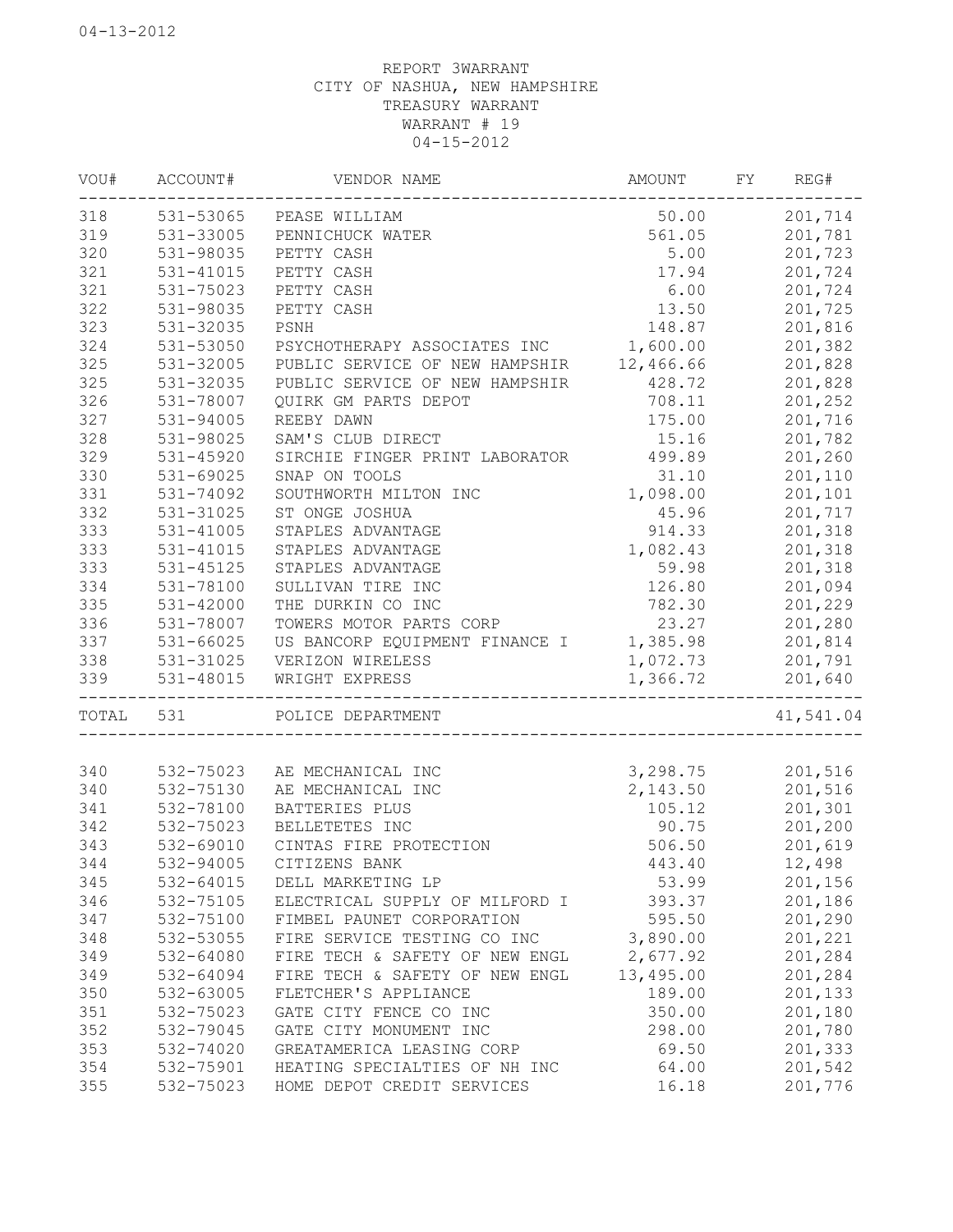| VOU#  | ACCOUNT#  | VENDOR NAME                               | AMOUNT     | FΥ | REG#      |
|-------|-----------|-------------------------------------------|------------|----|-----------|
| 355   |           | 532-79045 HOME DEPOT CREDIT SERVICES      | 617.19     |    | 201,776   |
| 355   | 532-98005 | HOME DEPOT CREDIT SERVICES                | 95.42      |    | 201,776   |
| 356   | 532-46030 | INDUSTRIAL PROTECTION SERVICES            | 821.03     |    | 201,122   |
| 356   | 532-64080 | INDUSTRIAL PROTECTION SERVICES            | 108.22     |    | 201,122   |
| 357   | 532-78075 | JACK YOUNG COMPANY, INC                   | 185.00     |    | 201,306   |
| 357   | 532-78095 | JACK YOUNG COMPANY, INC                   | 233.21     |    | 201,306   |
| 358   | 532-59135 | JP PEST SERVICES                          | 150.00     |    | 201,197   |
| 359   | 532-75105 | M & M ELECTRICAL SUPPLY CO INC            | 87.19      |    | 201,539   |
| 360   | 532-98005 | MAINE CHAPTER IAAI                        | 90.00      |    | 201,796   |
| 361   | 532-69025 | MANCHESTER TOOL REPAIR                    | 109.00     |    | 201,630   |
| 362   | 532-78105 | MINUTEMAN TRUCKS INC                      | 48.82      |    | 201,238   |
| 363   | 532-34015 | NATIONAL GRID                             | 760.53     |    | 201,797   |
| 364   | 532-95005 | NEAFM                                     | 50.00      |    | 201,786   |
| 365   | 532-94010 | NEW ENGLAND ARSON SEMINAR                 | 695.00     |    | 201,809   |
| 366   | 532-45160 | NEW ENGLAND BACKFLOW INC                  | 357.20     |    | 201,304   |
| 367   | 532-31040 | NEXTEL COMMUNICATIONS                     | 249.97     |    | 201,769   |
| 368   | 532-33005 | PENNICHUCK WATER                          | 813.98     |    | 201,781   |
| 369   | 532-43005 | PETTY CASH                                | 17.40      |    | 201,732   |
| 369   | 532-75023 | PETTY CASH                                | 14.72      |    | 201,732   |
| 369   | 532-75901 | PETTY CASH                                | 11.89      |    | 201,732   |
| 369   | 532-78100 | PETTY CASH                                | 30.00      |    | 201,732   |
| 369   | 532-94005 | PETTY CASH                                | 40.00      |    | 201,732   |
| 369   | 532-98005 | PETTY CASH                                | 6.45       |    | 201,732   |
| 370   | 532-79005 | POWER & TEL                               | 198.18     |    | 201,537   |
| 370   | 532-79045 | POWER & TEL                               | 500.00     |    | 201,537   |
| 371   | 532-32005 | PSNH                                      | 7,336.21   |    | 201,816   |
| 372   | 532-74038 | R WHITE EQUIPMENT CENTER INC              | 170.25     |    | 201,552   |
| 373   | 532-69035 | SANEL AUTO PARTS CO                       | 56.91      |    | 201,203   |
| 373   | 532-78007 | SANEL AUTO PARTS CO                       | 529.67     |    | 201,203   |
| 374   | 532-98005 | SIRCHIE FINGER PRINT LABORATOR            | 327.15     |    | 201,260   |
| 375   | 532-79045 | STANLEY IRON WORKS, INC                   | 436.00     |    | 201,589   |
| 376   | 532-41005 | STAPLES ADVANTAGE                         | 746.95     |    | 201,318   |
| 376   | 532-41015 | STAPLES ADVANTAGE                         | 239.07     |    | 201,318   |
| 377   | 532-45220 | TRI STATE HOOD & DUCT, LLC                | 1,024.00   |    | 201,573   |
| 378   | 532-59100 | TRUE BLUE CLEANERS                        | 173.42     |    | 201,237   |
| 379   | 532-78095 | TST EQUIPMENT INC                         | 722.74     |    | 201,179   |
| 380   | 532-43005 | UNITED PARCEL SERVICE                     | 18.49      |    | 201,833   |
| 381   | 532-78020 | YANKEE TRUCKS                             | 670.70     |    | 201,096   |
| 381   | 532-78075 | YANKEE TRUCKS                             | 145.58     |    | 201,096   |
| 381   | 532-78095 | YANKEE TRUCKS                             | 36.56      |    | 201,096   |
| TOTAL | 532       | FIRE DEPARTMENT<br>______________________ |            |    | 47,604.58 |
| 382   | 533-33010 | PENNICHUCK WATER                          | 220,692.20 |    | 201,781   |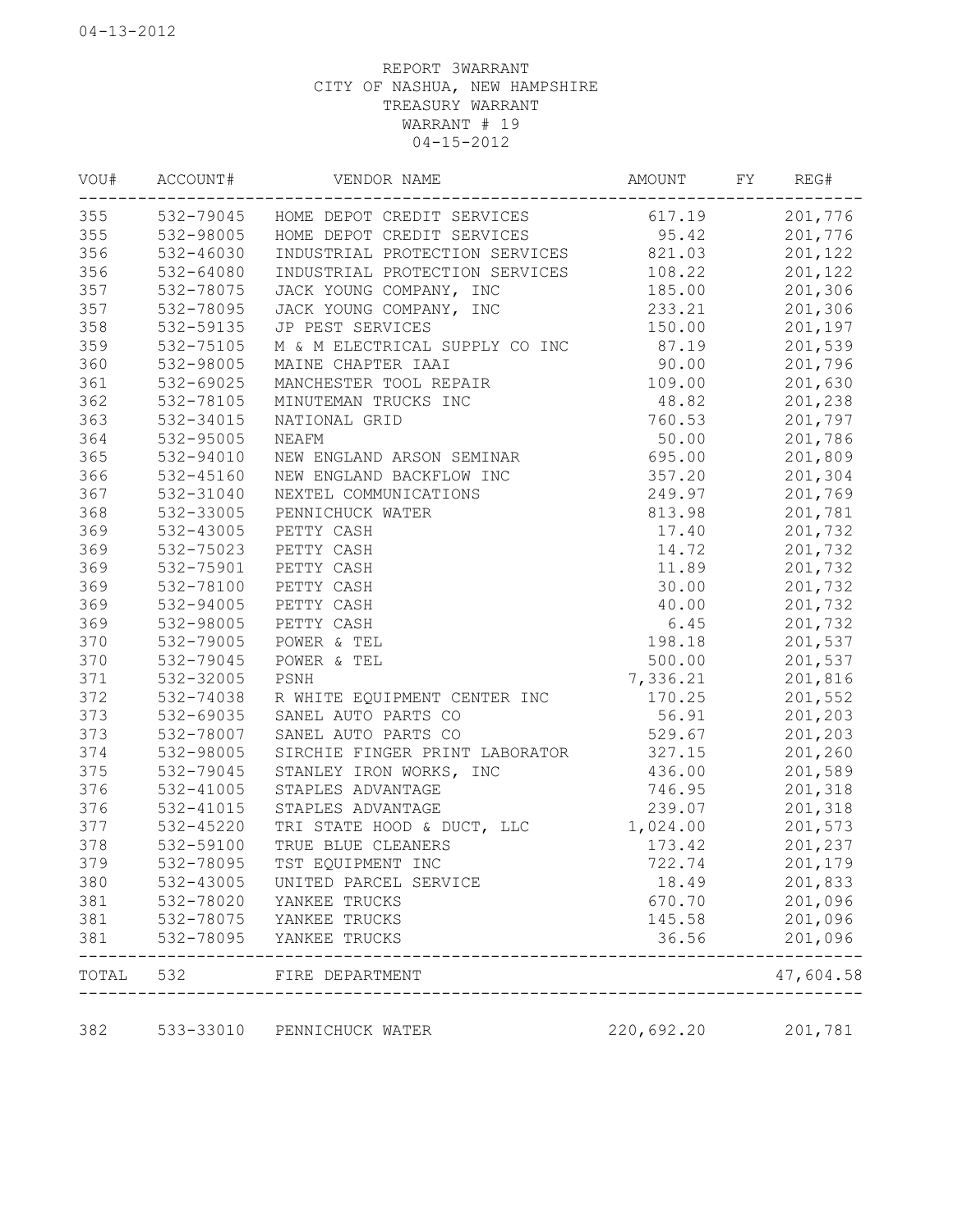| WOU#                                                 | ACCOUNT#                                                                                             | VENDOR NAME                                                                                                                                                          | AMOUNT                                                                     | REG#<br>FY.                                                                          |          |
|------------------------------------------------------|------------------------------------------------------------------------------------------------------|----------------------------------------------------------------------------------------------------------------------------------------------------------------------|----------------------------------------------------------------------------|--------------------------------------------------------------------------------------|----------|
| TOTAL                                                | 533                                                                                                  | WATER SUPPLY (PUBLIC HYDRANTS)                                                                                                                                       |                                                                            | 220,692.20                                                                           |          |
| 383<br>384                                           | 534-32020<br>534-32020                                                                               | PSNH<br>PUBLIC SERVICE OF NEW HAMPSHIR                                                                                                                               | 333.17<br>60,023.26                                                        | 201,816<br>201,828                                                                   |          |
| TOTAL                                                | 534                                                                                                  | STREET LIGHTING                                                                                                                                                      |                                                                            | 60,356.43                                                                            |          |
| 385                                                  | 535-94025                                                                                            | KATES JUSTIN                                                                                                                                                         | 667.66                                                                     | 201,733                                                                              |          |
| TOTAL                                                | 535                                                                                                  | EMERGENCY MANAGEMENT                                                                                                                                                 |                                                                            |                                                                                      | 667.66   |
| 386<br>387<br>387<br>388<br>389                      | 536-74150<br>536-53065<br>536-94005<br>536-32035<br>536-78065                                        | CARPARTS OF NASHUA<br>MANSFIELD WILLIAM<br>MANSFIELD WILLIAM<br>PSNH<br>SULLIVAN TIRE INC                                                                            | 45.90<br>366.58<br>1,114.69<br>582.95<br>462.64                            | 201,084<br>201,734<br>201,734<br>201,816<br>201,094                                  |          |
| TOTAL                                                | 536                                                                                                  | CITYWIDE COMMUNICATIONS                                                                                                                                              |                                                                            |                                                                                      | 2,572.76 |
| 390<br>391<br>392<br>392<br>393<br>394<br>395<br>396 | 541-49050<br>541-49050<br>541-41015<br>541-91015<br>541-34005<br>541-94005<br>541-41015<br>541-54025 | 4IMPRINT INC<br>NIMCO INC<br>PETTY CASH<br>PETTY CASH<br>SHATTUCK MALONE OIL CO<br>SHAW'S / OSCO PHARMACY #7513<br>STAPLES ADVANTAGE<br>TELEGRAPH PUBLISHING COMPANY | 975.24<br>167.15<br>5.00<br>25.20<br>1,185.06<br>71.65<br>201.85<br>350.00 | 201,653<br>201,388<br>201,736<br>201,736<br>201,757<br>201,735<br>201,318<br>201,560 |          |
| TOTAL                                                | 541                                                                                                  | COMMUNITY SERVICES DIVISION                                                                                                                                          |                                                                            |                                                                                      | 2,981.15 |
| 397<br>398<br>399<br>400                             | 542-91005<br>542-91005<br>542-91005<br>542-91005                                                     | BISSELL NANCY<br>O'MEARA JILL<br>SESKES NANCY<br>WENDT BETTY                                                                                                         | 33.30<br>205.92<br>73.26<br>129.21                                         | 201,298<br>201,738<br>201,637<br>201,737                                             |          |
| TOTAL                                                | 542                                                                                                  | COMMUNITY HEALTH                                                                                                                                                     |                                                                            |                                                                                      | 441.69   |
| 401                                                  | 543-31050                                                                                            | NEXTEL COMMUNICATIONS                                                                                                                                                | 12.74                                                                      | 201,769                                                                              |          |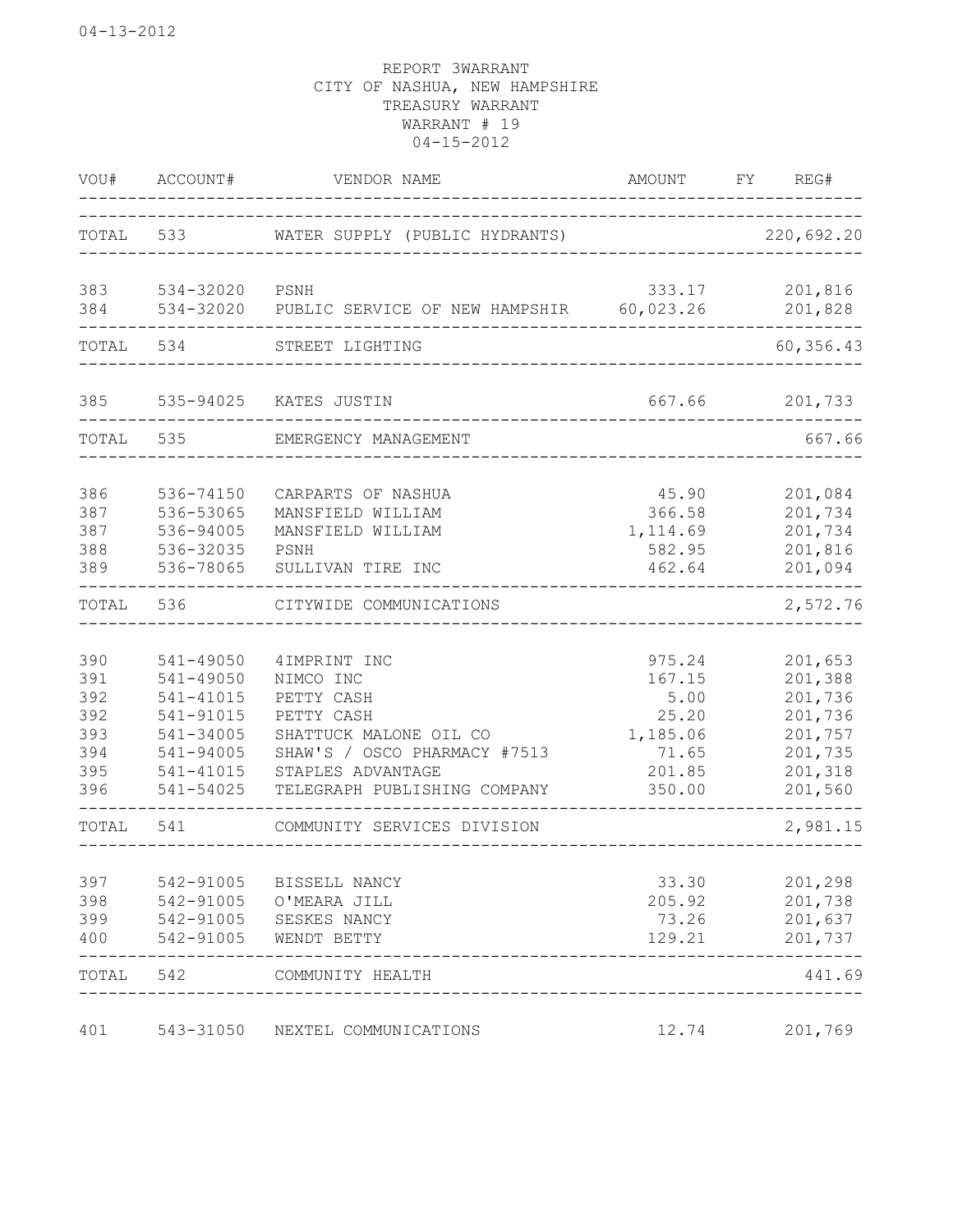|     |               | VOU# ACCOUNT# VENDOR NAME                                   | AMOUNT FY REG#                                  |                |
|-----|---------------|-------------------------------------------------------------|-------------------------------------------------|----------------|
|     |               | TOTAL 543 ENVIRONMENTAL HEALTH DEPT.                        |                                                 | 12.74          |
|     |               | 402 544-91005 MACK ROBERT                                   | $178.81$ 201,143                                |                |
|     | TOTAL 544     | WELFARE ADMINISTRATION                                      |                                                 | 178.81         |
| 403 | 545-97020     | A-PRO PROPERTIES LLC                                        | 900.97                                          | 201,246        |
| 404 | 545-97020     | DAVIO CELESTE ANN                                           | 500.00                                          | 201,120        |
| 405 | 545-97020     | FISHER JOHN R                                               | 650.68                                          | 201,330        |
| 406 | 545-97020     | FREEDOM APARTMENTS LLC                                      | 540.00                                          | 201,196        |
| 407 | 545-97020     | L & G PROPERTIES LLC                                        | 400.00                                          | 201,267        |
| 408 | 545-97020     | LIAKAKOS FOTIOS                                             | 1,500.00                                        | 201,076        |
| 409 | 545-97020     | LUMPKIN JIM                                                 | 800.00                                          | 201,332        |
| 410 | 545-97015     | MCLAUGHLIN OIL COMPANY                                      | 384.50                                          | 201,831        |
| 411 | 545-97020     | NADLER CRAIG                                                | 800.00                                          | 201,327        |
| 412 | 545-97020     | NASHUA HOUSING AUTHORITY                                    | 302.14                                          | 201,282        |
| 413 | 545-97020     | POULIN MICHAEL                                              | 600.00                                          | 201,638        |
| 414 | 545-97020     | PSALEDAKIS WILLIAM                                          | 1,585.87                                        | 201,099        |
| 415 | 545-97015     | PSNH                                                        | 1,331.05                                        | 201,821        |
| 416 | 545-97020     | ROSA JUSSARA                                                | 870.00                                          | 201,205        |
| 417 | 545-97020     | ROYSE JARED W                                               | 341.19                                          | 201,629        |
| 418 | 545-97020     | TREMBLAY JEANNINE                                           | 320.42                                          | 201,066        |
| 419 | 545-97020     | ZHAO CHANG                                                  |                                                 | 400.00 201,127 |
|     |               | TOTAL 545 WELFARE COSTS                                     |                                                 | 12,226.82      |
| 420 | 551-59100     | JAN-PRO CLEANING SYSTEMS NORTH 665.00 201,576               |                                                 |                |
| 421 | 551-41015     | NEW ENGLAND PAPER & SUPPLY                                  | 99.64                                           | 201,226        |
| 422 | 551-31050     | NEXTEL COMMUNICATIONS                                       | 201.30                                          | 201,769        |
| 423 | 551-46045     | NH BRAGG & SONS INC                                         | 34.65                                           | 201,079        |
| 424 | 551-33005     | PENNICHUCK WATER                                            | 289.39                                          | 201,781        |
| 425 | 551-43005     | POSTAL CENTER USA                                           | 210.47                                          | 201,272        |
| 426 |               | 551-59100 PRINTER SUPPORT CORPORATION                       | 353.75                                          | 201,313        |
|     |               | 427 551-32005 PUBLIC SERVICE OF NEW HAMPSHIR                | 907.85 201,828                                  |                |
| 428 |               | 551-41015 STAPLES ADVANTAGE                                 |                                                 | 264.93 201,318 |
|     |               | 429 551-66020 US BANCORP EQUIPMENT FINANCE I 198.72 201,814 |                                                 |                |
|     | ------------- | 430 551-72010 XEROX CORPORATION                             | 615.00 201,208<br>_____________________________ | ------         |
|     |               | TOTAL 551 PUBLIC WORKS DIV & ENGINEERING                    | ------------------------                        | 3,840.70       |
| 431 |               | 552-78100 AXLE SURGEONS OF SOUTHERN ME                      | 895.00                                          | 201,335        |
| 432 |               | 552-42010 BANNER SYSTEMS OF MASSACHUSETT                    | 52.72                                           | 201,538        |
| 433 |               | 552-78100 BATTERIES PLUS                                    | 73.75                                           | 201,301        |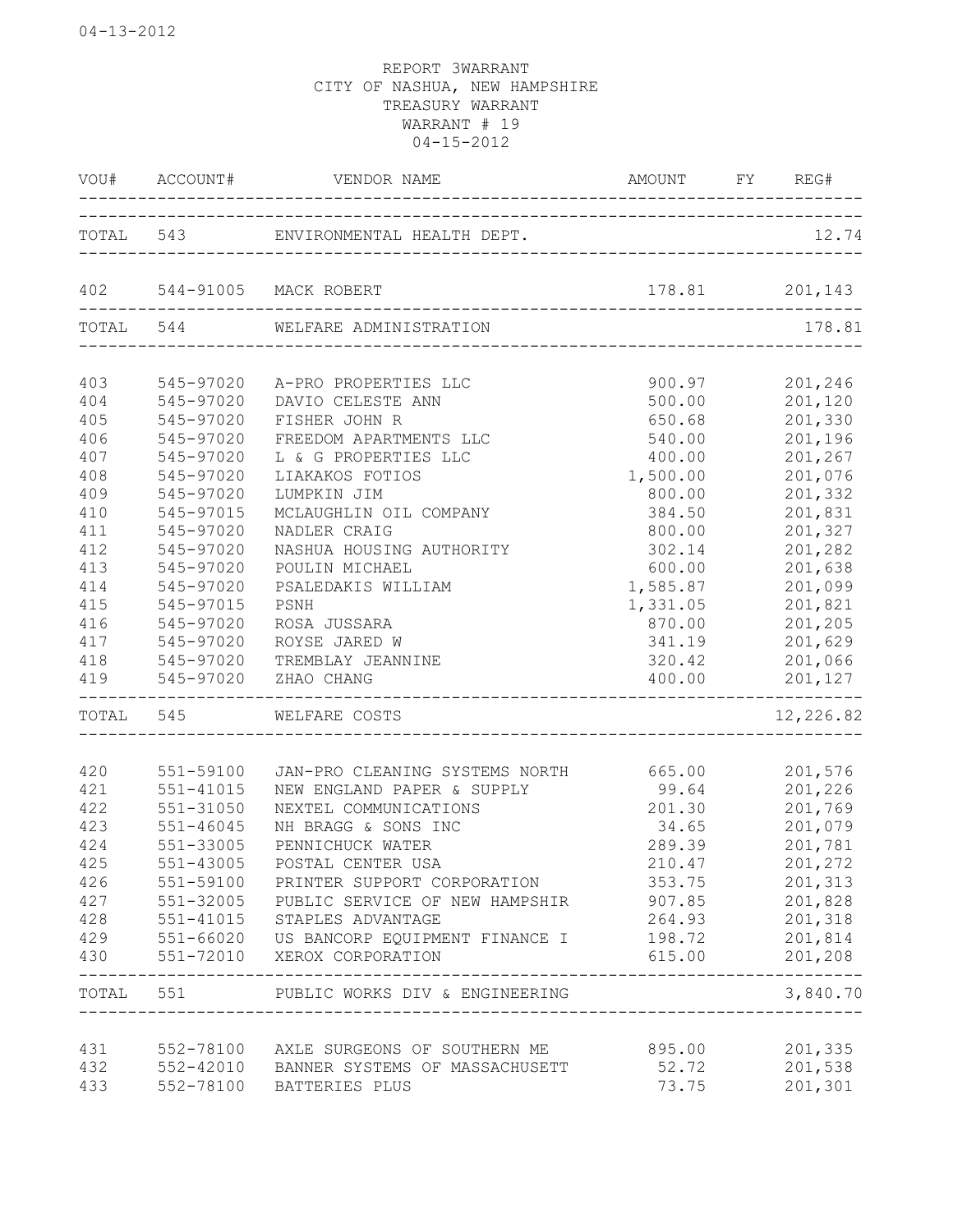| VOU# | ACCOUNT#  | VENDOR NAME                    | AMOUNT   | FY | REG#    |
|------|-----------|--------------------------------|----------|----|---------|
| 434  | 552-75021 | BELLETETES INC                 | 122.50   |    | 201,200 |
| 434  | 552-75135 | BELLETETES INC                 | 41.45    |    | 201,200 |
| 435  | 552-59050 | BOYKIN CLYDE                   | 25.00    |    | 201,626 |
| 436  | 552-75021 | BROX INDUSTRIES INC            | 298.01   |    | 201,111 |
| 437  | 552-46005 | COSTUMES OF NASHUA LLC         | 70.00    |    | 201,764 |
| 438  | 552-78100 | D & R TOWING INC               | 105.00   |    | 201,541 |
| 439  | 552-75021 | F W WEBB COMPANY               | 38.13    |    | 201,147 |
| 439  | 552-75022 | F W WEBB COMPANY               | 17.58    |    | 201,147 |
| 440  | 552-75022 | FIMBEL PAUNET CORPORATION      | 139.00   |    | 201,290 |
| 441  | 552-75021 | FRANKLIN PAINT CO INC          | 360.60   |    | 201,390 |
| 442  | 552-78007 | FREIGHTLINER OF NH INC         | 320.71   |    | 201,292 |
| 443  | 552-75021 | GATE CITY FENCE CO INC         | 325.00   |    | 201,180 |
| 443  | 552-75040 | GATE CITY FENCE CO INC         | 300.00   |    | 201,180 |
| 444  | 552-75021 | GATE CITY MONUMENT INC         | 540.00   |    | 201,780 |
| 445  | 552-45200 | HARRIS TROPHY                  | 449.95   |    | 201,182 |
| 446  | 552-75021 | HOME DEPOT CREDIT SERVICES     | 231.79   |    | 201,776 |
| 446  | 552-75135 | HOME DEPOT CREDIT SERVICES     | 351.52   |    | 201,776 |
| 447  | 552-45200 | HUDSON TROPHY COMPANY          | 1,372.50 |    | 201,209 |
| 448  | 552-75022 | JAN-PRO CLEANING SYSTEMS NORTH | 300.00   |    | 201,576 |
| 449  | 552-75135 | JG GRADING LLC                 | 810.00   |    | 201,242 |
| 450  | 552-75021 | JOHN DEERE LANDSCAPES/LESCO    | 289.76   |    | 201,386 |
| 451  | 552-75022 | JOHNSON'S ELECTRIC INC         | 164.29   |    | 201,149 |
| 451  | 552-75040 | JOHNSON'S ELECTRIC INC         | 547.77   |    | 201,149 |
| 452  | 552-78100 | KAMCO SUPPLY CORP OF BOSTON    | 239.33   |    | 201,360 |
| 453  | 552-78100 | LIBERTY INTN'L TRUCKS OF NH LL | 362.16   |    | 201,548 |
| 454  | 552-75021 | LOWE'S                         | 43.74    |    | 201,793 |
| 455  | 552-75021 | M & M ELECTRICAL SUPPLY CO INC | 61.56    |    | 201,539 |
| 455  | 552-75022 | M & M ELECTRICAL SUPPLY CO INC | 203.00   |    | 201,539 |
| 456  | 552-78007 | MAC MULKIN CHEVROLET INC       | 27.99    |    | 201,543 |
| 457  | 552-59050 | MANSOR DAVE                    | 431.00   |    | 201,409 |
| 458  | 552-45285 | MARSHALL SIGNS INC             | 220.00   |    | 201,570 |
| 459  | 552-78065 | MAYNARD & LESIEUR INCORPORATED | 1,252.50 |    | 201,550 |
| 460  | 552-78007 | NAPA AUTO PARTS                | 884.25   |    | 201,276 |
| 460  | 552-78100 | NAPA AUTO PARTS                | 430.49   |    | 201,276 |
| 461  | 552-74085 | NASHUA OUTDOOR POWER EQUIPMENT | 22.64    |    | 201,210 |
| 462  | 552-75021 | NASHUA WALLPAPER & PAINT CO    | 32.25    |    | 201,212 |
| 463  | 552-34015 | NATIONAL GRID                  | 222.34   |    | 201,797 |
| 464  | 552-31050 | NEXTEL COMMUNICATIONS          | 112.61   |    | 201,769 |
| 465  | 552-75021 | NORTHERN NURSERIES INC         | 169.00   |    | 201,384 |
| 466  | 552-59050 | PARADIS STEVEN                 | 885.00   |    | 201,217 |
| 467  | 552-75135 | PARTAC PEAT CORPORATION        | 485.50   |    | 201,195 |
| 468  | 552-75021 | PEABODY SUPPLY COMPANY         | 248.39   |    | 201,598 |
| 469  | 552-33005 | PENNICHUCK WATER               | 410.25   |    | 201,781 |
| 469  | 552-33040 | PENNICHUCK WATER               | 197.38   |    | 201,781 |
| 469  | 552-33045 | PENNICHUCK WATER               | 903.31   |    | 201,781 |
| 470  | 552-32005 | PSNH                           | 381.79   |    | 201,816 |
| 470  | 552-32005 | PSNH                           | 5,341.76 |    | 201,817 |
| 470  | 552-32005 | PSNH                           | 84.91    |    | 201,818 |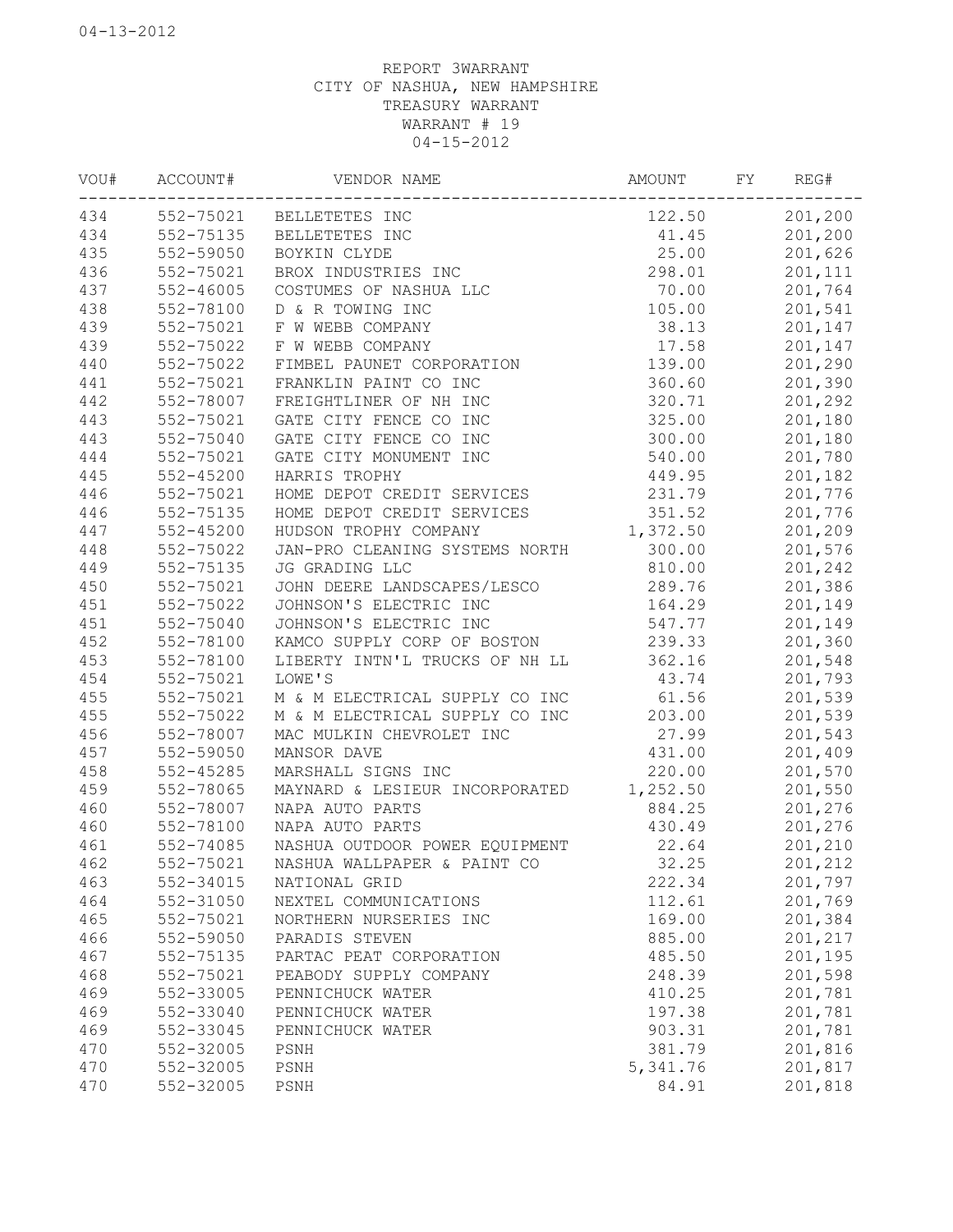| VOU#      | ACCOUNT#  | VENDOR NAME                                             | AMOUNT    | FY | REG#      |
|-----------|-----------|---------------------------------------------------------|-----------|----|-----------|
| 470       | 552-32030 | PSNH                                                    | 236.20    |    | 201,817   |
| 470       | 552-32030 | PSNH                                                    | 1,388.14  |    | 201,818   |
| 471       | 552-32005 | PSNH                                                    | 43.46     |    | 201,821   |
| 472       | 552-32040 | PUBLIC SERVICE OF NEW HAMPSHIR                          | 2,136.76  |    | 201,828   |
| 473       | 552-78007 | SANEL AUTO PARTS CO                                     | 132.96    |    | 201,203   |
| 474       | 552-41015 | STAPLES ADVANTAGE                                       | 74.82     |    | 201,318   |
| 475       | 552-75021 | TIM'S TURF & LANDSCAPING MATER                          | 199.00    |    | 201,305   |
| 476       | 552-45250 | TREASURER STATE OF NH                                   | 75.00     |    | 201,762   |
| 477       |           | 552-75021 TURF PRODUCTS CORP<br>_______________________ | 629.85    |    | 201,320   |
| TOTAL 552 |           | PARKS AND RECREATION                                    |           |    | 26,811.37 |
|           |           |                                                         |           |    |           |
| 478       |           | 553-64192 ABLE AIR CORP                                 | 323.00    |    | 201,185   |
| 479       | 553-45175 | AIRGAS EAST                                             | 123.46    |    | 201,124   |
| 480       | 553-78100 | ALLEN MELLO DODGE INC                                   | 60.84     |    | 201,546   |
| 481       | 553-78060 | B-B CHAIN                                               | 64.80     |    | 201,105   |
| 482       | 553-42010 | BANNER SYSTEMS OF MASSACHUSETT                          | 428.51    |    | 201,538   |
| 483       | 553-45060 | BELLETETES INC                                          | 26.99     |    | 201,200   |
| 483       | 553-49075 | BELLETETES INC                                          | 396.42    |    | 201,200   |
| 483       | 553-69025 | BELLETETES INC                                          | 15.29     |    | 201,200   |
| 483       | 553-75023 | BELLETETES INC                                          | 497.61    |    | 201,200   |
| 483       | 553-78100 | BELLETETES INC                                          | 833.12    |    | 201,200   |
| 484       | 553-78100 | BEST FORD                                               | 234.32    |    | 201,085   |
| 485       | 553-45010 | BROX INDUSTRIES INC                                     | 311.25    |    | 201,111   |
| 485       | 553-45015 | BROX INDUSTRIES INC                                     | 420.50    |    | 201,111   |
| 485       | 553-45025 | BROX INDUSTRIES INC                                     | 53.13     |    | 201,111   |
| 485       | 553-45190 | BROX INDUSTRIES INC                                     | 46.69     |    | 201,111   |
| 486       | 553-59150 | CALLOGIX INC                                            | 66.26     |    | 201,604   |
| 487       | 553-78100 | CHADWICK-BAROSS INC                                     | 320.20    |    | 201,112   |
| 488       | 553-94010 | CITIZENS BANK                                           | 14.95     |    | 12,498    |
| 489       | 553-75023 | CONGRESS SUPPLY INC                                     | 32.88     |    | 201,559   |
| 490       | 553-48015 | DENNIS K BURKE INC                                      | 45,910.32 |    | 201,834   |
| 491       | 553-78100 | DICK RAYMOND INC                                        | 163.90    |    | 201,556   |
| 492       | 553-78100 | E W SLEEPER CO                                          | 1,000.84  |    | 201,317   |
| 493       | 553-49075 | FISHER AUTO PARTS                                       | 8.05      |    | 201,606   |
| 494       | 553-78100 | FREIGHTLINER OF NH INC                                  | 113.58    |    | 201,292   |
| 495       | 553-45060 | HOME DEPOT CREDIT SERVICES                              | 656.07    |    | 201,776   |
| 496       | 553-78100 | HOWARD P FAIRFIELD, LLC                                 | 602.07    |    | 201,473   |
| 497       | 553-59105 | JAN-PRO CLEANING SYSTEMS NORTH                          | 620.00    |    | 201,576   |
| 498       | 553-77020 | LIBERTY INTN'L TRUCKS OF NH LL                          | 103.15    |    | 201,548   |
| 498       | 553-78100 | LIBERTY INTN'L TRUCKS OF NH LL                          | 1,612.83  |    | 201,548   |
| 499       | 553-59100 | MASS CRANE & HOIST SERVICE INC                          | 1,778.13  |    | 201,125   |
| 500       | 553-78065 | MAYNARD & LESIEUR INCORPORATED                          | 141.80    |    | 201,550   |
| 501       | 553-78100 | MB TRACTOR & EQUIPMENT                                  | 51.89     |    | 201,568   |
| 502       | 553-78100 | MINUTEMAN TRUCKS INC                                    | 214.06    |    | 201,238   |
| 503       | 553-49075 | NAPA AUTO PARTS                                         | 4.38      |    | 201,276   |
| 503       | 553-49075 | NAPA AUTO PARTS                                         | 217.36    |    | 201,277   |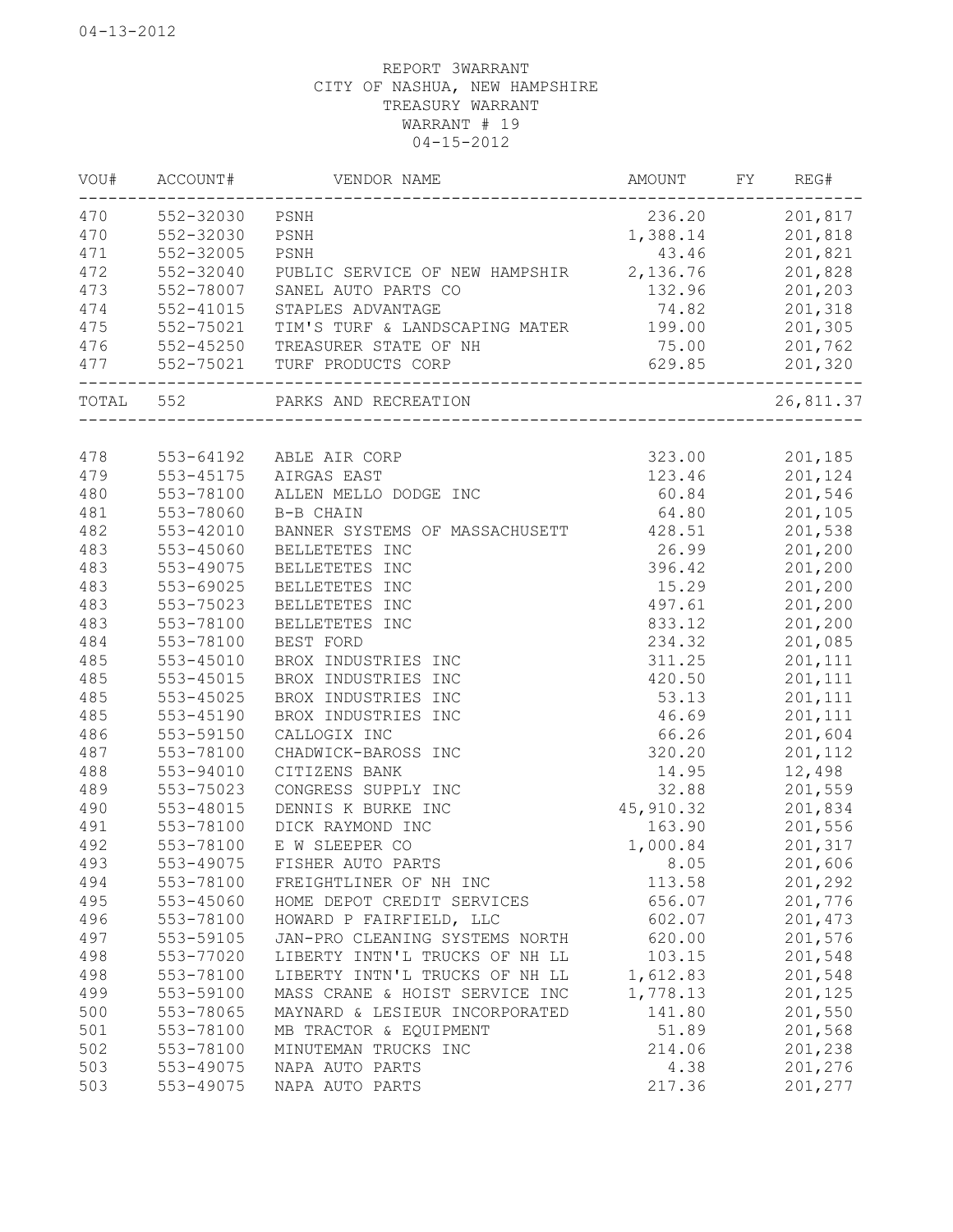| 503<br>553-78100<br>201,276<br>$-1,861.09$<br>NAPA AUTO PARTS<br>503<br>201,277<br>553-78100<br>3,179.56<br>NAPA AUTO PARTS<br>504<br>250.00<br>201,535<br>553-45060<br>NASHUA LUMBER COMPANY INC<br>201,797<br>505<br>1,424.27<br>553-34015<br>NATIONAL GRID<br>201,230<br>506<br>553-78035<br>871.44<br>NEW G.H. BERLIN OIL COMPANY<br>507<br>173.84<br>201,769<br>553-31050<br>NEXTEL COMMUNICATIONS<br>508<br>553-78100<br>26.74<br>201,607<br>NORTHLAND INDUSTRIAL TRUCK CO.<br>509<br>553-33005<br>414.97<br>201,781<br>PENNICHUCK WATER<br>510<br>97.50<br>201,415<br>553-59100<br>PORTLAND GLASS<br>511<br>553-32005<br>2,712.82<br>201,828<br>PUBLIC SERVICE OF NEW HAMPSHIR<br>553-49075<br>50.33<br>201,203<br>SANEL AUTO PARTS CO<br>201,203<br>553-78035<br>SANEL AUTO PARTS CO<br>82.07<br>512<br>584.54<br>201,203<br>553-78100<br>SANEL AUTO PARTS CO<br>513<br>42, 244.20<br>201,757<br>553-48005<br>SHATTUCK MALONE OIL CO<br>514<br>553-77020<br>175.60<br>201,123<br>TENNANT SALES & SERVICE COMPAN<br>515<br>201,069<br>553-98021<br>TJ'S DELI<br>345.58<br>516<br>201,294<br>553-46045<br>UNIFIRST CORPORATION<br>592.57<br>765.00<br>517<br>553-78100<br>201,616<br>UNIVERSAL SIGNWORKS<br>553<br>TOTAL<br>STREET DEPARTMENT<br>518<br>8.07<br>555-45285<br>201,200<br>BELLETETES INC<br>519<br>39.56<br>201,806<br>555-45107<br>BLUE TARP FINANCIAL, INC<br>520<br>235.00<br>201,576<br>555-59105<br>JAN-PRO CLEANING SYSTEMS NORTH<br>521<br>201,793<br>555-49075<br>LOWE'S<br>126.77<br>522<br>201,550<br>555-78140<br>200.50<br>MAYNARD & LESIEUR INCORPORATED<br>523<br>201,277<br>555-78140<br>NAPA AUTO PARTS<br>32.14<br>524<br>131.42<br>201,769<br>555-31050<br>NEXTEL COMMUNICATIONS<br>525<br>201,093<br>555-45285<br>PERMA-LINE CORP OF NEW ENGLAND<br>498.30<br>526<br>555-32025<br>PSNH<br>1,483.05<br>201,818<br>526<br>555-32025<br>PSNH<br>1,456.74<br>201,819<br>527<br>555-75023<br>UNIFIRST CORPORATION<br>26.55<br>201,294<br>TOTAL<br>555<br>TRAFFIC DEPARTMENT<br>528<br>201,776<br>557-49075<br>HOME DEPOT CREDIT SERVICES<br>152.19<br>529<br>557-59100<br>LOOMIS<br>66.11<br>201,602<br>530<br>557-74105<br>55.77<br>201,277<br>NAPA AUTO PARTS<br>530<br>557-74105<br>NAPA AUTO PARTS<br>79.97<br>201,278<br>531<br>557-74105<br>NORTHERN BUS SALES INC<br>317.50<br>201,187<br>532<br>162.68<br>201,454<br>557-59100<br>PROGRESSIVE ALARM SERVICES, IN<br>533<br>557-32005<br>PSNH<br>596.64<br>201,819<br>534<br>557-74105<br>120.75<br>201,252<br>QUIRK GM PARTS DEPOT<br>535<br>557-91005<br>54.82<br>STANSFIELD JILL<br>201,739 | VOU# | ACCOUNT#      | VENDOR NAME       | <b>AMOUNT</b> | FY | REG#       |
|-----------------------------------------------------------------------------------------------------------------------------------------------------------------------------------------------------------------------------------------------------------------------------------------------------------------------------------------------------------------------------------------------------------------------------------------------------------------------------------------------------------------------------------------------------------------------------------------------------------------------------------------------------------------------------------------------------------------------------------------------------------------------------------------------------------------------------------------------------------------------------------------------------------------------------------------------------------------------------------------------------------------------------------------------------------------------------------------------------------------------------------------------------------------------------------------------------------------------------------------------------------------------------------------------------------------------------------------------------------------------------------------------------------------------------------------------------------------------------------------------------------------------------------------------------------------------------------------------------------------------------------------------------------------------------------------------------------------------------------------------------------------------------------------------------------------------------------------------------------------------------------------------------------------------------------------------------------------------------------------------------------------------------------------------------------------------------------------------------------------------------------------------------------------------------------------------------------------------------------------------------------------------------------------------------------------------------------------------------------------------------------------------------------------------------------------------------------------------------------------------------------------------------------------------------------------------------------------|------|---------------|-------------------|---------------|----|------------|
|                                                                                                                                                                                                                                                                                                                                                                                                                                                                                                                                                                                                                                                                                                                                                                                                                                                                                                                                                                                                                                                                                                                                                                                                                                                                                                                                                                                                                                                                                                                                                                                                                                                                                                                                                                                                                                                                                                                                                                                                                                                                                                                                                                                                                                                                                                                                                                                                                                                                                                                                                                                         |      |               |                   |               |    |            |
|                                                                                                                                                                                                                                                                                                                                                                                                                                                                                                                                                                                                                                                                                                                                                                                                                                                                                                                                                                                                                                                                                                                                                                                                                                                                                                                                                                                                                                                                                                                                                                                                                                                                                                                                                                                                                                                                                                                                                                                                                                                                                                                                                                                                                                                                                                                                                                                                                                                                                                                                                                                         |      |               |                   |               |    |            |
|                                                                                                                                                                                                                                                                                                                                                                                                                                                                                                                                                                                                                                                                                                                                                                                                                                                                                                                                                                                                                                                                                                                                                                                                                                                                                                                                                                                                                                                                                                                                                                                                                                                                                                                                                                                                                                                                                                                                                                                                                                                                                                                                                                                                                                                                                                                                                                                                                                                                                                                                                                                         |      |               |                   |               |    |            |
|                                                                                                                                                                                                                                                                                                                                                                                                                                                                                                                                                                                                                                                                                                                                                                                                                                                                                                                                                                                                                                                                                                                                                                                                                                                                                                                                                                                                                                                                                                                                                                                                                                                                                                                                                                                                                                                                                                                                                                                                                                                                                                                                                                                                                                                                                                                                                                                                                                                                                                                                                                                         |      |               |                   |               |    |            |
|                                                                                                                                                                                                                                                                                                                                                                                                                                                                                                                                                                                                                                                                                                                                                                                                                                                                                                                                                                                                                                                                                                                                                                                                                                                                                                                                                                                                                                                                                                                                                                                                                                                                                                                                                                                                                                                                                                                                                                                                                                                                                                                                                                                                                                                                                                                                                                                                                                                                                                                                                                                         |      |               |                   |               |    |            |
|                                                                                                                                                                                                                                                                                                                                                                                                                                                                                                                                                                                                                                                                                                                                                                                                                                                                                                                                                                                                                                                                                                                                                                                                                                                                                                                                                                                                                                                                                                                                                                                                                                                                                                                                                                                                                                                                                                                                                                                                                                                                                                                                                                                                                                                                                                                                                                                                                                                                                                                                                                                         |      |               |                   |               |    |            |
|                                                                                                                                                                                                                                                                                                                                                                                                                                                                                                                                                                                                                                                                                                                                                                                                                                                                                                                                                                                                                                                                                                                                                                                                                                                                                                                                                                                                                                                                                                                                                                                                                                                                                                                                                                                                                                                                                                                                                                                                                                                                                                                                                                                                                                                                                                                                                                                                                                                                                                                                                                                         |      |               |                   |               |    |            |
|                                                                                                                                                                                                                                                                                                                                                                                                                                                                                                                                                                                                                                                                                                                                                                                                                                                                                                                                                                                                                                                                                                                                                                                                                                                                                                                                                                                                                                                                                                                                                                                                                                                                                                                                                                                                                                                                                                                                                                                                                                                                                                                                                                                                                                                                                                                                                                                                                                                                                                                                                                                         |      |               |                   |               |    |            |
|                                                                                                                                                                                                                                                                                                                                                                                                                                                                                                                                                                                                                                                                                                                                                                                                                                                                                                                                                                                                                                                                                                                                                                                                                                                                                                                                                                                                                                                                                                                                                                                                                                                                                                                                                                                                                                                                                                                                                                                                                                                                                                                                                                                                                                                                                                                                                                                                                                                                                                                                                                                         |      |               |                   |               |    |            |
|                                                                                                                                                                                                                                                                                                                                                                                                                                                                                                                                                                                                                                                                                                                                                                                                                                                                                                                                                                                                                                                                                                                                                                                                                                                                                                                                                                                                                                                                                                                                                                                                                                                                                                                                                                                                                                                                                                                                                                                                                                                                                                                                                                                                                                                                                                                                                                                                                                                                                                                                                                                         |      |               |                   |               |    |            |
|                                                                                                                                                                                                                                                                                                                                                                                                                                                                                                                                                                                                                                                                                                                                                                                                                                                                                                                                                                                                                                                                                                                                                                                                                                                                                                                                                                                                                                                                                                                                                                                                                                                                                                                                                                                                                                                                                                                                                                                                                                                                                                                                                                                                                                                                                                                                                                                                                                                                                                                                                                                         | 512  |               |                   |               |    |            |
|                                                                                                                                                                                                                                                                                                                                                                                                                                                                                                                                                                                                                                                                                                                                                                                                                                                                                                                                                                                                                                                                                                                                                                                                                                                                                                                                                                                                                                                                                                                                                                                                                                                                                                                                                                                                                                                                                                                                                                                                                                                                                                                                                                                                                                                                                                                                                                                                                                                                                                                                                                                         | 512  |               |                   |               |    |            |
|                                                                                                                                                                                                                                                                                                                                                                                                                                                                                                                                                                                                                                                                                                                                                                                                                                                                                                                                                                                                                                                                                                                                                                                                                                                                                                                                                                                                                                                                                                                                                                                                                                                                                                                                                                                                                                                                                                                                                                                                                                                                                                                                                                                                                                                                                                                                                                                                                                                                                                                                                                                         |      |               |                   |               |    |            |
|                                                                                                                                                                                                                                                                                                                                                                                                                                                                                                                                                                                                                                                                                                                                                                                                                                                                                                                                                                                                                                                                                                                                                                                                                                                                                                                                                                                                                                                                                                                                                                                                                                                                                                                                                                                                                                                                                                                                                                                                                                                                                                                                                                                                                                                                                                                                                                                                                                                                                                                                                                                         |      |               |                   |               |    |            |
|                                                                                                                                                                                                                                                                                                                                                                                                                                                                                                                                                                                                                                                                                                                                                                                                                                                                                                                                                                                                                                                                                                                                                                                                                                                                                                                                                                                                                                                                                                                                                                                                                                                                                                                                                                                                                                                                                                                                                                                                                                                                                                                                                                                                                                                                                                                                                                                                                                                                                                                                                                                         |      |               |                   |               |    |            |
|                                                                                                                                                                                                                                                                                                                                                                                                                                                                                                                                                                                                                                                                                                                                                                                                                                                                                                                                                                                                                                                                                                                                                                                                                                                                                                                                                                                                                                                                                                                                                                                                                                                                                                                                                                                                                                                                                                                                                                                                                                                                                                                                                                                                                                                                                                                                                                                                                                                                                                                                                                                         |      |               |                   |               |    |            |
|                                                                                                                                                                                                                                                                                                                                                                                                                                                                                                                                                                                                                                                                                                                                                                                                                                                                                                                                                                                                                                                                                                                                                                                                                                                                                                                                                                                                                                                                                                                                                                                                                                                                                                                                                                                                                                                                                                                                                                                                                                                                                                                                                                                                                                                                                                                                                                                                                                                                                                                                                                                         |      |               |                   |               |    |            |
|                                                                                                                                                                                                                                                                                                                                                                                                                                                                                                                                                                                                                                                                                                                                                                                                                                                                                                                                                                                                                                                                                                                                                                                                                                                                                                                                                                                                                                                                                                                                                                                                                                                                                                                                                                                                                                                                                                                                                                                                                                                                                                                                                                                                                                                                                                                                                                                                                                                                                                                                                                                         |      |               |                   |               |    |            |
|                                                                                                                                                                                                                                                                                                                                                                                                                                                                                                                                                                                                                                                                                                                                                                                                                                                                                                                                                                                                                                                                                                                                                                                                                                                                                                                                                                                                                                                                                                                                                                                                                                                                                                                                                                                                                                                                                                                                                                                                                                                                                                                                                                                                                                                                                                                                                                                                                                                                                                                                                                                         |      |               |                   |               |    | 109,598.59 |
|                                                                                                                                                                                                                                                                                                                                                                                                                                                                                                                                                                                                                                                                                                                                                                                                                                                                                                                                                                                                                                                                                                                                                                                                                                                                                                                                                                                                                                                                                                                                                                                                                                                                                                                                                                                                                                                                                                                                                                                                                                                                                                                                                                                                                                                                                                                                                                                                                                                                                                                                                                                         |      |               |                   |               |    |            |
|                                                                                                                                                                                                                                                                                                                                                                                                                                                                                                                                                                                                                                                                                                                                                                                                                                                                                                                                                                                                                                                                                                                                                                                                                                                                                                                                                                                                                                                                                                                                                                                                                                                                                                                                                                                                                                                                                                                                                                                                                                                                                                                                                                                                                                                                                                                                                                                                                                                                                                                                                                                         |      |               |                   |               |    |            |
|                                                                                                                                                                                                                                                                                                                                                                                                                                                                                                                                                                                                                                                                                                                                                                                                                                                                                                                                                                                                                                                                                                                                                                                                                                                                                                                                                                                                                                                                                                                                                                                                                                                                                                                                                                                                                                                                                                                                                                                                                                                                                                                                                                                                                                                                                                                                                                                                                                                                                                                                                                                         |      |               |                   |               |    |            |
|                                                                                                                                                                                                                                                                                                                                                                                                                                                                                                                                                                                                                                                                                                                                                                                                                                                                                                                                                                                                                                                                                                                                                                                                                                                                                                                                                                                                                                                                                                                                                                                                                                                                                                                                                                                                                                                                                                                                                                                                                                                                                                                                                                                                                                                                                                                                                                                                                                                                                                                                                                                         |      |               |                   |               |    |            |
|                                                                                                                                                                                                                                                                                                                                                                                                                                                                                                                                                                                                                                                                                                                                                                                                                                                                                                                                                                                                                                                                                                                                                                                                                                                                                                                                                                                                                                                                                                                                                                                                                                                                                                                                                                                                                                                                                                                                                                                                                                                                                                                                                                                                                                                                                                                                                                                                                                                                                                                                                                                         |      |               |                   |               |    |            |
|                                                                                                                                                                                                                                                                                                                                                                                                                                                                                                                                                                                                                                                                                                                                                                                                                                                                                                                                                                                                                                                                                                                                                                                                                                                                                                                                                                                                                                                                                                                                                                                                                                                                                                                                                                                                                                                                                                                                                                                                                                                                                                                                                                                                                                                                                                                                                                                                                                                                                                                                                                                         |      |               |                   |               |    |            |
|                                                                                                                                                                                                                                                                                                                                                                                                                                                                                                                                                                                                                                                                                                                                                                                                                                                                                                                                                                                                                                                                                                                                                                                                                                                                                                                                                                                                                                                                                                                                                                                                                                                                                                                                                                                                                                                                                                                                                                                                                                                                                                                                                                                                                                                                                                                                                                                                                                                                                                                                                                                         |      |               |                   |               |    |            |
|                                                                                                                                                                                                                                                                                                                                                                                                                                                                                                                                                                                                                                                                                                                                                                                                                                                                                                                                                                                                                                                                                                                                                                                                                                                                                                                                                                                                                                                                                                                                                                                                                                                                                                                                                                                                                                                                                                                                                                                                                                                                                                                                                                                                                                                                                                                                                                                                                                                                                                                                                                                         |      |               |                   |               |    |            |
|                                                                                                                                                                                                                                                                                                                                                                                                                                                                                                                                                                                                                                                                                                                                                                                                                                                                                                                                                                                                                                                                                                                                                                                                                                                                                                                                                                                                                                                                                                                                                                                                                                                                                                                                                                                                                                                                                                                                                                                                                                                                                                                                                                                                                                                                                                                                                                                                                                                                                                                                                                                         |      |               |                   |               |    |            |
|                                                                                                                                                                                                                                                                                                                                                                                                                                                                                                                                                                                                                                                                                                                                                                                                                                                                                                                                                                                                                                                                                                                                                                                                                                                                                                                                                                                                                                                                                                                                                                                                                                                                                                                                                                                                                                                                                                                                                                                                                                                                                                                                                                                                                                                                                                                                                                                                                                                                                                                                                                                         |      |               |                   |               |    |            |
|                                                                                                                                                                                                                                                                                                                                                                                                                                                                                                                                                                                                                                                                                                                                                                                                                                                                                                                                                                                                                                                                                                                                                                                                                                                                                                                                                                                                                                                                                                                                                                                                                                                                                                                                                                                                                                                                                                                                                                                                                                                                                                                                                                                                                                                                                                                                                                                                                                                                                                                                                                                         |      |               |                   |               |    |            |
|                                                                                                                                                                                                                                                                                                                                                                                                                                                                                                                                                                                                                                                                                                                                                                                                                                                                                                                                                                                                                                                                                                                                                                                                                                                                                                                                                                                                                                                                                                                                                                                                                                                                                                                                                                                                                                                                                                                                                                                                                                                                                                                                                                                                                                                                                                                                                                                                                                                                                                                                                                                         |      |               |                   |               |    |            |
|                                                                                                                                                                                                                                                                                                                                                                                                                                                                                                                                                                                                                                                                                                                                                                                                                                                                                                                                                                                                                                                                                                                                                                                                                                                                                                                                                                                                                                                                                                                                                                                                                                                                                                                                                                                                                                                                                                                                                                                                                                                                                                                                                                                                                                                                                                                                                                                                                                                                                                                                                                                         |      |               |                   |               |    | 4,238.10   |
|                                                                                                                                                                                                                                                                                                                                                                                                                                                                                                                                                                                                                                                                                                                                                                                                                                                                                                                                                                                                                                                                                                                                                                                                                                                                                                                                                                                                                                                                                                                                                                                                                                                                                                                                                                                                                                                                                                                                                                                                                                                                                                                                                                                                                                                                                                                                                                                                                                                                                                                                                                                         |      |               |                   |               |    |            |
|                                                                                                                                                                                                                                                                                                                                                                                                                                                                                                                                                                                                                                                                                                                                                                                                                                                                                                                                                                                                                                                                                                                                                                                                                                                                                                                                                                                                                                                                                                                                                                                                                                                                                                                                                                                                                                                                                                                                                                                                                                                                                                                                                                                                                                                                                                                                                                                                                                                                                                                                                                                         |      |               |                   |               |    |            |
|                                                                                                                                                                                                                                                                                                                                                                                                                                                                                                                                                                                                                                                                                                                                                                                                                                                                                                                                                                                                                                                                                                                                                                                                                                                                                                                                                                                                                                                                                                                                                                                                                                                                                                                                                                                                                                                                                                                                                                                                                                                                                                                                                                                                                                                                                                                                                                                                                                                                                                                                                                                         |      |               |                   |               |    |            |
|                                                                                                                                                                                                                                                                                                                                                                                                                                                                                                                                                                                                                                                                                                                                                                                                                                                                                                                                                                                                                                                                                                                                                                                                                                                                                                                                                                                                                                                                                                                                                                                                                                                                                                                                                                                                                                                                                                                                                                                                                                                                                                                                                                                                                                                                                                                                                                                                                                                                                                                                                                                         |      |               |                   |               |    |            |
|                                                                                                                                                                                                                                                                                                                                                                                                                                                                                                                                                                                                                                                                                                                                                                                                                                                                                                                                                                                                                                                                                                                                                                                                                                                                                                                                                                                                                                                                                                                                                                                                                                                                                                                                                                                                                                                                                                                                                                                                                                                                                                                                                                                                                                                                                                                                                                                                                                                                                                                                                                                         |      |               |                   |               |    |            |
|                                                                                                                                                                                                                                                                                                                                                                                                                                                                                                                                                                                                                                                                                                                                                                                                                                                                                                                                                                                                                                                                                                                                                                                                                                                                                                                                                                                                                                                                                                                                                                                                                                                                                                                                                                                                                                                                                                                                                                                                                                                                                                                                                                                                                                                                                                                                                                                                                                                                                                                                                                                         |      |               |                   |               |    |            |
|                                                                                                                                                                                                                                                                                                                                                                                                                                                                                                                                                                                                                                                                                                                                                                                                                                                                                                                                                                                                                                                                                                                                                                                                                                                                                                                                                                                                                                                                                                                                                                                                                                                                                                                                                                                                                                                                                                                                                                                                                                                                                                                                                                                                                                                                                                                                                                                                                                                                                                                                                                                         |      |               |                   |               |    |            |
|                                                                                                                                                                                                                                                                                                                                                                                                                                                                                                                                                                                                                                                                                                                                                                                                                                                                                                                                                                                                                                                                                                                                                                                                                                                                                                                                                                                                                                                                                                                                                                                                                                                                                                                                                                                                                                                                                                                                                                                                                                                                                                                                                                                                                                                                                                                                                                                                                                                                                                                                                                                         |      |               |                   |               |    |            |
|                                                                                                                                                                                                                                                                                                                                                                                                                                                                                                                                                                                                                                                                                                                                                                                                                                                                                                                                                                                                                                                                                                                                                                                                                                                                                                                                                                                                                                                                                                                                                                                                                                                                                                                                                                                                                                                                                                                                                                                                                                                                                                                                                                                                                                                                                                                                                                                                                                                                                                                                                                                         |      |               |                   |               |    |            |
|                                                                                                                                                                                                                                                                                                                                                                                                                                                                                                                                                                                                                                                                                                                                                                                                                                                                                                                                                                                                                                                                                                                                                                                                                                                                                                                                                                                                                                                                                                                                                                                                                                                                                                                                                                                                                                                                                                                                                                                                                                                                                                                                                                                                                                                                                                                                                                                                                                                                                                                                                                                         |      |               |                   |               |    |            |
|                                                                                                                                                                                                                                                                                                                                                                                                                                                                                                                                                                                                                                                                                                                                                                                                                                                                                                                                                                                                                                                                                                                                                                                                                                                                                                                                                                                                                                                                                                                                                                                                                                                                                                                                                                                                                                                                                                                                                                                                                                                                                                                                                                                                                                                                                                                                                                                                                                                                                                                                                                                         | 536  | $557 - 41015$ | STAPLES ADVANTAGE | 71.35         |    | 201,318    |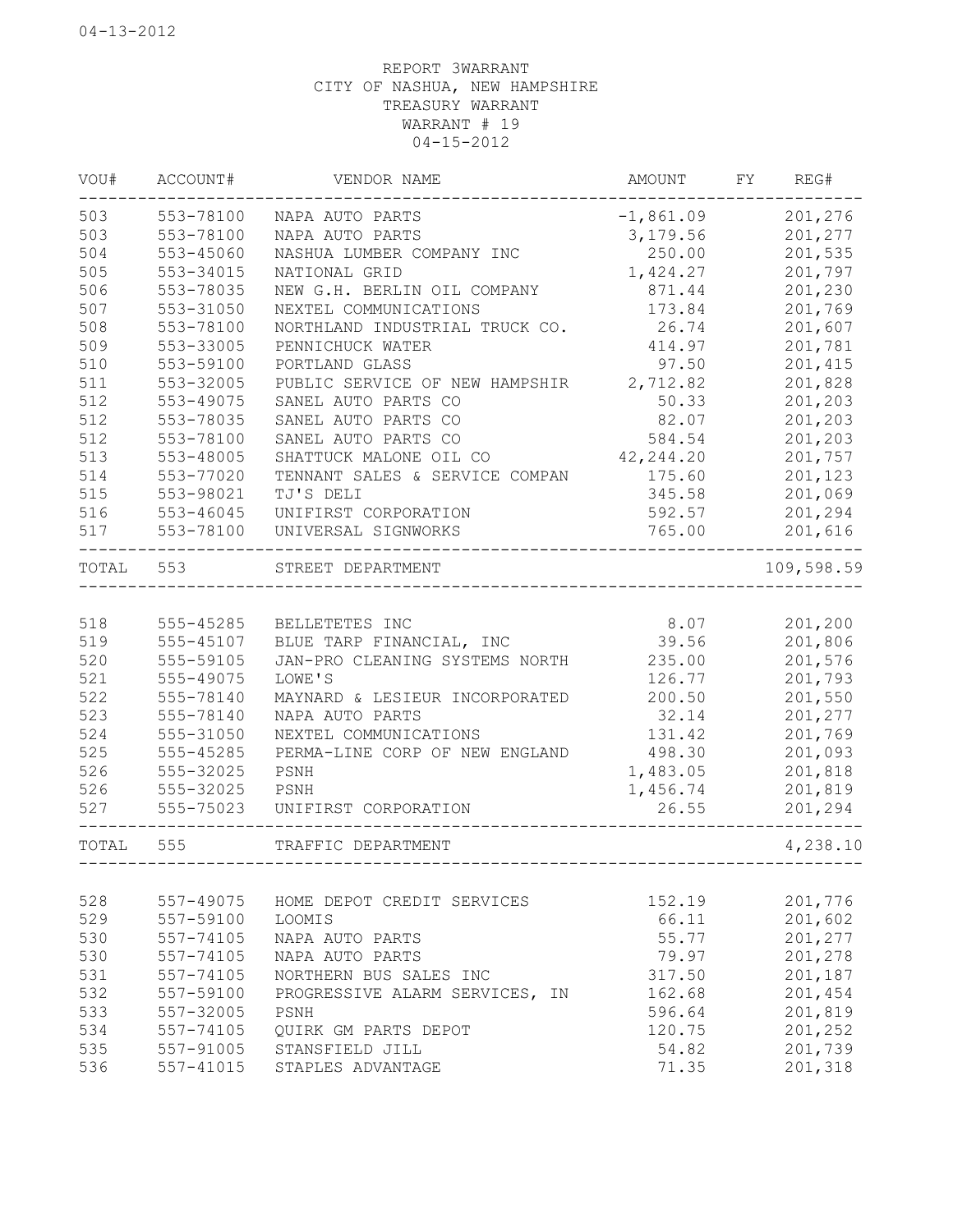| VOU#       | ACCOUNT#               | VENDOR NAME                            | AMOUNT           | FY | REG#               |
|------------|------------------------|----------------------------------------|------------------|----|--------------------|
| TOTAL      | 557                    | PARKING LOTS                           |                  |    | 1,677.78           |
| 537        | 561-34015              | BOT-L-GAS INCORPORATED                 | 87.78            |    | 201,553            |
| 538        | 561-75023              | HOME DEPOT CREDIT SERVICES             | 38.48            |    | 201,776            |
| 539        | 561-78065              | MAYNARD & LESIEUR INCORPORATED         | 21.20            |    | 201,550            |
| 540        | 561-74085              | NASHUA OUTDOOR POWER EQUIPMENT         | 65.79            |    | 201,210            |
| 541<br>542 | 561-33005<br>561-32005 | PENNICHUCK WATER<br>PSNH               | 164.62<br>130.43 |    | 201,781<br>201,819 |
|            |                        |                                        |                  |    |                    |
| TOTAL      | 561                    | EDGEWOOD CEMETERY                      |                  |    | 508.30             |
| 543        | 563-75023              | B & S LOCKSMITH INC                    | 503.10           |    | 201,244            |
| 544        | 563-75023              | HOME DEPOT CREDIT SERVICES             | 43.91            |    | 201,776            |
| 545        | 563-32005              | PSNH                                   | 254.56           |    | 201,819            |
| 546        | 563-78007              | SANEL AUTO PARTS CO                    |                  |    | 201,203            |
| TOTAL      | 563                    | WOODLAWN CEMETERY                      |                  |    | 801.57             |
| 547        | 571-41015              | STAPLES ADVANTAGE                      | 40.11            |    | 201,318            |
| 548        | $571 - 62025$          | US BANCORP EQUIPMENT FINANCE I         | 364.19           |    | 201,814            |
| TOTAL      | 571                    | COMMUNITY DEVELOPMENT                  |                  |    | 404.30             |
|            | 572-95005              |                                        |                  |    |                    |
| 549<br>550 | 572-91005              | AMERICAN PLANNING ASSOC<br>FALK CARTER | 411.00<br>111.56 |    | 201,835<br>201,740 |
| 550        | 572-94005              | FALK CARTER                            | 125.00           |    | 201,740            |
| 551        | 572-94005              | NH PLANNERS ASSOCATION                 | 125.00           |    | 201,830            |
| 552        | 572-94005              | <b>NHPA</b>                            | 375.00           |    | 201,787            |
| 553        | 572-94005              | ST JOHN LUCY                           | 60.00            |    | 201,742            |
| 554        | 572-94005              | TAYLOR MATTHEW                         | 125.00           |    | 201,741            |
| TOTAL      | 572                    | PLANNING DEPARTMENT                    |                  |    | 1,332.56           |
| 555        | 573-95010              | CITIZENS BANK                          | 299.50           |    | 12,498             |
| 556        | 573-94005              | LAFLEUR LINDA                          | 44.54            |    | 201,743            |
| TOTAL      | 573                    | ECONOMIC DEVELOPMENT                   |                  |    | 344.04             |
| 557        | 575-45090              | AC MOORE INC                           | 12.95            |    | 201,227            |
| 557        | 575-45150              | AC MOORE INC                           | 98.27            |    | 201,227            |
| 558        | 575-45220              | ALPHAGRAPHICS                          | 11.40            |    | 201,207            |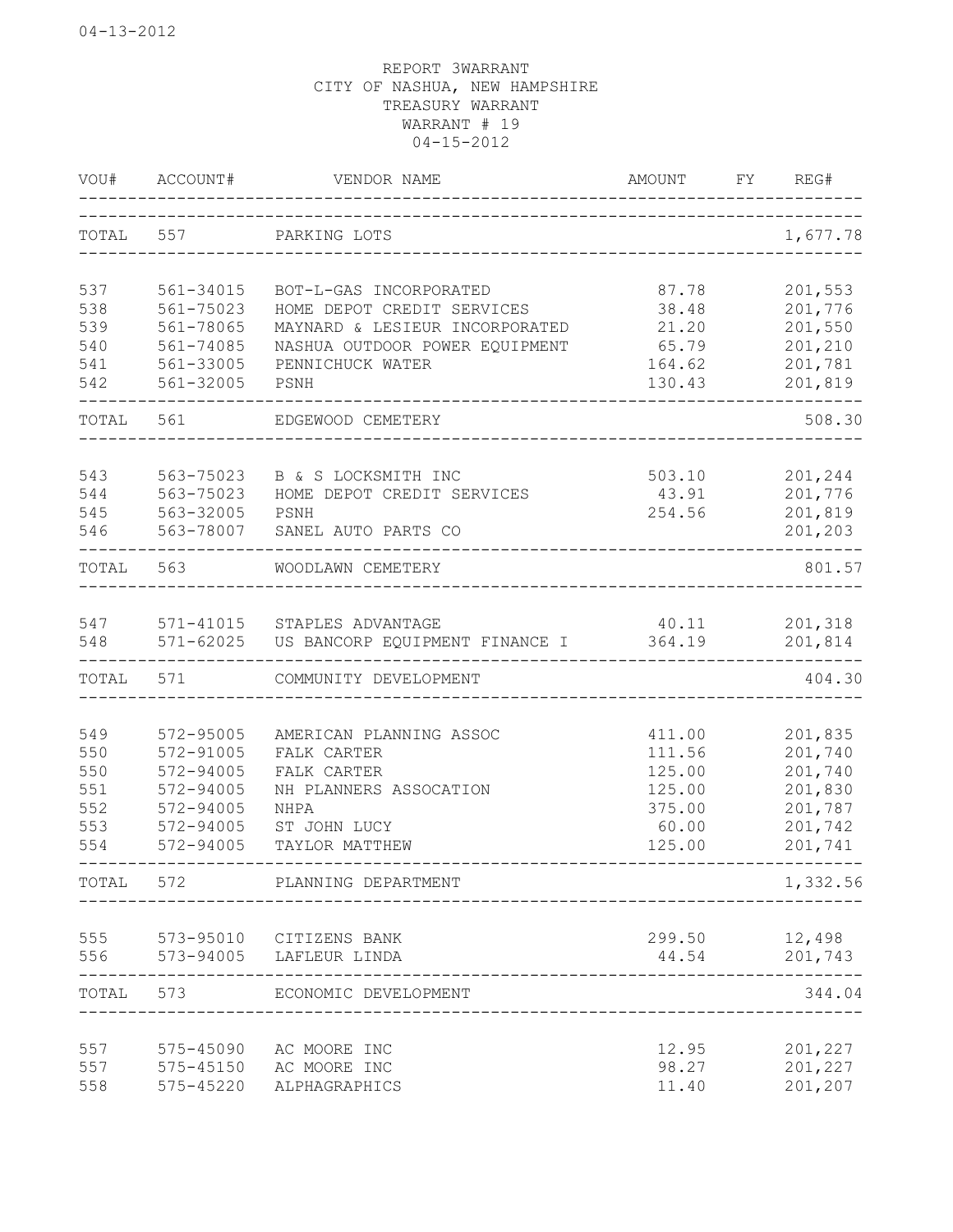| VOU#  | ACCOUNT#           | VENDOR NAME                    | AMOUNT    | FY | REG#      |
|-------|--------------------|--------------------------------|-----------|----|-----------|
| 559   | 575-94010          | ANDREWS JULIE                  | 948.00    |    | 201,745   |
| 560   | 575-45085          | BAKER & TAYLOR ENTERTAINMENT   | 48.77     |    | 201,130   |
| 560   | 575-45315          | BAKER & TAYLOR ENTERTAINMENT   | 1,047.99  |    | 201,130   |
| 561   | 575-78100          | BRIDGE ST AUTO/ MICHAEL SIGNOR | 70.00     |    | 201,176   |
| 562   | 575-45050          | CENTER POINT LARGE PRINT       | 49.99     |    | 201,117   |
| 563   | $575 - 45050$      | COUNCIL OF STATE GOVERNMENTS   | 58.50     |    | 201,080   |
| 564   | 575-75023          | HOME DEPOT CREDIT SERVICES     | 48.69     |    | 201,776   |
| 565   | 575-75023          | JP PEST SERVICES               | 125.00    |    | 201,197   |
| 566   | 575-45085          | MICROMARKETING LLC             | 243.85    |    | 201,198   |
| 567   | 575-34015          | NATIONAL GRID                  | 628.05    |    | 201,797   |
| 568   | 575-31040          | NEXTEL COMMUNICATIONS          | 13.31     |    | 201,769   |
| 569   | 575-45090          | PETTY CASH                     | 49.81     |    | 201,744   |
| 569   | 575-45150          | PETTY CASH                     | 85.25     |    | 201,744   |
| 569   | 575-45220          | PETTY CASH                     | 20.49     |    | 201,744   |
| 570   | 575-74010          | PROQUEST                       | 8,175.65  |    | 201,144   |
| 571   | 575-32005          | PUBLIC SERVICE OF NEW HAMPSHIR | 5,283.28  |    | 201,828   |
| 572   | 575-45050          | RANDOM HOUSE INC               | 10.00     |    | 201,322   |
| 573   | 575-45085          | RECORDED BOOKS LLC             | 66.69     |    | 201,768   |
| 574   | 575-41015          | STAPLES ADVANTAGE              | 419.23    |    | 201,318   |
| 575   | 575-45904          | THE TELEGRAPH                  | 782.00    |    | 201,794   |
| 576   | 575-45904          | UNION LEADER CORP              | 140.92    |    | 201,771   |
| 577   | 575-41005          | WB MASON COMPANY INC           | 1,463.76  |    | 201,106   |
| TOTAL | 575                | PUBLIC LIBRARIES               |           |    | 19,901.85 |
| 578   | 576-91005          | TRACY WILLIAM                  | 254.74    |    | 201,746   |
| 579   | 576-94005          | TREASURER STATE OF NH          | 150.00    |    | 201,827   |
|       |                    |                                |           |    |           |
| TOTAL | 576                | BUILDING DEPARTMENT            |           |    | 404.74    |
|       |                    |                                |           |    |           |
| 580   | 577-31050          | NEXTEL COMMUNICATIONS          | 42.36     |    | 201,769   |
| 580   | 577-31065          | NEXTEL COMMUNICATIONS          | 79.98     |    | 201,769   |
| 581   | 577-91005          | ORTEGA NELSON                  | 175.50    |    | 201,747   |
| TOTAL | 577                | CODE ENFORCEMENT               |           |    | 297.84    |
|       |                    |                                |           |    |           |
|       | 235,978 581-49050  | AC MOORE INC                   | 100.35    |    | 201,163   |
|       | 235,979 581-49030  | ACP DIRECT                     | 72.20     |    | 201,500   |
|       | 235,980 581-84030  | ADULT LEARNING CENTER          | 26,850.00 |    | 201,296   |
|       | 235,981 581-72065  | ALTERNATIVE COMMUNICATIONS SER | 115.00    |    | 201,273   |
|       | 235, 982 581-41015 | APPLE COMPUTER INC             | 58.00     |    | 201,397   |
|       | 235, 983 581-42130 | ARCSOURCE INC                  | 338.10    |    | 201,206   |
|       | 235,984 581-95005  | ASCA                           | 115.00    |    | 201,113   |
|       | 235, 985 581-49075 | B & S LOCKSMITH INC            | 487.01    |    | 201,244   |
|       | 235,986 581-74092  | BAILEY DAVID                   | 40.00     |    | 201,128   |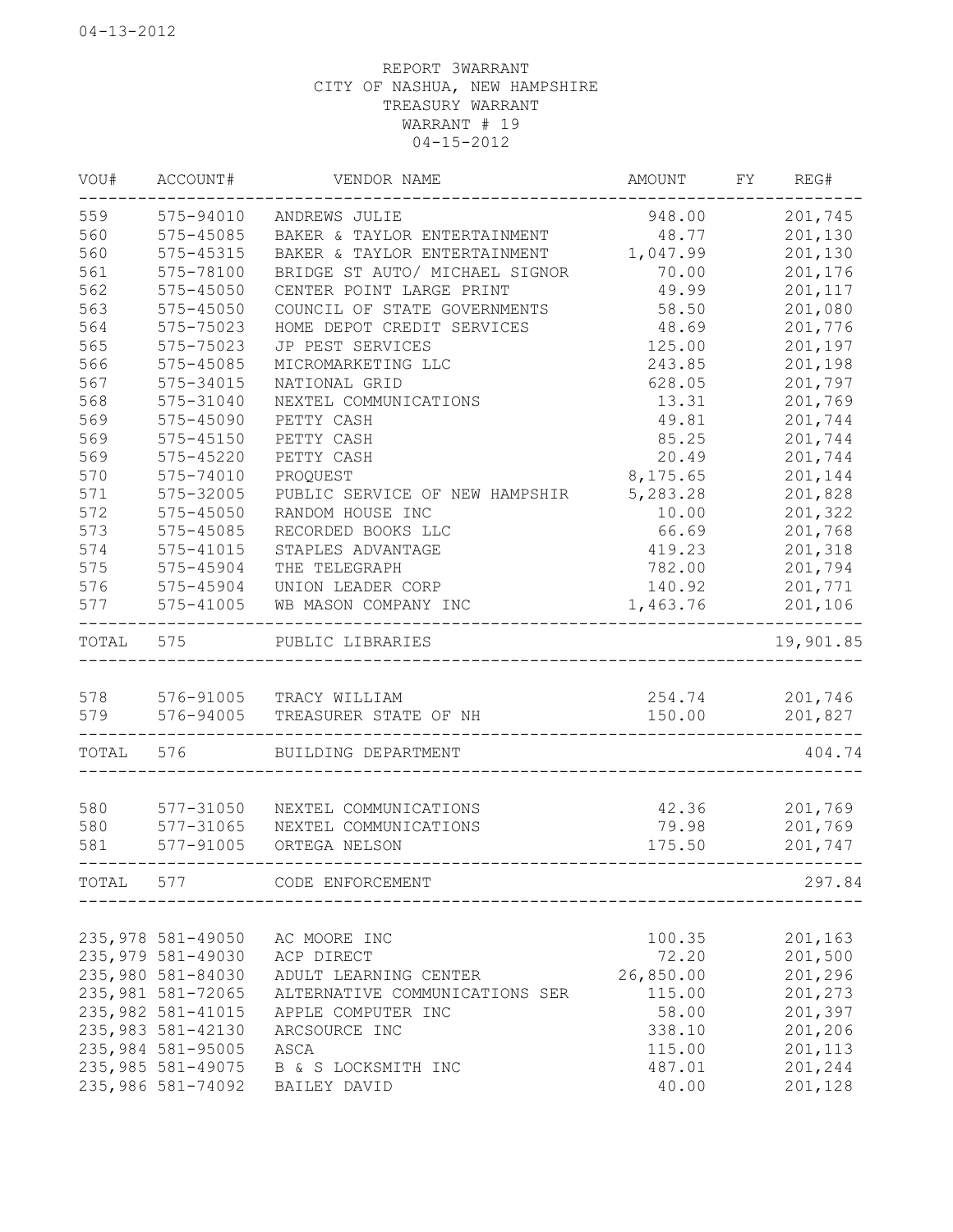| VOU# | ACCOUNT#           | VENDOR NAME                    | AMOUNT     | FY | REG#    |
|------|--------------------|--------------------------------|------------|----|---------|
|      | 235,987 581-49050  | BAILEY POTTERY EQUIP CORP      | 1,580.72   |    | 201,441 |
|      | 235,988 581-49030  | BARNES & NOBLE INC             | 324.09     |    | 201,067 |
|      | 235,988 581-49050  | BARNES & NOBLE INC             | 101.90     |    | 201,067 |
|      | 235,989 581-42110  | BATTERY SPECIALISTS OF NH LLC  | 1,697.88   |    | 201,509 |
|      | 235,990 581-31005  | BAYRING COMMUNICATIONS         | 2,303.62   |    | 201,845 |
|      | 235,991 581-42130  | BEARINGS SPECIALTY CO INC      | 236.04     |    | 201,588 |
|      | 235,992 581-49050  | BELLETETES INC                 | 120.27     |    | 201,201 |
|      | 235, 992 581-49075 | BELLETETES INC                 | 182.69     |    | 201,200 |
|      | 235,992 581-49075  | BELLETETES INC                 | 330.68     |    | 201,201 |
|      | 235,993 581-91005  | BERRY KATHLEEN                 | 12.21      |    | 201,150 |
|      | 235,994 581-49050  | BINGHAM LUMBER INC             | 2,076.50   |    | 201,097 |
|      | 235,995 581-49050  | BIO-RAD LABORATORIES INC       | 317.63     |    | 201,489 |
|      | 235,996 581-49050  | BLICK ART MATERIALS            | 199.65     |    | 201,479 |
|      | 235,997 581-49075  | BLUETARP FINANCIAL INC         | 19.12      |    | 201,654 |
|      | 235,998 581-84030  | BOOTHBY THERAPY SERVICES LLC   | 255.98     |    | 201,519 |
|      | 235,999 581-49050  | BOULDEN PUBLISHING             | 17.90      |    | 201,344 |
|      | 236,000 581-53100  | BROWNSTEIN RISA                | 125.00     |    | 201,228 |
|      | 236,001 581-74092  | CABLES TO GO                   | 38.42      |    | 201,523 |
|      | 236,002 581-91005  | CALLAN KIMBERLY                | 93.11      |    | 201,513 |
|      | 236,003 581-49110  | CALLOWAY HOUSE INC             | 52.93      |    | 201,107 |
|      | 236,004 581-55015  | CANFIELD BRAD                  | 1,221.00   |    | 201,423 |
|      | 236,005 581-42130  | CAPP INC                       | 1,561.00   |    | 201,326 |
|      | 236,006 581-55018  | CARING HANDS TRANSPORTATION LL | 6,560.00   |    | 201,488 |
|      | 236,007 581-94010  | CARITA JENNIFER                | 3,283.20   |    | 201,525 |
|      | 236,008 581-49050  | CARPARTS OF NASHUA             | 85.78      |    | 201,540 |
|      | 236,008 581-74092  | CARPARTS OF NASHUA             | 67.01      |    | 201,540 |
|      | 236,009 581-49050  | CARTRIDGE WORLD NASHUA         | 312.97     |    | 201,468 |
|      | 236,010 581-84030  | CEDARCREST INC                 | 2,502.19   |    | 201,078 |
|      | 236,011 581-41015  | CENTRAL PAPER PRODUCTS CO      | 116.08     |    | 201,561 |
|      | 236,011 581-42010  | CENTRAL PAPER PRODUCTS CO      | $-188.44$  |    | 201,561 |
|      | 236,011 581-42020  | CENTRAL PAPER PRODUCTS CO      | 6,400.92   |    | 201,561 |
|      | 236,011 581-49050  | CENTRAL PAPER PRODUCTS CO      | 57.50      |    | 201,561 |
|      | 236,012 581-49050  | CHANNING BETE CO INC           | 566.80     |    | 201,775 |
|      | 236,013 581-49035  | CHANNING BETE CO INC           | 456.00     |    | 201,367 |
|      | 236,014 581-53100  | CHISHOLM DEBORA A              | 250.00     |    | 201,172 |
|      | 236,015 581-41015  | CHRISTIAN PARTY RENTAL         | 105.00     |    | 201,836 |
| 582  | 581-41015          | CITIZENS BANK                  | $-32.95$   |    | 12,498  |
| 582  | 581-49050          | CITIZENS BANK                  | 251.40     |    | 12,498  |
| 582  | 581-49075          | CITIZENS BANK                  | 19.68      |    | 12,498  |
| 582  | 581-74092          | CITIZENS BANK                  | 18.18      |    | 12,498  |
| 582  | 581-91040          | CITIZENS BANK                  | 675.00     |    | 12,498  |
|      | 236,016 581-49050  | CLAFFEY NEIL                   | 284.37     |    | 201,522 |
|      | 236,017 581-53103  | CLARK ASSOCIATES/DEBRA P CLARK | 35, 474.75 |    | 201,118 |
|      | 236,018 581-43005  | CMRS-POC                       | 2,000.00   |    | 201,838 |
|      | 236,019 581-91005  | COCHRANE DONALD                | 61.33      |    | 201,510 |
|      | 236,020 581-94030  | COLLINS EDUCATION ASSOCIATES L | 1,441.82   |    | 201,439 |
|      | 236,021 581-53103  | COMPASSIONATE STAFFING LLC     | 2,812.50   |    | 201,222 |
|      | 236,022 581-64045  | COMPUTER HUT OF N E INC        | 6,909.50   |    | 201,565 |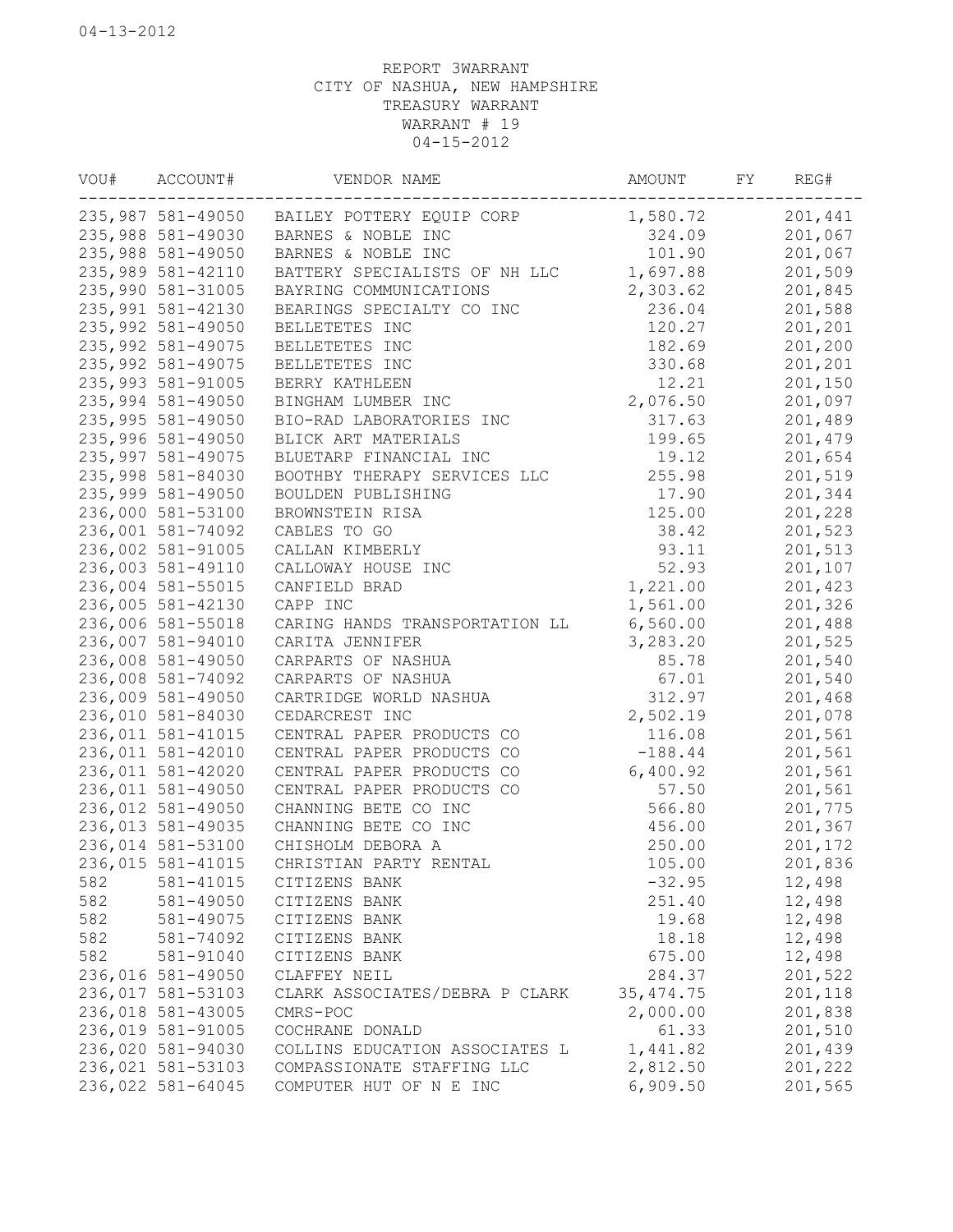| VOU# | ACCOUNT#          | VENDOR NAME                    | AMOUNT      | FY | REG#    |
|------|-------------------|--------------------------------|-------------|----|---------|
|      | 236,022 581-74092 | COMPUTER HUT OF N E INC        | 2,616.10    |    | 201,565 |
|      | 236,023 581-91005 | CONRAD MARK                    | 184.67      |    | 201,357 |
|      | 236,024 581-42130 | CONTROL TECHNOLOGIES INC       | 809.92      |    | 201,331 |
|      | 236,025 581-44005 | COPY SHOP                      | 617.47      |    | 201,168 |
|      | 236,026 581-55010 | COUROUNIS ANTHONY              | 669.26      |    | 201,403 |
|      | 236,027 581-55015 | CRATEAU SALLY                  | 790.32      |    | 201,645 |
|      | 236,028 581-84030 | CROTCHED MOUNTAIN REHAB CTR    | 13,301.23   |    | 201,346 |
|      | 236,029 581-49050 | DEGENNARO PAMELA               | 24.33       |    | 201,387 |
|      | 236,030 581-49030 | DELANEY EDUCATIONAL INC        | 2, 157.11   |    | 201,497 |
|      | 236,031 581-94030 | DELK ANNAMARIA                 | 100.00      |    | 201,400 |
|      | 236,032 581-49050 | DEMCO INC                      | 99.27       |    | 201,134 |
|      | 236,033 581-94010 | DEROSA PHIL                    | 1,344.00    |    | 201,528 |
|      | 236,034 581-91005 | DIMARIA JENNIFER               | 49.43       |    | 201,472 |
|      | 236,035 581-91005 | DONOVAN DANIEL                 | 100.73      |    | 201,648 |
|      | 236,036 581-94030 | DUFFY CAROL                    | 115.00      |    | 201,349 |
|      | 236,037 581-91005 | DUSTIN MARIANNE                | 50.78       |    | 201,359 |
|      | 236,038 581-45910 | EBSCO INFORMATION SERVICES     | 729.61      |    | 201,778 |
|      | 236,039 581-95010 | EDUCATION WEEK                 | 89.94       |    | 201,846 |
|      | 236,040 581-49050 | EDUCATIONAL INSIGHTS           | 674.97      |    | 201,337 |
|      | 236,041 581-49050 | ELECTRONIX EXPRESS             | 323.95      |    | 201,401 |
|      | 236,042 581-59130 | EMOND ED                       | 60.00       |    | 201,480 |
|      | 236,043 581-34015 | ENERGYNORTH PROPANE            | 407.99      |    | 201,554 |
|      |                   | EPS/SCHOOLSPECIALTY INTERVENTI |             |    |         |
|      | 236,044 581-49050 |                                | 108.60      |    | 201,652 |
|      | 236,045 581-91005 | ESSON VIRGINIA                 | 11.43       |    | 201,368 |
|      | 236,046 581-49050 | F W WEBB COMPANY               | 236.75      |    | 201,147 |
| 583  | 581-31005         | FAIRPOINT COMMUNICATIONS       | 769.64      |    | 201,800 |
|      | 236,047 581-31005 | FAIRPOINT COMMUNICATIONS INC   | 28.69       |    | 201,839 |
|      | 236,048 581-34015 | FAIRPOINT COMMUNICATIONS INC   | 28.69       |    | 201,841 |
|      | 236,049 581-34015 | FAIRPOINT COMMUNICATIONS INC   | 31.66       |    | 201,842 |
|      | 236,050 581-34015 | FAIRPOINT COMMUNICATIONS INC   | 28.69       |    | 201,843 |
|      | 236,051 581-31005 | FAIRPOINT COMMUNICATIONS INC   | 28.69       |    | 201,844 |
|      | 236,052 581-49050 | FANNING HELEN                  | 497.90      |    | 201,676 |
|      | 236,053 581-74092 | FARRENKOPF RICHARD             | 39.96       |    | 201,446 |
|      | 236,053 581-91005 | FARRENKOPF RICHARD             | 26.92       |    | 201,446 |
|      | 236,054 581-49075 | FASTENAL CO                    | 55.76       |    | 201,098 |
|      | 236,055 581-43005 | FEDEX                          | 30.73       |    | 201,815 |
|      | 236,056 581-55005 | FIRST STUDENT INC              | 365.28      |    | 201,389 |
|      | 236,056 581-55015 | FIRST STUDENT INC              | 130,816.84  |    | 201,389 |
|      | 236,056 581-55018 | FIRST STUDENT INC              | 1,587.63    |    | 201,389 |
|      | 236,056 581-55025 | FIRST STUDENT INC              | 106, 184.52 |    | 201,389 |
|      | 236,057 581-49030 | FOLLETT LIBRARY RESOURCES      | 778.81      |    | 201,092 |
|      | 236,057 581-49055 | FOLLETT LIBRARY RESOURCES      | 31.19       |    | 201,092 |
|      | 236,058 581-59130 | FORTIER SR RICHARD             | 160.00      |    | 201,471 |
|      | 236,059 581-42120 | FRANK P MCCARTIN CO INC        | 626.90      |    | 201,341 |
|      | 236,060 581-49910 | FRANKLIN PAINT CO INC          | 3,728.50    |    | 201,390 |
|      | 236,061 581-49050 | FREY SCIENTIFIC                | 284.02      |    | 201,169 |
|      | 236,062 581-75023 | GOODRUM GYM SERVICES           | 1,050.00    |    | 201,483 |
|      | 236,063 581-75023 | GOODWAY TECHNOLOGIES CORPORATI | 662.13      |    | 201,503 |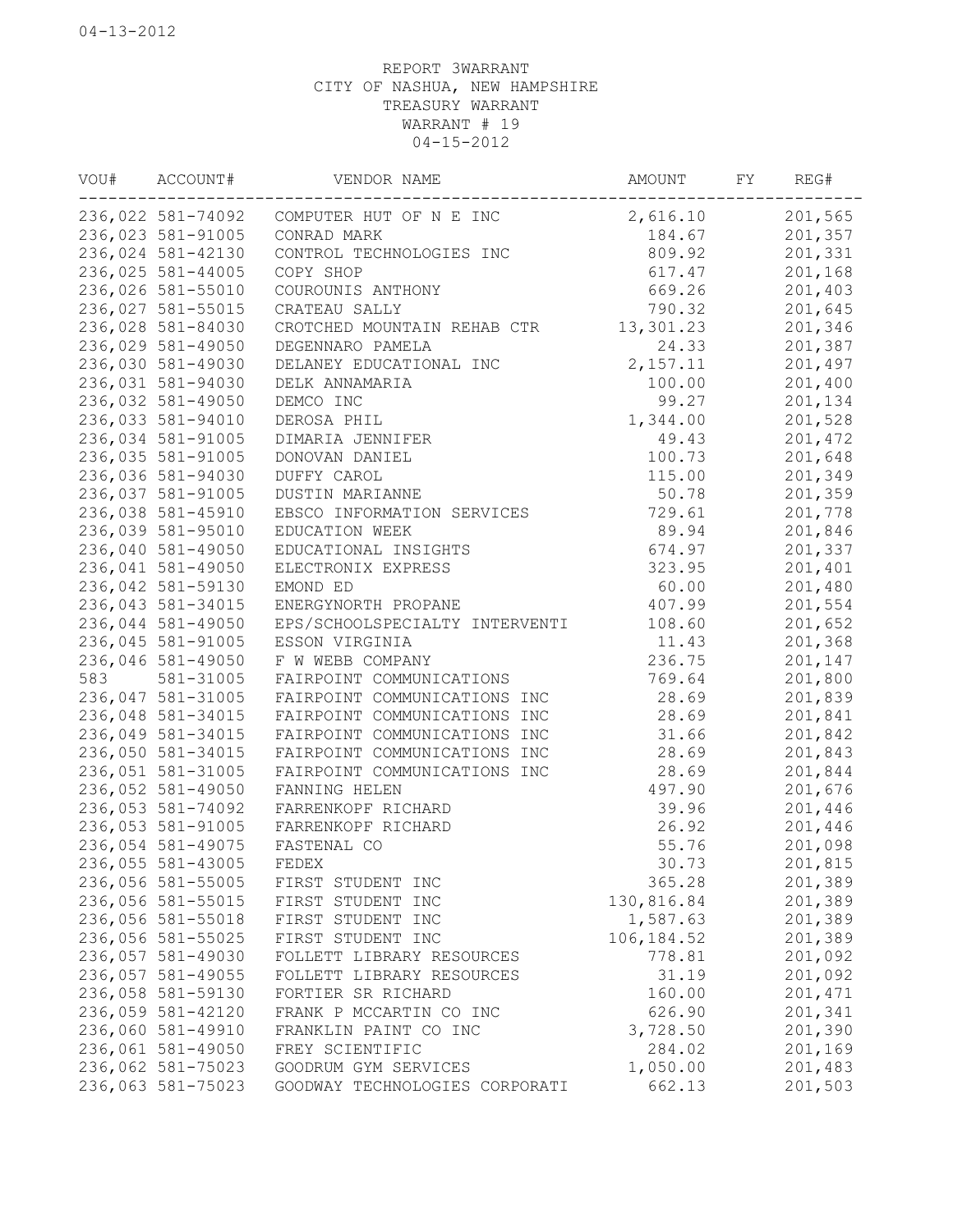| VOU# | ACCOUNT#           | VENDOR NAME                    | AMOUNT    | FY | REG#    |
|------|--------------------|--------------------------------|-----------|----|---------|
|      | 236,064 581-49050  | GOPHER SPORT                   | 873.29    |    | 201,342 |
|      | 236,065 581-42130  | GRAINGER                       | 2,234.19  |    | 201,157 |
|      | 236,066 581-53100  | GRANITE STATE SHUTTLE SERVICE  | 160.00    |    | 201,524 |
|      | 236,067 581-84030  | GREATER LAWRENCE ED COLLABORAT | 47,359.06 |    | 201,414 |
|      | 236,068 581-91005  | GREENBERG ELLEN                | 271.24    |    | 201,491 |
|      | 236,069 581-55018  | H A MARSTON INC                | 187.50    |    | 201,671 |
|      | 236,070 581-49050  | HANNAFORD                      | 257.74    |    | 201,303 |
|      | 236,071 581-59130  | HAUSER WALTER                  | 60.00     |    | 201,498 |
|      | 236,072 581-53100  | HAWKINS BARBARA                | 250.00    |    | 201,420 |
|      | 236,073 581-49050  | HAWKINS BARBARA                | 135.00    |    | 201,504 |
|      | 236,074 581-49050  | HEINEMANN                      | 648.00    |    | 201,372 |
|      | 236,075 581-74092  | HILLYARD/MANCHESTER            | 1,341.00  |    | 201,656 |
|      | 236,076 581-49075  | HOME DEPOT CREDIT SERVICES     | 280.05    |    | 201,379 |
|      | 236,077 581-49050  | HOME DEPOT CREDIT SERVICES     | 584.90    |    | 201,419 |
|      | 236,078 581-49050  | HYATT TIFFANY                  | 160.98    |    | 201,646 |
|      | 236,079 581-53103  | INTERIM HEALTHCARE OF THE NORT | 754.00    |    | 201,248 |
|      | 236,080 581-55018  | J S C TRANSPORTATION SERVICES  | 420.00    |    | 201,308 |
|      | 236,081 581-49050  | J W PEPPER & SON INC           | 868.97    |    | 201,159 |
|      | 236,082 581-51005  | JACKSON LEWIS LLP              | 330.00    |    | 201,584 |
|      | 236,083 581-91005  | JALBERT DONALD                 | 244.76    |    | 201,666 |
|      | 236,084 581-49910  | JOHN DEERE LANDSCAPES INC      | 584.20    |    | 201,146 |
|      | 236,085 581-44005  | JOSTENS INC                    | 1,766.18  |    | 201,369 |
|      | 236,086 581-94030  | KAUFFMAN JOCELYNE              | 60.00     |    | 201,348 |
|      | 236,087 581-94010  | KLAYTON DENYELLE               | 1,019.74  |    | 201,412 |
|      | 236,088 581-53100  | KOCZALKA POLLY                 | 250.00    |    | 201,681 |
|      | 236,089 581-91005  | KOSOW CARMEN                   | 25.11     |    | 201,378 |
|      | 236,090 581-91005  | LALIME MAUREEN                 | 13.32     |    | 201,402 |
|      | 236,091 581-49050  | LANGELIER WENDY                | 325.00    |    | 201,449 |
|      | 236,092 581-49910  | LARCHMONT ENGINEERING & IRRIGA | 718.08    |    | 201,181 |
|      | 236,093 581-91005  | LATINA DONNA                   | 58.28     |    | 201,418 |
|      | 236,094 581-94030  | LATVIS MAIDA                   | 60.00     |    | 201,385 |
|      | 236,095 581-49035  | LEARNING CENTER USA            | 145.04    |    | 201,477 |
|      | 236,096 581-49050  | LOWE'S                         | 79.80     |    | 201,482 |
|      | 236,097 581-91005  | LUCAS MARK                     | 95.52     |    | 201,532 |
|      | 236,098 581-53100  | LUTHERAN COMMUNITY SERVICES OF | 90.00     |    | 201,410 |
|      | 236,099 581-42110  | M & M ELECTRICAL SUPPLY CO INC | 289.71    |    | 201,539 |
|      | 236,100 581-74092  | M & N SPORTS LLC               | 348.45    |    | 201,202 |
|      | 236,101 581-53100  | MANOIAN-CLARK SUSAN            | 125.00    |    | 201,683 |
|      | 236,102 581-49050  | MANSFIELD PAPER CO INC         | 348.76    |    | 201,545 |
|      | 236,103 581-49050  | MARKET BASKET                  | 1,022.68  |    | 201,214 |
|      | 236,103 581-49050  | MARKET BASKET                  | 194.31    |    | 201,215 |
|      | 236,104 581-75090  | MARVELL PLATE GLASS INC        | 731.00    |    | 201,087 |
|      | 236,105 581-75023  | MAVRIKIS UPHOLSTERING & FURNIT | 125.00    |    | 201,077 |
|      | 236,106 581-53103  | MCCARTNEY AMY                  | 7,453.00  |    | 201,493 |
|      | 236,107 581-55015  | MELANSON BARBARA               | 77.70     |    | 201,663 |
|      | 236,108 581-84030  | MERRIMACK SPECIAL EDUCATION    | 47,630.91 |    | 201,490 |
|      | 236,109 581-53100  | METRO GROUP INC (THE)          | 1,135.00  |    | 201,514 |
|      | 236, 110 581-55018 | MILFORD SCHOOL DISTRICT        | 285.00    |    | 201,506 |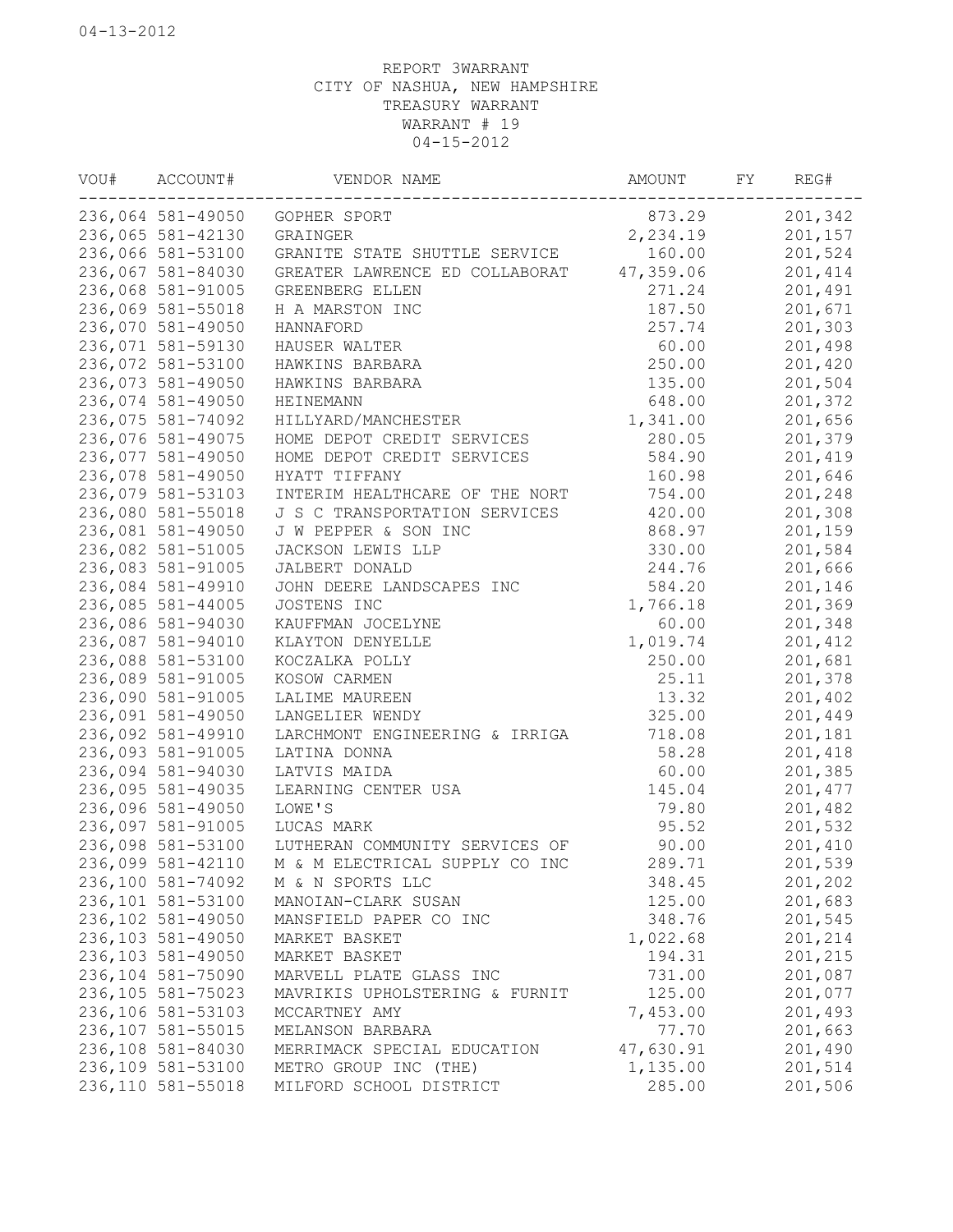| VOU# | ACCOUNT#           | VENDOR NAME                    | AMOUNT    | FY | REG#    |
|------|--------------------|--------------------------------|-----------|----|---------|
|      | 236, 111 581-94010 | MILLER MEGAN                   | 540.00    |    | 201,599 |
|      | 236, 112 581-84055 | MOUNT PROSPECT ACADEMY         | 1,337.94  |    | 201,438 |
|      | 236, 113 581-49035 | MPS                            | 2,297.42  |    | 201,515 |
|      | 236, 114 581-53100 | MULTI-STATE BILLING SERVICES L | 3,577.93  |    | 201,496 |
|      | 236, 115 581-49050 | MUSIC IS ELEMENTARY            | 152.37    |    | 201,082 |
|      | 236, 116 581-49910 | NARDONE SAND & GRAVEL CO INC   | 4,188.60  |    | 201,193 |
|      | 236, 117 581-49050 | NASCO                          | 727.48    |    | 201,562 |
|      | 236,118 581-84030  | NASHOBA LEARNING GROUP INC     | 9,304.68  |    | 201,456 |
|      | 236, 119 581-49910 | NASHUA OUTDOOR POWER EQUIPMENT | 372.60    |    | 201,210 |
|      | 236, 120 581-34015 | NATIONAL GRID                  | 6,700.41  |    | 201,848 |
|      | 236, 121 581-49050 | NATIONAL SAFETY COMPLIANCE INC | 266.00    |    | 201,165 |
|      | 236, 122 581-42010 | NATIONWIDE SALES & SERVICE     | 936.93    |    | 201,365 |
|      | 236, 123 581-49095 | NCS PEARSON INC                | 101.90    |    | 201,394 |
|      | 236, 124 581-31005 | NEXTEL COMMUNICATIONS          | 858.99    |    | 201,759 |
|      | 236, 125 581-53100 | NG SHARON                      | 125.00    |    | 201,684 |
|      | 236, 126 581-94030 | NH DECA                        | 477.00    |    | 201,691 |
|      | 236, 127 581-94030 | NHSLHA                         | 594.00    |    | 201,422 |
|      | 236, 128 581-49050 | NORTHCENTER FOODSERVICES LLC   | 633.73    |    | 201,396 |
|      | 236, 129 581-49050 | NORTHEAST FOOD SVC EQUIPMENT & | 346.40    |    | 201,108 |
|      | 236,130 581-49050  | NORTHEAST MAILING SYSTEMS LLC  | 283.78    |    | 201,658 |
|      | 236, 131 581-94030 | O'DONNELL KARIN                | 100.00    |    | 201,670 |
|      | 236, 132 581-41015 | OCE IMAGISTICS INC             | 120.00    |    | 201,672 |
|      | 236, 132 581-49050 | OCE IMAGISTICS INC             | 470.00    |    | 201,672 |
|      | 236, 133 581-49050 | P J CURRIER LUMBER CO          | 2,075.53  |    | 201,383 |
|      | 236, 134 581-49910 | P R RUSSELL                    | 3,849.10  |    | 201,547 |
|      | 236, 135 581-91005 | PAPANICOLAOU PAULA             | 69.93     |    | 201,377 |
|      | 236, 136 581-49075 | PASEK CORP                     | 1,351.37  |    | 201,336 |
|      | 236, 137 581-49035 | PCI EDUCATIONAL PUBLISHING     | 167.79    |    | 201,340 |
|      | 236, 138 581-42120 | PEABODY SUPPLY CO INC          | 2,522.76  |    | 201,655 |
|      | 236, 139 581-41015 | PEAP                           | 88.00     |    | 201,650 |
|      | 236,140 581-49035  | PEARSON EDUCATION INC          | 1,034.89  |    | 201,440 |
|      | 236, 141 581-33005 | PENNICHUCK WATER WORKS INC     | 2,442.59  |    | 201,765 |
|      | 236, 142 581-53100 | PERFORMANCE REHAB INC.         | 5,424.40  |    | 201,437 |
|      | 236, 143 581-43005 | PETTY CASH                     | 11.35     |    | 201,748 |
|      | 236, 143 581-47010 | PETTY CASH                     | 6.93      |    | 201,748 |
|      | 236, 143 581-49050 | PETTY CASH                     | 62.25     |    | 201,748 |
|      | 236, 144 581-49050 | PETTY CASH                     | 34.36     |    | 201,749 |
|      | 236, 144 581-49075 | PETTY CASH                     | 9.88      |    | 201,749 |
|      | 236, 145 581-41015 | PETTY CASH                     | 63.85     |    | 201,750 |
|      | 236, 146 581-43005 | PETTY CASH                     | 8.75      |    | 201,751 |
|      | 236, 146 581-49050 | PETTY CASH                     | 8.06      |    | 201,751 |
|      | 236, 147 581-45910 | PHI DELTA KAPPA                | 95.00     |    | 201,758 |
|      | 236, 148 581-91005 | PILLSBURY KERRY                | 78.40     |    | 201,457 |
|      | 236, 149 581-49050 | PRENTKE ROMICH CO              | 133.00    |    | 201,083 |
|      | 236,150 581-49050  | PRICE ANNE                     | 100.00    |    | 201,512 |
|      | 236, 151 581-63085 | PRO AV SYSTEMS INC             | 9,982.00  |    | 201,469 |
|      | 236, 152 581-55015 | PROVIDER ENTERPRISES INC (THE) | 23,773.00 |    | 201,380 |
|      | 236, 152 581-55018 | PROVIDER ENTERPRISES INC (THE) | 18,493.00 |    | 201,380 |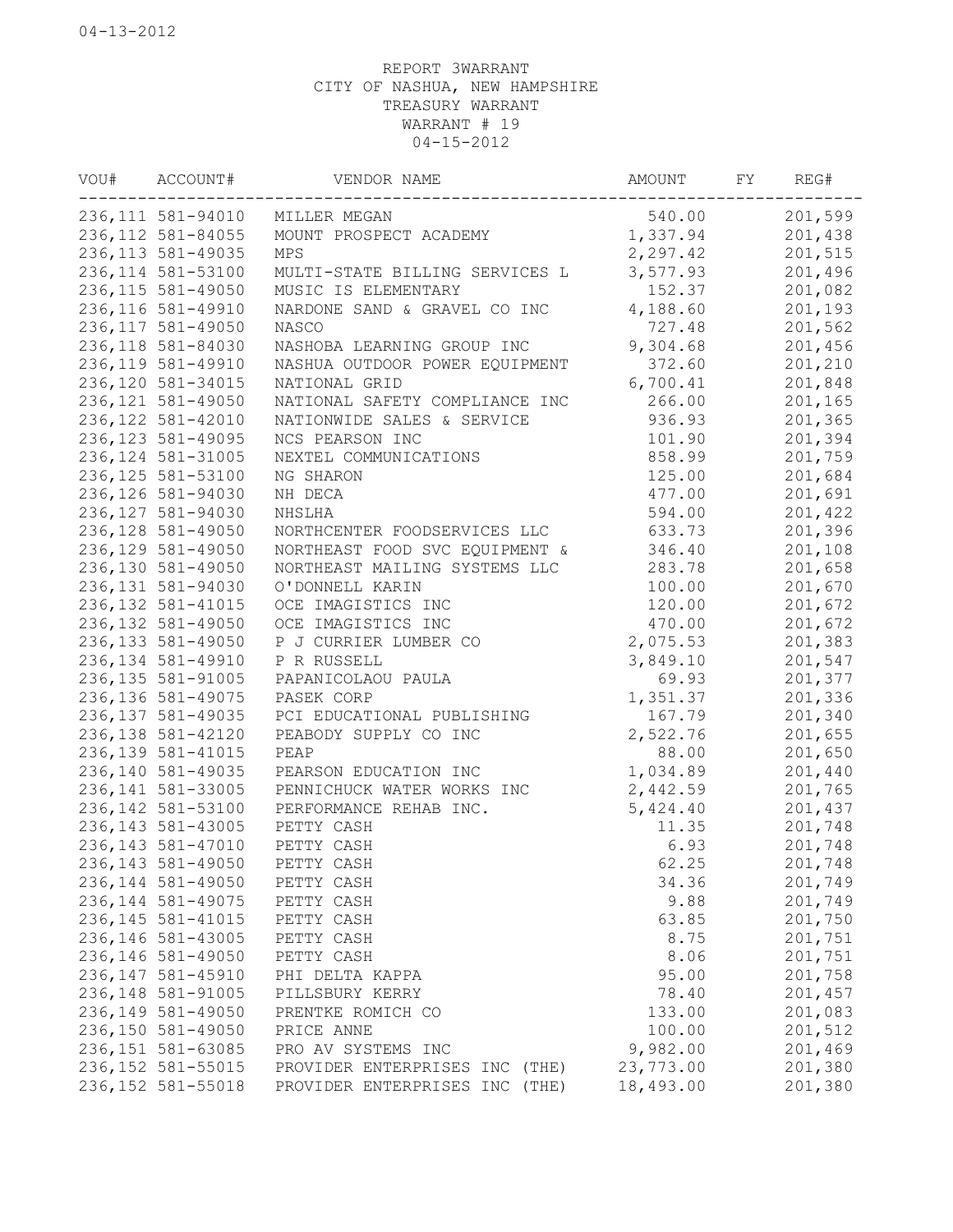| VOU# | ACCOUNT#           | VENDOR NAME                    | AMOUNT     | FY | REG#    |
|------|--------------------|--------------------------------|------------|----|---------|
|      | 236, 153 581-32005 | PSNH                           | 1,849.19   |    | 201,824 |
|      | 236, 154 581-32005 | PUBLIC SERVICE OF NH           | 35,096.67  |    | 201,823 |
|      | 236, 155 581-91005 | RAUSSEO DAVID                  | 6.11       |    | 201,754 |
|      | 236, 156 581-49050 | RAYMOND GEDDES & CO INC        | 391.68     |    | 201,487 |
|      | 236, 157 581-78007 | RAYMOND J LEVESQUE & SONS      | 2,583.00   |    | 201,356 |
|      | 236, 158 581-53103 | READYNURSE STAFFING SERVICES   | 1,230.61   |    | 201,155 |
|      | 236,159 581-84030  | REGIONAL SERVICES & EDUCATION  | 15,205.40  |    | 201,081 |
|      | 236,160 581-49035  | REINHARDT SARAH                | 56.02      |    | 201,494 |
|      | 236, 161 581-43005 | RESERVE ACCOUNT                | 1,000.00   |    | 201,822 |
|      | 236, 162 581-42110 | REXEL                          | 71.61      |    | 201,613 |
|      | 236, 163 581-91005 | REYNOLDS MARGARET              | 94.97      |    | 201,361 |
|      | 236,164 581-53100  | RICE COLLEEN                   | 250.00     |    | 201,682 |
|      | 236, 165 581-91005 | RYAN DAVID                     | 224.00     |    | 201,485 |
|      | 236,166 581-42130  | S G TORRICE CO INC             | 200.00     |    | 201,531 |
|      | 236,167 581-53100  | SAFETY KLEEN INC               | 585.20     |    | 201,231 |
|      | 236,168 581-91005  | SCHAPPLER PHILIP               | 170.81     |    | 201,355 |
|      | 236,169 581-94030  | SCHOOL CLIMATE CONSULTING SERV | 590.00     |    | 201,808 |
|      | 236, 170 581-41015 | SCHOOL SPECIALTY INC           | 254.06     |    | 201,370 |
|      | 236,170 581-49050  | SCHOOL SPECIALTY INC           | 6,197.02   |    | 201,370 |
|      | 236,170 581-49050  | SCHOOL SPECIALTY INC           | 1,091.08   |    | 201,371 |
|      | 236,170 581-49110  | SCHOOL SPECIALTY INC           | 36.42      |    | 201,370 |
|      | 236, 171 581-91005 | SHEAFF ALTHEA                  | 71.76      |    | 201,445 |
|      | 236, 172 581-49075 | SHIFFLER EQUIPMENT SALES INC   | 168.15     |    | 201,338 |
|      | 236, 173 581-49050 | SIGMA-ALDRICH INC              | 136.78     |    | 201,837 |
|      | 236, 174 581-74092 | SIMPLEX GRINNELL               | 350.00     |    | 201,788 |
|      | 236, 175 581-49050 | SOCIAL STUDIES SCHOOL SERVICE  | 457.81     |    | 201,164 |
|      | 236,176 581-84030  | SPAULDING YOUTH CENTER         | 23, 470.32 |    | 201,073 |
|      | 236, 177 581-31005 | SPRINT                         | 13.34      |    | 201,840 |
|      | 236, 178 581-41015 | STAPLES BUSINESS ADVANTAGE     | 364.82     |    | 201,268 |
|      | 236, 178 581-41045 | STAPLES BUSINESS ADVANTAGE     | 68.68      |    | 201,268 |
|      | 236, 178 581-49050 | STAPLES BUSINESS ADVANTAGE     | 2,867.56   |    | 201,268 |
|      | 236, 178 581-49110 | STAPLES BUSINESS ADVANTAGE     | 179.94     |    | 201,268 |
|      | 236, 178 581-63085 | STAPLES BUSINESS ADVANTAGE     | 116.99     |    | 201,268 |
|      | 236, 179 581-53100 | STATE OF NH CRIMINAL RECORDS   | 2,083.00   |    | 201,752 |
|      | 236,180 581-84030  | STRAFFORD LEARNING CTR         | 14,662.80  |    | 201,511 |
|      | 236, 181 581-91005 | SWINDELL LORNE                 | 116.11     |    | 201,393 |
|      | 236, 182 581-49050 | TEACHER'S DISCOVERY            | 491.32     |    | 201,381 |
|      | 236, 183 581-53101 | TELEPHONE & NETWORK TECH INC   | 85.00      |    | 201,688 |
|      | 236,184 581-53100  | TERMINIX PROCESSING CENTER     | 15.00      |    | 201,459 |
|      | 236,185 581-94010  | THOMSON ELIZABETH              | 1,094.40   |    | 201,505 |
|      | 236,186 581-78007  | TOWERS MOTOR PARTS CORP        | 158.02     |    | 201,280 |
|      | 236, 187 581-49075 | TREASURER STATE OF NH          | 704.55     |    | 201,286 |
|      | 236,188 581-43005  | U S POSTAL SERVICES            | 165.60     |    | 201,753 |
|      | 236,189 581-74092  | UNITED MACHINE REPAIR INC      | 475.34     |    | 201,572 |
|      | 236,190 581-84030  | VERMONT CTR FOR THE DEAF &     | 15,638.60  |    | 201,508 |
|      | 236,191 581-75180  | VIKING ROOFING, INC.           | 6,312.00   |    | 201,458 |
|      | 236,192 581-49050  | VORIAS CHARLES                 | 68.42      |    | 201,443 |
|      | 236, 193 581-49050 | WALMART COMMUNITY              | 307.72     |    | 201,321 |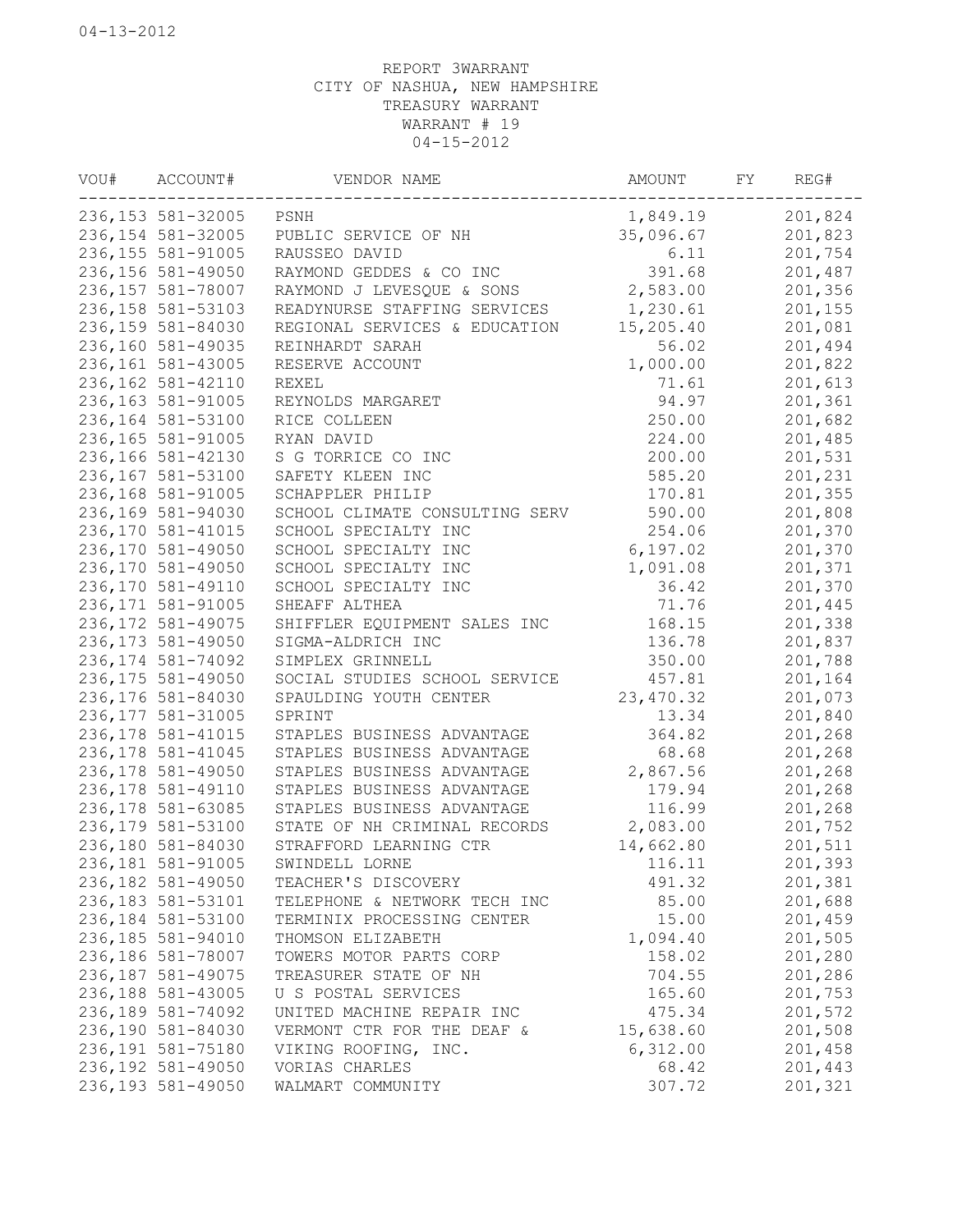| 236, 194 581-49050<br>201,253<br>WARD'S NATURAL SCIENCE<br>80.20<br>236, 195 581-41045<br>2,612.70<br>201,106<br>WB MASON COMPANY INC<br>236,196 581-84055<br>4,273.38<br>201,254<br>WEDIKO CHILDREN'S SERVICES<br>236,197 581-49050<br>32.90<br>201,436<br>WESTERN PSYCHOLOGICAL SERVICES<br>236,197 581-49095<br>WESTERN PSYCHOLOGICAL SERVICES<br>47.00<br>201,436<br>201,678<br>236,198 581-49050<br>35.00<br>WILLIAM K BRADFORD PUBLISHING<br>236,199 581-47010<br>WILLIAM V. MACGILL & COMPANY<br>212.97<br>201,166<br>236,200 581-42110<br>WILLIAMS COMMUNICATIONS SERVIC<br>960.46<br>201,425<br>236, 201 581-64040<br>201,478<br>300.00<br>X2 DEVELOPMENT CORP<br>236, 202 581-91005<br>201,434<br>YORK AMY<br>17.34<br>236, 203 581-49075<br>483.00<br>201,161<br>ZAX SIGNAGE<br>TOTAL<br>581<br>SCHOOL DEPARTMENT<br>584<br>590-24543<br>9,750.00<br>201,062<br>HUMANE SOCIETY OF NEW ENGLAND<br>201,425<br>236, 204 590-24581<br>WILLIAMS COMMUNICATIONS SERVIC<br>1,757.98<br>585<br>590-24595<br>625.00<br>201,609<br>HAGE HODES PA<br>TOTAL<br>590<br>PRIOR YEAR OBLIGATIONS<br>586<br>592-85004<br>56.68<br>12,498<br>CITIZENS BANK<br>587<br>592-85004<br>FEDEX<br>33.84<br>201,763<br>1,500.00<br>201,772<br>588<br>592-85004<br>US BANK<br>1,000.00<br>588<br>592-85005<br>US BANK<br>201,772<br>589<br>US BANK NA (091000022)<br>92,073.33<br>12,520<br>592-85010<br>US BANK NA (091000022)<br>590<br>592-85010<br>29,080.00<br>12,500<br>592-85015<br>US BANK NA (091000022)<br>97, 929.99<br>591<br>12,520<br>592<br>US BANK NA (091000022)<br>592-85015<br>94,527.50<br>12,500<br>TOTAL<br>592<br>BONDED DEBT SERVICE | VOU# | ACCOUNT# | VENDOR NAME | AMOUNT | FY<br>REG#  |
|----------------------------------------------------------------------------------------------------------------------------------------------------------------------------------------------------------------------------------------------------------------------------------------------------------------------------------------------------------------------------------------------------------------------------------------------------------------------------------------------------------------------------------------------------------------------------------------------------------------------------------------------------------------------------------------------------------------------------------------------------------------------------------------------------------------------------------------------------------------------------------------------------------------------------------------------------------------------------------------------------------------------------------------------------------------------------------------------------------------------------------------------------------------------------------------------------------------------------------------------------------------------------------------------------------------------------------------------------------------------------------------------------------------------------------------------------------------------------------------------------------------------------------------------------------------------------------------------------------------------------------------------|------|----------|-------------|--------|-------------|
|                                                                                                                                                                                                                                                                                                                                                                                                                                                                                                                                                                                                                                                                                                                                                                                                                                                                                                                                                                                                                                                                                                                                                                                                                                                                                                                                                                                                                                                                                                                                                                                                                                              |      |          |             |        |             |
|                                                                                                                                                                                                                                                                                                                                                                                                                                                                                                                                                                                                                                                                                                                                                                                                                                                                                                                                                                                                                                                                                                                                                                                                                                                                                                                                                                                                                                                                                                                                                                                                                                              |      |          |             |        |             |
|                                                                                                                                                                                                                                                                                                                                                                                                                                                                                                                                                                                                                                                                                                                                                                                                                                                                                                                                                                                                                                                                                                                                                                                                                                                                                                                                                                                                                                                                                                                                                                                                                                              |      |          |             |        |             |
|                                                                                                                                                                                                                                                                                                                                                                                                                                                                                                                                                                                                                                                                                                                                                                                                                                                                                                                                                                                                                                                                                                                                                                                                                                                                                                                                                                                                                                                                                                                                                                                                                                              |      |          |             |        |             |
|                                                                                                                                                                                                                                                                                                                                                                                                                                                                                                                                                                                                                                                                                                                                                                                                                                                                                                                                                                                                                                                                                                                                                                                                                                                                                                                                                                                                                                                                                                                                                                                                                                              |      |          |             |        |             |
|                                                                                                                                                                                                                                                                                                                                                                                                                                                                                                                                                                                                                                                                                                                                                                                                                                                                                                                                                                                                                                                                                                                                                                                                                                                                                                                                                                                                                                                                                                                                                                                                                                              |      |          |             |        |             |
|                                                                                                                                                                                                                                                                                                                                                                                                                                                                                                                                                                                                                                                                                                                                                                                                                                                                                                                                                                                                                                                                                                                                                                                                                                                                                                                                                                                                                                                                                                                                                                                                                                              |      |          |             |        |             |
|                                                                                                                                                                                                                                                                                                                                                                                                                                                                                                                                                                                                                                                                                                                                                                                                                                                                                                                                                                                                                                                                                                                                                                                                                                                                                                                                                                                                                                                                                                                                                                                                                                              |      |          |             |        |             |
|                                                                                                                                                                                                                                                                                                                                                                                                                                                                                                                                                                                                                                                                                                                                                                                                                                                                                                                                                                                                                                                                                                                                                                                                                                                                                                                                                                                                                                                                                                                                                                                                                                              |      |          |             |        |             |
|                                                                                                                                                                                                                                                                                                                                                                                                                                                                                                                                                                                                                                                                                                                                                                                                                                                                                                                                                                                                                                                                                                                                                                                                                                                                                                                                                                                                                                                                                                                                                                                                                                              |      |          |             |        |             |
|                                                                                                                                                                                                                                                                                                                                                                                                                                                                                                                                                                                                                                                                                                                                                                                                                                                                                                                                                                                                                                                                                                                                                                                                                                                                                                                                                                                                                                                                                                                                                                                                                                              |      |          |             |        |             |
|                                                                                                                                                                                                                                                                                                                                                                                                                                                                                                                                                                                                                                                                                                                                                                                                                                                                                                                                                                                                                                                                                                                                                                                                                                                                                                                                                                                                                                                                                                                                                                                                                                              |      |          |             |        | 760,810.25  |
|                                                                                                                                                                                                                                                                                                                                                                                                                                                                                                                                                                                                                                                                                                                                                                                                                                                                                                                                                                                                                                                                                                                                                                                                                                                                                                                                                                                                                                                                                                                                                                                                                                              |      |          |             |        |             |
|                                                                                                                                                                                                                                                                                                                                                                                                                                                                                                                                                                                                                                                                                                                                                                                                                                                                                                                                                                                                                                                                                                                                                                                                                                                                                                                                                                                                                                                                                                                                                                                                                                              |      |          |             |        |             |
|                                                                                                                                                                                                                                                                                                                                                                                                                                                                                                                                                                                                                                                                                                                                                                                                                                                                                                                                                                                                                                                                                                                                                                                                                                                                                                                                                                                                                                                                                                                                                                                                                                              |      |          |             |        |             |
|                                                                                                                                                                                                                                                                                                                                                                                                                                                                                                                                                                                                                                                                                                                                                                                                                                                                                                                                                                                                                                                                                                                                                                                                                                                                                                                                                                                                                                                                                                                                                                                                                                              |      |          |             |        |             |
|                                                                                                                                                                                                                                                                                                                                                                                                                                                                                                                                                                                                                                                                                                                                                                                                                                                                                                                                                                                                                                                                                                                                                                                                                                                                                                                                                                                                                                                                                                                                                                                                                                              |      |          |             |        | 12, 132.98  |
|                                                                                                                                                                                                                                                                                                                                                                                                                                                                                                                                                                                                                                                                                                                                                                                                                                                                                                                                                                                                                                                                                                                                                                                                                                                                                                                                                                                                                                                                                                                                                                                                                                              |      |          |             |        |             |
|                                                                                                                                                                                                                                                                                                                                                                                                                                                                                                                                                                                                                                                                                                                                                                                                                                                                                                                                                                                                                                                                                                                                                                                                                                                                                                                                                                                                                                                                                                                                                                                                                                              |      |          |             |        |             |
|                                                                                                                                                                                                                                                                                                                                                                                                                                                                                                                                                                                                                                                                                                                                                                                                                                                                                                                                                                                                                                                                                                                                                                                                                                                                                                                                                                                                                                                                                                                                                                                                                                              |      |          |             |        |             |
|                                                                                                                                                                                                                                                                                                                                                                                                                                                                                                                                                                                                                                                                                                                                                                                                                                                                                                                                                                                                                                                                                                                                                                                                                                                                                                                                                                                                                                                                                                                                                                                                                                              |      |          |             |        |             |
|                                                                                                                                                                                                                                                                                                                                                                                                                                                                                                                                                                                                                                                                                                                                                                                                                                                                                                                                                                                                                                                                                                                                                                                                                                                                                                                                                                                                                                                                                                                                                                                                                                              |      |          |             |        |             |
|                                                                                                                                                                                                                                                                                                                                                                                                                                                                                                                                                                                                                                                                                                                                                                                                                                                                                                                                                                                                                                                                                                                                                                                                                                                                                                                                                                                                                                                                                                                                                                                                                                              |      |          |             |        |             |
|                                                                                                                                                                                                                                                                                                                                                                                                                                                                                                                                                                                                                                                                                                                                                                                                                                                                                                                                                                                                                                                                                                                                                                                                                                                                                                                                                                                                                                                                                                                                                                                                                                              |      |          |             |        |             |
|                                                                                                                                                                                                                                                                                                                                                                                                                                                                                                                                                                                                                                                                                                                                                                                                                                                                                                                                                                                                                                                                                                                                                                                                                                                                                                                                                                                                                                                                                                                                                                                                                                              |      |          |             |        |             |
|                                                                                                                                                                                                                                                                                                                                                                                                                                                                                                                                                                                                                                                                                                                                                                                                                                                                                                                                                                                                                                                                                                                                                                                                                                                                                                                                                                                                                                                                                                                                                                                                                                              |      |          |             |        | 316, 201.34 |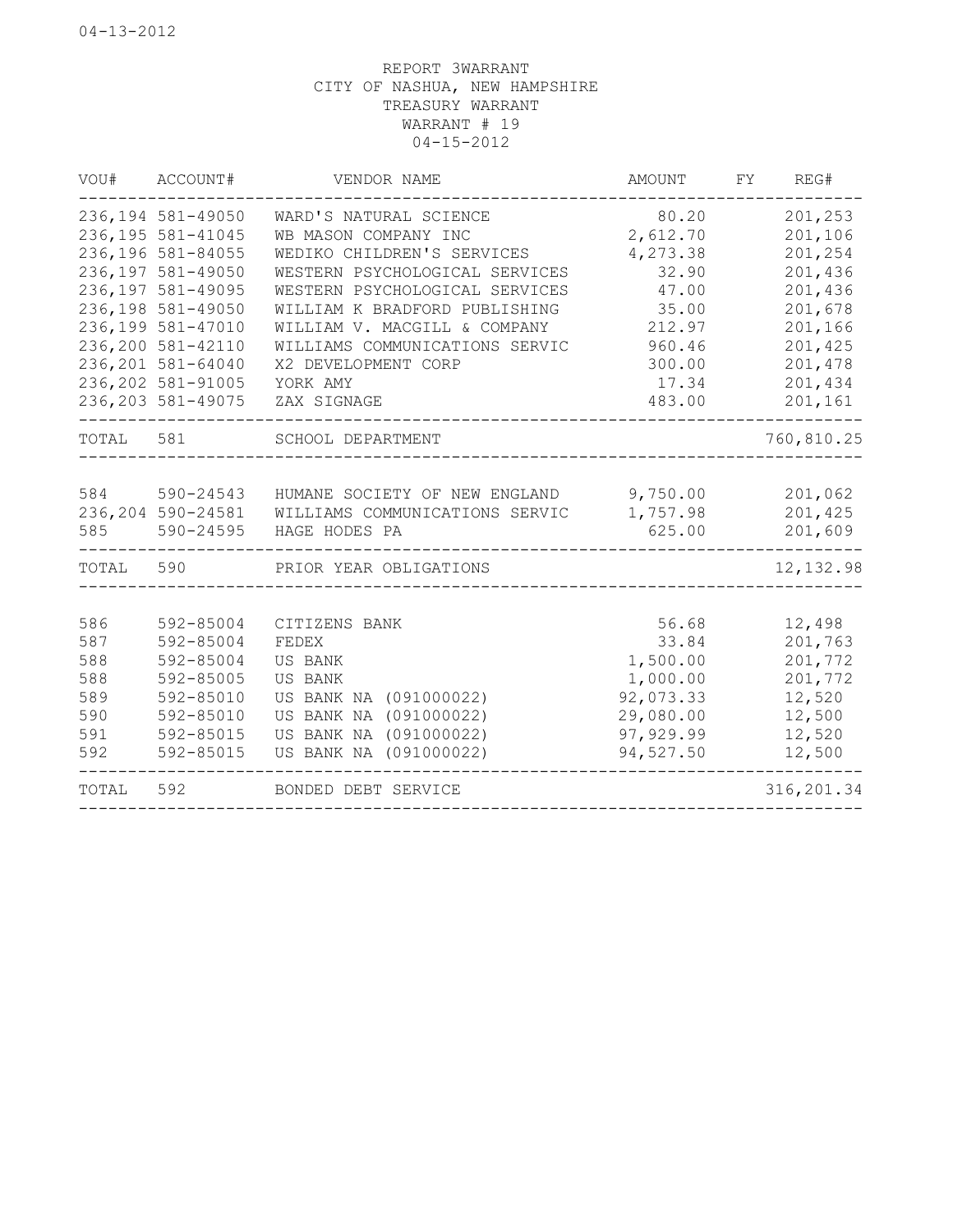|                               |                                                                                                                                                                                                                                                 | 1,200.00                                                                                                                                                                                                                                                                  |
|-------------------------------|-------------------------------------------------------------------------------------------------------------------------------------------------------------------------------------------------------------------------------------------------|---------------------------------------------------------------------------------------------------------------------------------------------------------------------------------------------------------------------------------------------------------------------------|
|                               |                                                                                                                                                                                                                                                 |                                                                                                                                                                                                                                                                           |
| 9 RIVERSIDE ST BULDG UPGRADES |                                                                                                                                                                                                                                                 | 2,560.85                                                                                                                                                                                                                                                                  |
|                               |                                                                                                                                                                                                                                                 |                                                                                                                                                                                                                                                                           |
| STREET PAVING PROGRAM FY10    |                                                                                                                                                                                                                                                 | 110.10                                                                                                                                                                                                                                                                    |
|                               |                                                                                                                                                                                                                                                 |                                                                                                                                                                                                                                                                           |
| DEFERRED MAINTENANCE/         |                                                                                                                                                                                                                                                 | 7,296.00                                                                                                                                                                                                                                                                  |
|                               | VOU# ACCOUNT# VENDOR NAME<br>TOTAL 632-10 CAP IMP - FIRE<br>DEFERRED BUILDING MAINT FY10<br>TOTAL 651-38 CAP IMP - PWD & ENGINEERS<br>TOTAL 653-23 CAP IMP - STREET DEPT<br>236,205 681-13 BROX INDUSTRIES INC<br>TOTAL 681-13 CAP IMP - SCHOOL | AMOUNT FY REG#<br>-------------------<br>593 632-10 FIMBEL PAUNET CORPORATION 1,200.00 201,290<br>594 651-38 ECKHARDT & JOHNSON INC 2,560.85 201,352<br>___________________________________<br>595 653-23 TELEGRAPH PUBLISHING COMPANY 110.10 201,560<br>7,296.00 201,111 |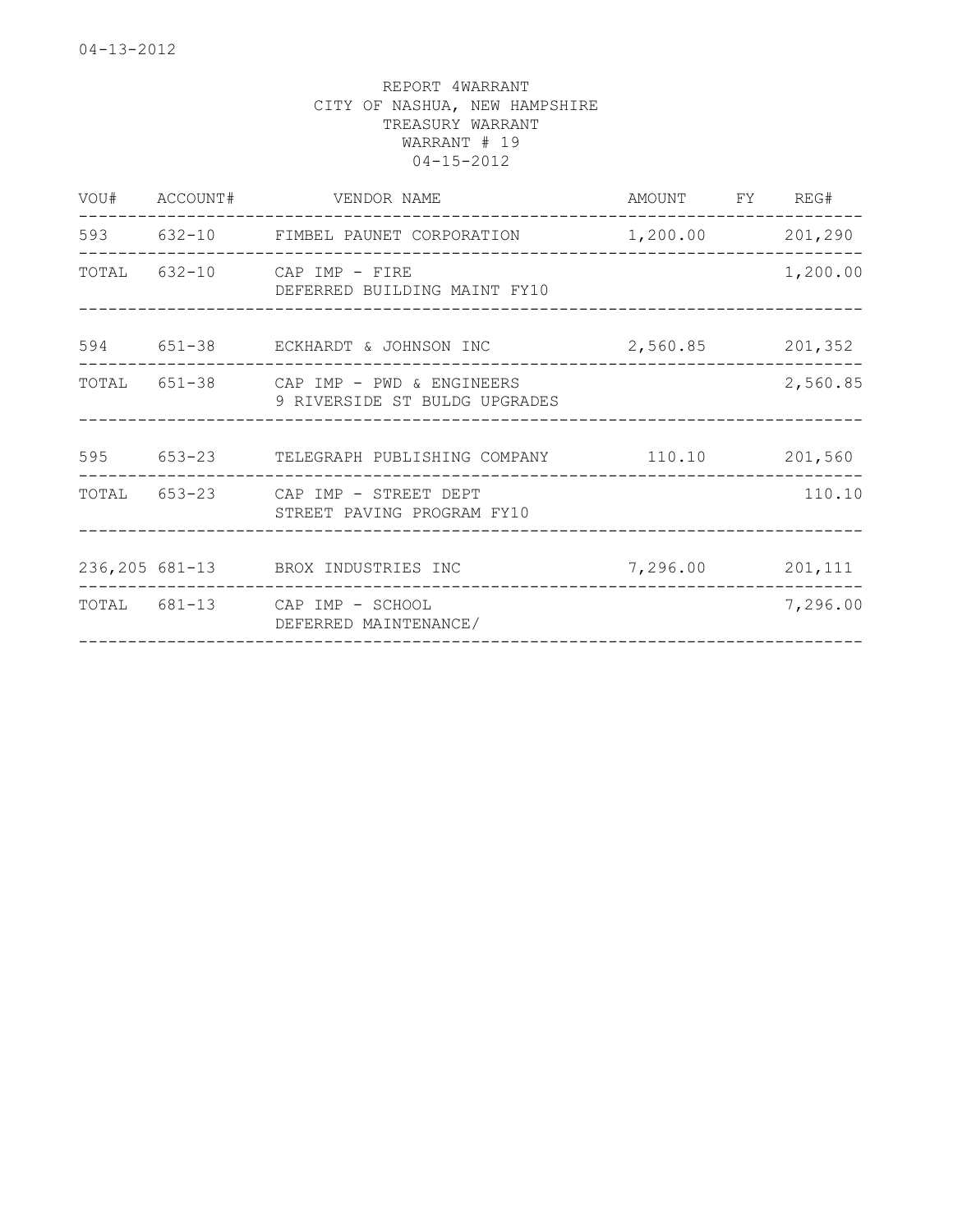| VOU#      | ACCOUNT#          | PROGRAM<br>VENDOR NAME                                         | AMOUNT     | FY REG# |
|-----------|-------------------|----------------------------------------------------------------|------------|---------|
| 596       | 722-53029         | 3735 KRONOS INC                                                | 1,312.50   | 201,059 |
| 597       | 722-53036         | 3735 COURTYARD BY MARRIOTT NASHUA                              | 870.00     | 201,622 |
| 598       | 722-53036         | 3735 CROWNE PLAZA HOTEL                                        | 720.00     | 201,213 |
| 599       | 722-53036         | 3735 VELOCITY TECHNOLOGY SOLUTIONS                             | 8,767.75   | 201,601 |
| 600       | 722-53140         | 3735 BERRY DUNN MCNEIL & PARKER                                | 19,350.00  | 201,435 |
| 601       | 722-53140         | 3735 CAREER CONNECTIONS                                        | 904.72     | 201,170 |
| 602       | 722-53140         | 3735 CAREER CONNECTIONS                                        | 888.94     | 201,829 |
| 603       | 722-91025         | 3735 CITIZENS BANK                                             | 936.28     | 12,498  |
| TOTAL     | 722               | CPF-INFORMATION TECHNOLOGY                                     | 33,750.19  |         |
|           |                   |                                                                |            |         |
| 604       |                   | 751-53030 3719 VANASSE HANGEN BRUSTLIN INC 8,173.37 201,072    |            |         |
| TOTAL     | 751               | CPF-PWD & ENGINEERING                                          | 8, 173.37  |         |
| 605       |                   | 752-59100 3709 GATE CITY TREE SERVICE LLC                      | 895.00     | 201,593 |
| TOTAL     | 752               | CPF-PARK/RECREATION                                            | 895.00     |         |
|           |                   |                                                                |            |         |
| 606       | 753-01310         | 3740 DEFELICE CORP/RETAINAGE                                   | 1,651.57   | 12,517  |
| 607       | 753-01310         | 3740 DEFELICE CORPORATION                                      | 14,864.08  | 201,615 |
| 608       | 753-53030         | 3713 CLD CONSULTING ENGINEERS INC                              | 647.06     | 201,126 |
| 609       | 753-53030         | 3740 FAY SPOFFORD & THORNDIKE LLC                              | 22,400.16  | 201,095 |
| 610       |                   | 753-53075 3740 CREDERE ASSOCIATES                              | 39,443.85  | 201,581 |
| 611       | 753-53075         | 3740 NASHUA REGIONAL PLANNING COMMI                            | 326.25     | 201,571 |
| TOTAL     | 753               | CPF-STREET DEPT                                                | 79,332.97  |         |
| 612       |                   | 757-53184 3737 CHICK BEAULIEU, INC                             | 7,900.00   | 201,314 |
| TOTAL     | 757               | CPF-PARKING LOTS                                               | 7,900.00   |         |
|           |                   |                                                                |            |         |
|           | 236,206 781-01310 | 3775 HARVEY CONSTRUCTION CO                                    | 159,213.79 | 201,068 |
|           |                   | 236, 207 781-01680 3775 PAGE STREET LEASING, LLC               | 855.00     | 201,075 |
|           | 236,208 781-01695 | 3775 CX ASSOCIATES LLC                                         | 10,033.00  | 201,662 |
|           | 236,209 781-01695 | 3775 HARVEY CONSTRUCTION CO                                    | 34,793.85  | 201,068 |
|           |                   | 236, 210 781-53095 3775 TURNER BUILDING SCIENCE LLC            | 2,851.80   | 201,486 |
|           |                   | 236,211 781-56020 3775 BOYS & GIRLS CLUB OF GREATER N 2,000.00 |            | 201,109 |
| TOTAL 781 |                   | CPF-SCHOOL DEPARTMENT                                          | 209,747.44 |         |
| 613       |                   | 792-01310 3743 REILLY ELECTRIC COMPANY                         | 18,787.64  | 201,578 |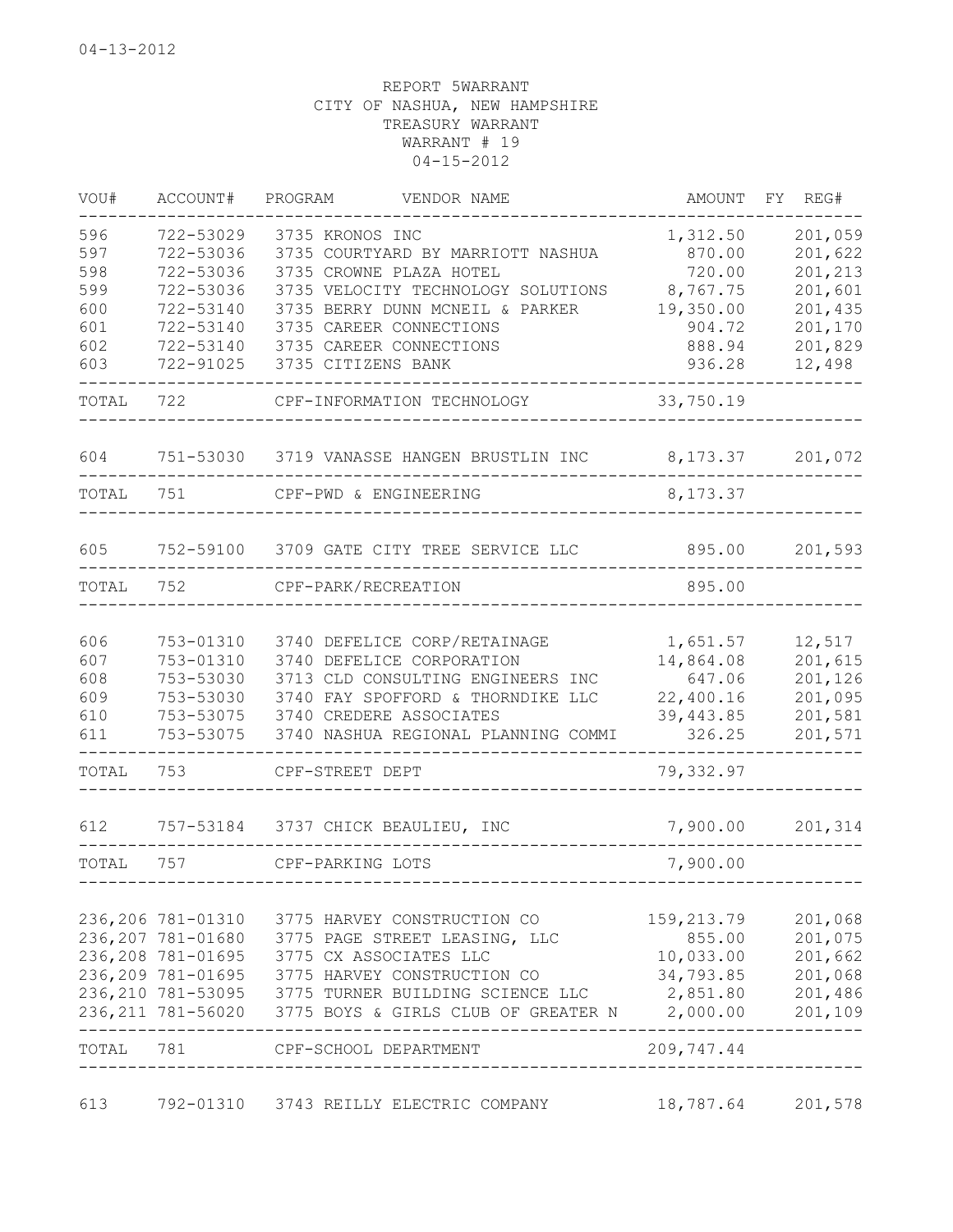| VOU#  | ACCOUNT#   | PROGRAM                      | VENDOR NAME |                                   | AMOUNT      | FY. | REG#    |
|-------|------------|------------------------------|-------------|-----------------------------------|-------------|-----|---------|
| 614   | 792-48     | 3744 BROX INDUSTRIES INC     |             |                                   | 1,731.49    |     | 12,518  |
| 614   | 792-48     | 3795 BROX INDUSTRIES INC     |             |                                   | 1,682.62    |     | 12,518  |
| 614   | $792 - 49$ | 3744 BROX INDUSTRIES INC     |             |                                   | 2.76        |     | 12,518  |
| 614   | $792 - 49$ | 3795 BROX INDUSTRIES INC     |             |                                   | 2.45        |     | 12,518  |
| 615   | $792 - 51$ | 3743 REILLY ELECTRIC COMPANY |             |                                   | 12,254.90   |     | 201,578 |
| 615   | $792 - 52$ | 3743 REILLY ELECTRIC COMPANY |             |                                   | 64.06       |     | 201,578 |
| 616   | $792 - 53$ | 3749 KINSMEN CORPORATION     |             |                                   | 14,425.09   |     | 201,600 |
| 617   | 792-53030  | 3746 HAZEN AND SAWYER PC     |             |                                   | 13,631.57   |     | 201,251 |
| 618   | 792-53030  | 3797 WRIGHT PIERCE           |             |                                   | 21,773.28   |     | 201,586 |
| 619   | 792-53075  | 3743 NORTHEAST UTILITIES     |             |                                   | 1,926.18    |     | 201,811 |
| 620   | $792 - 54$ | 3749 KINSMEN CORPORATION     |             |                                   | 45.16       |     | 201,600 |
| 621   | 792-54005  |                              |             | 3797 TELEGRAPH PUBLISHING COMPANY | 183.50      |     | 201,560 |
| 622   | 792-59232  | 3795 ALBANESE D&S INC        |             |                                   | 71,011.29   |     | 201,614 |
| 623   | 792-59232  | 3795 DEFELICE CORP/RETAINAGE |             |                                   | 2,759.20    |     | 12,517  |
| 624   | 792-59232  | 3795 DEFELICE CORPORATION    |             |                                   | 24,832.80   |     | 201,615 |
| TOTAL | 792        | CPF-WASTEWATER USER FUND     |             |                                   | 185, 113.99 |     |         |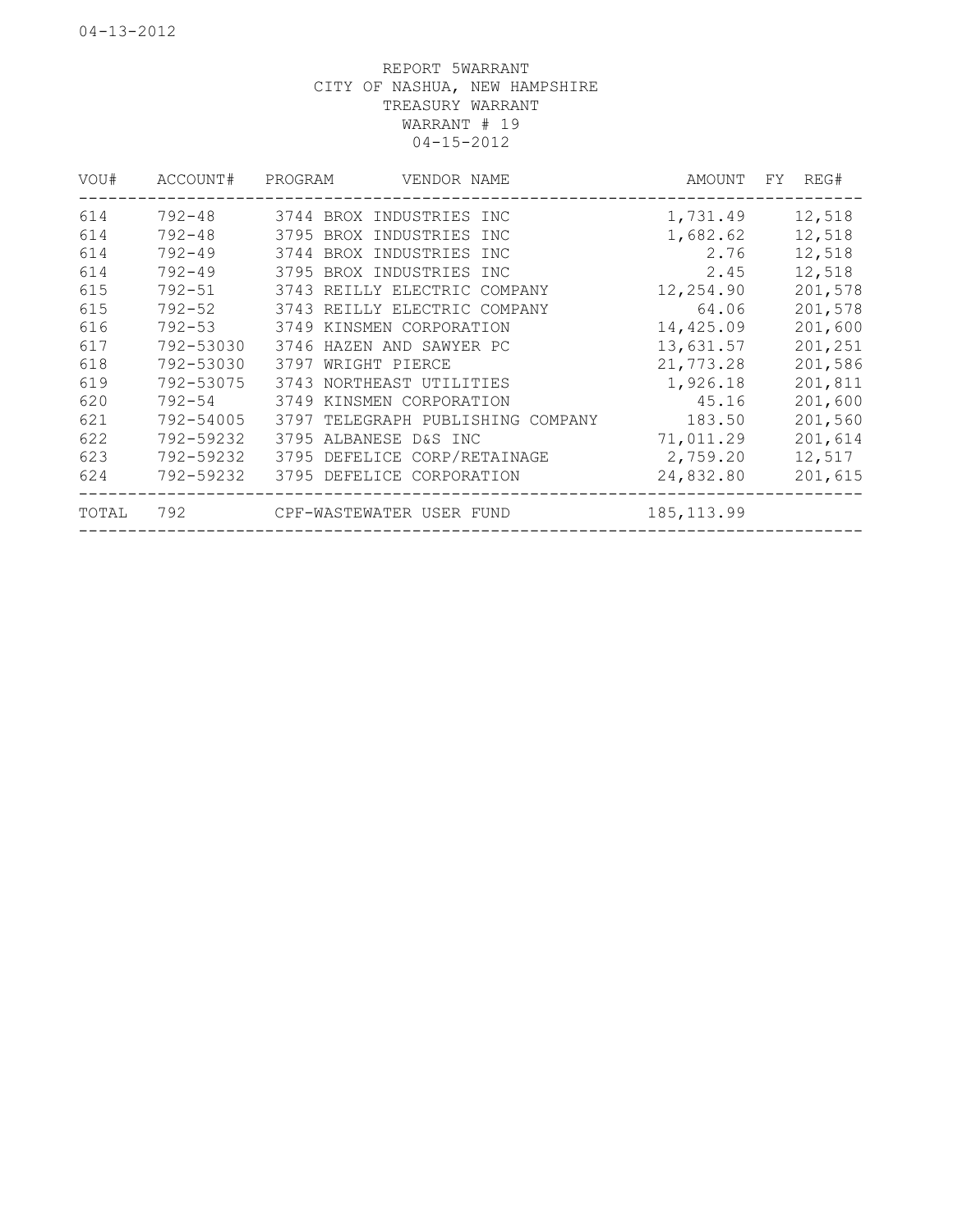| 625<br>801-31005<br>28.69<br>201,802<br>FAIRPOINT COMMUNICATIONS<br>626<br>109.97<br>201,769<br>801-31050<br>NEXTEL COMMUNICATIONS<br>627<br>15.44<br>201,819<br>801-32005<br>PSNH<br>627<br>667.98<br>201,820<br>801-32005<br>PSNH<br>628<br>526.85<br>801-32005<br>201,828<br>PUBLIC SERVICE OF NEW HAMPSHIR<br>629<br>201,781<br>801-33005<br>PENNICHUCK WATER<br>214.58<br>630<br>1,355.49<br>201,777<br>801-34015<br>ENERGYNORTH PROPANE<br>631<br>801-46030<br>ALEC'S SHOE STORE INC<br>79.95<br>201,188<br>632<br>12,580.78<br>801-48005<br>SHATTUCK MALONE OIL CO<br>201,757<br>632<br>10,939.82<br>801-48005<br>SHATTUCK MALONE OIL CO<br>201,757<br>632<br>801-48005<br>SHATTUCK MALONE OIL CO<br>3,828.92<br>201,757<br>633<br>801-48014<br>4,894.97<br>201,812<br>AVSG LP<br>634<br>201,604<br>801-49040<br>CALLOGIX INC<br>134.54<br>635<br>2,263.50<br>801-49040<br>TEXAS AMERICA SAFETY COMPANY<br>201,137<br>636<br>801-49040<br>UNIFIRST CORPORATION<br>252.23<br>201,294<br>637<br>801-53030<br>SANBORN HEAD & ASSOCIATES INC<br>11,034.10<br>201,804<br>638<br>801-53109<br>INTEGRATED PAPER RECYCLERS<br>1,176.10<br>201,596<br>639<br>801-53130<br>AMERISCI BOSTON<br>10.00<br>201,174<br>640<br>801-53130<br>ECS, INC<br>11,847.53<br>201,309<br>641<br>801-54020<br>12,498<br>CITIZENS BANK<br>682.00<br>642<br>801-54020<br>201,560<br>TELEGRAPH PUBLISHING COMPANY<br>120.23<br>643<br>801-54020<br>UNION LEADER CORPORATION<br>80.15<br>201,766<br>644<br>1,757.00<br>801-59100<br>AMHERST APPLIANCE REPAIR/STEVE<br>201,232<br>645<br>801-59100<br>D-LUX SCREEN PRINTING INC<br>306.70<br>201,644<br>646<br>801-59100<br>48.60<br>201,763<br>FEDEX<br>647<br>801-59100<br>609.84<br>201,285<br>GILBERT DRIVELINE<br>648<br>801-59100<br>970.40<br>201,210<br>NASHUA OUTDOOR POWER EQUIPMENT<br>649<br>801-59100<br>700.00<br>NEW HAMPSHIRE BORING INC<br>201,102<br>650<br>801-59100<br>UNIVERSAL SIGNWORKS<br>1,770.00<br>201,616<br>651<br>801-59105<br>BILL'S WORLD CLASS CLEANING IN<br>780.00<br>201,533<br>652<br>801-59245<br>D & R TOWING INC<br>165.00<br>201,541<br>653<br>801-77020<br>BAYNE MACHINE WORKS<br>1,376.11<br>201,191<br>654<br>801-77020<br>790.00<br>EASTERN NE HYDRAULICS INC<br>201,315<br>655<br>801-77020<br>LIBERTY INTN'L TRUCKS OF NH LL<br>1,070.99<br>201,548<br>656<br>NAPA AUTO PARTS<br>801-77020<br>373.22<br>201,278<br>657<br>801-77020<br>SOUTHWORTH MILTON INC<br>75.49<br>201,101<br>201,550<br>658<br>801-78065<br>734.70<br>MAYNARD & LESIEUR INCORPORATED<br>659<br>801-78100<br>CN WOOD CO INC<br>5,565.18<br>201,455<br>660<br>801-78100<br>28.60<br>201,292<br>FREIGHTLINER OF NH INC<br>660<br>801-78100<br>62.71<br>201,292<br>FREIGHTLINER OF NH INC<br>661<br>801-78100<br>48.24<br>201,793<br>LOWE'S<br>662<br>201,618<br>801-78100<br>88.32<br>MCNEILUS<br>663<br>801-78100<br>39.12<br>201,204<br>SANEL AUTO PARTS CO<br>664<br>801-82025<br>654.14<br>12,519<br>NH RETIREMENT SYSTEM<br>665<br>801-85050<br>US BANK NA (091000022)<br>88, 184. 38<br>12,520<br>665<br>US BANK NA (091000022)<br>515,000.00<br>12,520<br>801-85055<br>666<br>801-85060<br>TREASURER STATE OF NH<br>439, 453.11<br>12,499<br>174,726.55<br>666<br>801-85065<br>TREASURER STATE OF NH<br>12,499 | VOU# | ACCOUNT# | VENDOR NAME | <b>AMOUNT</b> | FΥ | REG# |
|------------------------------------------------------------------------------------------------------------------------------------------------------------------------------------------------------------------------------------------------------------------------------------------------------------------------------------------------------------------------------------------------------------------------------------------------------------------------------------------------------------------------------------------------------------------------------------------------------------------------------------------------------------------------------------------------------------------------------------------------------------------------------------------------------------------------------------------------------------------------------------------------------------------------------------------------------------------------------------------------------------------------------------------------------------------------------------------------------------------------------------------------------------------------------------------------------------------------------------------------------------------------------------------------------------------------------------------------------------------------------------------------------------------------------------------------------------------------------------------------------------------------------------------------------------------------------------------------------------------------------------------------------------------------------------------------------------------------------------------------------------------------------------------------------------------------------------------------------------------------------------------------------------------------------------------------------------------------------------------------------------------------------------------------------------------------------------------------------------------------------------------------------------------------------------------------------------------------------------------------------------------------------------------------------------------------------------------------------------------------------------------------------------------------------------------------------------------------------------------------------------------------------------------------------------------------------------------------------------------------------------------------------------------------------------------------------------------------------------------------------------------------------------------------------------------------------------------------------------------------------------------------------------------------------------------------------------------------------------------------------------------------------------------------------------------------------------------------------------------------------------------------------------------------------------------------------------------------------------------------------------------|------|----------|-------------|---------------|----|------|
|                                                                                                                                                                                                                                                                                                                                                                                                                                                                                                                                                                                                                                                                                                                                                                                                                                                                                                                                                                                                                                                                                                                                                                                                                                                                                                                                                                                                                                                                                                                                                                                                                                                                                                                                                                                                                                                                                                                                                                                                                                                                                                                                                                                                                                                                                                                                                                                                                                                                                                                                                                                                                                                                                                                                                                                                                                                                                                                                                                                                                                                                                                                                                                                                                                                                  |      |          |             |               |    |      |
|                                                                                                                                                                                                                                                                                                                                                                                                                                                                                                                                                                                                                                                                                                                                                                                                                                                                                                                                                                                                                                                                                                                                                                                                                                                                                                                                                                                                                                                                                                                                                                                                                                                                                                                                                                                                                                                                                                                                                                                                                                                                                                                                                                                                                                                                                                                                                                                                                                                                                                                                                                                                                                                                                                                                                                                                                                                                                                                                                                                                                                                                                                                                                                                                                                                                  |      |          |             |               |    |      |
|                                                                                                                                                                                                                                                                                                                                                                                                                                                                                                                                                                                                                                                                                                                                                                                                                                                                                                                                                                                                                                                                                                                                                                                                                                                                                                                                                                                                                                                                                                                                                                                                                                                                                                                                                                                                                                                                                                                                                                                                                                                                                                                                                                                                                                                                                                                                                                                                                                                                                                                                                                                                                                                                                                                                                                                                                                                                                                                                                                                                                                                                                                                                                                                                                                                                  |      |          |             |               |    |      |
|                                                                                                                                                                                                                                                                                                                                                                                                                                                                                                                                                                                                                                                                                                                                                                                                                                                                                                                                                                                                                                                                                                                                                                                                                                                                                                                                                                                                                                                                                                                                                                                                                                                                                                                                                                                                                                                                                                                                                                                                                                                                                                                                                                                                                                                                                                                                                                                                                                                                                                                                                                                                                                                                                                                                                                                                                                                                                                                                                                                                                                                                                                                                                                                                                                                                  |      |          |             |               |    |      |
|                                                                                                                                                                                                                                                                                                                                                                                                                                                                                                                                                                                                                                                                                                                                                                                                                                                                                                                                                                                                                                                                                                                                                                                                                                                                                                                                                                                                                                                                                                                                                                                                                                                                                                                                                                                                                                                                                                                                                                                                                                                                                                                                                                                                                                                                                                                                                                                                                                                                                                                                                                                                                                                                                                                                                                                                                                                                                                                                                                                                                                                                                                                                                                                                                                                                  |      |          |             |               |    |      |
|                                                                                                                                                                                                                                                                                                                                                                                                                                                                                                                                                                                                                                                                                                                                                                                                                                                                                                                                                                                                                                                                                                                                                                                                                                                                                                                                                                                                                                                                                                                                                                                                                                                                                                                                                                                                                                                                                                                                                                                                                                                                                                                                                                                                                                                                                                                                                                                                                                                                                                                                                                                                                                                                                                                                                                                                                                                                                                                                                                                                                                                                                                                                                                                                                                                                  |      |          |             |               |    |      |
|                                                                                                                                                                                                                                                                                                                                                                                                                                                                                                                                                                                                                                                                                                                                                                                                                                                                                                                                                                                                                                                                                                                                                                                                                                                                                                                                                                                                                                                                                                                                                                                                                                                                                                                                                                                                                                                                                                                                                                                                                                                                                                                                                                                                                                                                                                                                                                                                                                                                                                                                                                                                                                                                                                                                                                                                                                                                                                                                                                                                                                                                                                                                                                                                                                                                  |      |          |             |               |    |      |
|                                                                                                                                                                                                                                                                                                                                                                                                                                                                                                                                                                                                                                                                                                                                                                                                                                                                                                                                                                                                                                                                                                                                                                                                                                                                                                                                                                                                                                                                                                                                                                                                                                                                                                                                                                                                                                                                                                                                                                                                                                                                                                                                                                                                                                                                                                                                                                                                                                                                                                                                                                                                                                                                                                                                                                                                                                                                                                                                                                                                                                                                                                                                                                                                                                                                  |      |          |             |               |    |      |
|                                                                                                                                                                                                                                                                                                                                                                                                                                                                                                                                                                                                                                                                                                                                                                                                                                                                                                                                                                                                                                                                                                                                                                                                                                                                                                                                                                                                                                                                                                                                                                                                                                                                                                                                                                                                                                                                                                                                                                                                                                                                                                                                                                                                                                                                                                                                                                                                                                                                                                                                                                                                                                                                                                                                                                                                                                                                                                                                                                                                                                                                                                                                                                                                                                                                  |      |          |             |               |    |      |
|                                                                                                                                                                                                                                                                                                                                                                                                                                                                                                                                                                                                                                                                                                                                                                                                                                                                                                                                                                                                                                                                                                                                                                                                                                                                                                                                                                                                                                                                                                                                                                                                                                                                                                                                                                                                                                                                                                                                                                                                                                                                                                                                                                                                                                                                                                                                                                                                                                                                                                                                                                                                                                                                                                                                                                                                                                                                                                                                                                                                                                                                                                                                                                                                                                                                  |      |          |             |               |    |      |
|                                                                                                                                                                                                                                                                                                                                                                                                                                                                                                                                                                                                                                                                                                                                                                                                                                                                                                                                                                                                                                                                                                                                                                                                                                                                                                                                                                                                                                                                                                                                                                                                                                                                                                                                                                                                                                                                                                                                                                                                                                                                                                                                                                                                                                                                                                                                                                                                                                                                                                                                                                                                                                                                                                                                                                                                                                                                                                                                                                                                                                                                                                                                                                                                                                                                  |      |          |             |               |    |      |
|                                                                                                                                                                                                                                                                                                                                                                                                                                                                                                                                                                                                                                                                                                                                                                                                                                                                                                                                                                                                                                                                                                                                                                                                                                                                                                                                                                                                                                                                                                                                                                                                                                                                                                                                                                                                                                                                                                                                                                                                                                                                                                                                                                                                                                                                                                                                                                                                                                                                                                                                                                                                                                                                                                                                                                                                                                                                                                                                                                                                                                                                                                                                                                                                                                                                  |      |          |             |               |    |      |
|                                                                                                                                                                                                                                                                                                                                                                                                                                                                                                                                                                                                                                                                                                                                                                                                                                                                                                                                                                                                                                                                                                                                                                                                                                                                                                                                                                                                                                                                                                                                                                                                                                                                                                                                                                                                                                                                                                                                                                                                                                                                                                                                                                                                                                                                                                                                                                                                                                                                                                                                                                                                                                                                                                                                                                                                                                                                                                                                                                                                                                                                                                                                                                                                                                                                  |      |          |             |               |    |      |
|                                                                                                                                                                                                                                                                                                                                                                                                                                                                                                                                                                                                                                                                                                                                                                                                                                                                                                                                                                                                                                                                                                                                                                                                                                                                                                                                                                                                                                                                                                                                                                                                                                                                                                                                                                                                                                                                                                                                                                                                                                                                                                                                                                                                                                                                                                                                                                                                                                                                                                                                                                                                                                                                                                                                                                                                                                                                                                                                                                                                                                                                                                                                                                                                                                                                  |      |          |             |               |    |      |
|                                                                                                                                                                                                                                                                                                                                                                                                                                                                                                                                                                                                                                                                                                                                                                                                                                                                                                                                                                                                                                                                                                                                                                                                                                                                                                                                                                                                                                                                                                                                                                                                                                                                                                                                                                                                                                                                                                                                                                                                                                                                                                                                                                                                                                                                                                                                                                                                                                                                                                                                                                                                                                                                                                                                                                                                                                                                                                                                                                                                                                                                                                                                                                                                                                                                  |      |          |             |               |    |      |
|                                                                                                                                                                                                                                                                                                                                                                                                                                                                                                                                                                                                                                                                                                                                                                                                                                                                                                                                                                                                                                                                                                                                                                                                                                                                                                                                                                                                                                                                                                                                                                                                                                                                                                                                                                                                                                                                                                                                                                                                                                                                                                                                                                                                                                                                                                                                                                                                                                                                                                                                                                                                                                                                                                                                                                                                                                                                                                                                                                                                                                                                                                                                                                                                                                                                  |      |          |             |               |    |      |
|                                                                                                                                                                                                                                                                                                                                                                                                                                                                                                                                                                                                                                                                                                                                                                                                                                                                                                                                                                                                                                                                                                                                                                                                                                                                                                                                                                                                                                                                                                                                                                                                                                                                                                                                                                                                                                                                                                                                                                                                                                                                                                                                                                                                                                                                                                                                                                                                                                                                                                                                                                                                                                                                                                                                                                                                                                                                                                                                                                                                                                                                                                                                                                                                                                                                  |      |          |             |               |    |      |
|                                                                                                                                                                                                                                                                                                                                                                                                                                                                                                                                                                                                                                                                                                                                                                                                                                                                                                                                                                                                                                                                                                                                                                                                                                                                                                                                                                                                                                                                                                                                                                                                                                                                                                                                                                                                                                                                                                                                                                                                                                                                                                                                                                                                                                                                                                                                                                                                                                                                                                                                                                                                                                                                                                                                                                                                                                                                                                                                                                                                                                                                                                                                                                                                                                                                  |      |          |             |               |    |      |
|                                                                                                                                                                                                                                                                                                                                                                                                                                                                                                                                                                                                                                                                                                                                                                                                                                                                                                                                                                                                                                                                                                                                                                                                                                                                                                                                                                                                                                                                                                                                                                                                                                                                                                                                                                                                                                                                                                                                                                                                                                                                                                                                                                                                                                                                                                                                                                                                                                                                                                                                                                                                                                                                                                                                                                                                                                                                                                                                                                                                                                                                                                                                                                                                                                                                  |      |          |             |               |    |      |
|                                                                                                                                                                                                                                                                                                                                                                                                                                                                                                                                                                                                                                                                                                                                                                                                                                                                                                                                                                                                                                                                                                                                                                                                                                                                                                                                                                                                                                                                                                                                                                                                                                                                                                                                                                                                                                                                                                                                                                                                                                                                                                                                                                                                                                                                                                                                                                                                                                                                                                                                                                                                                                                                                                                                                                                                                                                                                                                                                                                                                                                                                                                                                                                                                                                                  |      |          |             |               |    |      |
|                                                                                                                                                                                                                                                                                                                                                                                                                                                                                                                                                                                                                                                                                                                                                                                                                                                                                                                                                                                                                                                                                                                                                                                                                                                                                                                                                                                                                                                                                                                                                                                                                                                                                                                                                                                                                                                                                                                                                                                                                                                                                                                                                                                                                                                                                                                                                                                                                                                                                                                                                                                                                                                                                                                                                                                                                                                                                                                                                                                                                                                                                                                                                                                                                                                                  |      |          |             |               |    |      |
|                                                                                                                                                                                                                                                                                                                                                                                                                                                                                                                                                                                                                                                                                                                                                                                                                                                                                                                                                                                                                                                                                                                                                                                                                                                                                                                                                                                                                                                                                                                                                                                                                                                                                                                                                                                                                                                                                                                                                                                                                                                                                                                                                                                                                                                                                                                                                                                                                                                                                                                                                                                                                                                                                                                                                                                                                                                                                                                                                                                                                                                                                                                                                                                                                                                                  |      |          |             |               |    |      |
|                                                                                                                                                                                                                                                                                                                                                                                                                                                                                                                                                                                                                                                                                                                                                                                                                                                                                                                                                                                                                                                                                                                                                                                                                                                                                                                                                                                                                                                                                                                                                                                                                                                                                                                                                                                                                                                                                                                                                                                                                                                                                                                                                                                                                                                                                                                                                                                                                                                                                                                                                                                                                                                                                                                                                                                                                                                                                                                                                                                                                                                                                                                                                                                                                                                                  |      |          |             |               |    |      |
|                                                                                                                                                                                                                                                                                                                                                                                                                                                                                                                                                                                                                                                                                                                                                                                                                                                                                                                                                                                                                                                                                                                                                                                                                                                                                                                                                                                                                                                                                                                                                                                                                                                                                                                                                                                                                                                                                                                                                                                                                                                                                                                                                                                                                                                                                                                                                                                                                                                                                                                                                                                                                                                                                                                                                                                                                                                                                                                                                                                                                                                                                                                                                                                                                                                                  |      |          |             |               |    |      |
|                                                                                                                                                                                                                                                                                                                                                                                                                                                                                                                                                                                                                                                                                                                                                                                                                                                                                                                                                                                                                                                                                                                                                                                                                                                                                                                                                                                                                                                                                                                                                                                                                                                                                                                                                                                                                                                                                                                                                                                                                                                                                                                                                                                                                                                                                                                                                                                                                                                                                                                                                                                                                                                                                                                                                                                                                                                                                                                                                                                                                                                                                                                                                                                                                                                                  |      |          |             |               |    |      |
|                                                                                                                                                                                                                                                                                                                                                                                                                                                                                                                                                                                                                                                                                                                                                                                                                                                                                                                                                                                                                                                                                                                                                                                                                                                                                                                                                                                                                                                                                                                                                                                                                                                                                                                                                                                                                                                                                                                                                                                                                                                                                                                                                                                                                                                                                                                                                                                                                                                                                                                                                                                                                                                                                                                                                                                                                                                                                                                                                                                                                                                                                                                                                                                                                                                                  |      |          |             |               |    |      |
|                                                                                                                                                                                                                                                                                                                                                                                                                                                                                                                                                                                                                                                                                                                                                                                                                                                                                                                                                                                                                                                                                                                                                                                                                                                                                                                                                                                                                                                                                                                                                                                                                                                                                                                                                                                                                                                                                                                                                                                                                                                                                                                                                                                                                                                                                                                                                                                                                                                                                                                                                                                                                                                                                                                                                                                                                                                                                                                                                                                                                                                                                                                                                                                                                                                                  |      |          |             |               |    |      |
|                                                                                                                                                                                                                                                                                                                                                                                                                                                                                                                                                                                                                                                                                                                                                                                                                                                                                                                                                                                                                                                                                                                                                                                                                                                                                                                                                                                                                                                                                                                                                                                                                                                                                                                                                                                                                                                                                                                                                                                                                                                                                                                                                                                                                                                                                                                                                                                                                                                                                                                                                                                                                                                                                                                                                                                                                                                                                                                                                                                                                                                                                                                                                                                                                                                                  |      |          |             |               |    |      |
|                                                                                                                                                                                                                                                                                                                                                                                                                                                                                                                                                                                                                                                                                                                                                                                                                                                                                                                                                                                                                                                                                                                                                                                                                                                                                                                                                                                                                                                                                                                                                                                                                                                                                                                                                                                                                                                                                                                                                                                                                                                                                                                                                                                                                                                                                                                                                                                                                                                                                                                                                                                                                                                                                                                                                                                                                                                                                                                                                                                                                                                                                                                                                                                                                                                                  |      |          |             |               |    |      |
|                                                                                                                                                                                                                                                                                                                                                                                                                                                                                                                                                                                                                                                                                                                                                                                                                                                                                                                                                                                                                                                                                                                                                                                                                                                                                                                                                                                                                                                                                                                                                                                                                                                                                                                                                                                                                                                                                                                                                                                                                                                                                                                                                                                                                                                                                                                                                                                                                                                                                                                                                                                                                                                                                                                                                                                                                                                                                                                                                                                                                                                                                                                                                                                                                                                                  |      |          |             |               |    |      |
|                                                                                                                                                                                                                                                                                                                                                                                                                                                                                                                                                                                                                                                                                                                                                                                                                                                                                                                                                                                                                                                                                                                                                                                                                                                                                                                                                                                                                                                                                                                                                                                                                                                                                                                                                                                                                                                                                                                                                                                                                                                                                                                                                                                                                                                                                                                                                                                                                                                                                                                                                                                                                                                                                                                                                                                                                                                                                                                                                                                                                                                                                                                                                                                                                                                                  |      |          |             |               |    |      |
|                                                                                                                                                                                                                                                                                                                                                                                                                                                                                                                                                                                                                                                                                                                                                                                                                                                                                                                                                                                                                                                                                                                                                                                                                                                                                                                                                                                                                                                                                                                                                                                                                                                                                                                                                                                                                                                                                                                                                                                                                                                                                                                                                                                                                                                                                                                                                                                                                                                                                                                                                                                                                                                                                                                                                                                                                                                                                                                                                                                                                                                                                                                                                                                                                                                                  |      |          |             |               |    |      |
|                                                                                                                                                                                                                                                                                                                                                                                                                                                                                                                                                                                                                                                                                                                                                                                                                                                                                                                                                                                                                                                                                                                                                                                                                                                                                                                                                                                                                                                                                                                                                                                                                                                                                                                                                                                                                                                                                                                                                                                                                                                                                                                                                                                                                                                                                                                                                                                                                                                                                                                                                                                                                                                                                                                                                                                                                                                                                                                                                                                                                                                                                                                                                                                                                                                                  |      |          |             |               |    |      |
|                                                                                                                                                                                                                                                                                                                                                                                                                                                                                                                                                                                                                                                                                                                                                                                                                                                                                                                                                                                                                                                                                                                                                                                                                                                                                                                                                                                                                                                                                                                                                                                                                                                                                                                                                                                                                                                                                                                                                                                                                                                                                                                                                                                                                                                                                                                                                                                                                                                                                                                                                                                                                                                                                                                                                                                                                                                                                                                                                                                                                                                                                                                                                                                                                                                                  |      |          |             |               |    |      |
|                                                                                                                                                                                                                                                                                                                                                                                                                                                                                                                                                                                                                                                                                                                                                                                                                                                                                                                                                                                                                                                                                                                                                                                                                                                                                                                                                                                                                                                                                                                                                                                                                                                                                                                                                                                                                                                                                                                                                                                                                                                                                                                                                                                                                                                                                                                                                                                                                                                                                                                                                                                                                                                                                                                                                                                                                                                                                                                                                                                                                                                                                                                                                                                                                                                                  |      |          |             |               |    |      |
|                                                                                                                                                                                                                                                                                                                                                                                                                                                                                                                                                                                                                                                                                                                                                                                                                                                                                                                                                                                                                                                                                                                                                                                                                                                                                                                                                                                                                                                                                                                                                                                                                                                                                                                                                                                                                                                                                                                                                                                                                                                                                                                                                                                                                                                                                                                                                                                                                                                                                                                                                                                                                                                                                                                                                                                                                                                                                                                                                                                                                                                                                                                                                                                                                                                                  |      |          |             |               |    |      |
|                                                                                                                                                                                                                                                                                                                                                                                                                                                                                                                                                                                                                                                                                                                                                                                                                                                                                                                                                                                                                                                                                                                                                                                                                                                                                                                                                                                                                                                                                                                                                                                                                                                                                                                                                                                                                                                                                                                                                                                                                                                                                                                                                                                                                                                                                                                                                                                                                                                                                                                                                                                                                                                                                                                                                                                                                                                                                                                                                                                                                                                                                                                                                                                                                                                                  |      |          |             |               |    |      |
|                                                                                                                                                                                                                                                                                                                                                                                                                                                                                                                                                                                                                                                                                                                                                                                                                                                                                                                                                                                                                                                                                                                                                                                                                                                                                                                                                                                                                                                                                                                                                                                                                                                                                                                                                                                                                                                                                                                                                                                                                                                                                                                                                                                                                                                                                                                                                                                                                                                                                                                                                                                                                                                                                                                                                                                                                                                                                                                                                                                                                                                                                                                                                                                                                                                                  |      |          |             |               |    |      |
|                                                                                                                                                                                                                                                                                                                                                                                                                                                                                                                                                                                                                                                                                                                                                                                                                                                                                                                                                                                                                                                                                                                                                                                                                                                                                                                                                                                                                                                                                                                                                                                                                                                                                                                                                                                                                                                                                                                                                                                                                                                                                                                                                                                                                                                                                                                                                                                                                                                                                                                                                                                                                                                                                                                                                                                                                                                                                                                                                                                                                                                                                                                                                                                                                                                                  |      |          |             |               |    |      |
|                                                                                                                                                                                                                                                                                                                                                                                                                                                                                                                                                                                                                                                                                                                                                                                                                                                                                                                                                                                                                                                                                                                                                                                                                                                                                                                                                                                                                                                                                                                                                                                                                                                                                                                                                                                                                                                                                                                                                                                                                                                                                                                                                                                                                                                                                                                                                                                                                                                                                                                                                                                                                                                                                                                                                                                                                                                                                                                                                                                                                                                                                                                                                                                                                                                                  |      |          |             |               |    |      |
|                                                                                                                                                                                                                                                                                                                                                                                                                                                                                                                                                                                                                                                                                                                                                                                                                                                                                                                                                                                                                                                                                                                                                                                                                                                                                                                                                                                                                                                                                                                                                                                                                                                                                                                                                                                                                                                                                                                                                                                                                                                                                                                                                                                                                                                                                                                                                                                                                                                                                                                                                                                                                                                                                                                                                                                                                                                                                                                                                                                                                                                                                                                                                                                                                                                                  |      |          |             |               |    |      |
|                                                                                                                                                                                                                                                                                                                                                                                                                                                                                                                                                                                                                                                                                                                                                                                                                                                                                                                                                                                                                                                                                                                                                                                                                                                                                                                                                                                                                                                                                                                                                                                                                                                                                                                                                                                                                                                                                                                                                                                                                                                                                                                                                                                                                                                                                                                                                                                                                                                                                                                                                                                                                                                                                                                                                                                                                                                                                                                                                                                                                                                                                                                                                                                                                                                                  |      |          |             |               |    |      |
|                                                                                                                                                                                                                                                                                                                                                                                                                                                                                                                                                                                                                                                                                                                                                                                                                                                                                                                                                                                                                                                                                                                                                                                                                                                                                                                                                                                                                                                                                                                                                                                                                                                                                                                                                                                                                                                                                                                                                                                                                                                                                                                                                                                                                                                                                                                                                                                                                                                                                                                                                                                                                                                                                                                                                                                                                                                                                                                                                                                                                                                                                                                                                                                                                                                                  |      |          |             |               |    |      |
|                                                                                                                                                                                                                                                                                                                                                                                                                                                                                                                                                                                                                                                                                                                                                                                                                                                                                                                                                                                                                                                                                                                                                                                                                                                                                                                                                                                                                                                                                                                                                                                                                                                                                                                                                                                                                                                                                                                                                                                                                                                                                                                                                                                                                                                                                                                                                                                                                                                                                                                                                                                                                                                                                                                                                                                                                                                                                                                                                                                                                                                                                                                                                                                                                                                                  |      |          |             |               |    |      |
|                                                                                                                                                                                                                                                                                                                                                                                                                                                                                                                                                                                                                                                                                                                                                                                                                                                                                                                                                                                                                                                                                                                                                                                                                                                                                                                                                                                                                                                                                                                                                                                                                                                                                                                                                                                                                                                                                                                                                                                                                                                                                                                                                                                                                                                                                                                                                                                                                                                                                                                                                                                                                                                                                                                                                                                                                                                                                                                                                                                                                                                                                                                                                                                                                                                                  |      |          |             |               |    |      |
|                                                                                                                                                                                                                                                                                                                                                                                                                                                                                                                                                                                                                                                                                                                                                                                                                                                                                                                                                                                                                                                                                                                                                                                                                                                                                                                                                                                                                                                                                                                                                                                                                                                                                                                                                                                                                                                                                                                                                                                                                                                                                                                                                                                                                                                                                                                                                                                                                                                                                                                                                                                                                                                                                                                                                                                                                                                                                                                                                                                                                                                                                                                                                                                                                                                                  |      |          |             |               |    |      |
|                                                                                                                                                                                                                                                                                                                                                                                                                                                                                                                                                                                                                                                                                                                                                                                                                                                                                                                                                                                                                                                                                                                                                                                                                                                                                                                                                                                                                                                                                                                                                                                                                                                                                                                                                                                                                                                                                                                                                                                                                                                                                                                                                                                                                                                                                                                                                                                                                                                                                                                                                                                                                                                                                                                                                                                                                                                                                                                                                                                                                                                                                                                                                                                                                                                                  |      |          |             |               |    |      |
|                                                                                                                                                                                                                                                                                                                                                                                                                                                                                                                                                                                                                                                                                                                                                                                                                                                                                                                                                                                                                                                                                                                                                                                                                                                                                                                                                                                                                                                                                                                                                                                                                                                                                                                                                                                                                                                                                                                                                                                                                                                                                                                                                                                                                                                                                                                                                                                                                                                                                                                                                                                                                                                                                                                                                                                                                                                                                                                                                                                                                                                                                                                                                                                                                                                                  |      |          |             |               |    |      |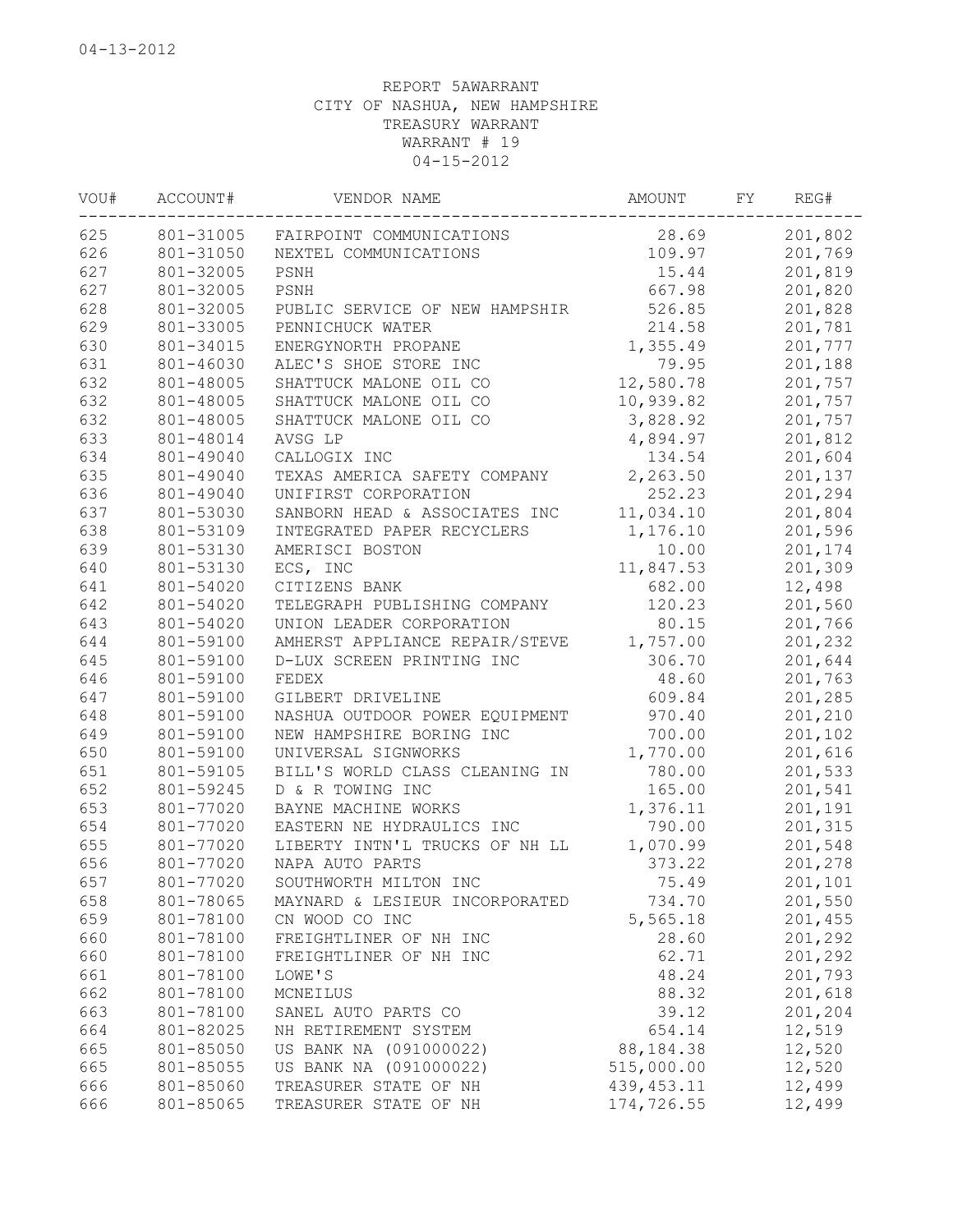|     | VOU# ACCOUNT#    |                                           |           | REG#    |
|-----|------------------|-------------------------------------------|-----------|---------|
|     |                  |                                           |           |         |
|     |                  |                                           |           |         |
| 667 |                  | 802-215-00 ALTISOURCE SOLUTIONS INC 99.07 |           | 201,635 |
| 668 | $802 - 215 - 00$ | CENTURY 21 CARDINAL REALTY                | 28.88     | 201,634 |
| 669 | $802 - 215 - 00$ | FIELD ASSET SERVICES                      | 368.97    | 201,632 |
| 670 | $802 - 215 - 00$ | KNOETTNER MARGUERITE                      | 150.44    | 201,636 |
| 671 | $802 - 215 - 00$ | RIOUX KEVIN                               | 88.18     | 201,633 |
| 672 | 802-31005        | BAYRING COMMUNICATIONS                    | 60.42     | 201,798 |
| 673 | 802-31005        | FAIRPOINT COMMUNICATIONS                  | 676.31    | 201,800 |
| 674 | 802-31005        | FAIRPOINT COMMUNICATIONS                  | 63.32     | 201,802 |
| 675 | 802-31005        | NEXTEL COMMUNICATIONS                     | 85.81     | 201,769 |
| 675 | 802-31005        | NEXTEL COMMUNICATIONS                     | 126.13    | 201,769 |
| 676 | 802-32005        | PSNH                                      | 1,821.74  | 201,820 |
| 677 | 802-33005        | PENNICHUCK WATER                          | 201.76    | 201,781 |
| 678 | 802-34015        | NATIONAL GRID                             | 2,863.48  | 201,797 |
| 679 | 802-41015        | STAPLES ADVANTAGE                         | 47.04     | 201,318 |
| 679 | 802-41015        | STAPLES ADVANTAGE                         | 5.99      | 201,318 |
| 680 | 802-42010        | GRAINGER                                  | 329.39    | 201,129 |
| 681 | 802-42010        | OMEGA INDUSTRIAL SUPPLY INC               | 608.46    | 201,250 |
| 682 | 802-45101        | BASF CORPORATION                          | 20,259.58 | 201,592 |
| 683 | 802-45175        | ARCSOURCE INC                             | 247.50    | 201,206 |
| 684 | 802-46045        | PHOENIX SCREEN PRINTING                   | 330.50    | 201,300 |
| 684 | 802-46045        | PHOENIX SCREEN PRINTING                   | 1,615.00  | 201,300 |
| 685 | 802-46045        | UNIFIRST CORPORATION                      | 77.25     | 201,294 |
| 685 | 802-46045        | UNIFIRST CORPORATION                      | 507.49    | 201,294 |
| 686 | $802 - 467$      | HILLSBOROUGH COUNTY TREASURER             | 256.90    | 201,557 |
| 687 | 802-49070        | HACH COMPANY                              | 915.95    | 201,281 |
| 688 | 802-49075        | JF MCDERMOTT CORP                         | 173.50    | 201,145 |
| 689 | 802-59100        | CITIZENS BANK                             | 150.00    | 12,498  |
| 689 | 802-59100        | CITIZENS BANK                             | 150.00    | 12,498  |
| 690 | 802-59225        | RESOURCE MANAGEMENT INC                   | 18,746.50 | 201,583 |
| 691 | 802-59230        | NEW ENGLAND TRAFFIC CONTROL SV            | 451.00    | 201,142 |
| 692 | 802-59320        | BEST FORD                                 | $-87.98$  | 201,085 |
| 693 | 802-59320        | MAC MULKIN CHEVROLET INC                  | 209.06    | 201,543 |
| 694 | 802-59320        | MCDEVITT TRUCKS INC                       | 497.99    | 201,302 |
| 695 | 802-59320        | NAPA AUTO PARTS                           | 216.44    | 201,278 |
| 695 | 802-59320        | NAPA AUTO PARTS                           | 2.88      | 201,278 |
| 696 | 802-59320        | SANEL AUTO PARTS CO                       | 273.25    | 201,204 |
| 697 | 802-64040        | PITNEY BOWES GLOBAL FINANCIAL             | 323.58    | 201,807 |
| 698 | 802-64095        | ARCSOURCE INC                             | 20.64     | 201,206 |
| 699 | 802-64095        | FASTENAL COMPANY                          | 52.63     | 201,249 |
| 700 | 802-64095        | HOME DEPOT CREDIT SERVICES                | 199.00    | 201,776 |
| 701 | 802-77055        | GRAINGER                                  | 151.12    | 201,129 |
| 702 | 802-77065        | F W WEBB COMPANY                          | 336.09    | 201,147 |
| 703 | 802-77065        | JOHNSON PACKING & IND PROD INC            | 3,291.40  | 201,153 |
| 704 | 802-77066        | GRAINGER                                  | 593.55    | 201,129 |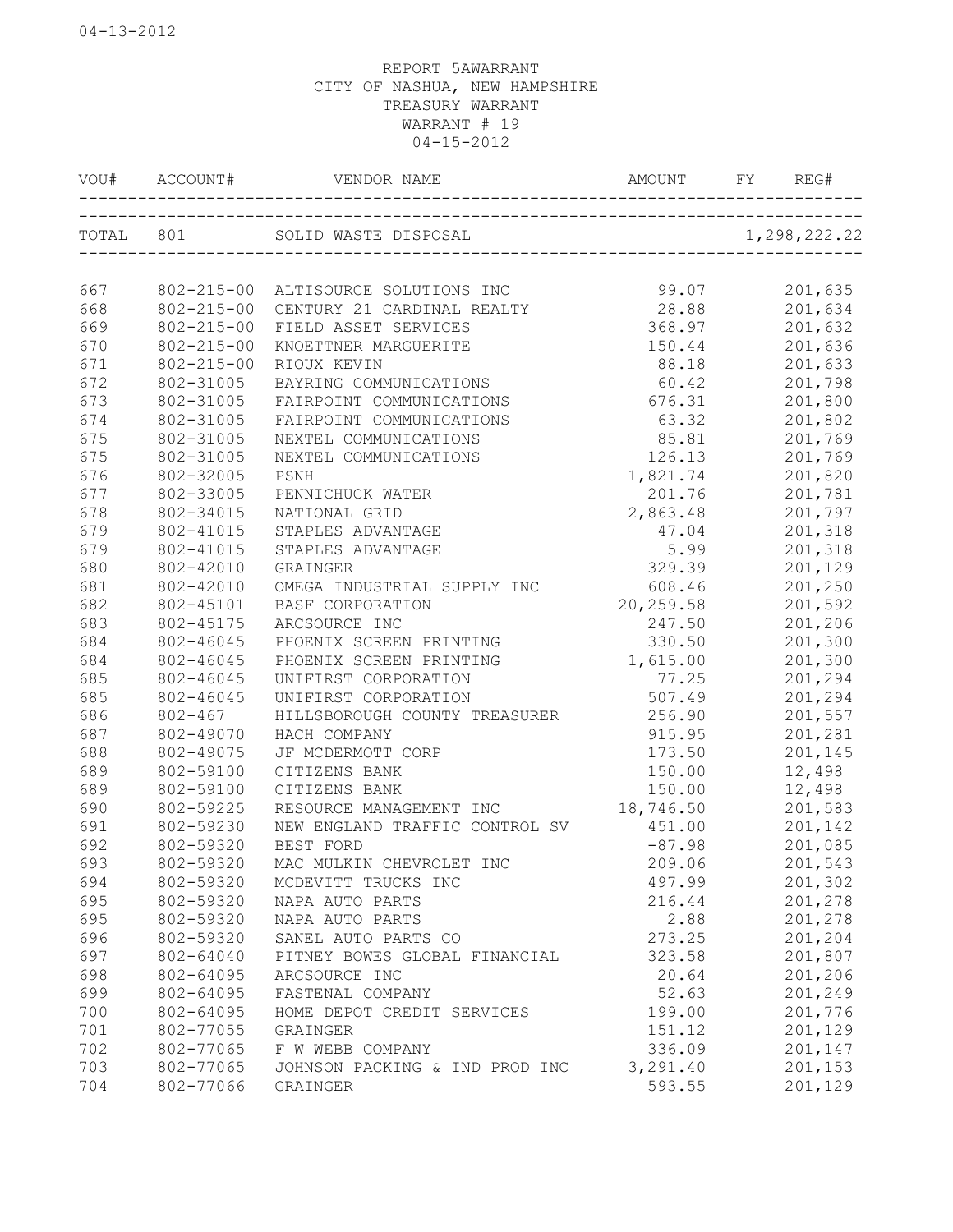| VOU#  | ACCOUNT#  | VENDOR NAME                    | AMOUNT    | REG#<br>FY |
|-------|-----------|--------------------------------|-----------|------------|
| 705   | 802-77066 | M & B MACHINING AND WELDING    | 245.00    | 201,549    |
| 706   | 802-77067 | YEOMANS CHICAGO CORPORATION    | 1,014.31  | 201,116    |
| 707   | 802-77069 | CHEMSEARCH                     | 572.89    | 201,190    |
| 708   | 802-77069 | E BUTTERWORTH & CO INC         | 80.00     | 201,450    |
| 709   | 802-77069 | FREDERICKSEAL INC              | 401.15    | 201,115    |
| 710   | 802-77069 | GRAINGER                       | 1,269.90  | 201,129    |
| 711   | 802-77069 | HOME DEPOT CREDIT SERVICES     | 279.27    | 201,776    |
| 712   | 802-77069 | MCMASTER-CARR SUPPLY CO        | 280.99    | 201,194    |
| 713   | 802-77069 | OMEGA INDUSTRIAL SUPPLY INC    | 1,002.65  | 201,250    |
| 714   | 802-77069 | PINE MOTOR PARTS               | 608.69    | 201,551    |
| 715   | 802-77069 | STANLEY ELEVATOR COMPANY INC   | 515.00    | 201,567    |
| 716   | 802-77072 | GRAINGER                       | 300.66    | 201,129    |
| 717   | 802-77072 | OCECO SAFETY & CONSERVATION EQ | 6,850.00  | 201,316    |
| 718   | 802-82025 | NH RETIREMENT SYSTEM           | 218.45    | 12,519     |
| 718   | 802-82025 | NH RETIREMENT SYSTEM           | 834.35    | 12,519     |
| 719   | 802-94005 | CIARDELLI GERALDINE            | 230.66    | 201,755    |
| 720   | 802-96004 | HACH COMPANY                   | 2,400.00  | 201,281    |
| 721   | 802-96004 | HAZEN AND SAWYER PC            | 877.40    | 201,251    |
| 722   | 802-96100 | MHQ MUNICIPAL VEHICLES         | 38,203.00 | 201,241    |
| TOTAL | 802       | SEWERAGE DISPOSAL SYSTEM       |           | 113,770.58 |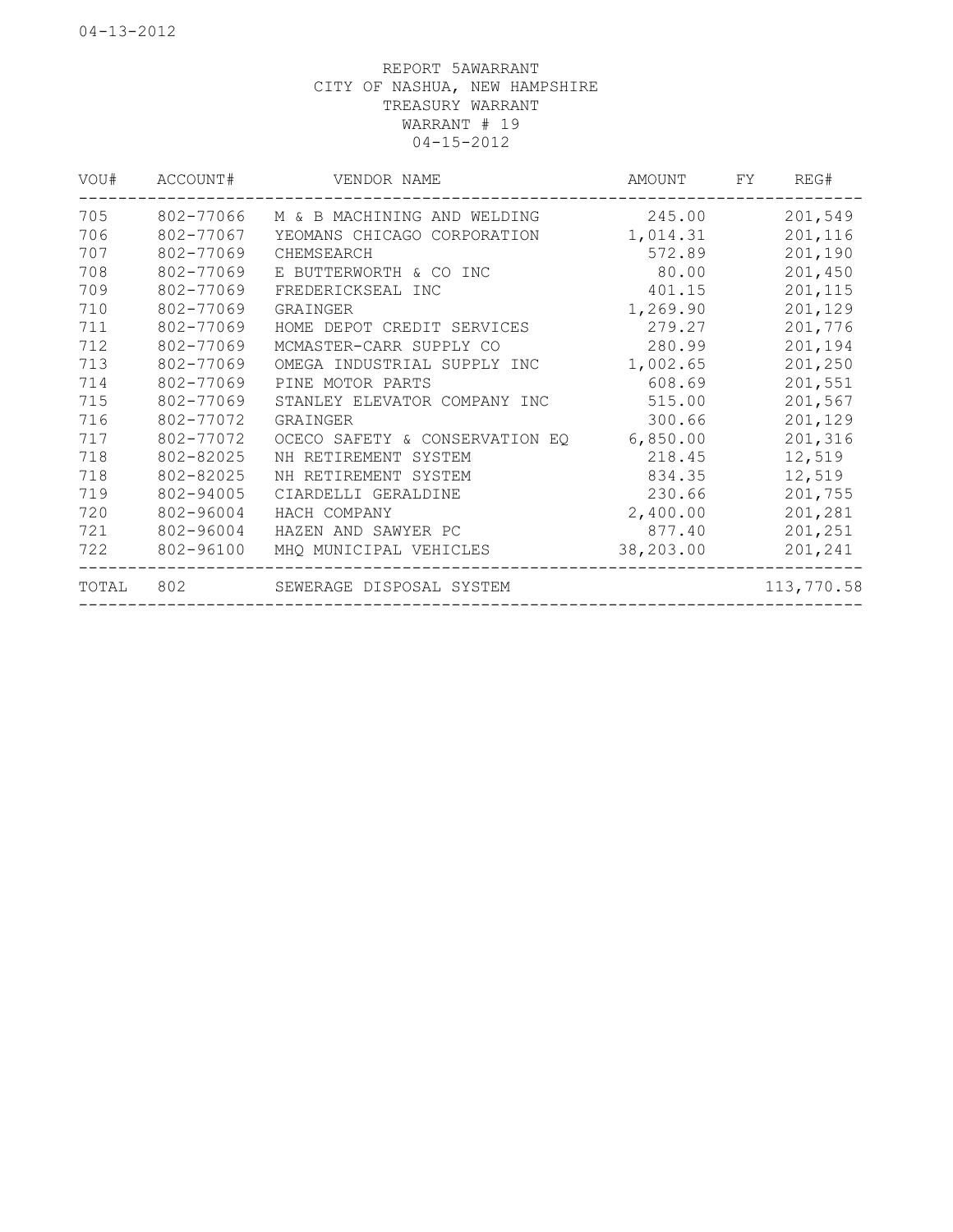| VOU#                                                                      | ACCOUNT#                                                                                                                                        | VENDOR NAME                                                                                                                                                                                                          | AMOUNT                                                                                                      | FY | REG#                                                                                                                  |
|---------------------------------------------------------------------------|-------------------------------------------------------------------------------------------------------------------------------------------------|----------------------------------------------------------------------------------------------------------------------------------------------------------------------------------------------------------------------|-------------------------------------------------------------------------------------------------------------|----|-----------------------------------------------------------------------------------------------------------------------|
| 723                                                                       | 901-59100                                                                                                                                       | UNIVERSAL RECYCLING TECH LLC 4,949.08                                                                                                                                                                                |                                                                                                             |    | 201,575                                                                                                               |
| TOTAL                                                                     | 901                                                                                                                                             | SOLID WASTE TRUST FUND                                                                                                                                                                                               |                                                                                                             |    | 4,949.08                                                                                                              |
| 724                                                                       |                                                                                                                                                 | 951-59170 A H HARRIS & SONS INC                                                                                                                                                                                      | 1,600.00                                                                                                    |    | 201,088                                                                                                               |
| TOTAL                                                                     | 951                                                                                                                                             | PWD & ENG TRUST FUND                                                                                                                                                                                                 |                                                                                                             |    | 1,600.00                                                                                                              |
| 725<br>726                                                                | 952-05058<br>952-46005                                                                                                                          | ASAP FIRE & SAFETY<br>M & N SPORTS LLC                                                                                                                                                                               | 1,043.00<br>1,357.85                                                                                        |    | 201,160<br>201,202                                                                                                    |
| TOTAL                                                                     | 952                                                                                                                                             | PARK & RECREATION TRUST FUND                                                                                                                                                                                         |                                                                                                             |    | 2,400.85                                                                                                              |
| 727                                                                       |                                                                                                                                                 | 953-45030 BROX INDUSTRIES INC                                                                                                                                                                                        | 2,750.00                                                                                                    |    | 201,111                                                                                                               |
| TOTAL                                                                     | 953                                                                                                                                             | STREET TRUST FUND                                                                                                                                                                                                    |                                                                                                             |    | 2,750.00                                                                                                              |
| 728<br>729                                                                | 961-45185<br>961-59100                                                                                                                          | HARDY DORIC INC<br>MILES RICHARD                                                                                                                                                                                     | 780.00<br>480.00                                                                                            |    | 201,211<br>201,091<br>------                                                                                          |
| TOTAL                                                                     | 961                                                                                                                                             | EDGEWOOD CEMETERY TRUST FUND                                                                                                                                                                                         |                                                                                                             |    | 1,260.00                                                                                                              |
| 730<br>731                                                                | 963-05054<br>963-34005                                                                                                                          | J LAWRENCE HALL INC<br>MCLAUGHLIN OIL COMPANY                                                                                                                                                                        | 1,896.13<br>646.19                                                                                          |    | 201,577<br>201,154<br>-------                                                                                         |
| TOTAL                                                                     | 963                                                                                                                                             | WOODLAWN CEMETERY TRUST FUND                                                                                                                                                                                         |                                                                                                             |    | 2,542.32                                                                                                              |
| 732<br>733<br>734<br>735<br>735<br>735<br>735<br>736<br>737<br>738<br>739 | 975-31040<br>975-32005<br>975-34015<br>975-45050<br>975-45050<br>975-45050<br>$975 - 45050$<br>975-45050<br>975-45050<br>975-45050<br>975-45050 | BAYRING COMMUNICATIONS<br>PSNH<br>NATIONAL GRID<br>BAKER & TAYLOR<br>BAKER & TAYLOR<br>BAKER & TAYLOR<br>BAKER & TAYLOR<br>INGRAM LIBRARY SERVICES INC<br>MATTHEW BENDER & CO INC<br>PERMA-BOUND<br>SIMON & SCHUSTER | 25.00<br>55.87<br>230.05<br>2,008.05<br>2,220.16<br>980.96<br>100.72<br>2,831.73<br>109.44<br>9.35<br>35.22 |    | 201,798<br>201,820<br>201,797<br>201,138<br>201,139<br>201,140<br>201,141<br>201,310<br>201,832<br>201,558<br>201,131 |
| 740<br>741<br>741                                                         | 975-59100<br>975-75130<br>975-75130                                                                                                             | PETTY CASH<br>HARRY W WELLS & SON INC<br>HARRY W WELLS & SON INC                                                                                                                                                     | 14.50<br>7,000.00<br>1,954.00                                                                               |    | 201,756<br>201,421<br>201,421                                                                                         |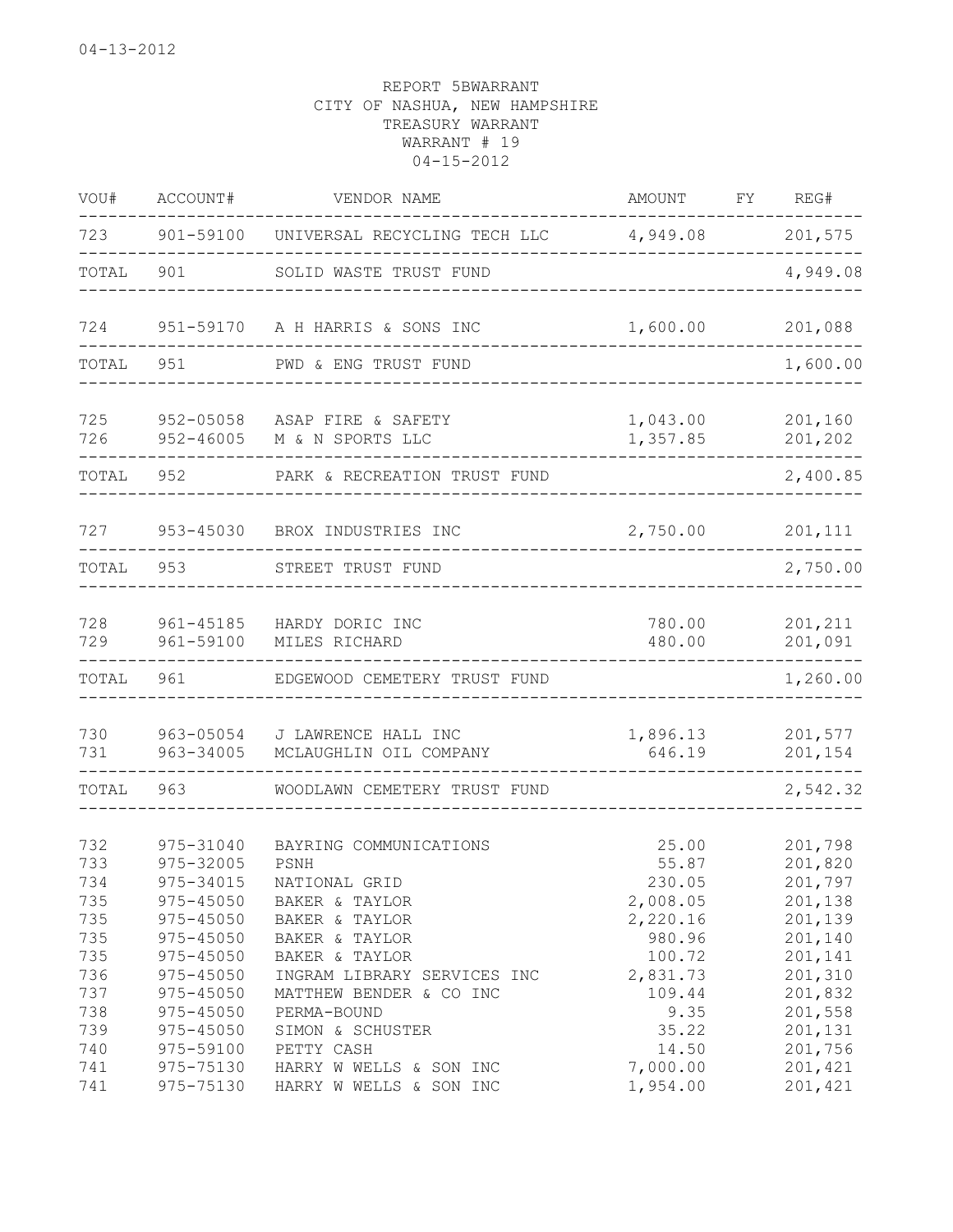| VOU#   | ACCOUNT#  | VENDOR NAME                       | AMOUNT    | FY | REG#      |
|--------|-----------|-----------------------------------|-----------|----|-----------|
|        |           | --------------------------------- |           |    |           |
| TOTAL  | 975       | LIBRARY TRUST FUND                |           |    | 17,575.05 |
|        |           |                                   |           |    |           |
| 742    | 981-05061 | HINEC COLISEUM ASSOC II LTD PA    | 13,900.00 |    | 201,334   |
| 236,21 | 981-49075 | O'CONNOR MARIANNE                 | 534.83    |    | 201,424   |
| 236,21 | 981-49075 | U S GAMES                         | 524.25    |    | 201,354   |
| 236,21 | 981-55005 | FIRST STUDENT INC                 | 244.43    |    | 201,389   |
| 236,21 | 981-64192 | EPPENDORF NORTH AMERICA INC       | 9,647.20  |    | 201,675   |
| TOTAL  | 981       | SCHOOL TRUST FUND                 |           |    | 24,850.71 |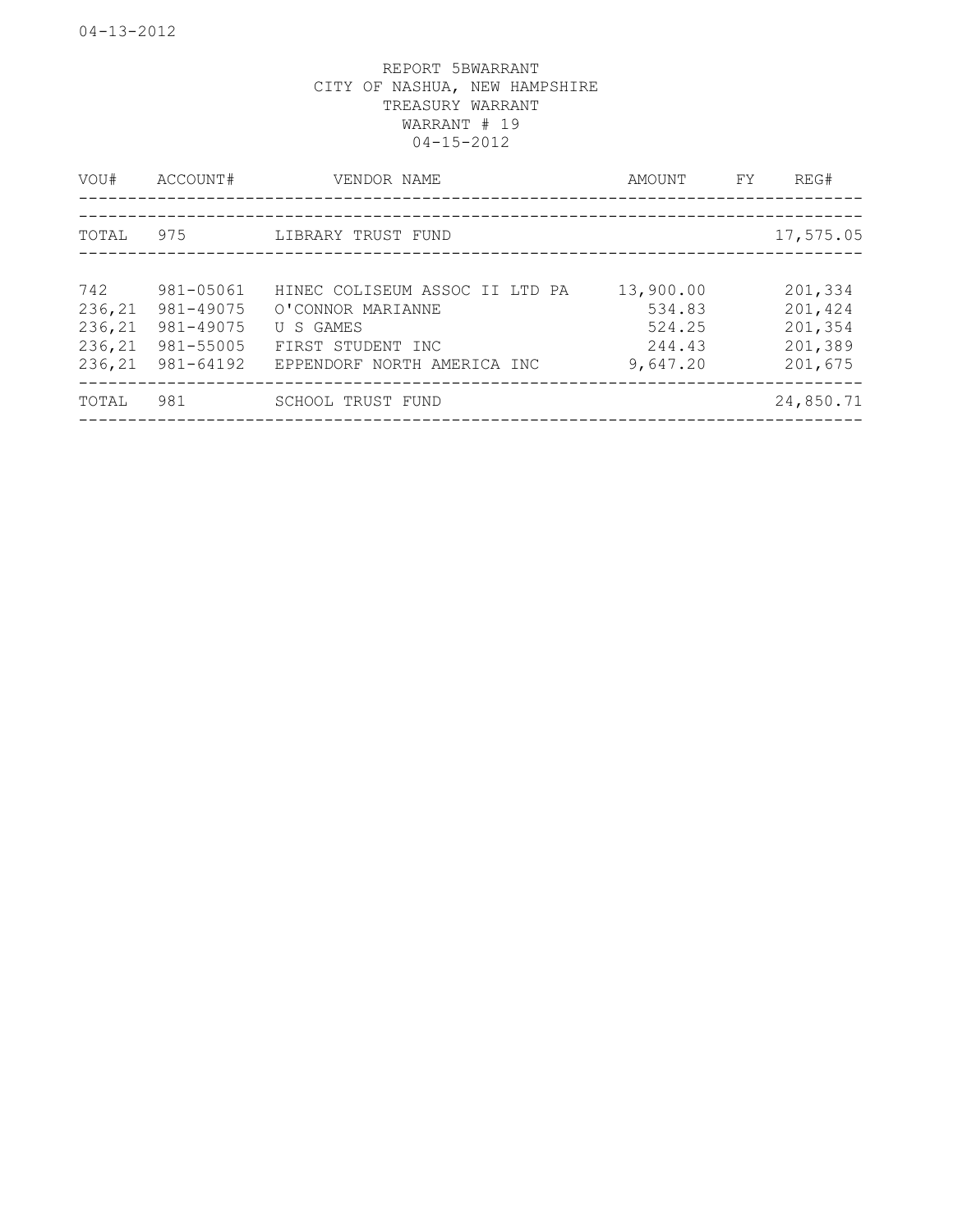|           | ACCOUNT# PAYROLL WEEK ENDING |  | AMOUNT |
|-----------|------------------------------|--|--------|
|           |                              |  |        |
| TOTAL 951 |                              |  |        |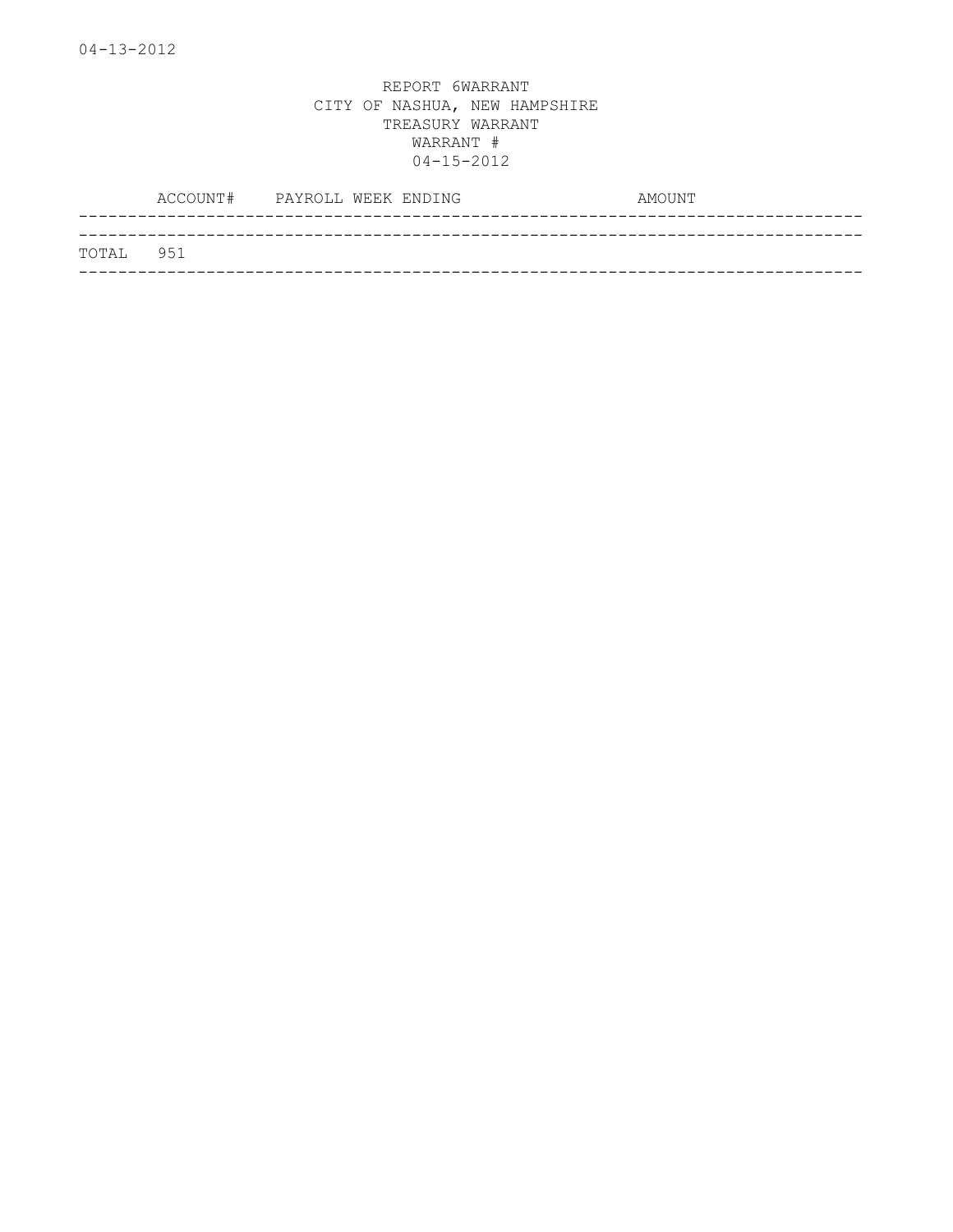|           |           | ACCOUNT# PAYROLL WEEK ENDING                   | AMOUNT               | ______________ |
|-----------|-----------|------------------------------------------------|----------------------|----------------|
|           |           | _____________________<br>300-31050 07-APR-2012 | $-20.00$             |                |
| TOTAL 300 |           |                                                |                      | $-20.00$       |
|           |           |                                                |                      |                |
|           |           | 305-11125  07-APR-2012                         | 962.06               |                |
|           |           | 305-11125 31-MAR-2012                          | 962.06               |                |
|           |           | 305-11239 07-APR-2012<br>305-11239 31-MAR-2012 | 1,080.52<br>1,080.52 |                |
| TOTAL 305 |           | SRF - CIVIC & COMM ACTIVITIES                  |                      | 4,085.16       |
|           |           |                                                |                      |                |
|           | 308-11130 | 07-APR-2012                                    | 862.73               |                |
|           | 308-11130 | 31-MAR-2012                                    | 862.73               |                |
|           | 308-11418 | 07-APR-2012                                    | 526.34               |                |
|           | 308-11418 | 31-MAR-2012                                    | 526.34               |                |
|           | 308-11441 | 07-APR-2012                                    | 1,453.63             |                |
|           | 308-11441 | 31-MAR-2012                                    | 1,453.63             |                |
|           | 308-11446 | 07-APR-2012                                    | 1,156.27             |                |
|           | 308-11446 | 31-MAR-2012                                    | 1,156.28             |                |
|           | 308-11447 | 07-APR-2012                                    | 257.36               |                |
|           | 308-11447 | 31-MAR-2012                                    | 257.36               |                |
|           | 308-11540 | 07-APR-2012                                    | 1,083.90             |                |
|           | 308-11540 | 31-MAR-2012                                    | 1,083.90             |                |
|           | 308-11578 | 07-APR-2012                                    | 997.83               |                |
|           | 308-11578 | 31-MAR-2012                                    | 997.83               |                |
|           | 308-11589 | 07-APR-2012                                    | 1,080.53             |                |
|           | 308-11589 | 31-MAR-2012                                    | 1,080.52             |                |
|           | 308-11608 | 07-APR-2012                                    | 976.17               |                |
|           | 308-11608 | 31-MAR-2012                                    | 976.17               |                |
|           | 308-83051 | 07-APR-2012                                    | 2,248.71             |                |
|           | 308-83051 | 31-MAR-2012                                    | 6, 165.32            |                |
|           | 308-83052 | 07-APR-2012                                    | 1,391.59             |                |
|           | 308-83052 | 31-MAR-2012                                    | 1,391.59             |                |
|           |           | 308-83102  07-APR-2012                         | 2,076.93             |                |
|           |           | 308-83102 31-MAR-2012                          | 1,384.62             |                |
|           |           | TOTAL 308 SRF - INSURANCE                      |                      | 31,448.28      |
|           |           | 309-31050 07-APR-2012                          | $-40.00$             |                |
| TOTAL 309 |           |                                                |                      | $-40.00$       |
|           |           | __________________________________             |                      |                |
|           |           | 3092-13004 07-APR-2012                         | 1,596.64             |                |
|           |           | 3092-13004 31-MAR-2012                         | 634.66               |                |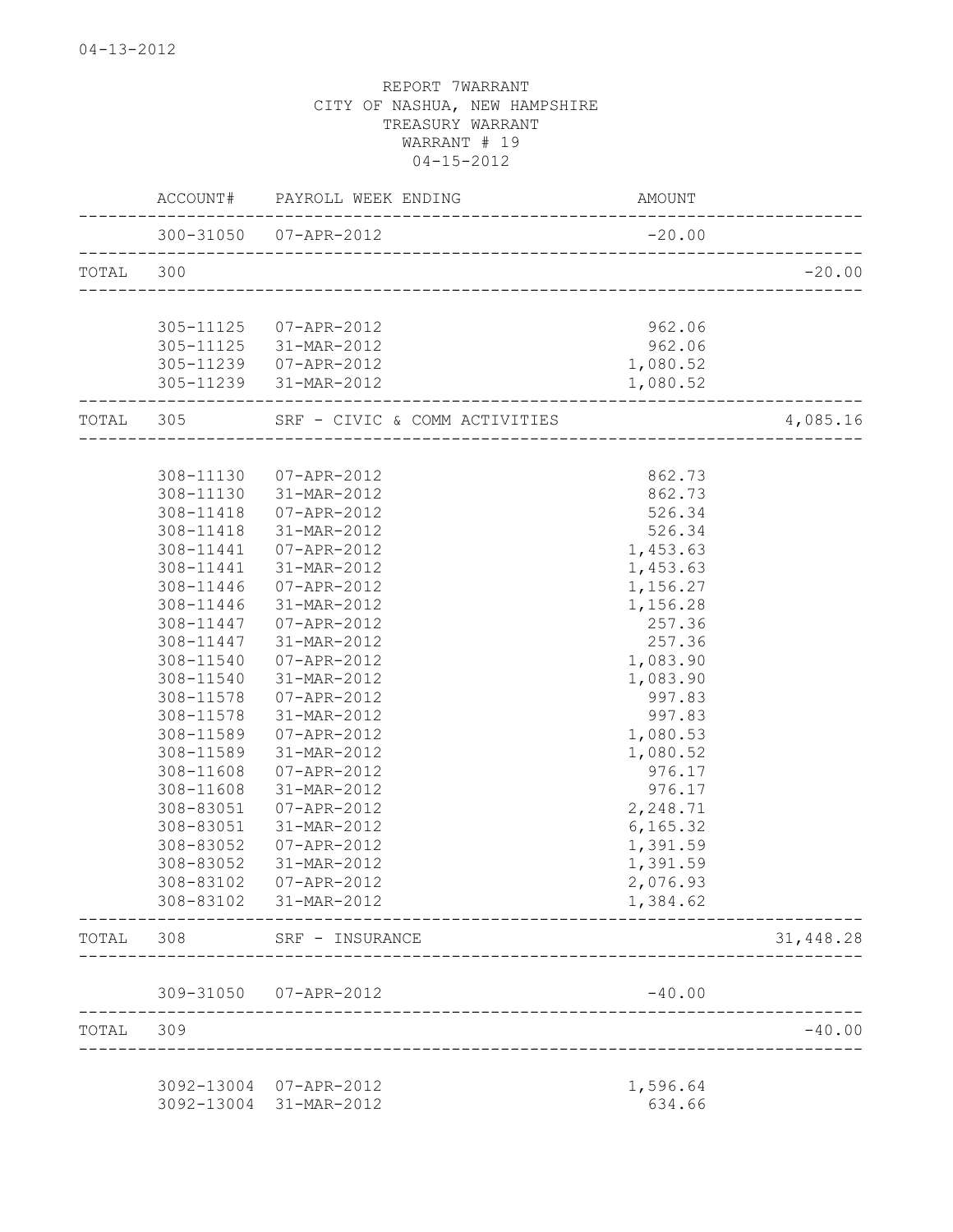| TOTAL 309 FRESH FRUIT & VEGETABLE GRANT<br>2,231.30<br>3097-11162 07-APR-2012<br>645.75<br>3097-11162<br>31-MAR-2012<br>645.75<br>3097-11408<br>07-APR-2012<br>820.71<br>3097-11408<br>697.24<br>31-MAR-2012<br>3097-12112<br>07-APR-2012<br>576.58<br>3097-12112<br>31-MAR-2012<br>576.58<br>3097-12830<br>07-APR-2012<br>63.60<br>28.07<br>3097-12830<br>31-MAR-2012<br>3097-19138<br>3,029.27<br>07-APR-2012<br>3097-19139<br>07-APR-2012<br>13, 142. 22<br>8,907.50<br>3097-19140<br>07-APR-2012<br>8,907.50<br>3097-19140<br>31-MAR-2012<br>25,389.56<br>3097-19540<br>07-APR-2012<br>3097-19540<br>31-MAR-2012<br>25, 154.56<br>3097-19544<br>07-APR-2012<br>675.67<br>3097-19544 31-MAR-2012<br>700.04<br>3097-19545 07-APR-2012<br>1,080.57<br>3097-19545 31-MAR-2012<br>947.54<br>TOTAL<br>SRF - FOOD SERVICES<br>91,988.71<br>309<br>3117-12006 07-APR-2012<br>975.00<br>3117-12006 31-MAR-2012<br>575.00<br>3117-13032<br>07-APR-2012<br>54.21<br>3117-13032<br>31-MAR-2012<br>54.21<br>TOTAL<br>1,658.42<br>311<br>DRIVER'S EDUCATION<br>312-11165<br>07-APR-2012<br>1,070.96<br>312-11165<br>31-MAR-2012<br>1,070.96<br>312-11191<br>07-APR-2012<br>827.27<br>312-11191<br>31-MAR-2012<br>827.27<br>109.36<br>312-11445<br>07-APR-2012<br>312-11445<br>31-MAR-2012<br>109.36<br>312-11547<br>07-APR-2012<br>2,235.48<br>312-11547<br>2,235.48<br>31-MAR-2012<br>312-12052<br>07-APR-2012<br>607.43<br>312-12052<br>688.91<br>31-MAR-2012<br>312-13004<br>1,021.83<br>07-APR-2012<br>312-13004<br>31-MAR-2012 | ACCOUNT# | PAYROLL WEEK ENDING | <b>AMOUNT</b> |  |
|---------------------------------------------------------------------------------------------------------------------------------------------------------------------------------------------------------------------------------------------------------------------------------------------------------------------------------------------------------------------------------------------------------------------------------------------------------------------------------------------------------------------------------------------------------------------------------------------------------------------------------------------------------------------------------------------------------------------------------------------------------------------------------------------------------------------------------------------------------------------------------------------------------------------------------------------------------------------------------------------------------------------------------------------------------------------------------------------------------------------------------------------------------------------------------------------------------------------------------------------------------------------------------------------------------------------------------------------------------------------------------------------------------------------------------------------------------------------------------------------------------------------------|----------|---------------------|---------------|--|
|                                                                                                                                                                                                                                                                                                                                                                                                                                                                                                                                                                                                                                                                                                                                                                                                                                                                                                                                                                                                                                                                                                                                                                                                                                                                                                                                                                                                                                                                                                                           |          |                     |               |  |
|                                                                                                                                                                                                                                                                                                                                                                                                                                                                                                                                                                                                                                                                                                                                                                                                                                                                                                                                                                                                                                                                                                                                                                                                                                                                                                                                                                                                                                                                                                                           |          |                     |               |  |
|                                                                                                                                                                                                                                                                                                                                                                                                                                                                                                                                                                                                                                                                                                                                                                                                                                                                                                                                                                                                                                                                                                                                                                                                                                                                                                                                                                                                                                                                                                                           |          |                     |               |  |
|                                                                                                                                                                                                                                                                                                                                                                                                                                                                                                                                                                                                                                                                                                                                                                                                                                                                                                                                                                                                                                                                                                                                                                                                                                                                                                                                                                                                                                                                                                                           |          |                     |               |  |
|                                                                                                                                                                                                                                                                                                                                                                                                                                                                                                                                                                                                                                                                                                                                                                                                                                                                                                                                                                                                                                                                                                                                                                                                                                                                                                                                                                                                                                                                                                                           |          |                     |               |  |
|                                                                                                                                                                                                                                                                                                                                                                                                                                                                                                                                                                                                                                                                                                                                                                                                                                                                                                                                                                                                                                                                                                                                                                                                                                                                                                                                                                                                                                                                                                                           |          |                     |               |  |
|                                                                                                                                                                                                                                                                                                                                                                                                                                                                                                                                                                                                                                                                                                                                                                                                                                                                                                                                                                                                                                                                                                                                                                                                                                                                                                                                                                                                                                                                                                                           |          |                     |               |  |
|                                                                                                                                                                                                                                                                                                                                                                                                                                                                                                                                                                                                                                                                                                                                                                                                                                                                                                                                                                                                                                                                                                                                                                                                                                                                                                                                                                                                                                                                                                                           |          |                     |               |  |
|                                                                                                                                                                                                                                                                                                                                                                                                                                                                                                                                                                                                                                                                                                                                                                                                                                                                                                                                                                                                                                                                                                                                                                                                                                                                                                                                                                                                                                                                                                                           |          |                     |               |  |
|                                                                                                                                                                                                                                                                                                                                                                                                                                                                                                                                                                                                                                                                                                                                                                                                                                                                                                                                                                                                                                                                                                                                                                                                                                                                                                                                                                                                                                                                                                                           |          |                     |               |  |
|                                                                                                                                                                                                                                                                                                                                                                                                                                                                                                                                                                                                                                                                                                                                                                                                                                                                                                                                                                                                                                                                                                                                                                                                                                                                                                                                                                                                                                                                                                                           |          |                     |               |  |
|                                                                                                                                                                                                                                                                                                                                                                                                                                                                                                                                                                                                                                                                                                                                                                                                                                                                                                                                                                                                                                                                                                                                                                                                                                                                                                                                                                                                                                                                                                                           |          |                     |               |  |
|                                                                                                                                                                                                                                                                                                                                                                                                                                                                                                                                                                                                                                                                                                                                                                                                                                                                                                                                                                                                                                                                                                                                                                                                                                                                                                                                                                                                                                                                                                                           |          |                     |               |  |
|                                                                                                                                                                                                                                                                                                                                                                                                                                                                                                                                                                                                                                                                                                                                                                                                                                                                                                                                                                                                                                                                                                                                                                                                                                                                                                                                                                                                                                                                                                                           |          |                     |               |  |
|                                                                                                                                                                                                                                                                                                                                                                                                                                                                                                                                                                                                                                                                                                                                                                                                                                                                                                                                                                                                                                                                                                                                                                                                                                                                                                                                                                                                                                                                                                                           |          |                     |               |  |
|                                                                                                                                                                                                                                                                                                                                                                                                                                                                                                                                                                                                                                                                                                                                                                                                                                                                                                                                                                                                                                                                                                                                                                                                                                                                                                                                                                                                                                                                                                                           |          |                     |               |  |
|                                                                                                                                                                                                                                                                                                                                                                                                                                                                                                                                                                                                                                                                                                                                                                                                                                                                                                                                                                                                                                                                                                                                                                                                                                                                                                                                                                                                                                                                                                                           |          |                     |               |  |
|                                                                                                                                                                                                                                                                                                                                                                                                                                                                                                                                                                                                                                                                                                                                                                                                                                                                                                                                                                                                                                                                                                                                                                                                                                                                                                                                                                                                                                                                                                                           |          |                     |               |  |
|                                                                                                                                                                                                                                                                                                                                                                                                                                                                                                                                                                                                                                                                                                                                                                                                                                                                                                                                                                                                                                                                                                                                                                                                                                                                                                                                                                                                                                                                                                                           |          |                     |               |  |
|                                                                                                                                                                                                                                                                                                                                                                                                                                                                                                                                                                                                                                                                                                                                                                                                                                                                                                                                                                                                                                                                                                                                                                                                                                                                                                                                                                                                                                                                                                                           |          |                     |               |  |
|                                                                                                                                                                                                                                                                                                                                                                                                                                                                                                                                                                                                                                                                                                                                                                                                                                                                                                                                                                                                                                                                                                                                                                                                                                                                                                                                                                                                                                                                                                                           |          |                     |               |  |
|                                                                                                                                                                                                                                                                                                                                                                                                                                                                                                                                                                                                                                                                                                                                                                                                                                                                                                                                                                                                                                                                                                                                                                                                                                                                                                                                                                                                                                                                                                                           |          |                     |               |  |
|                                                                                                                                                                                                                                                                                                                                                                                                                                                                                                                                                                                                                                                                                                                                                                                                                                                                                                                                                                                                                                                                                                                                                                                                                                                                                                                                                                                                                                                                                                                           |          |                     |               |  |
|                                                                                                                                                                                                                                                                                                                                                                                                                                                                                                                                                                                                                                                                                                                                                                                                                                                                                                                                                                                                                                                                                                                                                                                                                                                                                                                                                                                                                                                                                                                           |          |                     |               |  |
|                                                                                                                                                                                                                                                                                                                                                                                                                                                                                                                                                                                                                                                                                                                                                                                                                                                                                                                                                                                                                                                                                                                                                                                                                                                                                                                                                                                                                                                                                                                           |          |                     |               |  |
|                                                                                                                                                                                                                                                                                                                                                                                                                                                                                                                                                                                                                                                                                                                                                                                                                                                                                                                                                                                                                                                                                                                                                                                                                                                                                                                                                                                                                                                                                                                           |          |                     |               |  |
|                                                                                                                                                                                                                                                                                                                                                                                                                                                                                                                                                                                                                                                                                                                                                                                                                                                                                                                                                                                                                                                                                                                                                                                                                                                                                                                                                                                                                                                                                                                           |          |                     |               |  |
|                                                                                                                                                                                                                                                                                                                                                                                                                                                                                                                                                                                                                                                                                                                                                                                                                                                                                                                                                                                                                                                                                                                                                                                                                                                                                                                                                                                                                                                                                                                           |          |                     |               |  |
|                                                                                                                                                                                                                                                                                                                                                                                                                                                                                                                                                                                                                                                                                                                                                                                                                                                                                                                                                                                                                                                                                                                                                                                                                                                                                                                                                                                                                                                                                                                           |          |                     |               |  |
|                                                                                                                                                                                                                                                                                                                                                                                                                                                                                                                                                                                                                                                                                                                                                                                                                                                                                                                                                                                                                                                                                                                                                                                                                                                                                                                                                                                                                                                                                                                           |          |                     |               |  |
|                                                                                                                                                                                                                                                                                                                                                                                                                                                                                                                                                                                                                                                                                                                                                                                                                                                                                                                                                                                                                                                                                                                                                                                                                                                                                                                                                                                                                                                                                                                           |          |                     |               |  |
|                                                                                                                                                                                                                                                                                                                                                                                                                                                                                                                                                                                                                                                                                                                                                                                                                                                                                                                                                                                                                                                                                                                                                                                                                                                                                                                                                                                                                                                                                                                           |          |                     |               |  |
|                                                                                                                                                                                                                                                                                                                                                                                                                                                                                                                                                                                                                                                                                                                                                                                                                                                                                                                                                                                                                                                                                                                                                                                                                                                                                                                                                                                                                                                                                                                           |          |                     |               |  |
|                                                                                                                                                                                                                                                                                                                                                                                                                                                                                                                                                                                                                                                                                                                                                                                                                                                                                                                                                                                                                                                                                                                                                                                                                                                                                                                                                                                                                                                                                                                           |          |                     |               |  |
|                                                                                                                                                                                                                                                                                                                                                                                                                                                                                                                                                                                                                                                                                                                                                                                                                                                                                                                                                                                                                                                                                                                                                                                                                                                                                                                                                                                                                                                                                                                           |          |                     |               |  |
|                                                                                                                                                                                                                                                                                                                                                                                                                                                                                                                                                                                                                                                                                                                                                                                                                                                                                                                                                                                                                                                                                                                                                                                                                                                                                                                                                                                                                                                                                                                           |          |                     |               |  |
|                                                                                                                                                                                                                                                                                                                                                                                                                                                                                                                                                                                                                                                                                                                                                                                                                                                                                                                                                                                                                                                                                                                                                                                                                                                                                                                                                                                                                                                                                                                           |          |                     |               |  |
|                                                                                                                                                                                                                                                                                                                                                                                                                                                                                                                                                                                                                                                                                                                                                                                                                                                                                                                                                                                                                                                                                                                                                                                                                                                                                                                                                                                                                                                                                                                           |          |                     |               |  |
|                                                                                                                                                                                                                                                                                                                                                                                                                                                                                                                                                                                                                                                                                                                                                                                                                                                                                                                                                                                                                                                                                                                                                                                                                                                                                                                                                                                                                                                                                                                           |          |                     |               |  |
|                                                                                                                                                                                                                                                                                                                                                                                                                                                                                                                                                                                                                                                                                                                                                                                                                                                                                                                                                                                                                                                                                                                                                                                                                                                                                                                                                                                                                                                                                                                           |          |                     | 250.25        |  |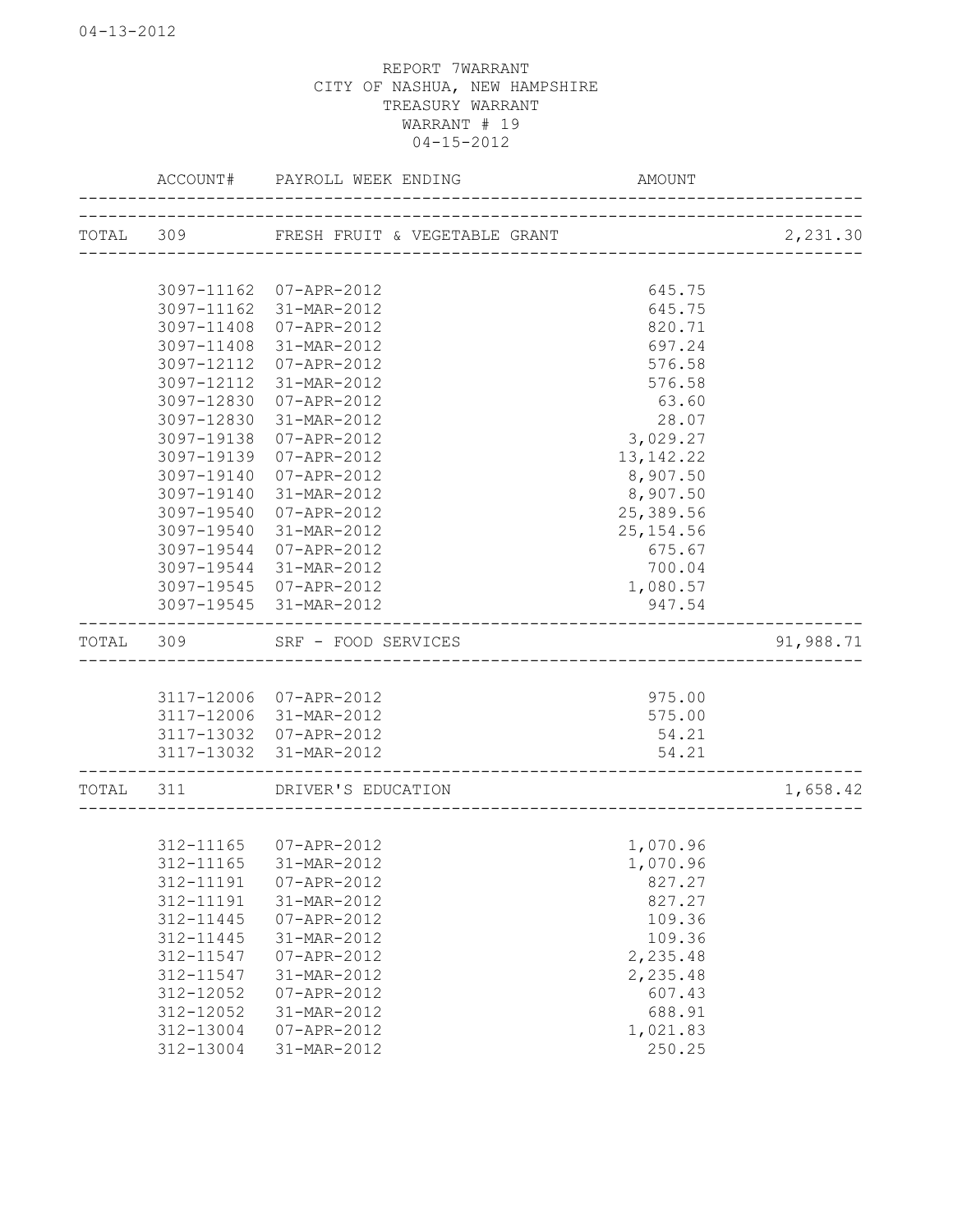|           | ACCOUNT#               | PAYROLL WEEK ENDING                              | AMOUNT               |           |
|-----------|------------------------|--------------------------------------------------|----------------------|-----------|
| TOTAL 312 |                        | SRF - FINANCIAL SERVICES                         |                      | 11,054.56 |
|           |                        |                                                  |                      |           |
|           |                        | 3122-12006 07-APR-2012                           | 1,000.00             |           |
|           |                        | 3122-12006 31-MAR-2012<br>3122-13004 07-APR-2012 | 350.00<br>75.00      |           |
|           |                        |                                                  |                      |           |
| TOTAL 312 |                        | ADULT ED/CONTINUING ED<br>_________________      |                      | 1,425.00  |
|           |                        | 3212-12006 07-APR-2012                           | 475.00               |           |
| TOTAL 321 |                        | ADULT ED/COLLEGE TRANSITIONS                     |                      | 475.00    |
|           |                        | 3262-11860 07-APR-2012                           | 2,211.46             |           |
|           |                        |                                                  |                      |           |
| TOTAL 326 |                        | NH ALTERNATE ASSES COACH                         |                      | 2,211.46  |
|           |                        |                                                  |                      |           |
|           | 331-11250              | 07-APR-2012                                      | 717.44               |           |
|           | 331-11250              | 31-MAR-2012                                      | 717.44               |           |
|           | 331-11561              | 07-APR-2012                                      | 1,173.90             |           |
|           | 331-11561              | 31-MAR-2012                                      | 1,173.90             |           |
|           | 331-12115              | 07-APR-2012                                      | 555.49               |           |
|           | 331-12115              | 31-MAR-2012                                      | 555.49               |           |
|           | 331-13005              | 07-APR-2012                                      | 187.60               |           |
|           | 331-13005              | 31-MAR-2012                                      | 187.60               |           |
|           | 331-13038              | 07-APR-2012                                      | 2,459.96             |           |
|           | 331-13038              | 31-MAR-2012                                      | 283.48               |           |
|           | 331-13044              | 07-APR-2012                                      | 176.48               |           |
|           | 331-13044              | 31-MAR-2012                                      | 1,531.08             |           |
|           | 331-18036<br>331-18036 | 07-APR-2012<br>31-MAR-2012                       | 7,560.89<br>6,623.52 |           |
| TOTAL     |                        |                                                  |                      | 23,904.27 |
|           |                        |                                                  |                      |           |
|           |                        | 3362-13133 07-APR-2012                           | 975.00               |           |
| TOTAL 336 |                        | TITLE I SINI DR CRISP                            |                      | 975.00    |
|           |                        | 3392-12201 07-APR-2012                           | 744.00               |           |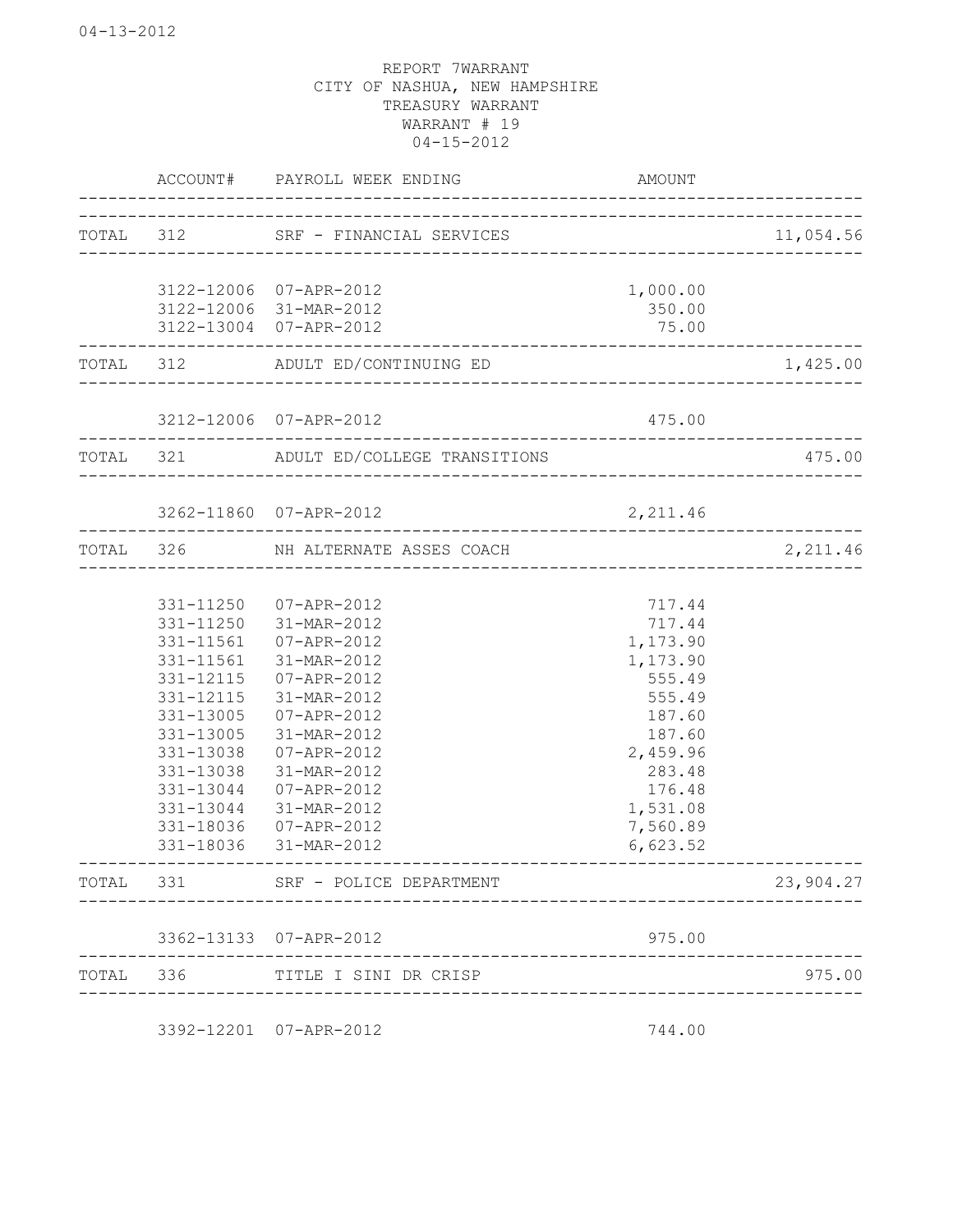|       |            | ACCOUNT# PAYROLL WEEK ENDING       |                                      |           |
|-------|------------|------------------------------------|--------------------------------------|-----------|
|       |            | TOTAL 339 TITLE I SINI FAIRGROUNDS |                                      | 744.00    |
|       |            |                                    | ____________________________________ |           |
|       | 341-01210  | 07-APR-2012                        | 437.49                               |           |
|       | 341-01210  | 31-MAR-2012                        | 437.49                               |           |
|       | 341-11024  | 07-APR-2012                        | 264.35                               |           |
|       | 341-11024  | 31-MAR-2012                        | 264.35                               |           |
|       | 341-11235  | 07-APR-2012                        | 973.73                               |           |
|       | 341-11235  | 31-MAR-2012                        | 973.73                               |           |
|       | 341-11484  | 07-APR-2012                        | 963.20                               |           |
|       | 341-11484  | 31-MAR-2012                        | 963.20                               |           |
|       | 341-11563  | 07-APR-2012                        | 1,019.33                             |           |
|       | 341-11563  | 31-MAR-2012                        | 1,019.34                             |           |
|       | 341-12000  | 07-APR-2012                        | 137.81                               |           |
|       | 341-12000  | 31-MAR-2012                        | 137.81                               |           |
|       | 341-12582  | 07-APR-2012                        | 124.49                               |           |
|       |            | 341-12582 31-MAR-2012              | 111.26                               |           |
|       |            | TOTAL 341 SRF - COMMUNITY SERVICES |                                      | 7,827.58  |
|       |            |                                    |                                      |           |
|       |            | 342-12000 07-APR-2012              | 518.45                               |           |
|       |            | 342-12000 31-MAR-2012              | 518.45                               |           |
|       |            | 342-12199 07-APR-2012              | 959.35                               |           |
|       |            | 342-12199 31-MAR-2012              | 959.35                               |           |
|       |            | 342-12582 07-APR-2012              | 833.11                               |           |
|       |            | 342-12582 31-MAR-2012              | 744.60                               |           |
|       |            | TOTAL 342 SRF - COMMUNITY HEALTH   |                                      | 4,533.31  |
|       |            |                                    |                                      |           |
|       |            | 3440-12006 07-APR-2012             | 3,755.65                             |           |
|       |            | 3440-12006 31-MAR-2012             | 3,688.27                             |           |
|       | 3440-12048 | 07-APR-2012                        | $-50.00$                             |           |
|       |            | 3440-12078 07-APR-2012             | 8,637.50                             |           |
|       |            | 3440-12078 31-MAR-2012             | 787.50                               |           |
| TOTAL | 344        | AFTER SCHOOL PROGRAM               |                                      | 16,818.92 |
|       |            |                                    |                                      |           |
|       | 3452-11162 | 07-APR-2012                        | 711.38                               |           |
|       | 3452-11162 | 31-MAR-2012                        | 711.38                               |           |
|       | 3452-11860 | 07-APR-2012                        | 7,124.28                             |           |
|       | 3452-12006 | 07-APR-2012                        | 686.34                               |           |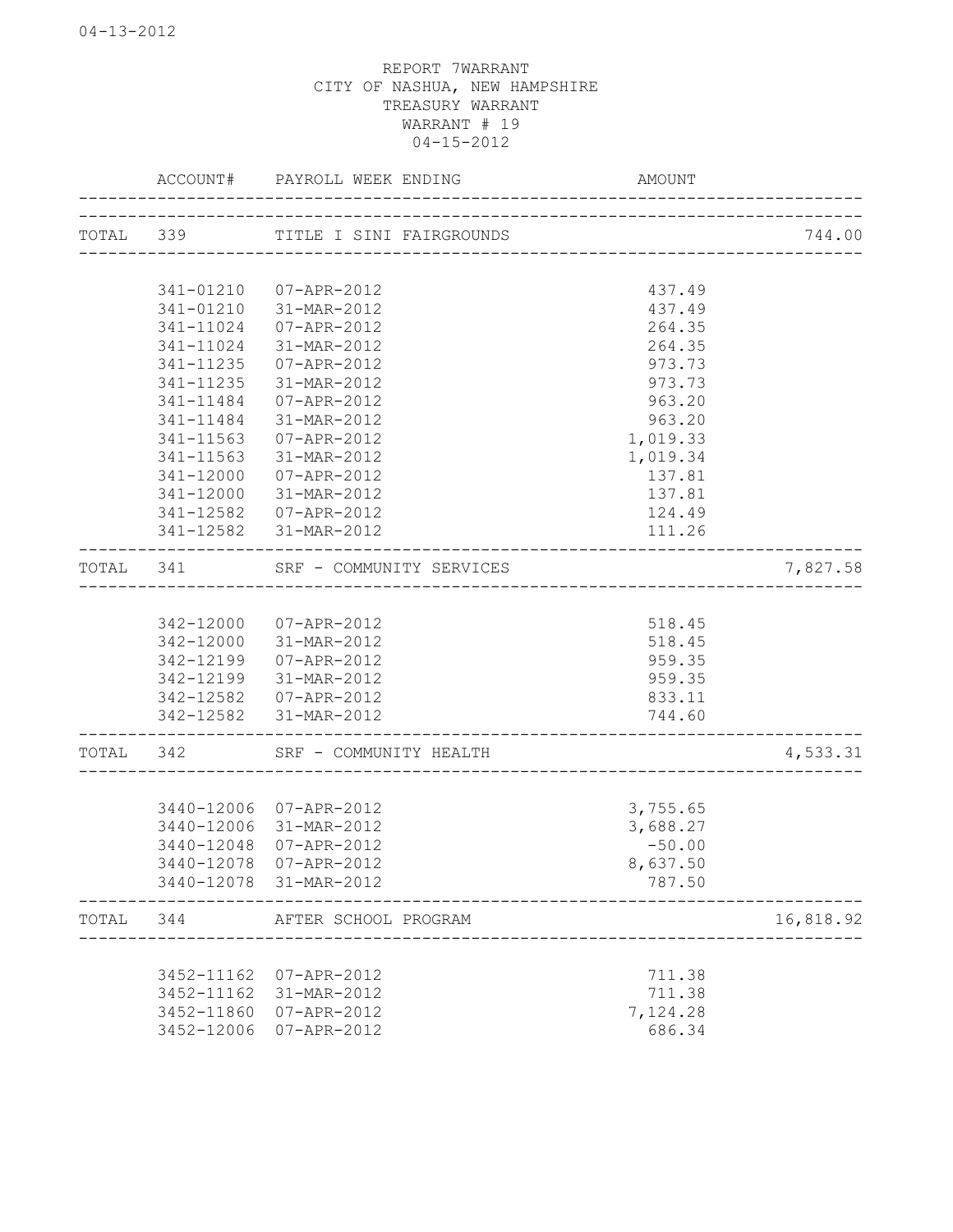|       | ACCOUNT#                 | PAYROLL WEEK ENDING                              | AMOUNT                |           |
|-------|--------------------------|--------------------------------------------------|-----------------------|-----------|
|       | TOTAL 345                | TITLE IV 21ST CENT ELEM                          |                       | 9,233.38  |
|       |                          |                                                  |                       |           |
|       |                          | 3462-11860 07-APR-2012<br>3462-12006 07-APR-2012 | 2,630.31<br>4,647.63  |           |
|       |                          | 3462-12006 31-MAR-2012                           | 1,443.52              |           |
| TOTAL | 346                      | TITLE IV 21ST CENT MIDDLE                        |                       | 8,721.46  |
|       |                          | 3468-11162 07-APR-2012                           | 645.75                |           |
|       |                          | 3468-11162 31-MAR-2012                           | 645.75                |           |
|       | 3468-11870               | 07-APR-2012                                      | 4,488.23              |           |
|       | 3468-19230               | 07-APR-2012                                      | 2,391.00              |           |
| TOTAL | 346                      | SMALLER LEARNING COMMUNITY                       |                       | 8,170.73  |
|       |                          | 3471-12201 31-MAR-2012                           | 62.00                 |           |
| TOTAL | 347                      | CSSR-SECONDARY SCHOOL REDESIGN                   |                       | 62.00     |
|       |                          | 07-APR-2012                                      |                       |           |
|       | 3502-11709<br>3502-11726 | 07-APR-2012                                      | 3,609.40<br>13,220.84 |           |
|       | 3502-11803               | 07-APR-2012                                      | 1,105.04              |           |
|       | 3502-12201               | 07-APR-2012                                      | 62.00                 |           |
|       | 3502-12201               | 31-MAR-2012                                      | 62.00                 |           |
| TOTAL | 350                      | TITLE IIA HQT                                    |                       | 18,059.28 |
|       |                          | 352-11562 07-APR-2012                            | 525.60                |           |
|       |                          | 352-11562 31-MAR-2012                            | 420.52                |           |
| TOTAL | 352                      | SRF - PARKS AND RECREATION                       |                       | 946.12    |
|       | 3532-11870               | 07-APR-2012                                      | 850.00                |           |
|       |                          | 3532-12006 07-APR-2012                           | 2,950.00              |           |
|       |                          | 3532-12006 31-MAR-2012                           | 600.00                |           |
|       |                          | 3532-13032 07-APR-2012                           | 82.67                 |           |
|       |                          | 3532-13032 31-MAR-2012                           | 82.66                 |           |
| TOTAL | 353                      | ADULT ED/HS DIPLOMA PROGRAM                      |                       | 4,565.33  |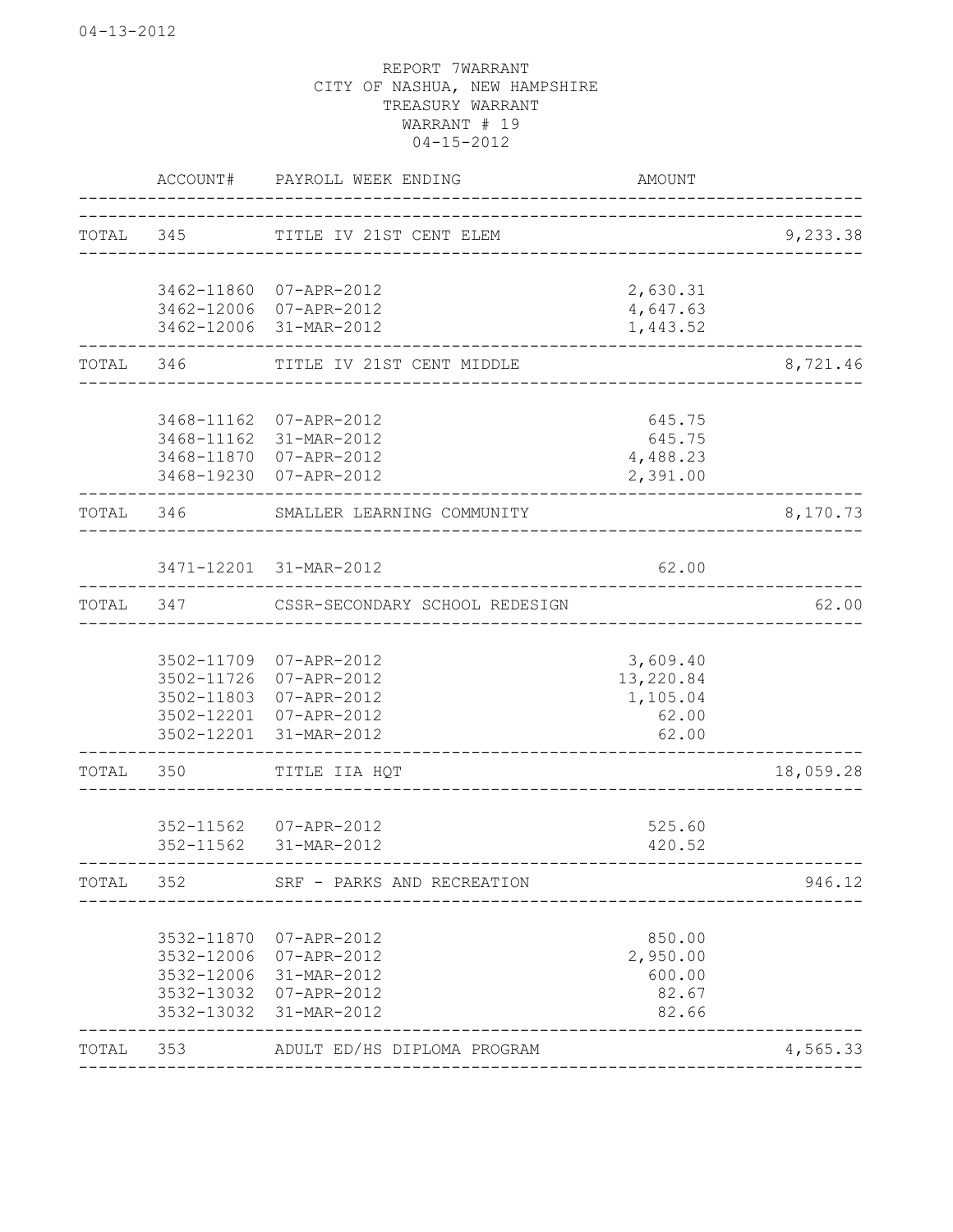|       | ACCOUNT#   | PAYROLL WEEK ENDING                          | AMOUNT    |            |
|-------|------------|----------------------------------------------|-----------|------------|
|       |            | 3612-11515 07-APR-2012                       | 4,177.23  |            |
|       | 3612-11726 | 07-APR-2012                                  | 18,851.29 |            |
|       | 3612-11845 | 07-APR-2012                                  | 144.68    |            |
|       | 3612-11845 | 31-MAR-2012                                  | 144.68    |            |
|       | 3612-12111 | 07-APR-2012                                  | 14,637.44 |            |
|       | 3612-12111 | 31-MAR-2012                                  | 14,619.15 |            |
|       |            | 3612-12198 07-APR-2012                       | 1,748.26  |            |
| TOTAL | 361        | ED JOBS<br>_________________________________ |           | 54, 322.73 |
|       |            | 373-53075 07-APR-2012                        | 92.61     |            |
|       |            | 373-53075 31-MAR-2012                        | 92.61     |            |
| TOTAL | 373        | SRF - ECONOMIC DEVELOPMENT                   |           | 185.22     |
|       |            |                                              |           |            |
|       | 374-0705P  | 07-APR-2012                                  | 1,780.30  |            |
|       | 374-0705P  | 31-MAR-2012                                  | 1,780.30  |            |
|       | 374-07235  | 07-APR-2012                                  | 564.09    |            |
|       | 374-07235  | 31-MAR-2012                                  | 564.09    |            |
|       | 374-07340  | 07-APR-2012                                  | 464.38    |            |
|       | 374-07340  | 31-MAR-2012                                  | 464.38    |            |
|       | 374-0734P  | 07-APR-2012                                  | 1,081.59  |            |
|       |            | 374-0734P 31-MAR-2012                        | 1,081.59  |            |
|       | 374-07506  | 07-APR-2012                                  | 74.09     |            |
| TOTAL | 374        | SRF - URBAN PROGRAMS                         |           | 7,854.81   |
|       |            |                                              |           |            |
|       | 3762-11726 | 07-APR-2012                                  | 17,324.17 |            |
|       | 3762-11802 | 07-APR-2012                                  | 2,064.08  |            |
|       | 3762-11870 | 07-APR-2012                                  | 2,860.09  |            |
|       | 3762-12111 | 07-APR-2012                                  | 5,237.05  |            |
|       | 3762-12111 | 31-MAR-2012                                  | 5,576.17  |            |
|       | 3762-12126 | 07-APR-2012                                  | 493.23    |            |
|       | 3762-12126 | 31-MAR-2012                                  | 616.53    |            |
|       | 3762-12135 | $07 - APR - 2012$                            | 320.16    |            |
|       | 3762-12135 | 31-MAR-2012                                  | 278.40    |            |
|       | 3762-12198 | 07-APR-2012                                  | 55,406.81 |            |
|       | 3762-12201 | 07-APR-2012                                  | 167.40    |            |
|       | 3762-12201 | 31-MAR-2012                                  | 248.00    |            |
|       | 3762-13133 | 07-APR-2012                                  | 637.50    |            |
|       | 3762-13137 | 07-APR-2012                                  | 16.83     |            |
|       | 3762-19000 | 07-APR-2012                                  | 4,244.14  |            |
|       | 3762-19000 | 31-MAR-2012                                  | 4,744.14  |            |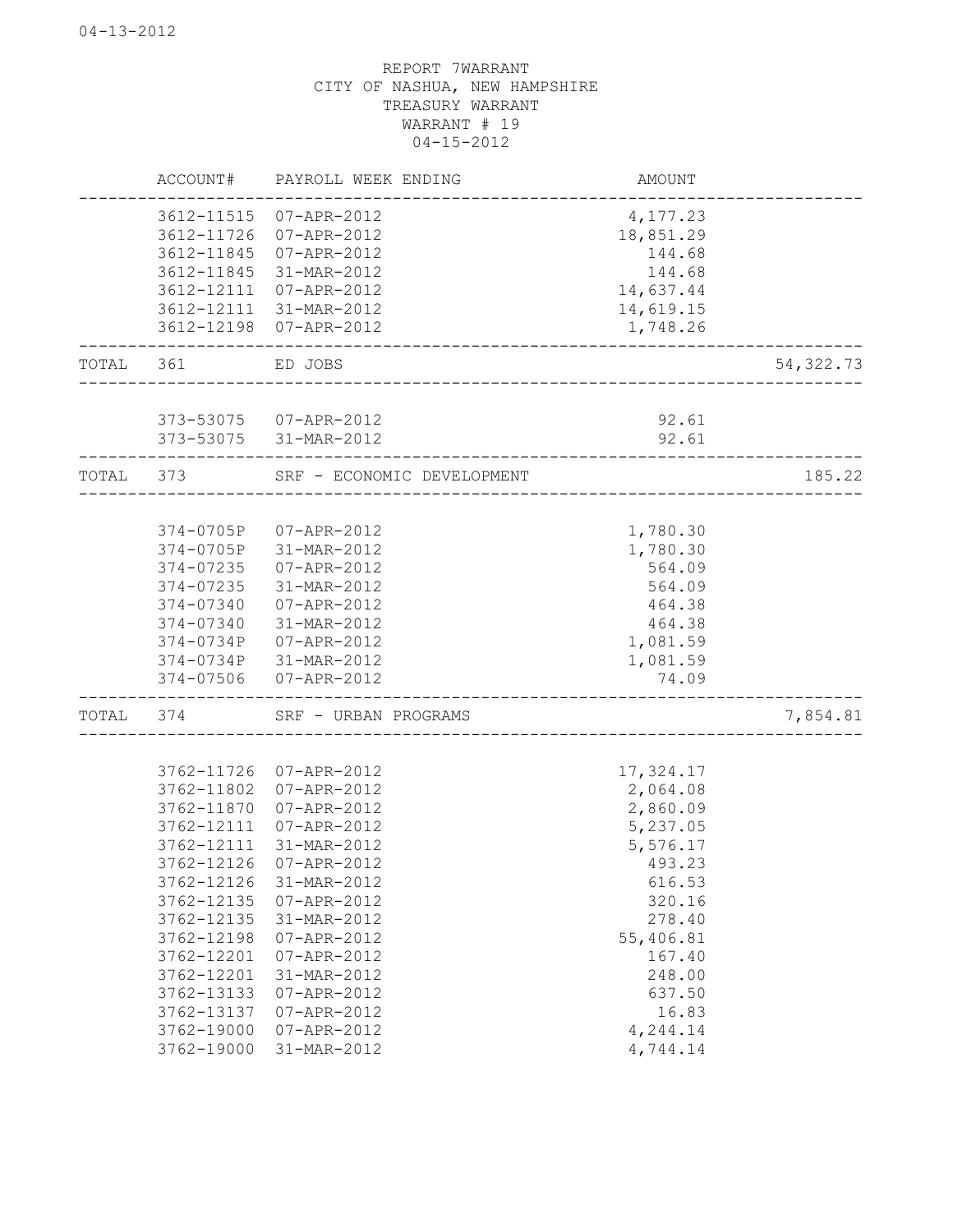|       | ACCOUNT#               | PAYROLL WEEK ENDING                              | AMOUNT           |            |
|-------|------------------------|--------------------------------------------------|------------------|------------|
|       | TOTAL 376 TITLE IA     | ___________________________________              |                  | 100,234.70 |
|       |                        |                                                  |                  |            |
|       |                        | 3771-12006 07-APR-2012<br>3771-12006 31-MAR-2012 | 262.50<br>253.76 |            |
|       |                        | TOTAL 377 TITLE III ENHANCING ENG LANG           |                  | 516.26     |
|       |                        | 3772-11515 07-APR-2012                           | 1,412.50         |            |
|       | 3772-11515             | 31-MAR-2012                                      | 200.00           |            |
|       | 3772-12006             | 07-APR-2012                                      | 1,696.25         |            |
|       | -------------------    | 3772-12006 31-MAR-2012                           | 910.00           |            |
|       |                        | TOTAL 377 TITLE III ENHANCING ENG LANG           |                  | 4,218.75   |
|       |                        |                                                  |                  |            |
|       |                        | 378-01210 07-APR-2012                            | 550.36           |            |
|       |                        | 378-01210 31-MAR-2012                            | 550.36           |            |
|       | 378-09003              | 07-APR-2012                                      | 550.37           |            |
|       | 378-09003              | 31-MAR-2012                                      | 550.37           |            |
|       | 378-11676              | 07-APR-2012                                      | 934.06           |            |
|       | 378-11676              | 31-MAR-2012                                      | 934.06           |            |
|       | 378-11677              | 07-APR-2012                                      | 203.74           |            |
|       | 378-11677<br>378-11679 | 31-MAR-2012<br>07-APR-2012                       | 277.82<br>928.77 |            |
|       | 378-11679              | 31-MAR-2012                                      | 928.76           |            |
|       | 378-11680              | 07-APR-2012                                      | 833.90           |            |
|       | 378-11680              | 31-MAR-2012                                      | 833.90           |            |
|       | 378-11683              | 07-APR-2012                                      | 1,684.45         |            |
|       | 378-11683              | 31-MAR-2012                                      | 1,684.46         |            |
|       | 378-11688              | 07-APR-2012                                      | 620.55           |            |
|       | 378-11688              | 31-MAR-2012                                      | 620.56           |            |
|       | 378-11751              | 07-APR-2012                                      | 1,384.39         |            |
|       | 378-11751              | 31-MAR-2012                                      | 1,384.39         |            |
|       | 378-12188              | $07 - APR - 2012$                                | 148.61           |            |
|       | 378-12188              | 31-MAR-2012                                      | 148.61           |            |
| TOTAL | 378                    | TRANSPORTATION                                   |                  | 15,752.49  |
|       | 3927-13133             | 07-APR-2012                                      | 225.00           |            |
| TOTAL | 392                    | CULINARY ARTS                                    |                  | 225.00     |

3937-19000 07-APR-2012 846.77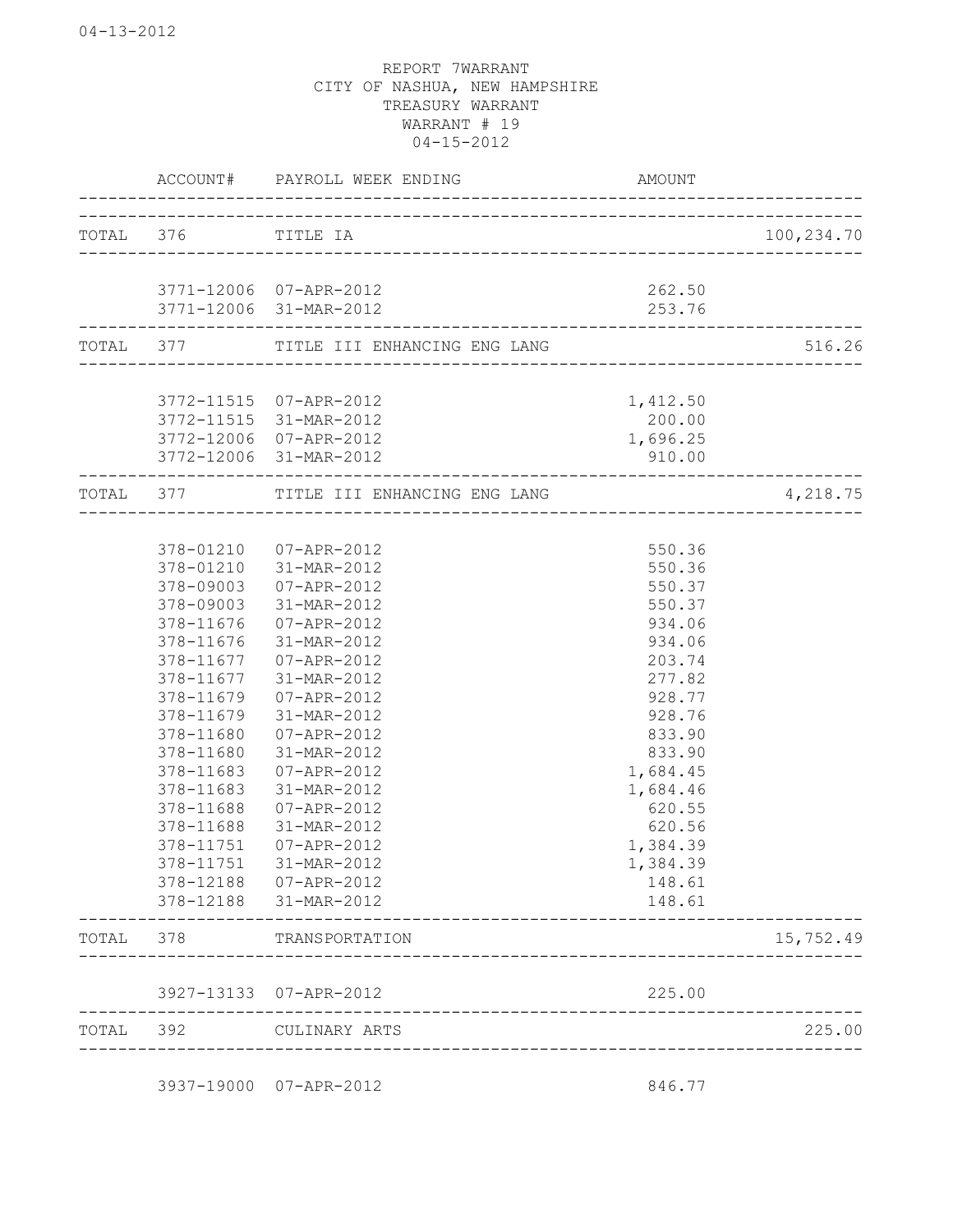|       |                    | ACCOUNT# PAYROLL WEEK ENDING                                               | AMOUNT                                 | <u>_________________</u> |
|-------|--------------------|----------------------------------------------------------------------------|----------------------------------------|--------------------------|
|       | TOTAL 393 DAY CARE |                                                                            |                                        | 846.77                   |
|       |                    | 3952-11726 07-APR-2012<br>3952-12201 07-APR-2012<br>3952-12201 31-MAR-2012 | 67,183.16<br>124.00<br>310.00          |                          |
|       |                    | TOTAL 395 IDEA B SPECIAL EDUCATION                                         |                                        | 67,617.16                |
|       |                    | 3962-11726 07-APR-2012                                                     | 1,702.99                               |                          |
|       |                    | TOTAL 396 IDEA PRESCHOOL                                                   |                                        | 1,702.99                 |
|       |                    | 3977-12111 07-APR-2012<br>3977-12111 31-MAR-2012                           | 1,796.29<br>2,188.56                   |                          |
| TOTAL |                    | 397 SPECIAL ED LOCAL                                                       | -------------------------------------- | 3,984.85                 |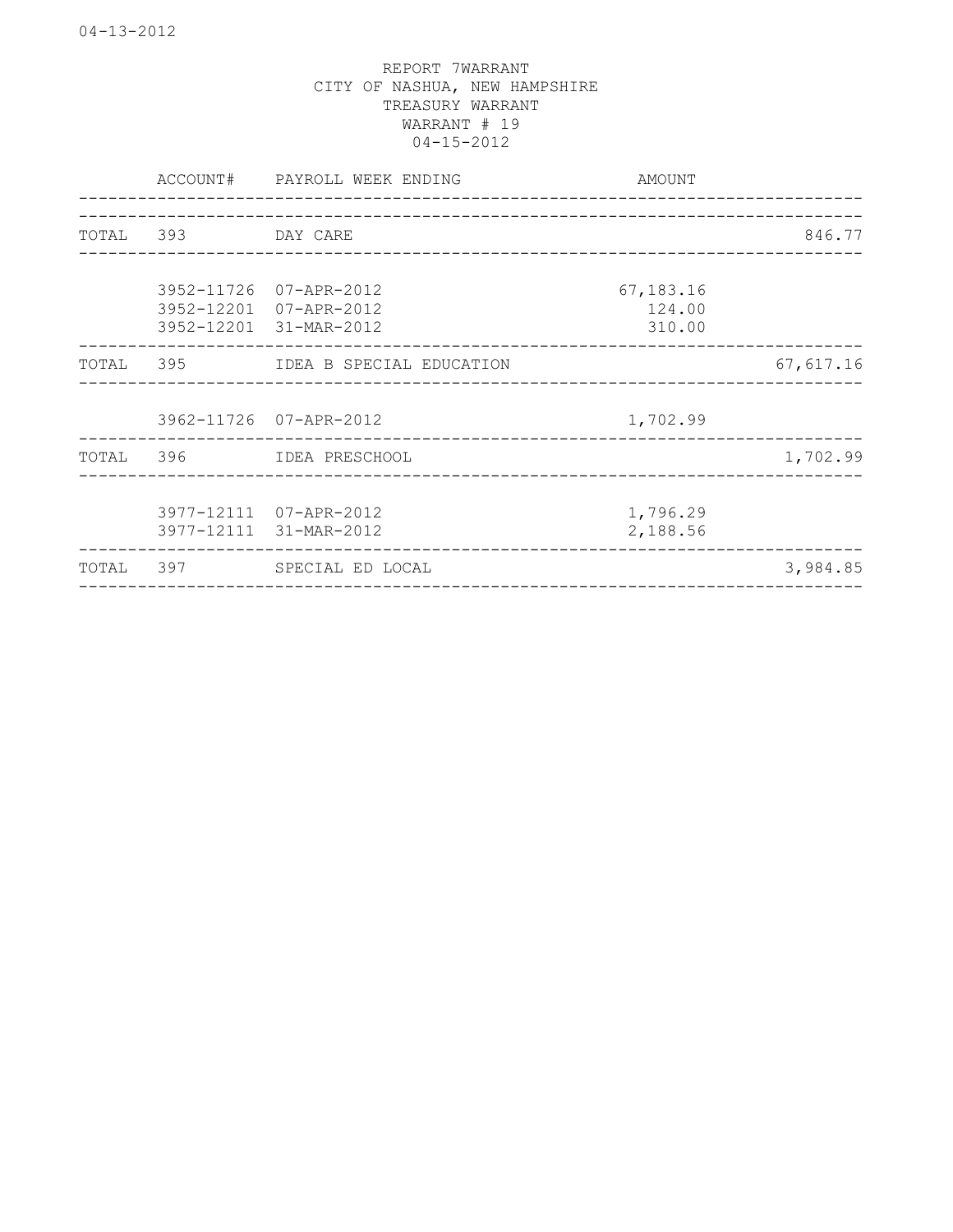|       | ACCOUNT#               | PAYROLL WEEK ENDING        | AMOUNT                              |            |
|-------|------------------------|----------------------------|-------------------------------------|------------|
|       | 501-11033              | 07-APR-2012                | 856.40                              |            |
|       | 501-11033              | 31-MAR-2012                | 856.40                              |            |
|       | 501-11445              | 07-APR-2012                | 437.44                              |            |
|       | 501-11445              | 31-MAR-2012                | 437.44                              |            |
|       | 501-11463              | 07-APR-2012                | 802.30                              |            |
|       | 501-11463              | 31-MAR-2012                | 802.30                              |            |
|       | 501-11470              | 07-APR-2012                | 881.65                              |            |
|       | 501-11470              | 31-MAR-2012                | 881.65                              |            |
|       | 501-11471              | 07-APR-2012                | 2,033.79                            |            |
|       | 501-11471              | 31-MAR-2012                | 2,033.79                            |            |
|       | 501-11611<br>501-11611 | 07-APR-2012<br>31-MAR-2012 | 546.80<br>546.80                    |            |
| TOTAL | 501                    | MAYOR'S OFFICE             |                                     | 11, 116.76 |
|       |                        |                            | ----------------------------------- |            |
|       |                        | 502-11195  07-APR-2012     | 1,431.39                            |            |
|       |                        | 502-11195 31-MAR-2012      | 1,431.39                            |            |
|       | 502-11219              | 07-APR-2012                | 3,711.27                            |            |
|       |                        | 502-11219 31-MAR-2012      | 3,711.27                            |            |
|       |                        | 502-11518  07-APR-2012     | 888.18                              |            |
|       |                        | 502-11518 31-MAR-2012      | 888.18                              |            |
| TOTAL | 502                    | LEGAL DEPARTMENT           |                                     | 12,061.68  |
|       |                        |                            |                                     |            |
|       |                        | 503-11071  07-APR-2012     | 1,293.14                            |            |
|       | 503-11071              | 31-MAR-2012                | 1,293.15                            |            |
|       |                        | 503-12092  07-APR-2012     | 409.25                              |            |
|       | 503-12092              | 31-MAR-2012                | 348.30                              |            |
| TOTAL | 503                    | BOARD OF ALDERMEN          |                                     | 3,343.84   |
|       |                        |                            |                                     |            |
|       |                        | 511-11247 07-APR-2012      | 670.28                              |            |
|       | 511-11247              | 31-MAR-2012                | 670.28                              |            |
|       | 511-11248              | 07-APR-2012<br>31-MAR-2012 | 1,442.84                            |            |
|       | 511-11248              |                            | 1,442.84                            |            |
| TOTAL | 511                    | CITI-STAT                  |                                     | 4,226.24   |
|       |                        |                            |                                     |            |
|       | 512-11005              | 07-APR-2012                | 863.55                              |            |
|       | 512-11005              | 31-MAR-2012                | 863.56                              |            |
|       | 512-11050              | 07-APR-2012                | 742.06                              |            |
|       | 512-11050              | 31-MAR-2012                | 742.06                              |            |
|       | 512-11064              | 07-APR-2012                | 1,017.55                            |            |
|       | 512-11064              | 31-MAR-2012                | 1,017.55                            |            |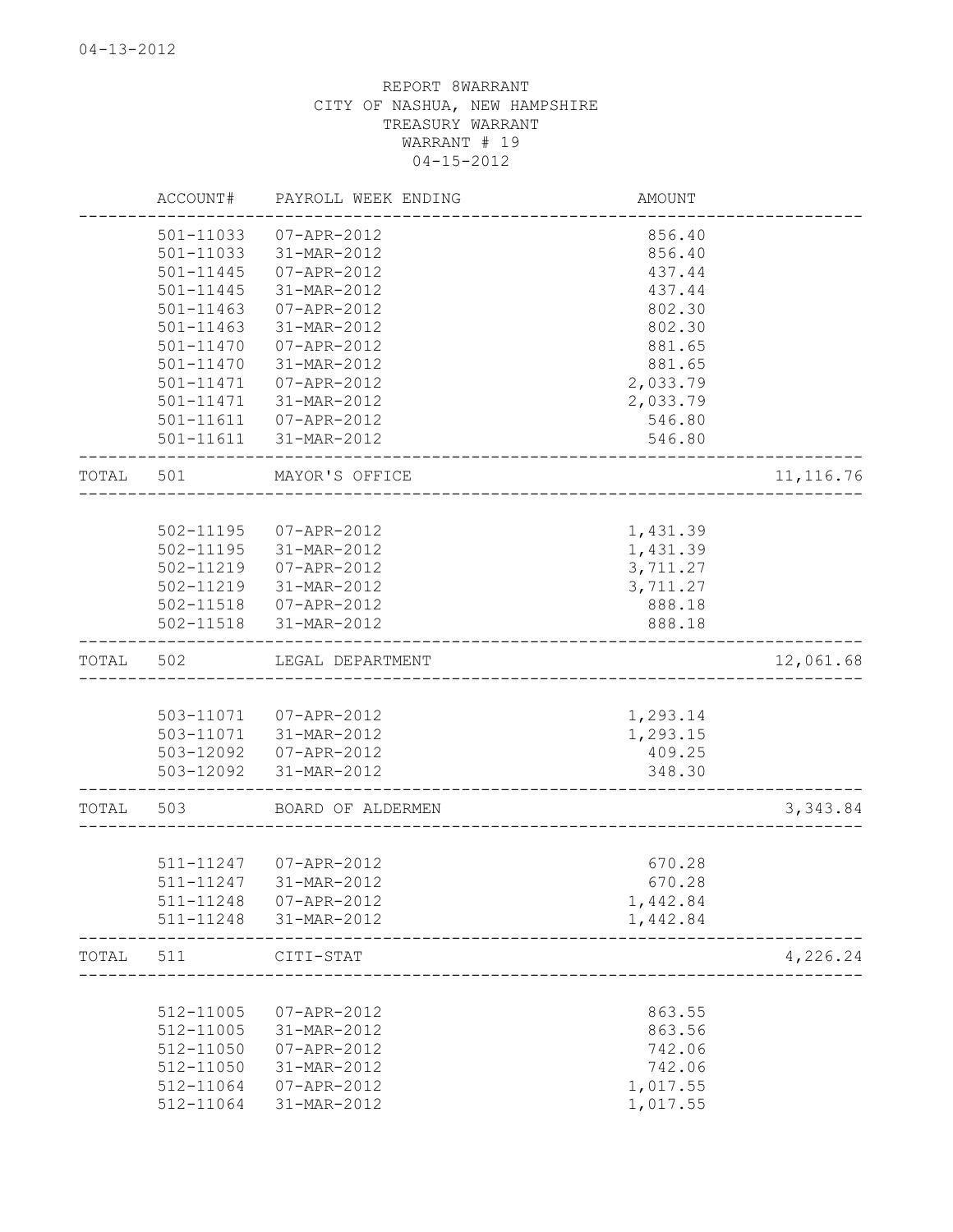|       | ACCOUNT#  | PAYROLL WEEK ENDING    | AMOUNT                           |            |
|-------|-----------|------------------------|----------------------------------|------------|
|       | 512-11073 | 07-APR-2012            | 1,627.85                         |            |
|       | 512-11073 | 31-MAR-2012            | 1,627.84                         |            |
|       | 512-11134 | 07-APR-2012            | 796.65                           |            |
|       | 512-11134 | 31-MAR-2012            | 796.65                           |            |
|       | 512-11165 | 07-APR-2012            | 1,605.05                         |            |
|       | 512-11165 | 31-MAR-2012            | 1,605.06                         |            |
|       | 512-11167 | 07-APR-2012            | 580.90                           |            |
|       | 512-11167 | 31-MAR-2012            | 580.90                           |            |
|       | 512-11173 | 07-APR-2012            | 1,453.63                         |            |
|       | 512-11173 | 31-MAR-2012            | 1,453.63                         |            |
|       | 512-11177 | 07-APR-2012            | 1,895.14                         |            |
|       | 512-11177 | 31-MAR-2012            | 1,895.14                         |            |
|       | 512-11222 | 07-APR-2012            | 1,020.07                         |            |
|       | 512-11222 | 31-MAR-2012            | 1,020.07                         |            |
|       | 512-11224 | 07-APR-2012            | 1,005.33                         |            |
|       | 512-11224 | 31-MAR-2012            | 1,005.34                         |            |
|       | 512-11265 | 07-APR-2012            | 888.18                           |            |
|       | 512-11265 | 31-MAR-2012            | 888.18                           |            |
|       | 512-11431 | 07-APR-2012            | 1,998.71                         |            |
|       | 512-11431 | 31-MAR-2012            | 1,998.71                         |            |
|       | 512-11531 | 07-APR-2012            | 1,693.75                         |            |
|       | 512-11531 | 31-MAR-2012            | 1,693.75                         |            |
|       | 512-11673 | 07-APR-2012            | 1,062.20                         |            |
|       | 512-11673 | 31-MAR-2012            | 1,062.19                         |            |
|       | 512-11684 | 07-APR-2012            | 877.27                           |            |
|       | 512-11684 | 31-MAR-2012            | 877.27                           |            |
|       | 512-11714 | 07-APR-2012            | 962.06                           |            |
|       | 512-11714 | 31-MAR-2012            | 962.06                           |            |
|       | 512-11740 | 07-APR-2012            | 1,678.70                         |            |
|       | 512-11740 | 31-MAR-2012            | 1,678.70                         |            |
|       | 512-12033 | 07-APR-2012            | 619.06                           |            |
|       | 512-12033 | 31-MAR-2012            | 619.06                           |            |
|       | 512-12056 | 07-APR-2012            | 363.06                           |            |
|       | 512-12056 | 31-MAR-2012            | 363.07                           |            |
|       | 512-12749 | 07-APR-2012            | 622.72                           |            |
|       | 512-12749 | 31-MAR-2012            | 622.71                           |            |
|       |           | 512-13004 07-APR-2012  | 87.14                            |            |
|       |           | 512-13004 31-MAR-2012  | 111.32                           |            |
| TOTAL |           | 512 FINANCIAL SERVICES | ________________________________ | 46, 945.45 |
|       |           |                        |                                  |            |
|       | 513-11117 | 07-APR-2012            | 1,626.12                         |            |
|       | 513-11117 | 31-MAR-2012            | 1,626.12                         |            |
|       | 513-11171 | 07-APR-2012            | 1,412.84                         |            |
|       | 513-11171 | 31-MAR-2012            | 2,397.70                         |            |
|       | 513-11213 | 07-APR-2012            | 1,299.58                         |            |
|       | 513-11213 | 31-MAR-2012            | 1,299.58                         |            |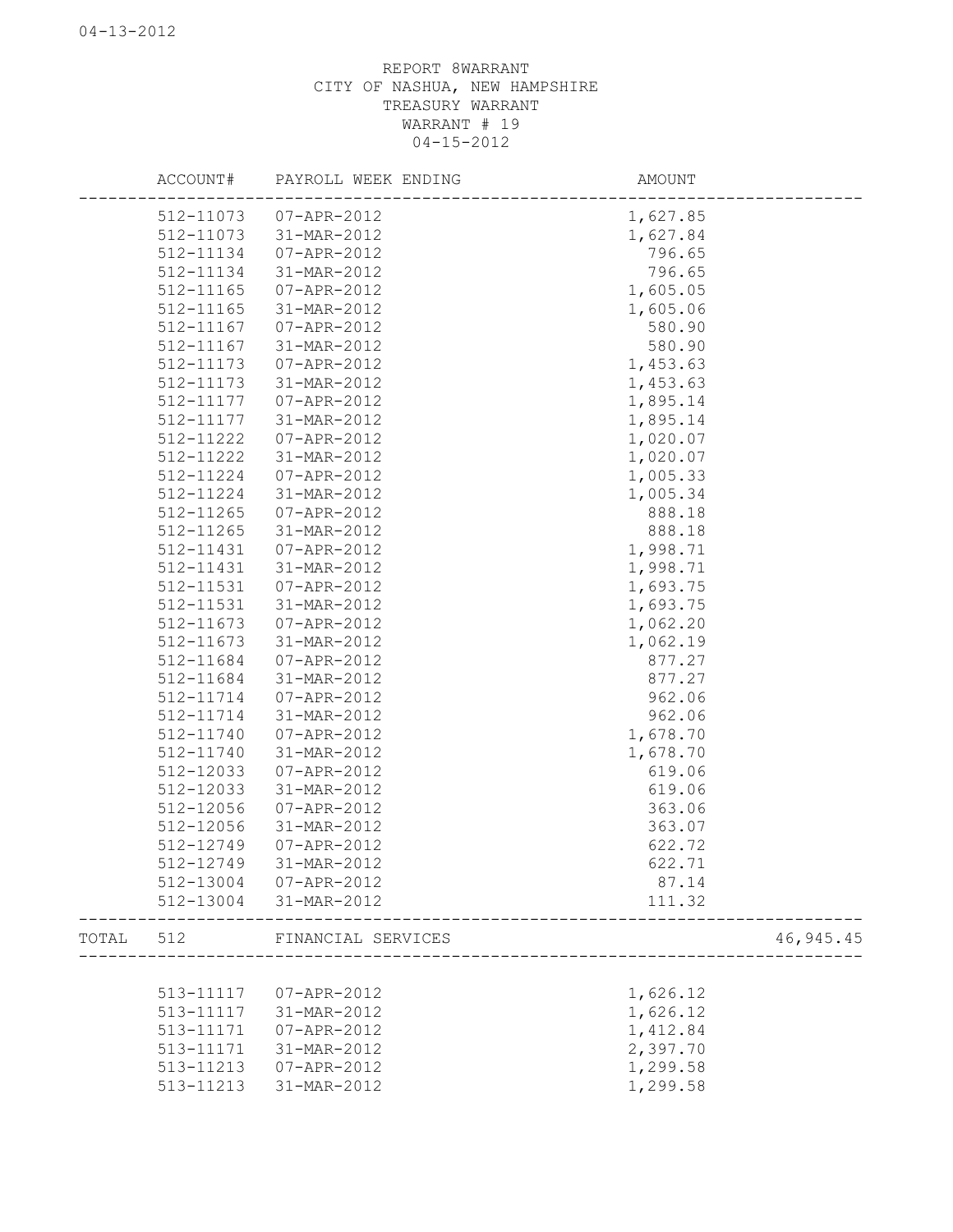|           | ACCOUNT#               | PAYROLL WEEK ENDING         | AMOUNT               |           |
|-----------|------------------------|-----------------------------|----------------------|-----------|
|           | 513-11223              | 07-APR-2012                 | 774.94               |           |
|           | 513-11223              | 31-MAR-2012                 | 774.94               |           |
|           | 513-12085              | 07-APR-2012                 | 175.00               |           |
|           | 513-12085              | 31-MAR-2012                 | 225.00               |           |
| TOTAL 513 |                        | CITY CLERK'S OFFICE         |                      | 11,611.82 |
|           | 515-11185              |                             | 786.81               |           |
|           | 515-11185              | 07-APR-2012<br>31-MAR-2012  | 786.81               |           |
|           |                        |                             |                      |           |
|           | 515-11350              | 07-APR-2012                 | 962.06               |           |
|           | 515-11350              | 31-MAR-2012                 | 962.06               |           |
|           | 515-11447<br>515-11447 | 07-APR-2012<br>31-MAR-2012  | 1,458.37<br>1,458.37 |           |
| TOTAL     | 515                    | HUMAN RESOURCES             |                      | 6,414.48  |
|           |                        |                             |                      |           |
|           | 516-11147              | 07-APR-2012                 | 637.19               |           |
|           | 516-11147              | 31-MAR-2012                 | 637.19               |           |
|           | 516-11148              | 07-APR-2012                 | 985.60               |           |
|           | 516-11148              | 31-MAR-2012                 | 985.60               |           |
|           | 516-11459              | 07-APR-2012                 | 1,293.15             |           |
|           | 516-11459              | 31-MAR-2012                 | 1,293.14             |           |
|           | 516-11573              | 07-APR-2012                 | 939.11               |           |
|           | 516-11573              | 31-MAR-2012                 | 939.12               |           |
| TOTAL     | 516                    | PURCHASING DEPARTMENT       |                      | 7,710.10  |
|           |                        |                             |                      |           |
|           | 517-11198              | 07-APR-2012                 | 1,127.96             |           |
|           | 517-11198              | 31-MAR-2012                 | 1,127.96             |           |
|           | 517-11266              | 07-APR-2012                 | 641.15               |           |
|           | 517-11266              | 31-MAR-2012                 | 641.15               |           |
|           | 517-11420              | 07-APR-2012                 | 747.87               |           |
|           | 517-11420              | 31-MAR-2012                 | 747.87               |           |
|           | 517-12063              | 07-APR-2012                 | 296.86               |           |
|           | 517-12063              | 31-MAR-2012                 | 296.86               |           |
| TOTAL     | 517                    | BUILDING MAINT - CITY ADMIN |                      | 5,627.68  |
|           |                        |                             |                      |           |
|           | 519-11014              | 07-APR-2012                 | 1,122.77             |           |
|           | 519-11014              | 31-MAR-2012                 | 1,122.76             |           |
|           | 519-11016              | 07-APR-2012                 | 985.60               |           |
|           | 519-11016              | 31-MAR-2012                 | 985.60               |           |
|           | 519-11017              | 07-APR-2012                 | 824.00               |           |
|           | 519-11017              | 31-MAR-2012                 | 824.00               |           |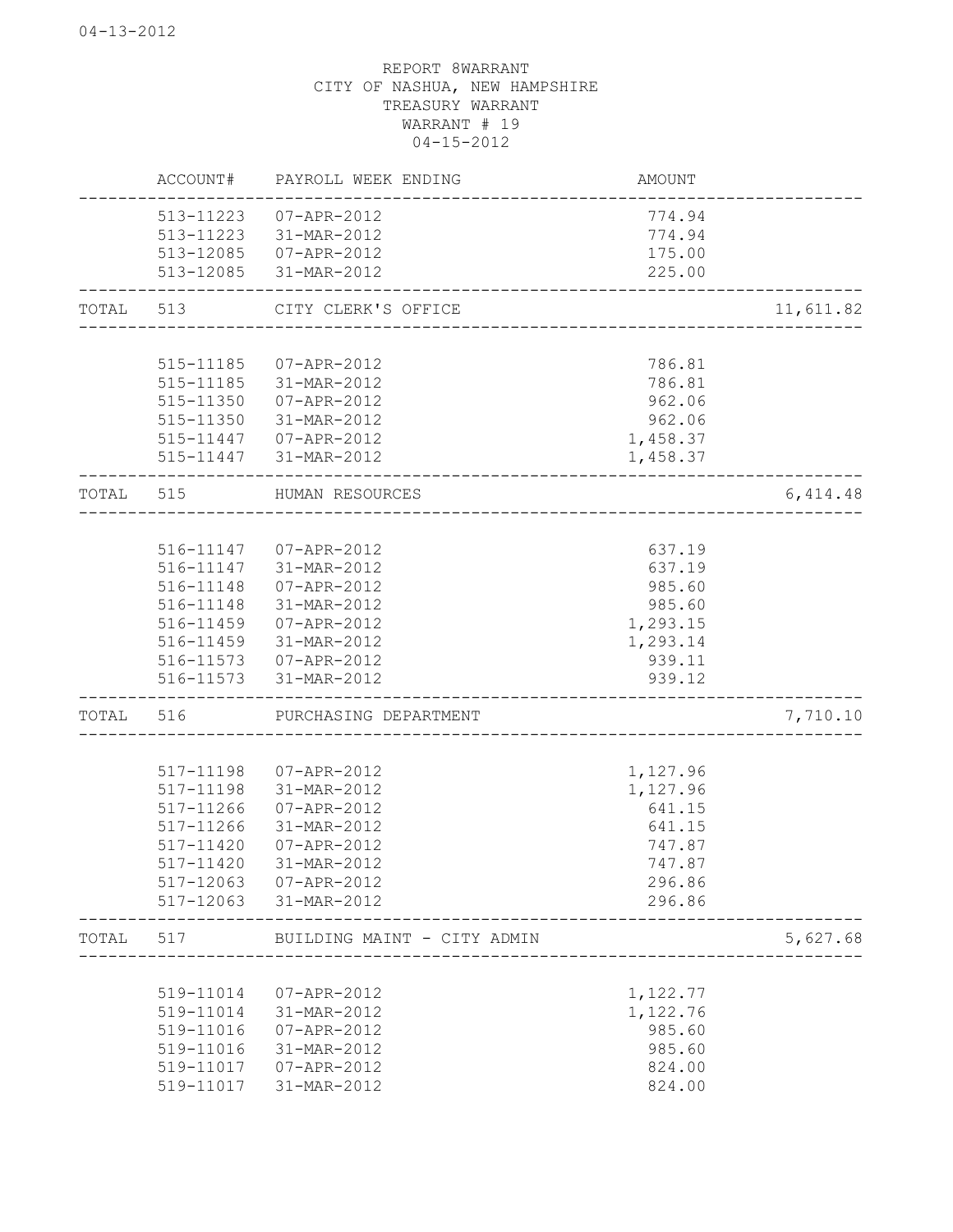|           | ACCOUNT#  | PAYROLL WEEK ENDING   | AMOUNT                             |           |
|-----------|-----------|-----------------------|------------------------------------|-----------|
|           | 519-11115 | 07-APR-2012           | 1,996.63                           |           |
|           | 519-11115 | 31-MAR-2012           | 1,996.63                           |           |
|           | 519-11146 | 07-APR-2012           | 858.42                             |           |
|           | 519-11146 | 31-MAR-2012           | 858.43                             |           |
|           | 519-11153 | 07-APR-2012           | 620.55                             |           |
|           | 519-11153 | 31-MAR-2012           | 620.56                             |           |
|           | 519-11154 | 07-APR-2012           | 652.11                             |           |
|           | 519-11154 | 31-MAR-2012           | 652.11                             |           |
|           | 519-11205 | 07-APR-2012           | 815.21                             |           |
|           | 519-11205 | 31-MAR-2012           | 815.22                             |           |
|           | 519-11241 | 07-APR-2012           | 1,367.59                           |           |
|           | 519-11241 | 31-MAR-2012           | 1,367.59                           |           |
| TOTAL 519 |           | ASSESSORS             |                                    | 18,485.78 |
|           |           |                       |                                    |           |
|           |           | 520-12077 07-APR-2012 | 277.03                             |           |
|           |           | 520-12077 31-MAR-2012 | 277.03                             |           |
|           |           |                       |                                    |           |
| TOTAL 520 |           | HUNT BUILDING         | __________________________________ | 554.06    |
|           |           |                       |                                    |           |
|           | 522-11024 | 07-APR-2012           | 639.71                             |           |
|           | 522-11024 | 31-MAR-2012           | 639.71                             |           |
|           | 522-11127 | 07-APR-2012           | 1,626.13                           |           |
|           | 522-11127 | 31-MAR-2012           | 1,626.12                           |           |
|           | 522-11128 | 07-APR-2012           | 1,152.83                           |           |
|           | 522-11128 | 31-MAR-2012           | 1,152.83                           |           |
|           | 522-11286 | 07-APR-2012           | 608.85                             |           |
|           | 522-11286 | 31-MAR-2012           | 608.85                             |           |
|           | 522-11356 | 07-APR-2012           | 1,103.93                           |           |
|           | 522-11356 | 31-MAR-2012           | 1,103.92                           |           |
|           | 522-11429 | 07-APR-2012           | 1,873.48                           |           |
|           | 522-11429 | 31-MAR-2012           | 1,873.48                           |           |
|           | 522-11496 | 07-APR-2012           | 1,537.48                           |           |
|           | 522-11496 | 31-MAR-2012           | 1,537.48                           |           |
|           | 522-11641 | 07-APR-2012           | 1,409.38                           |           |
|           | 522-11641 | 31-MAR-2012           | 1,409.38                           |           |
|           | 522-11652 | 07-APR-2012           | 1,496.81                           |           |
|           | 522-11652 | 31-MAR-2012           | 1,496.81                           |           |
|           | 522-11721 | $07 - APR - 2012$     | 1,556.12                           |           |
|           | 522-11721 | 31-MAR-2012           | 1,556.11                           |           |
|           | 522-11724 | 07-APR-2012           | 1,377.84                           |           |
|           | 522-11724 | 31-MAR-2012           | 1,377.84                           |           |
|           | 522-11729 | $07 - APR - 2012$     | 2,231.12                           |           |
|           | 522-11729 | 31-MAR-2012           | 2,231.10                           |           |
|           | 522-13004 | $07 - APR - 2012$     | 117.94                             |           |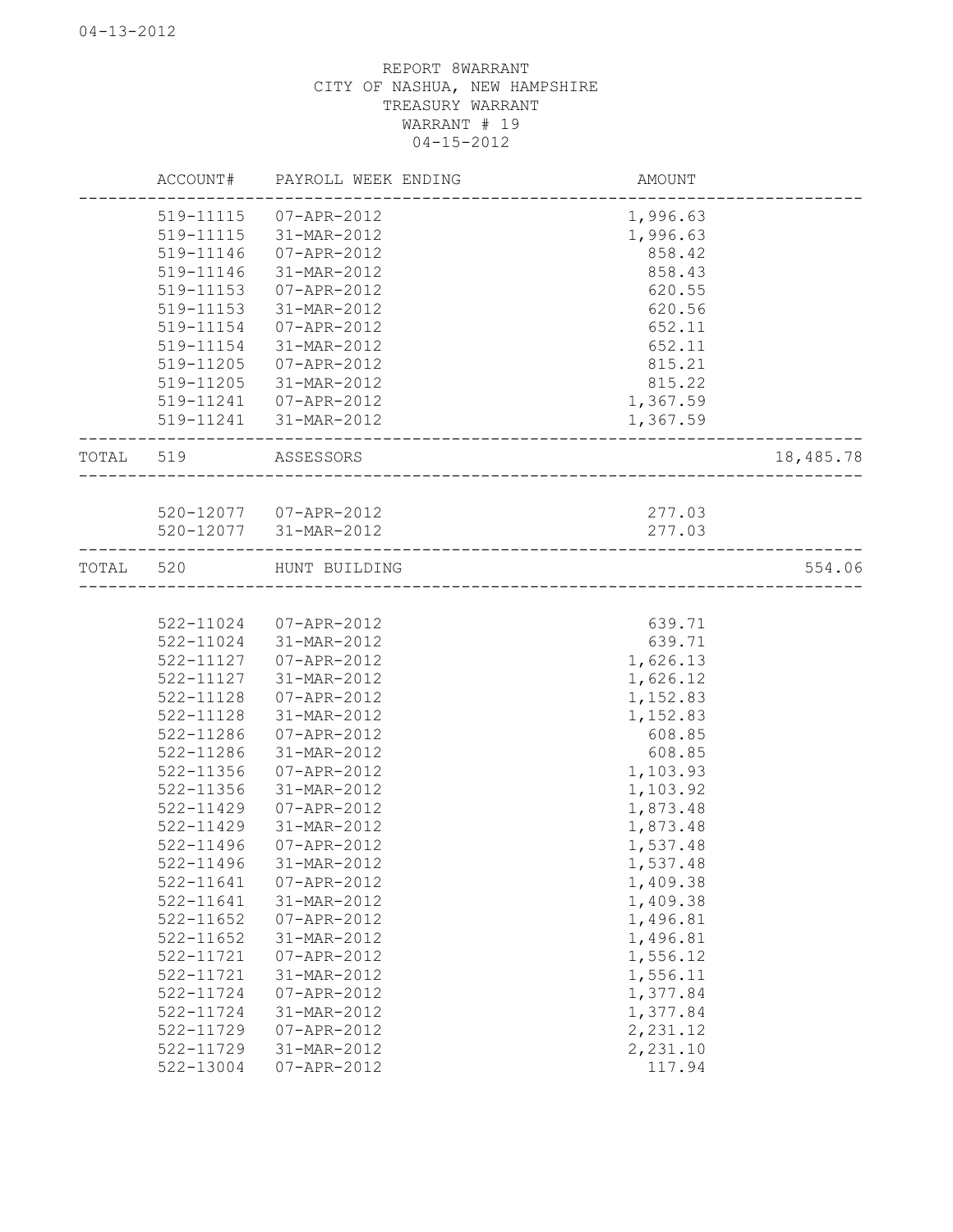|           | ACCOUNT# PAYROLL WEEK ENDING            | AMOUNT                   |            |
|-----------|-----------------------------------------|--------------------------|------------|
|           | TOTAL 522 INFORMATION TECHNOLOGY        |                          | 33, 345.25 |
|           |                                         | ------------------------ |            |
|           | 523-11332 07-APR-2012                   | 1,006.33                 |            |
|           | 523-11332 31-MAR-2012                   | 1,006.33                 |            |
| TOTAL 523 | GIS<br>________________________________ |                          | 2,012.66   |
|           |                                         |                          |            |
| 531-11065 | 07-APR-2012                             | 1,149.02                 |            |
| 531-11065 | 31-MAR-2012                             | 1,149.02                 |            |
| 531-11085 | 07-APR-2012                             | 922.04                   |            |
| 531-11085 | 31-MAR-2012                             | 922.04                   |            |
| 531-11114 | 07-APR-2012                             | 2,367.05                 |            |
| 531-11114 | 31-MAR-2012                             | 2,367.05                 |            |
| 531-11129 | 07-APR-2012                             | 1,968.13                 |            |
| 531-11129 | 31-MAR-2012                             | 1,968.14                 |            |
| 531-11164 | 07-APR-2012                             | 1,178.65                 |            |
| 531-11164 | 31-MAR-2012                             | 1,178.65                 |            |
| 531-11166 | 07-APR-2012                             | 1,937.99                 |            |
| 531-11166 | 31-MAR-2012                             | 1,937.98                 |            |
| 531-11170 | 07-APR-2012                             | 1,526.04                 |            |
| 531-11170 | 31-MAR-2012                             | 1,526.04                 |            |
| 531-11201 | 07-APR-2012                             | 682.42                   |            |
| 531-11201 | 31-MAR-2012                             | 682.42                   |            |
| 531-11203 | 07-APR-2012                             | 1,349.54                 |            |
| 531-11203 | 31-MAR-2012                             | 1,349.54                 |            |
| 531-11226 | 07-APR-2012                             | 776.25                   |            |
| 531-11226 | 31-MAR-2012                             | 776.25                   |            |
| 531-11242 | 07-APR-2012                             | 1,158.79                 |            |
| 531-11242 | 31-MAR-2012                             | 1,158.79                 |            |
| 531-11245 | 07-APR-2012                             | 643.00                   |            |
| 531-11245 | 31-MAR-2012                             | 643.00                   |            |
| 531-11257 | 07-APR-2012                             | 5, 123.45                |            |
|           | 531-11257 31-MAR-2012                   | 5, 123.45                |            |
| 531-11287 | $07 - APR - 2012$                       | 846.15                   |            |
| 531-11287 | 31-MAR-2012                             | 846.15                   |            |
| 531-11398 | 07-APR-2012                             | 646.26                   |            |
| 531-11398 | 31-MAR-2012                             | 646.25                   |            |
| 531-11474 | 07-APR-2012                             | 740.39                   |            |
| 531-11474 | 31-MAR-2012                             | 740.38                   |            |
| 531-11477 | 07-APR-2012                             | 735.61                   |            |
| 531-11477 | 31-MAR-2012                             | 735.61                   |            |
| 531-11487 | 07-APR-2012                             | 1,400.35                 |            |
| 531-11487 | 31-MAR-2012                             | 1,400.35                 |            |
| 531-11495 | 07-APR-2012                             | 1,037.27                 |            |
| 531-11495 | 31-MAR-2012                             | 1,037.27                 |            |
|           |                                         |                          |            |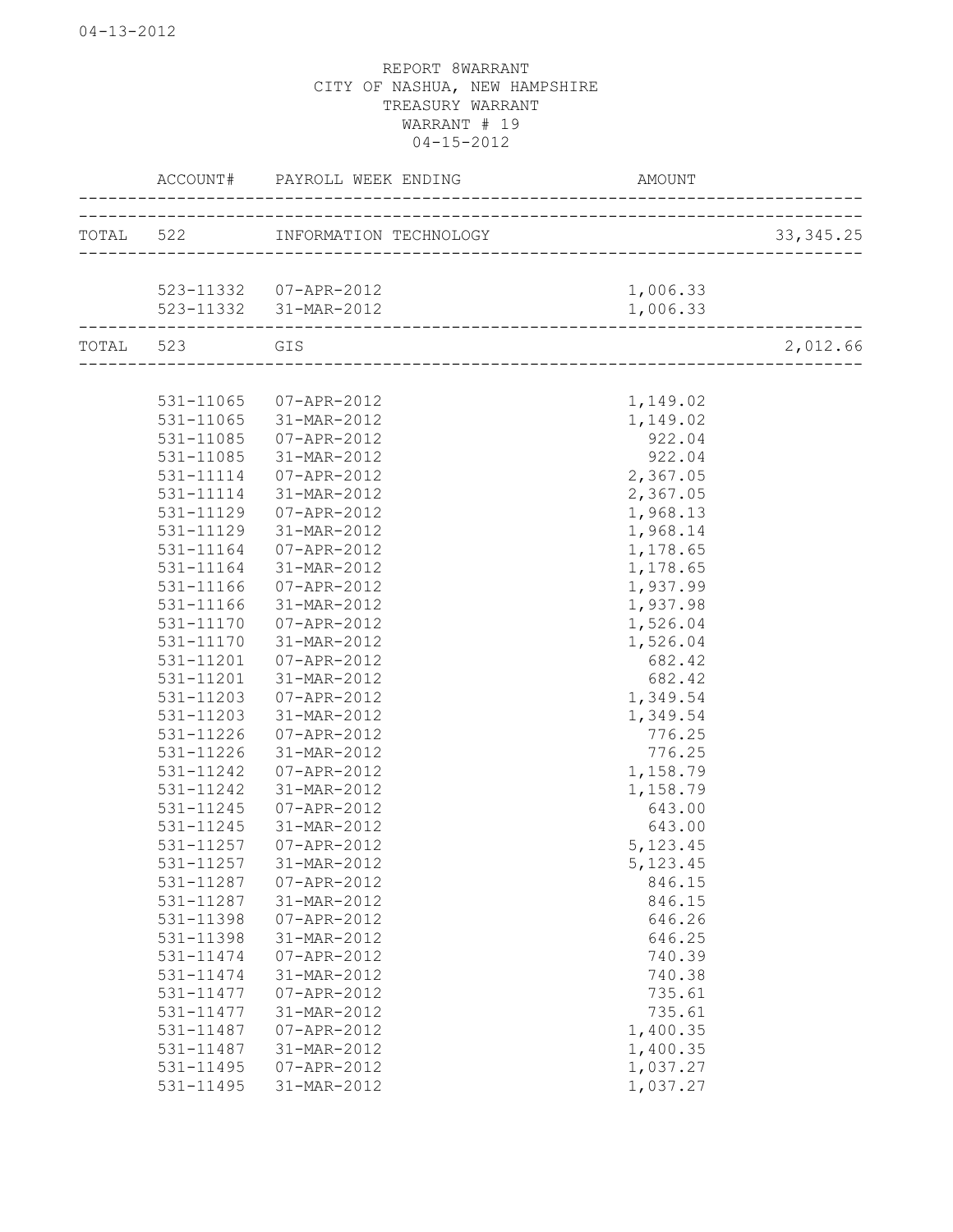| ACCOUNT#  | PAYROLL WEEK ENDING | AMOUNT      |
|-----------|---------------------|-------------|
| 531-11498 | 07-APR-2012         | 882.57      |
| 531-11498 | 31-MAR-2012         | 882.57      |
| 531-11516 | 07-APR-2012         | 884.57      |
| 531-11516 | 31-MAR-2012         | 884.57      |
| 531-11534 | 07-APR-2012         | 1,496.62    |
| 531-11534 | 31-MAR-2012         | 1,496.62    |
| 531-11535 | 07-APR-2012         | 13,447.80   |
| 531-11535 | 31-MAR-2012         | 13, 447.82  |
| 531-11537 | 07-APR-2012         | 14,485.33   |
| 531-11537 | 31-MAR-2012         | 14,485.36   |
| 531-11538 | 07-APR-2012         | 922.04      |
| 531-11538 | 31-MAR-2012         | 922.04      |
| 531-11539 | 07-APR-2012         | 1,587.09    |
| 531-11539 | 31-MAR-2012         | 1,587.09    |
| 531-11544 | 07-APR-2012         | 4,289.96    |
| 531-11544 | 31-MAR-2012         | 4,289.96    |
| 531-11549 | 07-APR-2012         | 7,364.80    |
| 531-11549 | 31-MAR-2012         | 7,364.80    |
| 531-11550 | $07 - APR - 2012$   | 1,924.30    |
| 531-11550 | 31-MAR-2012         | 1,924.26    |
| 531-11552 | 07-APR-2012         | 11,398.20   |
| 531-11552 | 31-MAR-2012         | 11,398.20   |
| 531-11555 | $07 - APR - 2012$   | 43,105.00   |
| 531-11555 | 31-MAR-2012         | 43,105.00   |
| 531-11558 | 07-APR-2012         | 71, 177.53  |
| 531-11558 | 31-MAR-2012         | 71,047.66   |
| 531-11561 | 07-APR-2012         | 11,851.41   |
| 531-11561 | 31-MAR-2012         | 11,912.90   |
| 531-11567 | 07-APR-2012         | 34, 187. 10 |
| 531-11567 | 31-MAR-2012         | 34, 187. 11 |
| 531-11569 | 07-APR-2012         | 1,214.02    |
| 531-11569 | 31-MAR-2012         | 1,214.02    |
| 531-11618 | 07-APR-2012         | 2,713.46    |
| 531-11618 | 31-MAR-2012         | 2,713.44    |
| 531-11622 | 07-APR-2012         | 3,062.10    |
| 531-11622 | 31-MAR-2012         | 3,062.09    |
| 531-11664 | 07-APR-2012         | 1,171.16    |
| 531-11664 | 31-MAR-2012         | 1,171.17    |
| 531-11665 | 07-APR-2012         | 863.24      |
| 531-11665 | 31-MAR-2012         | 863.24      |
| 531-11719 | 07-APR-2012         | 949.27      |
| 531-11719 | 31-MAR-2012         | 949.27      |
| 531-11732 | $07 - APR - 2012$   | 6,034.25    |
| 531-11732 | 31-MAR-2012         | 6,034.25    |
| 531-12020 | 07-APR-2012         | 984.99      |
| 531-12020 | 31-MAR-2012         | 984.99      |
| 531-12042 | 07-APR-2012         | 920.55      |
| 531-12042 | 31-MAR-2012         | 664.72      |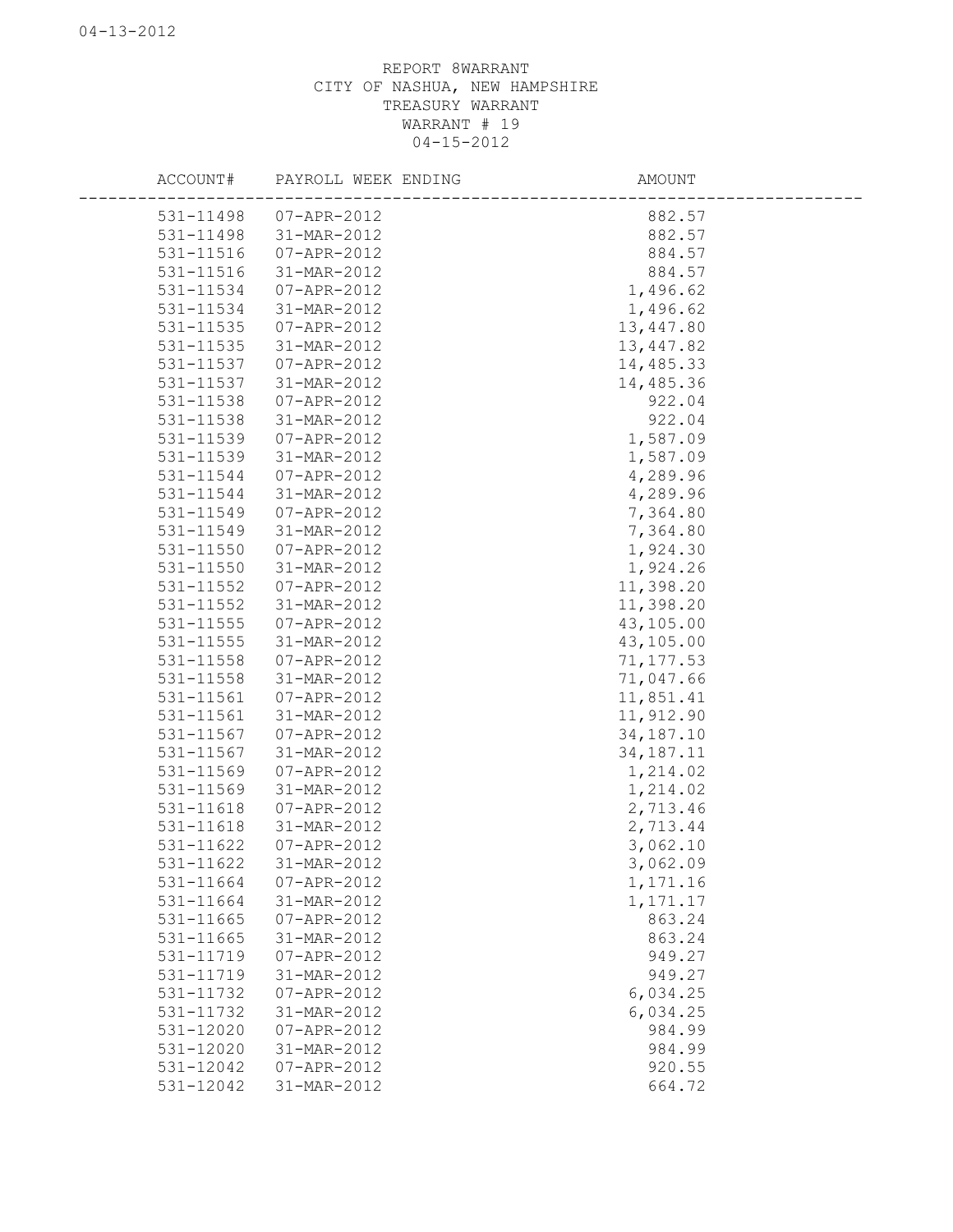|           | ACCOUNT#               | PAYROLL WEEK ENDING              | AMOUNT                |            |
|-----------|------------------------|----------------------------------|-----------------------|------------|
|           | 531-12066              | 07-APR-2012                      | 666.41                |            |
|           | 531-12066              | 31-MAR-2012                      | 666.41                |            |
|           | 531-12068              | 07-APR-2012                      | 725.99                |            |
|           | 531-12068              | 31-MAR-2012                      | 725.99                |            |
|           | 531-12071              | 07-APR-2012                      | 266.52                |            |
|           | 531-12071              | 31-MAR-2012                      | 266.52                |            |
|           | 531-12119              | 07-APR-2012                      | 1,158.52              |            |
|           | 531-12119              | 31-MAR-2012                      | 1,158.52              |            |
|           | 531-13004              | 07-APR-2012                      | 1,071.74              |            |
|           | 531-13004              | 31-MAR-2012                      | 2,747.92              |            |
|           | 531-13038              | 07-APR-2012                      | 3, 412.61             |            |
|           | 531-13038              | 31-MAR-2012                      | 1,974.79              |            |
|           | 531-13040              | 07-APR-2012                      | 5,263.11              |            |
|           | 531-13040              | 31-MAR-2012                      | 3,972.42              |            |
|           | 531-13044              | 07-APR-2012                      | 652.54                |            |
|           | 531-13044              | 31-MAR-2012                      | 4,283.11              |            |
|           | 531-13047              | 07-APR-2012                      | 3, 344.15             |            |
|           | 531-13047              | 31-MAR-2012                      | 4,080.90              |            |
|           | 531-13048              | 07-APR-2012                      | 1,950.16              |            |
|           | 531-13048              | 31-MAR-2012                      | 8,157.04              |            |
|           | 531-17003              | 07-APR-2012                      | 500.00                |            |
|           | 531-17003              | 31-MAR-2012                      | 900.00                |            |
|           |                        |                                  |                       |            |
| TOTAL 531 |                        | POLICE DEPARTMENT                |                       | 573,832.66 |
|           |                        |                                  |                       |            |
|           | 532-11024              | 07-APR-2012                      | 2,120.49              |            |
|           | 532-11024              | 31-MAR-2012                      | 2,120.50              |            |
|           | 532-11036              | 07-APR-2012                      | 1,929.25              |            |
|           | 532-11036              | 31-MAR-2012                      | 1,929.25              |            |
|           | 532-11063              | 07-APR-2012                      | 1,377.02              |            |
|           | 532-11063              | 31-MAR-2012                      | 1,377.02              |            |
|           | 532-11066              | 07-APR-2012                      | 1,363.38              |            |
|           | 532-11066              | 31-MAR-2012                      | 1,405.64              |            |
|           | 532-11069              | 07-APR-2012                      | 2,740.40              |            |
|           | 532-11069              | 31-MAR-2012                      | 2,740.40              |            |
|           | 532-11111              | 07-APR-2012                      | 2,240.77              |            |
|           | 532-11111              | 31-MAR-2012                      | 2,240.77              |            |
|           | 532-11207              | $07 - APR - 2012$                | 6,793.70              |            |
|           | 532-11207              | 31-MAR-2012                      | 6,793.70              |            |
|           | 532-11281              | $07 - APR - 2012$                | 1,005.80              |            |
|           | 532-11281              | 31-MAR-2012                      | 1,005.80              |            |
|           | 532-11285              | 07-APR-2012                      | 8, 414.54             |            |
|           | 532-11285              | 31-MAR-2012                      | 8, 414.54             |            |
|           | 532-11291              | 07-APR-2012                      | 8,070.45              |            |
|           | 532-11291<br>532-11300 | 31-MAR-2012<br>$07 - APR - 2012$ | 8,016.84<br>37,389.70 |            |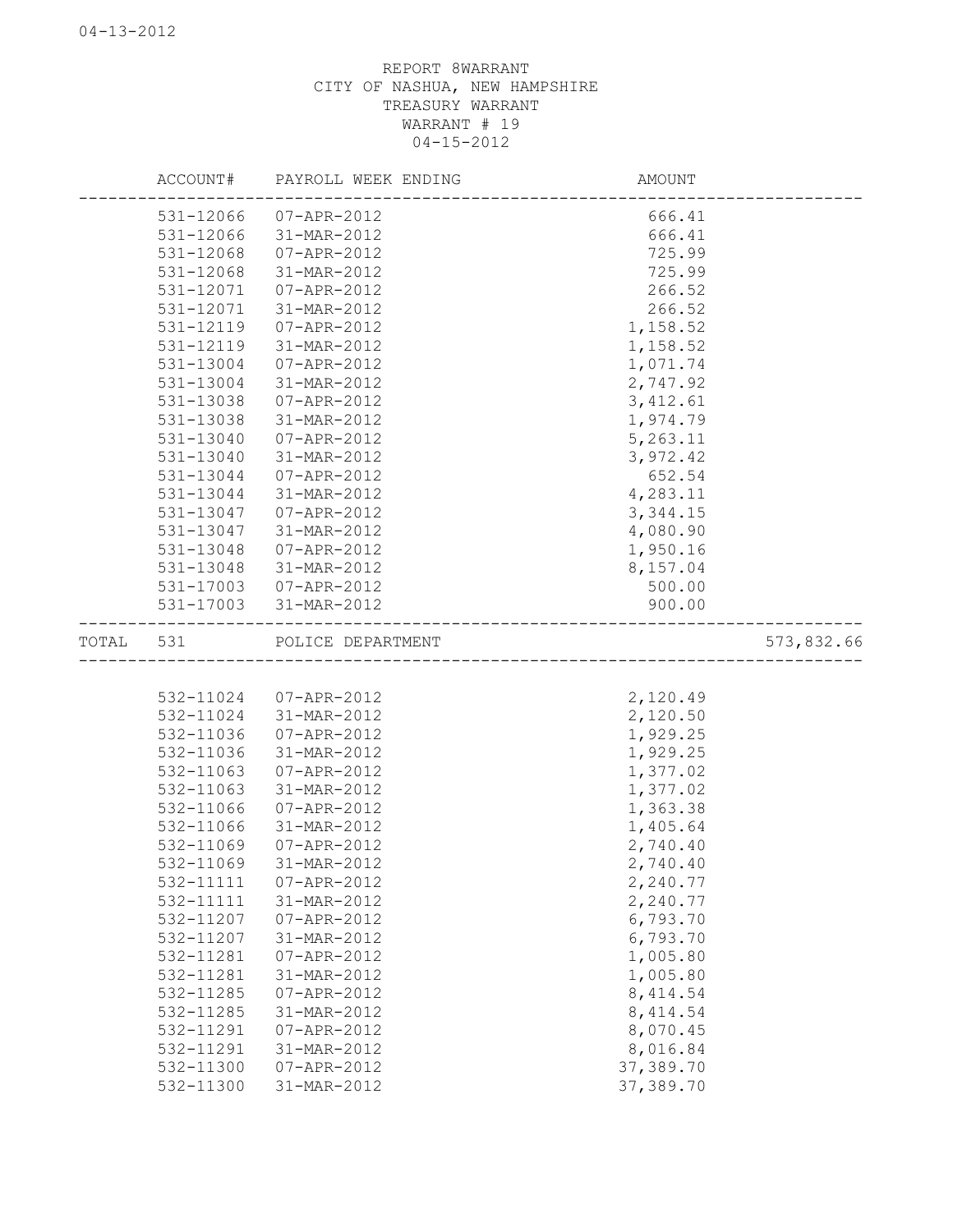|           | ACCOUNT#  | PAYROLL WEEK ENDING            | AMOUNT                         |            |
|-----------|-----------|--------------------------------|--------------------------------|------------|
|           | 532-11303 | 07-APR-2012                    | 1,252.31                       |            |
|           | 532-11303 | 31-MAR-2012                    | 1,252.31                       |            |
|           | 532-11309 | 07-APR-2012                    | 99,301.58                      |            |
|           | 532-11309 | 31-MAR-2012                    | 100,461.99                     |            |
|           | 532-11660 | 07-APR-2012                    | 1,535.86                       |            |
|           | 532-11660 | 31-MAR-2012                    | 1,535.86                       |            |
|           | 532-11663 | 07-APR-2012                    | 1,535.88                       |            |
|           | 532-11663 | 31-MAR-2012                    | 1,535.86                       |            |
|           | 532-11666 | 07-APR-2012                    | 1,535.86                       |            |
|           | 532-11666 | 31-MAR-2012                    | 1,535.86                       |            |
|           | 532-11668 | 07-APR-2012                    | 1,551.21                       |            |
|           | 532-11668 | 31-MAR-2012                    | 1,551.21                       |            |
|           | 532-12070 | 07-APR-2012                    | 24, 495. 43                    |            |
|           | 532-12070 | 31-MAR-2012                    | 31,884.94                      |            |
|           | 532-13003 | 07-APR-2012                    | 2,968.16                       |            |
|           | 532-13003 | 31-MAR-2012                    | 14,270.42                      |            |
|           | 532-13004 | 31-MAR-2012                    | 31.16                          |            |
|           | 532-13018 | 07-APR-2012                    | 3,730.88                       |            |
|           | 532-13018 | 31-MAR-2012                    | 2,810.43                       |            |
|           | 532-13024 | 07-APR-2012                    | 120.04                         |            |
|           | 532-13024 | 31-MAR-2012                    | 378.27                         |            |
|           | 532-13050 | 07-APR-2012                    | 1,394.34                       |            |
|           | 532-13050 | 31-MAR-2012                    | 12, 179.36                     |            |
|           | 532-19231 | 07-APR-2012                    | 1,177.14                       |            |
|           | 532-19231 | 31-MAR-2012                    | 1,177.14                       |            |
|           | 532-19232 | 07-APR-2012                    | 1,897.46                       |            |
|           | 532-19232 | 31-MAR-2012                    | 1,897.46                       |            |
|           | 532-19233 | 07-APR-2012                    | 2,987.28                       |            |
|           | 532-19233 | 31-MAR-2012                    | 2,811.65                       |            |
|           | 532-19234 | 07-APR-2012                    | 1,849.34                       |            |
|           | 532-19234 | 31-MAR-2012                    | 1,849.34                       |            |
|           |           |                                |                                |            |
| TOTAL 532 |           | FIRE DEPARTMENT                | ____________________________   | 471,375.69 |
|           |           |                                |                                |            |
|           |           | 535-11436 07-APR-2012          | 1,384.62                       |            |
|           |           | 535-11436 31-MAR-2012          | 1,384.62                       |            |
|           |           | 535-11980  07-APR-2012         | 96.15                          |            |
|           |           | 535-11980 31-MAR-2012          | 96.15                          |            |
|           |           | TOTAL 535 EMERGENCY MANAGEMENT | ______________________________ | 2,961.54   |
|           |           |                                |                                |            |
|           | 536-11200 | 07-APR-2012                    | 1,449.60                       |            |
|           | 536-11200 | 31-MAR-2012                    | 1,449.60                       |            |
|           | 536-12137 | 07-APR-2012                    | 1,230.12                       |            |
|           | 536-12137 | 31-MAR-2012                    | 1,230.12                       |            |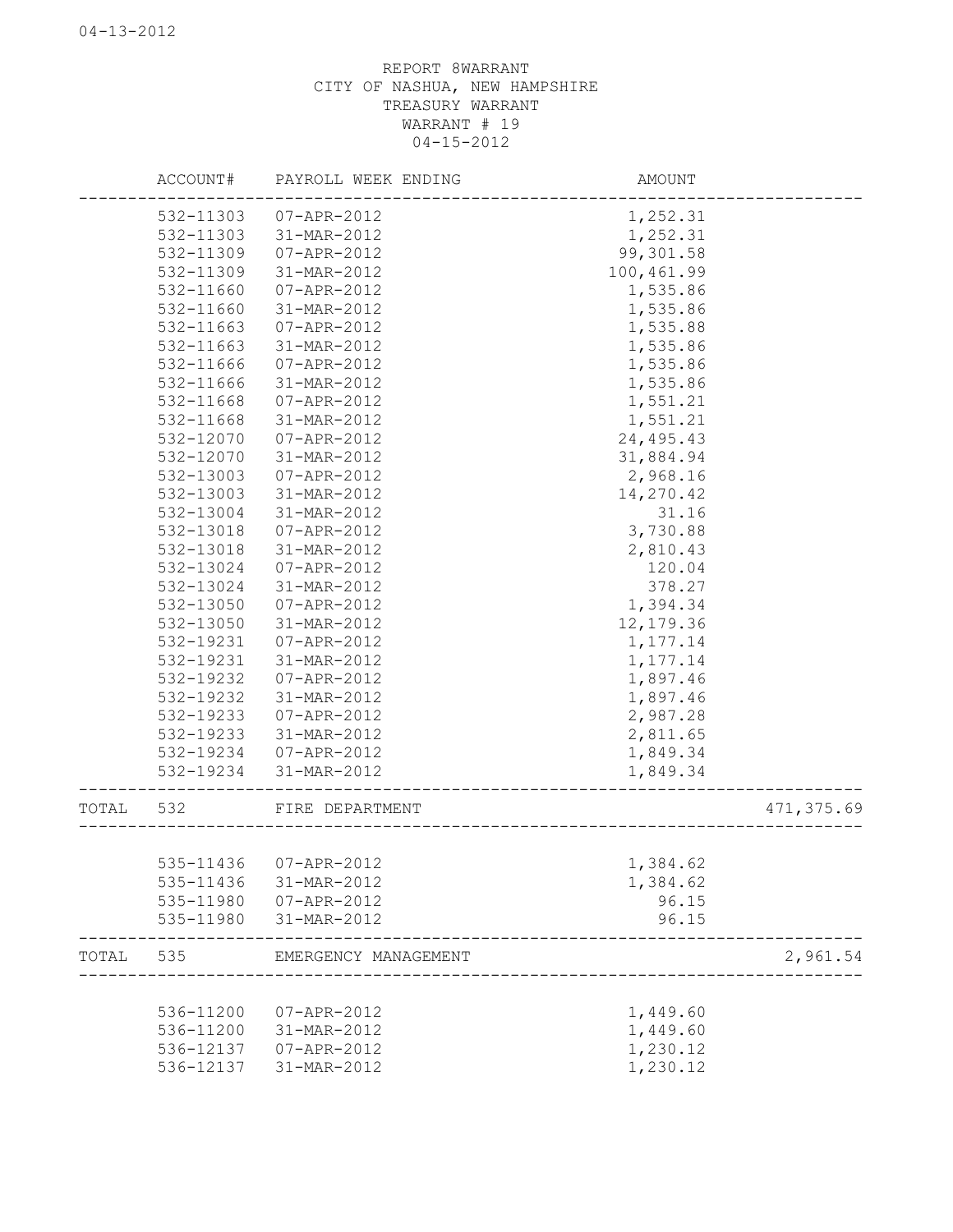|       | ACCOUNT#  | PAYROLL WEEK ENDING               | <b>AMOUNT</b>          |           |
|-------|-----------|-----------------------------------|------------------------|-----------|
|       |           | TOTAL 536 CITYWIDE COMMUNICATIONS | ______________________ | 5,359.44  |
|       |           |                                   |                        |           |
|       | 541-11024 | 07-APR-2012                       | 396.53                 |           |
|       | 541-11024 | 31-MAR-2012                       | 396.53                 |           |
|       | 541-11240 | 07-APR-2012                       | 1,558.90               |           |
|       | 541-11240 | 31-MAR-2012                       | 1,558.90               |           |
|       | 541-11346 | 07-APR-2012                       | 437.48                 |           |
|       | 541-11346 | 31-MAR-2012                       | 437.48                 |           |
| TOTAL | 541       | COMMUNITY SERVICES DIVISION       |                        | 4,785.82  |
|       |           |                                   |                        |           |
|       | 542-11024 | 07-APR-2012                       | 660.87                 |           |
|       | 542-11024 | 31-MAR-2012                       | 660.88                 |           |
|       | 542-11426 | 07-APR-2012                       | 1,286.72               |           |
|       | 542-11426 | 31-MAR-2012                       | 1,286.72               |           |
|       | 542-11484 | $07 - APR - 2012$                 | 156.80                 |           |
|       | 542-11484 | 31-MAR-2012                       | 156.80                 |           |
|       | 542-11584 | 07-APR-2012                       | 3,853.59               |           |
|       | 542-11584 | 31-MAR-2012                       | 3,853.60               |           |
|       | 542-12044 | 07-APR-2012                       | 242.40                 |           |
|       | 542-12044 | 31-MAR-2012                       | 166.65                 |           |
| TOTAL | 542       | COMMUNITY HEALTH                  |                        | 12,325.03 |
|       |           |                                   |                        |           |
|       | 543-11380 | 07-APR-2012                       | 993.15                 |           |
|       | 543-11380 | 31-MAR-2012                       | 993.15                 |           |
|       | 543-11438 | 07-APR-2012                       | 1,331.51               |           |
|       | 543-11438 | 31-MAR-2012                       | 1,331.51               |           |
|       | 543-11602 | 07-APR-2012                       | 914.39                 |           |
|       | 543-11602 | 31-MAR-2012                       | 914.39                 |           |
|       | 543-11604 | 07-APR-2012                       | 790.75                 |           |
|       | 543-11604 | 31-MAR-2012                       | 790.75                 |           |
|       | 543-11605 | 07-APR-2012                       | 990.07                 |           |
|       | 543-11605 | 31-MAR-2012                       | 990.06                 |           |
| TOTAL | 543       | ENVIRONMENTAL HEALTH DEPT.        |                        | 10,039.73 |
|       |           |                                   |                        |           |
|       | 544-11008 | 07-APR-2012                       | 770.29                 |           |
|       | 544-11008 | 31-MAR-2012                       | 770.29                 |           |
|       | 544-11099 | 07-APR-2012                       | 2,171.96               |           |
|       | 544-11099 | 31-MAR-2012                       | 2,171.97               |           |
|       | 544-11112 | 07-APR-2012                       | 881.65                 |           |
|       | 544-11112 | 31-MAR-2012                       | 881.65                 |           |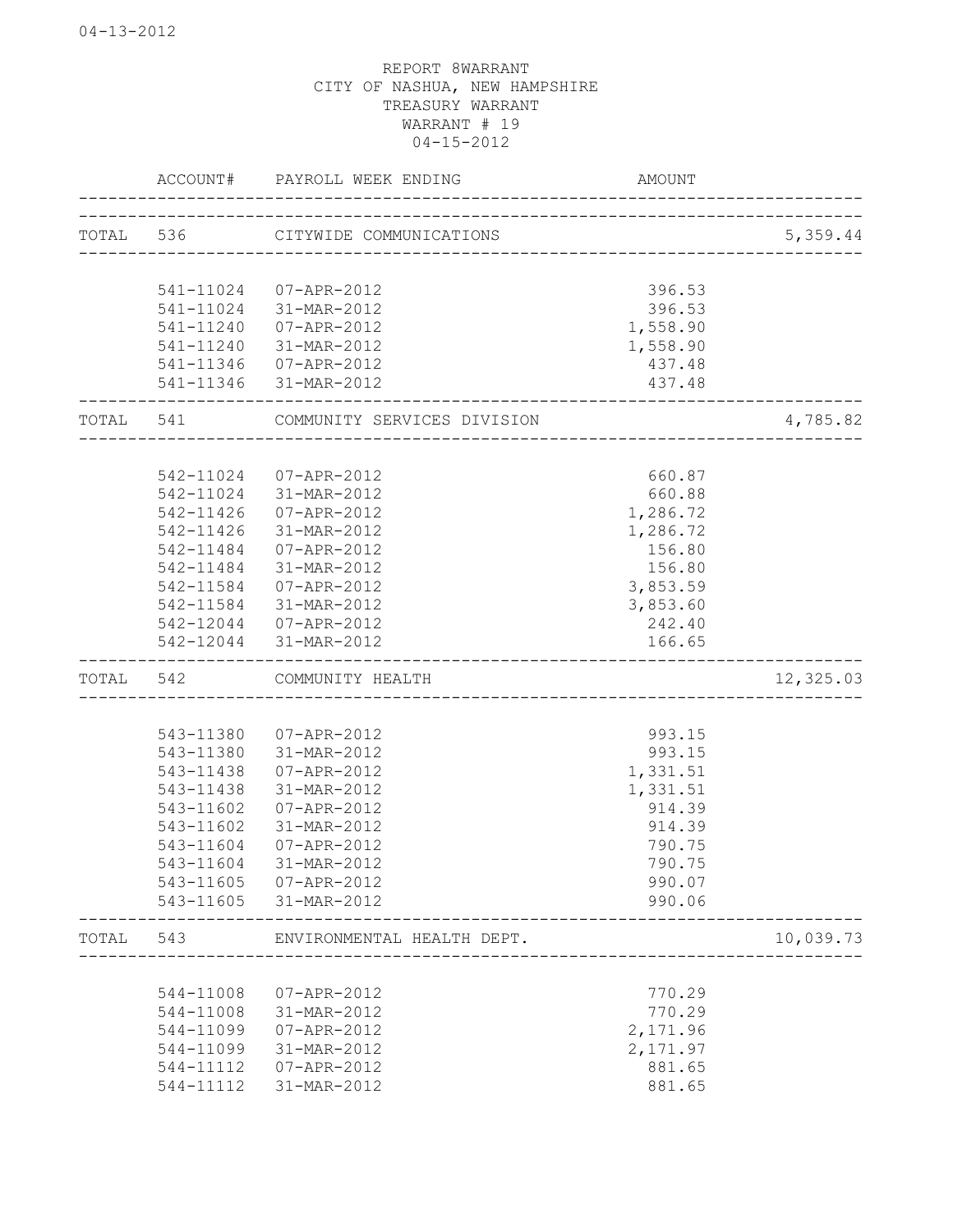|       | ACCOUNT#  | PAYROLL WEEK ENDING            | <b>AMOUNT</b> |           |
|-------|-----------|--------------------------------|---------------|-----------|
|       | 544-11367 | 07-APR-2012                    | 862.72        |           |
|       | 544-11367 | 31-MAR-2012                    | 862.73        |           |
|       | 544-11777 | 07-APR-2012                    | 1,334.81      |           |
|       | 544-11777 | 31-MAR-2012                    | 1,334.82      |           |
| TOTAL | 544       | WELFARE ADMINISTRATION         |               | 12,042.89 |
|       |           |                                |               |           |
|       | 551-11024 | 07-APR-2012                    | 639.71        |           |
|       | 551-11024 | 31-MAR-2012                    | 639.71        |           |
|       | 551-11057 | 07-APR-2012                    | 920.69        |           |
|       | 551-11057 | 31-MAR-2012                    | 920.69        |           |
|       | 551-11094 | 07-APR-2012                    | 313.79        |           |
|       | 551-11094 | 31-MAR-2012                    | 313.79        |           |
|       | 551-11097 | 07-APR-2012                    | 1,101.98      |           |
|       | 551-11097 | 31-MAR-2012                    | 1,101.98      |           |
|       | 551-11211 | $07 - APR - 2012$              | 635.27        |           |
|       | 551-11211 | 31-MAR-2012                    | 635.27        |           |
|       | 551-11249 | 07-APR-2012                    | 1,359.29      |           |
|       | 551-11249 | 31-MAR-2012                    | 1,359.29      |           |
|       | 551-11268 | 07-APR-2012                    | 650.13        |           |
|       | 551-11268 | 31-MAR-2012                    | 650.13        |           |
|       | 551-11273 | 07-APR-2012                    | 1,735.80      |           |
|       | 551-11273 | 31-MAR-2012                    | 1,735.81      |           |
|       | 551-11435 | 07-APR-2012                    | 941.42        |           |
|       | 551-11435 | 31-MAR-2012                    | 941.42        |           |
|       | 551-11462 | 07-APR-2012                    | 1,059.21      |           |
|       | 551-11462 | 31-MAR-2012                    | 1,059.21      |           |
|       | 551-11620 | 07-APR-2012                    | 1,190.53      |           |
|       | 551-11620 | 31-MAR-2012                    | 1,190.52      |           |
|       | 551-11638 | 07-APR-2012                    | 1,218.11      |           |
|       | 551-11638 | 31-MAR-2012                    | 1,218.11      |           |
| TOTAL | 551       | PUBLIC WORKS DIV & ENGINEERING |               | 23,531.86 |
|       |           |                                |               |           |
|       | 552-11024 | 07-APR-2012                    | 706.26        |           |
|       | 552-11024 | 31-MAR-2012                    | 706.27        |           |
|       | 552-11077 | 07-APR-2012                    | 1,338.14      |           |
|       | 552-11077 | 31-MAR-2012                    | 1,338.13      |           |
|       | 552-11087 | 07-APR-2012                    | 878.00        |           |
|       | 552-11087 | 31-MAR-2012                    | 1,051.21      |           |
|       | 552-11143 | 07-APR-2012                    | 878.00        |           |
|       | 552-11143 | 31-MAR-2012                    | 878.00        |           |
|       | 552-11324 | 07-APR-2012                    | 3, 177.63     |           |
|       | 552-11324 | 31-MAR-2012                    | 3, 177.62     |           |
|       | 552-11339 | 07-APR-2012                    | 2,753.92      |           |
|       | 552-11339 | 31-MAR-2012                    | 2,837.92      |           |
|       |           |                                |               |           |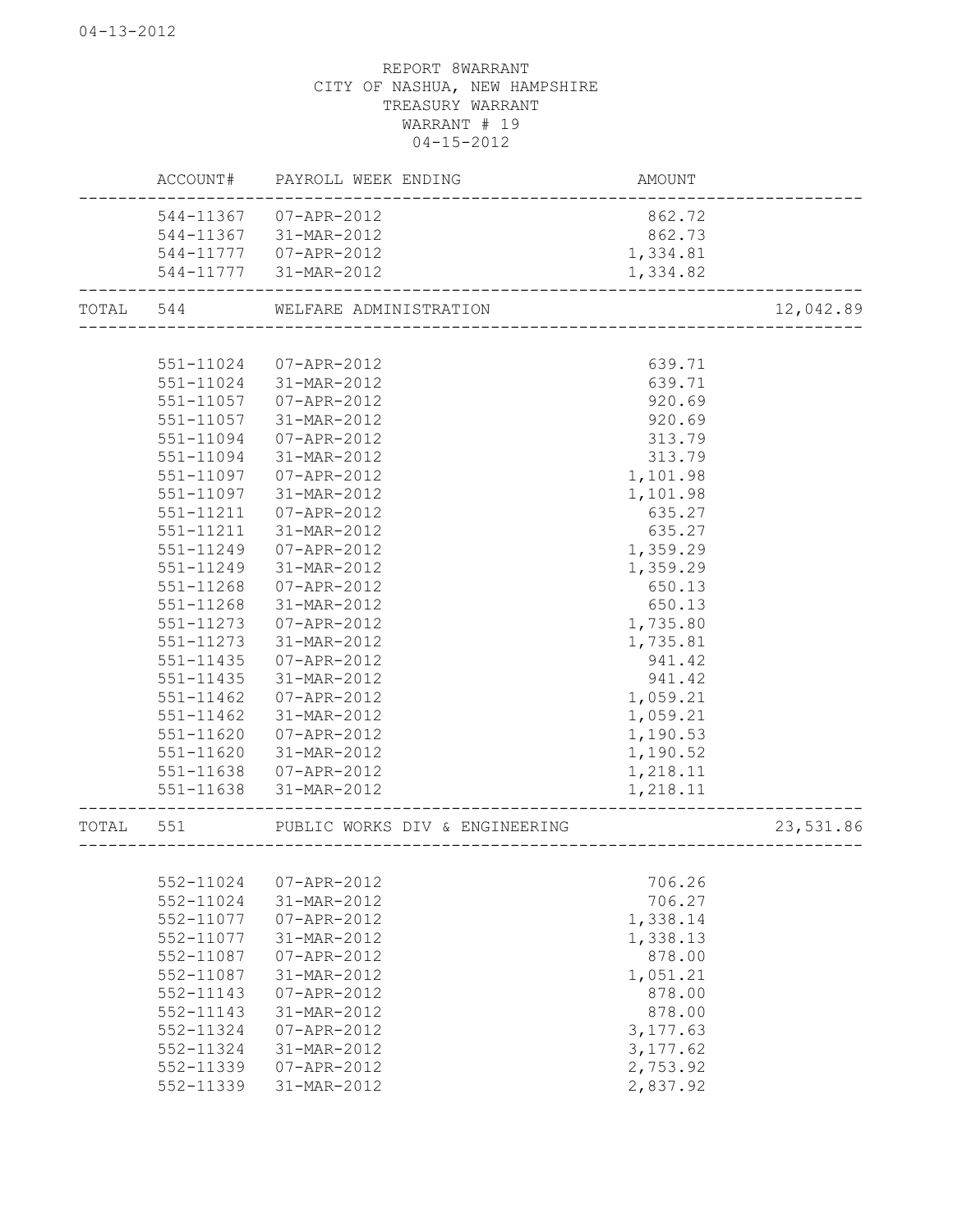|           |               | ACCOUNT# PAYROLL WEEK ENDING | AMOUNT   |           |
|-----------|---------------|------------------------------|----------|-----------|
|           | 552-11342     | 07-APR-2012                  | 790.80   |           |
|           | 552-11342     | 31-MAR-2012                  | 790.80   |           |
|           | 552-11343     | 07-APR-2012                  | 2,309.84 |           |
|           | 552-11343     | 31-MAR-2012                  | 2,642.99 |           |
|           | 552-11407     | 07-APR-2012                  | 5,469.60 |           |
|           | 552-11407     | 31-MAR-2012                  | 5,497.52 |           |
|           | 552-11492     | 07-APR-2012                  | 836.40   |           |
|           | 552-11492     | 31-MAR-2012                  | 836.40   |           |
|           | 552-11562     | 07-APR-2012                  | 525.61   |           |
|           | 552-11562     | 31-MAR-2012                  | 420.52   |           |
|           | 552-11580     | 07-APR-2012                  | 1,019.77 |           |
|           | 552-11580     | 31-MAR-2012                  | 1,019.75 |           |
|           | 552-11672     | 07-APR-2012                  | 1,575.29 |           |
|           | 552-11672     | 31-MAR-2012                  | 1,575.29 |           |
|           | $552 - 11750$ | 07-APR-2012                  | 814.48   |           |
|           | 552-11750     | 31-MAR-2012                  | 803.60   |           |
|           | 552-12156     | 07-APR-2012                  | 400.00   |           |
|           | 552-13004     | 07-APR-2012                  | 1,652.20 |           |
|           |               | 552-13004 31-MAR-2012        | 991.38   |           |
|           |               | 552-59050 07-APR-2012        | 4,296.00 |           |
|           |               |                              |          |           |
| TOTAL 552 |               | PARKS AND RECREATION         |          | 53,989.34 |
|           |               |                              |          |           |
|           |               | 553-11024 07-APR-2012        | 344.49   |           |
|           |               | 553-11024 31-MAR-2012        | 372.49   |           |
|           | 553-11078     | 07-APR-2012                  | 1,374.43 |           |
|           | 553-11078     | 31-MAR-2012                  | 1,374.43 |           |
|           | 553-11098     | 07-APR-2012                  | 1,038.42 |           |
|           | 553-11098     | 31-MAR-2012                  | 1,038.42 |           |
|           | 553-11192     | 07-APR-2012                  | 977.06   |           |
|           | 553-11192     | 31-MAR-2012                  | 977.05   |           |
|           | 553-11279     | 07-APR-2012                  | 7,162.57 |           |
|           | 553-11279     | 31-MAR-2012                  | 7,024.00 |           |
|           | 553-11327     | 07-APR-2012                  | 4,236.84 |           |
|           | 553-11327     | 31-MAR-2012                  | 4,236.84 |           |
|           | 553-11336     | 07-APR-2012                  | 1,059.21 |           |
|           | 553-11336     | 31-MAR-2012                  | 1,059.21 |           |
|           | 553-11375     | 07-APR-2012                  | 753.20   |           |
|           | 553-11375     | 31-MAR-2012                  | 753.20   |           |
|           | 553-11465     | $07 - APR - 2012$            | 1,672.80 |           |
|           | 553-11465     | 31-MAR-2012                  | 2,007.36 |           |
|           | 553-11474     | 07-APR-2012                  | 2,891.61 |           |
|           | 553-11474     | 31-MAR-2012                  | 2,891.61 |           |
|           | 553-11475     | 07-APR-2012                  | 2,931.60 |           |
|           | 553-11475     | 31-MAR-2012                  | 2,931.61 |           |
|           | 553-11477     | $07 - APR - 2012$            | 1,756.00 |           |
|           | 553-11477     | 31-MAR-2012                  | 1,756.01 |           |
|           |               |                              |          |           |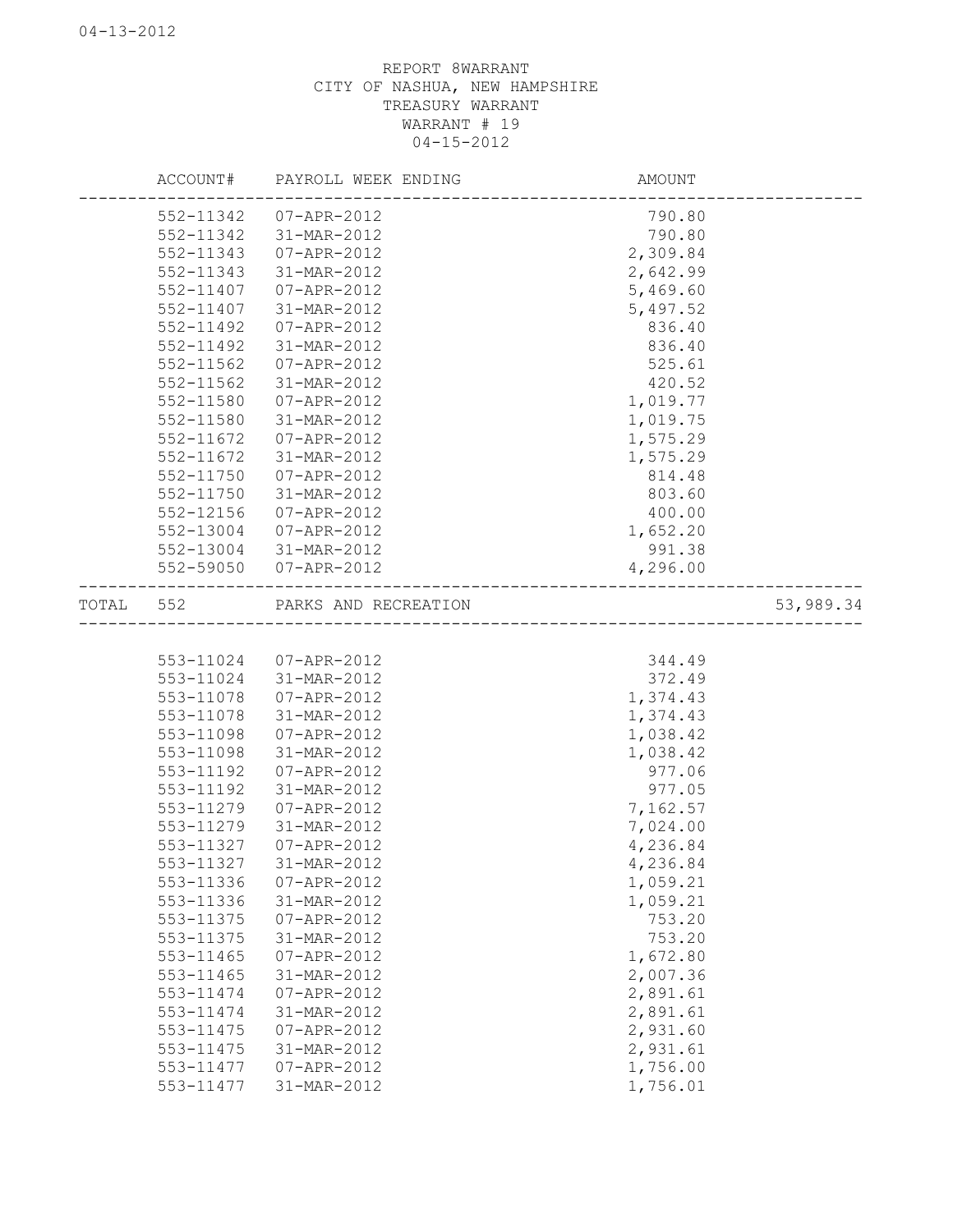|           | ACCOUNT#               | PAYROLL WEEK ENDING        | AMOUNT                             |             |
|-----------|------------------------|----------------------------|------------------------------------|-------------|
|           | 553-11478              | 07-APR-2012                | 197.55                             |             |
|           | 553-11478              | 31-MAR-2012                | 885.20                             |             |
|           | 553-11648              | 07-APR-2012                | 860.56                             |             |
|           | 553-11648              | 31-MAR-2012                | 860.56                             |             |
|           | 553-11678              | 07-APR-2012                | 1,622.11                           |             |
|           | 553-11678              | 31-MAR-2012                | 1,622.11                           |             |
|           | 553-11759              | 07-APR-2012                | 13,774.58                          |             |
|           | 553-11759              | 31-MAR-2012                | 14,621.52                          |             |
|           | 553-11771              | 07-APR-2012                | 1,901.61                           |             |
|           | 553-11771              | 31-MAR-2012                | 1,901.60                           |             |
|           | 553-13004              | 07-APR-2012                | 2,937.82                           |             |
|           | 553-13004              | 31-MAR-2012                | 423.59                             |             |
|           | 553-13009              | 31-MAR-2012                | 263.40                             |             |
|           | 553-13901              | 07-APR-2012                | 198.60                             |             |
|           | 553-13901              | 31-MAR-2012                | 10,759.74                          |             |
| TOTAL 553 |                        | STREET DEPARTMENT          |                                    | 105, 451.01 |
|           |                        |                            |                                    |             |
|           | 555-11024              | 07-APR-2012                | 344.49                             |             |
|           | 555-11024              | 31-MAR-2012                | 372.50                             |             |
|           | 555-11461              | 07-APR-2012                | 1,446.40                           |             |
|           | 555-11461              | 31-MAR-2012                | 1,446.40                           |             |
|           | 555-11505              | 07-APR-2012                | 1,255.87                           |             |
|           | 555-11505              | 31-MAR-2012                | 1,255.87                           |             |
|           | 555-11639              | 07-APR-2012                | 856.08                             |             |
|           | 555-11639              | 31-MAR-2012                |                                    |             |
|           | 555-11738              | 07-APR-2012                | 2,000.00                           |             |
|           | 555-11738              | 31-MAR-2012                | 2,000.00                           |             |
|           | 555-11745              | 07-APR-2012                | 831.60                             |             |
|           | 555-11745              | 31-MAR-2012                | 831.60                             |             |
|           | 555-12154              | 07-APR-2012                | 176.00                             |             |
|           | 555-12154              | 31-MAR-2012                | 176.00                             |             |
|           | 555-13004              |                            | 112.50                             |             |
|           |                        | 07-APR-2012                |                                    |             |
|           | 555-13068<br>555-13068 | 07-APR-2012<br>31-MAR-2012 | 263.37<br>263.15                   |             |
| TOTAL 555 |                        | TRAFFIC DEPARTMENT         |                                    | 13,631.83   |
|           |                        |                            | __________________________________ |             |
|           | 557-11024              | 07-APR-2012                | 639.71                             |             |
|           | 557-11024              | 31-MAR-2012                | 639.71                             |             |
|           | 557-11161              | 07-APR-2012                | 1,268.16                           |             |
|           | 557-11161              | 31-MAR-2012                | 1,268.16                           |             |
|           | 557-11751              | 07-APR-2012                | 72.86                              |             |
|           | 557-11751              | 31-MAR-2012                | 72.86                              |             |
|           |                        |                            |                                    |             |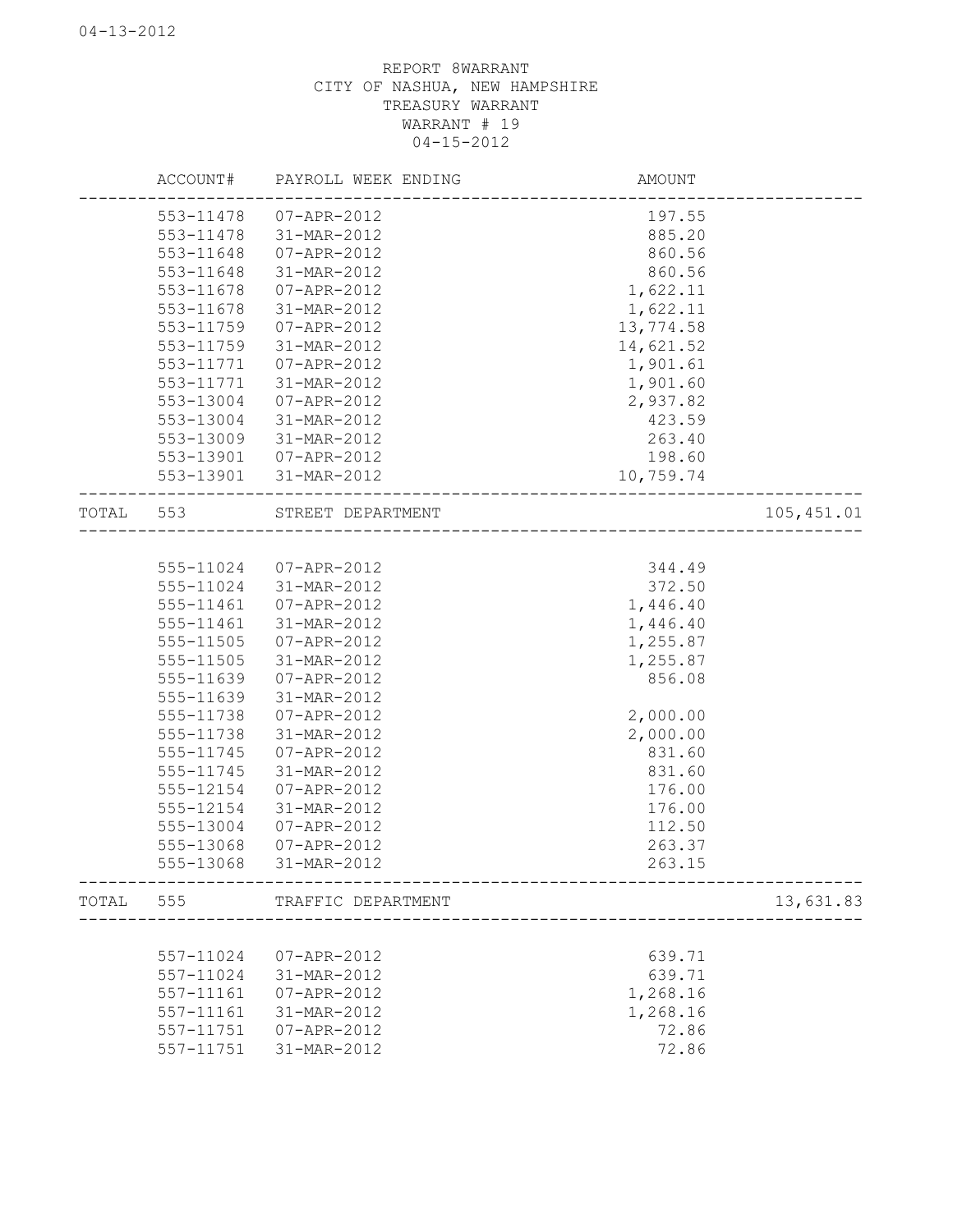|           | ACCOUNT#  | PAYROLL WEEK ENDING   | <b>AMOUNT</b> |          |
|-----------|-----------|-----------------------|---------------|----------|
| TOTAL 557 |           | PARKING LOTS          |               | 3,961.46 |
|           |           | 560-12153 31-MAR-2012 | 44.98         |          |
| TOTAL 560 |           | PINE WOOD CEMETERY    |               | 44.98    |
|           |           |                       |               |          |
|           | 561-11345 | 07-APR-2012           | 1,247.10      |          |
|           | 561-11345 | 31-MAR-2012           | 1,247.10      |          |
|           | 561-11651 | 07-APR-2012           | 890.19        |          |
|           | 561-11651 | 31-MAR-2012           | 890.19        |          |
|           | 561-11658 | 07-APR-2012           | 1,080.99      |          |
|           | 561-11658 | 31-MAR-2012           | 1,080.99      |          |
|           |           |                       |               |          |
| TOTAL     | 561       | EDGEWOOD CEMETERY     |               | 6,436.56 |
|           |           |                       |               |          |
|           | 563-11345 | 07-APR-2012           | 1,199.48      |          |
|           | 563-11345 | 31-MAR-2012           | 1,154.48      |          |
|           | 563-11651 | 07-APR-2012           | 792.54        |          |
|           | 563-11651 | 31-MAR-2012           | 792.54        |          |
|           |           | 563-13004 07-APR-2012 | 59.44         |          |
|           | 563-13004 | 31-MAR-2012           | 245.79        |          |
| TOTAL     | 563       | WOODLAWN CEMETERY     |               | 4,244.27 |
|           |           |                       |               |          |
|           | 571-11024 | 07-APR-2012           | 639.71        |          |
|           | 571-11024 | 31-MAR-2012           | 639.71        |          |
|           | 571-11237 | $07 - APR - 2012$     | 2,059.24      |          |
|           | 571-11237 | 31-MAR-2012           | 2,059.24      |          |
| TOTAL     | 571       | COMMUNITY DEVELOPMENT |               | 5,397.90 |
|           |           |                       |               |          |
|           | 572-11024 | 07-APR-2012           | 672.17        |          |
|           | 572-11024 | 31-MAR-2012           | 672.17        |          |
|           | 572-11215 | 07-APR-2012           | 3,727.00      |          |
|           | 572-11215 | 31-MAR-2012           | 3,727.01      |          |
|           | 572-11238 | 07-APR-2012           | 882.38        |          |
|           | 572-11238 | 31-MAR-2012           | 882.39        |          |
|           | 572-11450 | 07-APR-2012           | 1,780.04      |          |
|           | 572-11450 | 31-MAR-2012           | 1,780.04      |          |
|           | 572-11522 | 07-APR-2012           | 858.42        |          |
|           | 572-11522 | 31-MAR-2012           | 858.42        |          |
|           | 572-11525 | 07-APR-2012           | 1,058.00      |          |
|           |           |                       |               |          |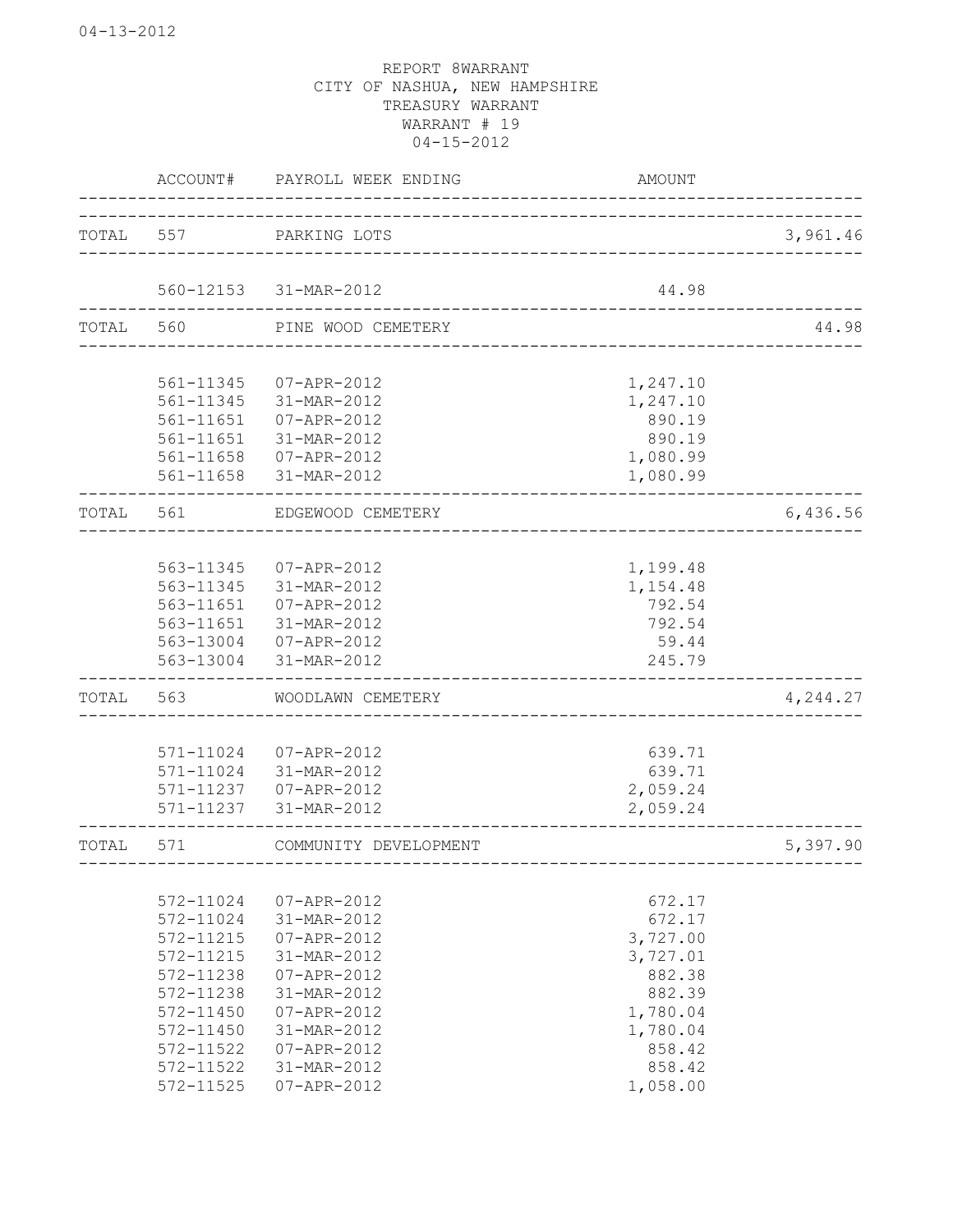|           |           | ACCOUNT# PAYROLL WEEK ENDING | AMOUNT                               |           |
|-----------|-----------|------------------------------|--------------------------------------|-----------|
|           |           | 572-11525 31-MAR-2012        | 1,058.00                             |           |
|           |           | 572-58005 07-APR-2012        | 200.00                               |           |
| TOTAL 572 |           | PLANNING DEPARTMENT          |                                      | 18,156.04 |
|           |           |                              |                                      |           |
|           |           | 573-11444 07-APR-2012        | 1,715.72                             |           |
|           | 573-11444 | 31-MAR-2012                  | 1,715.72                             |           |
|           | 573-11646 | 07-APR-2012                  | 370.44                               |           |
|           | 573-11646 | 31-MAR-2012                  | 370.43                               |           |
| TOTAL 573 |           | ECONOMIC DEVELOPMENT         | ------------------------------------ | 4,172.31  |
|           |           |                              |                                      |           |
|           | 575-11032 | 07-APR-2012                  | 742.01                               |           |
|           | 575-11032 | 31-MAR-2012                  | 742.01                               |           |
|           | 575-11042 | 07-APR-2012                  | 1,478.66                             |           |
|           | 575-11042 | 31-MAR-2012                  | 1,478.65                             |           |
|           | 575-11189 | 07-APR-2012                  | 1,135.75                             |           |
|           | 575-11189 | 31-MAR-2012                  | 1,135.75                             |           |
|           | 575-11246 | 07-APR-2012                  | 1,735.56                             |           |
|           | 575-11246 | 31-MAR-2012                  | 1,735.56                             |           |
|           | 575-11365 | 07-APR-2012                  | 462.30                               |           |
|           | 575-11365 | 31-MAR-2012                  | 462.30                               |           |
|           | 575-11387 | 07-APR-2012                  | 6,008.34                             |           |
|           | 575-11387 | 31-MAR-2012                  | 6,008.31                             |           |
|           | 575-11393 | 07-APR-2012                  | 3,696.27                             |           |
|           | 575-11393 | 31-MAR-2012                  | 3,696.26                             |           |
|           | 575-11400 | 07-APR-2012                  | 8,465.62                             |           |
|           | 575-11400 | 31-MAR-2012                  | 8,465.62                             |           |
|           | 575-11401 | 07-APR-2012                  | 3,311.90                             |           |
|           | 575-11401 | 31-MAR-2012                  | 3,311.90                             |           |
|           | 575-11403 | 07-APR-2012                  | 790.75                               |           |
|           | 575-11403 | 31-MAR-2012                  | 790.76                               |           |
|           | 575-11404 | 07-APR-2012                  | 803.50                               |           |
|           | 575-11404 | 31-MAR-2012                  | 803.50                               |           |
|           | 575-11627 | 07-APR-2012                  | 646.72                               |           |
|           | 575-11627 | 31-MAR-2012                  | 646.72                               |           |
|           | 575-12090 | 07-APR-2012                  | 1,174.58                             |           |
|           | 575-12090 | 31-MAR-2012                  | 1,174.58                             |           |
|           | 575-12114 | 07-APR-2012                  | 1,413.78                             |           |
|           | 575-12114 | 31-MAR-2012                  | 1,341.23                             |           |
|           | 575-13035 | 07-APR-2012                  | 994.97                               |           |
|           | 575-13035 | 31-MAR-2012                  | 916.44                               |           |
| TOTAL     | 575       | PUBLIC LIBRARIES             |                                      | 65,570.30 |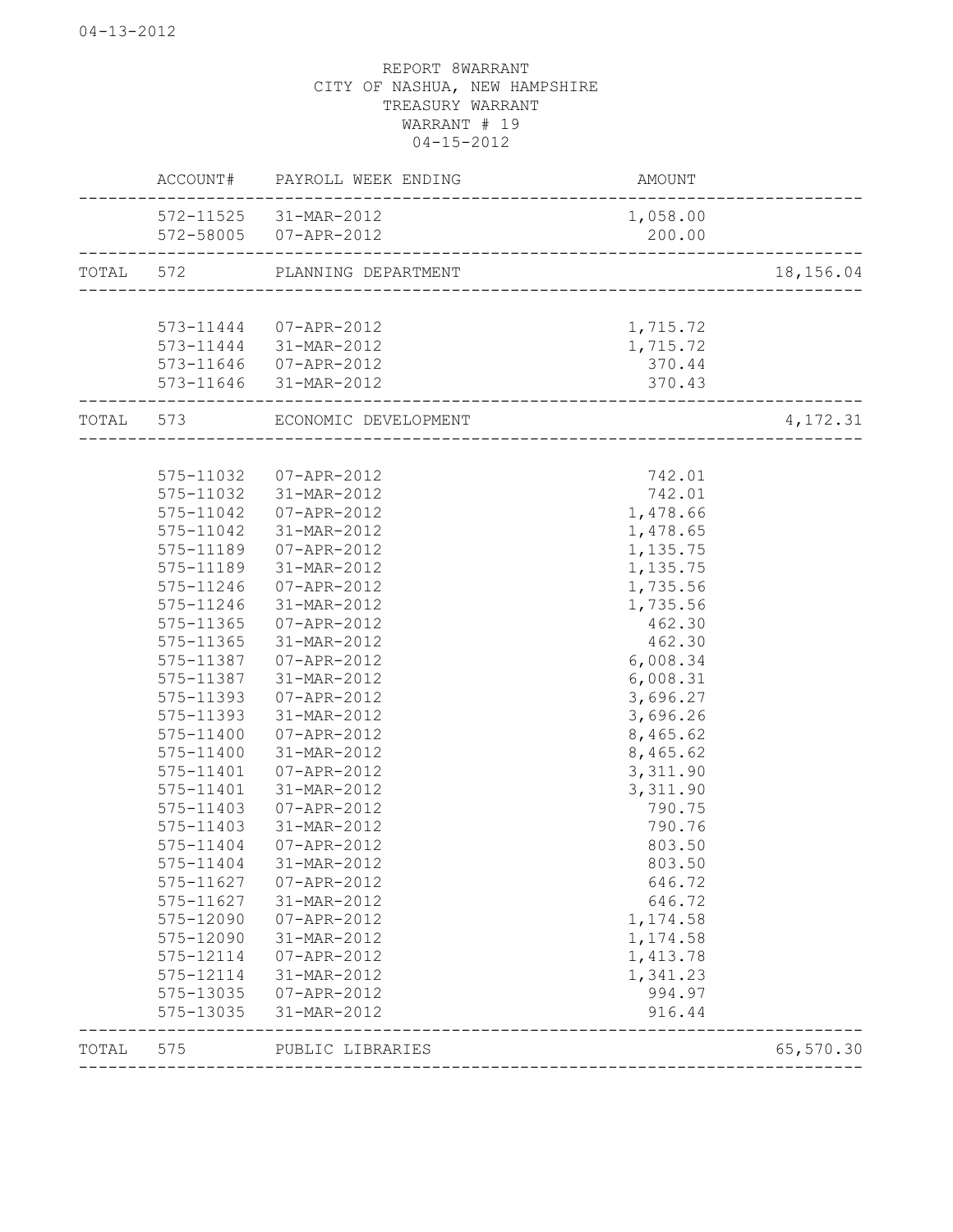|       | ACCOUNT#  | PAYROLL WEEK ENDING                | AMOUNT                       |           |
|-------|-----------|------------------------------------|------------------------------|-----------|
|       | 576-11059 | 07-APR-2012                        | 1,334.82                     |           |
|       | 576-11059 | 31-MAR-2012                        | 1,334.82                     |           |
|       | 576-11221 | 07-APR-2012                        | 1,092.14                     |           |
|       | 576-11221 | 31-MAR-2012                        | 1,092.14                     |           |
|       | 576-11315 | 07-APR-2012                        | 762.16                       |           |
|       | 576-11315 | 31-MAR-2012                        | 762.16                       |           |
|       | 576-11361 | 07-APR-2012                        | 3, 113.66                    |           |
|       | 576-11361 | 31-MAR-2012                        | 3, 113.65                    |           |
|       | 576-11362 | 07-APR-2012                        | 1, 114.74                    |           |
|       | 576-11362 | 31-MAR-2012                        | 1, 114.74                    |           |
|       | 576-12045 | 07-APR-2012                        | 304.26                       |           |
|       | 576-12045 | 31-MAR-2012                        | 304.26                       |           |
|       | 576-12134 | 07-APR-2012                        | 494.59                       |           |
|       | 576-12134 | 31-MAR-2012                        | 593.52                       |           |
|       | 576-12149 | 07-APR-2012                        | 399.20                       |           |
|       | 576-12149 | 31-MAR-2012                        | 377.43                       |           |
|       | TOTAL 576 | BUILDING DEPARTMENT                | ---------------------------- | 17,308.29 |
|       |           |                                    |                              |           |
|       |           | 577-11067 07-APR-2012              | 1,222.78                     |           |
|       |           | 577-11067 31-MAR-2012              | 1,222.78                     |           |
|       |           | 577-11183  07-APR-2012             | 1,894.23                     |           |
|       |           | 577-11183 31-MAR-2012<br>--------- | 1,894.23                     |           |
| TOTAL | 577       | CODE ENFORCEMENT                   |                              | 6, 234.02 |
|       |           |                                    |                              |           |
|       | 581-11012 | 07-APR-2012                        | 3,791.85                     |           |
|       | 581-11076 | 07-APR-2012                        | 3,907.92                     |           |
|       | 581-11162 | 07-APR-2012                        | 55, 332.31                   |           |
|       | 581-11162 | 31-MAR-2012                        | 54,340.88                    |           |
|       | 581-11204 | 07-APR-2012                        | 12,340.40                    |           |
|       | 581-11204 | 31-MAR-2012                        | 12,340.40                    |           |
|       | 581-11347 | 07-APR-2012                        | 2,472.35                     |           |
|       | 581-11348 | 07-APR-2012                        | 85,200.38                    |           |
|       | 581-11366 | 07-APR-2012                        | 58,273.90                    |           |
|       | 581-11366 | 31-MAR-2012                        | 53, 713.74                   |           |
|       | 581-11396 | 07-APR-2012                        | 40,563.57                    |           |
|       | 581-11402 | 07-APR-2012                        | 3,380.83                     |           |
|       | 581-11402 | 31-MAR-2012                        | 3,453.48                     |           |
|       | 581-11408 | $07 - APR - 2012$                  | 17,827.58                    |           |
|       | 581-11408 | 31-MAR-2012                        | 17,805.28                    |           |
|       | 581-11486 | $07 - APR - 2012$                  | 42,714.35                    |           |
|       | 581-11570 | $07 - APR - 2012$                  | 65,045.92                    |           |
|       | 581-11572 | 07-APR-2012                        | 54, 179. 33                  |           |
|       | 581-11579 | 07-APR-2012                        | 41, 112.16                   |           |
|       | 581-11628 | 07-APR-2012                        | 4,192.37                     |           |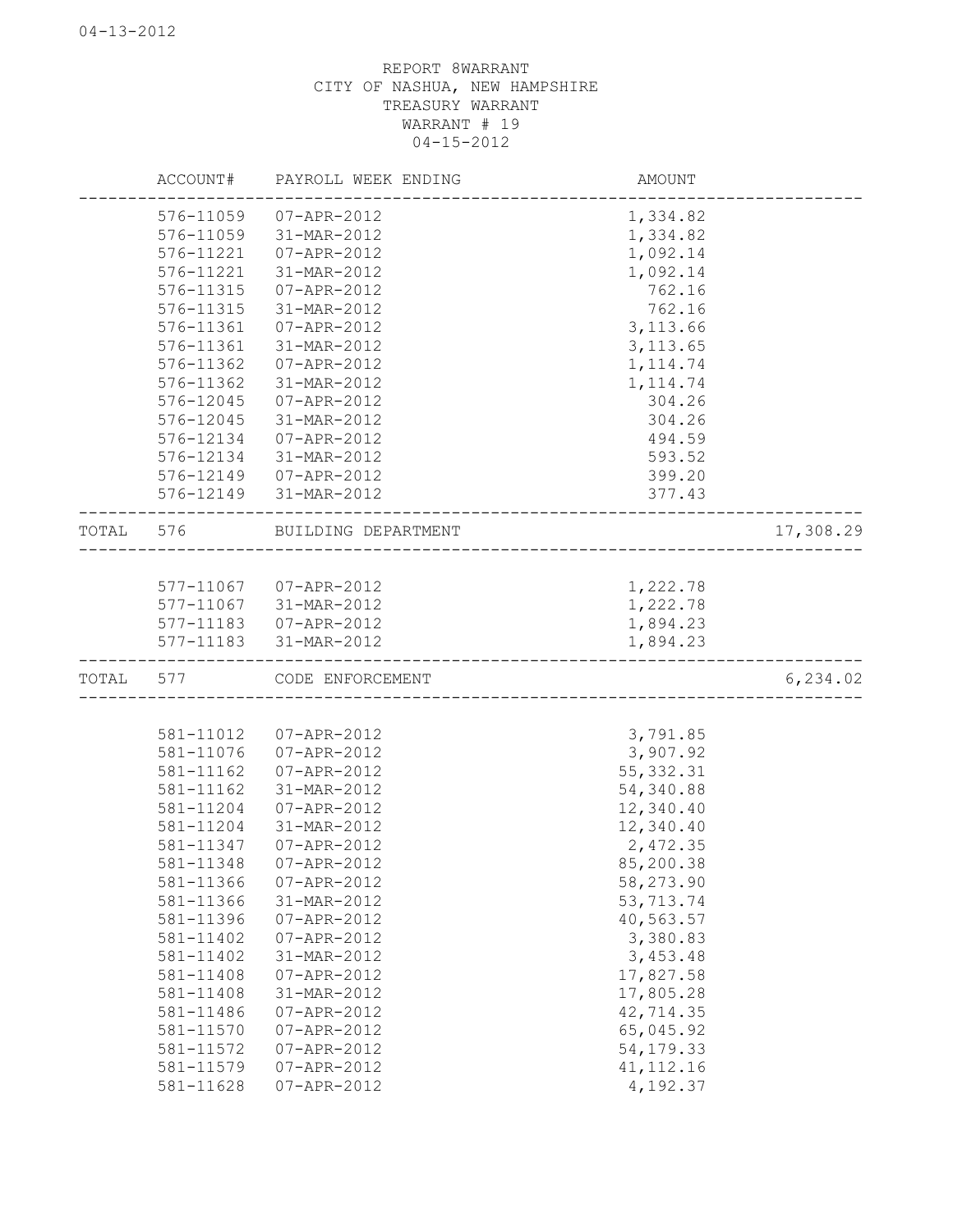| ACCOUNT#  | PAYROLL WEEK ENDING | AMOUNT       |  |
|-----------|---------------------|--------------|--|
| 581-11628 | 31-MAR-2012         | 4,562.00     |  |
| 581-11675 | 07-APR-2012         | 5,223.46     |  |
| 581-11709 | 07-APR-2012         | 5,838.11     |  |
| 581-11711 | 07-APR-2012         | 2,946.52     |  |
| 581-11726 | 07-APR-2012         | 1,668,423.88 |  |
| 581-11800 | 07-APR-2012         | 36,188.01    |  |
| 581-11801 | 07-APR-2012         | 20,538.78    |  |
| 581-11801 | 31-MAR-2012         | 366.00       |  |
| 581-11802 | 07-APR-2012         | 12,663.52    |  |
| 581-11803 | 07-APR-2012         | 13,499.59    |  |
| 581-11803 | 31-MAR-2012         | 731.55       |  |
| 581-11805 | 07-APR-2012         | 37,069.03    |  |
| 581-11812 | 07-APR-2012         | 2,693.54     |  |
| 581-11830 | 07-APR-2012         | 5,853.96     |  |
| 581-11845 | 07-APR-2012         | 607.63       |  |
| 581-11845 | 31-MAR-2012         | 665.51       |  |
| 581-11850 | 07-APR-2012         | 1,946.70     |  |
| 581-11850 | 31-MAR-2012         | 1,946.71     |  |
| 581-11860 | 07-APR-2012         | 8,491.78     |  |
| 581-12006 | 07-APR-2012         | 2,227.36     |  |
| 581-12021 | 07-APR-2012         | 1,182.25     |  |
| 581-12060 | 07-APR-2012         | 3,166.85     |  |
| 581-12060 | 31-MAR-2012         | 3, 151.26    |  |
| 581-12078 | 07-APR-2012         | 7,119.46     |  |
| 581-12078 | 31-MAR-2012         | 625.00       |  |
| 581-12081 | 07-APR-2012         | 1,472.12     |  |
| 581-12084 | 07-APR-2012         | 2,137.50     |  |
| 581-12084 | 31-MAR-2012         | 1,975.00     |  |
| 581-12111 | 07-APR-2012         | 153,037.45   |  |
| 581-12111 | 31-MAR-2012         | 153,186.02   |  |
| 581-12112 | 07-APR-2012         | 6,978.95     |  |
| 581-12112 | 31-MAR-2012         | 7,308.63     |  |
| 581-12126 | 07-APR-2012         | 4, 421.11    |  |
| 581-12126 | 31-MAR-2012         | 4,407.46     |  |
| 581-12135 | 07-APR-2012         | 5,446.85     |  |
| 581-12135 | 31-MAR-2012         | 5, 177.22    |  |
| 581-12136 | 07-APR-2012         | 678.48       |  |
| 581-12136 | 31-MAR-2012         | 564.43       |  |
| 581-12138 | 07-APR-2012         | 299.50       |  |
| 581-12138 | 31-MAR-2012         | 820.63       |  |
| 581-12141 | 07-APR-2012         | 100.00       |  |
| 581-12141 | 31-MAR-2012         | 100.00       |  |
| 581-12153 | 07-APR-2012         | 55.00        |  |
| 581-12153 | 31-MAR-2012         | 30.00        |  |
| 581-12198 | 07-APR-2012         | 35,804.67    |  |
| 581-12201 | 07-APR-2012         | 28,752.28    |  |
| 581-12201 | 31-MAR-2012         | 27,436.69    |  |
| 581-1235  | 31-MAR-2012         | $-290.00$    |  |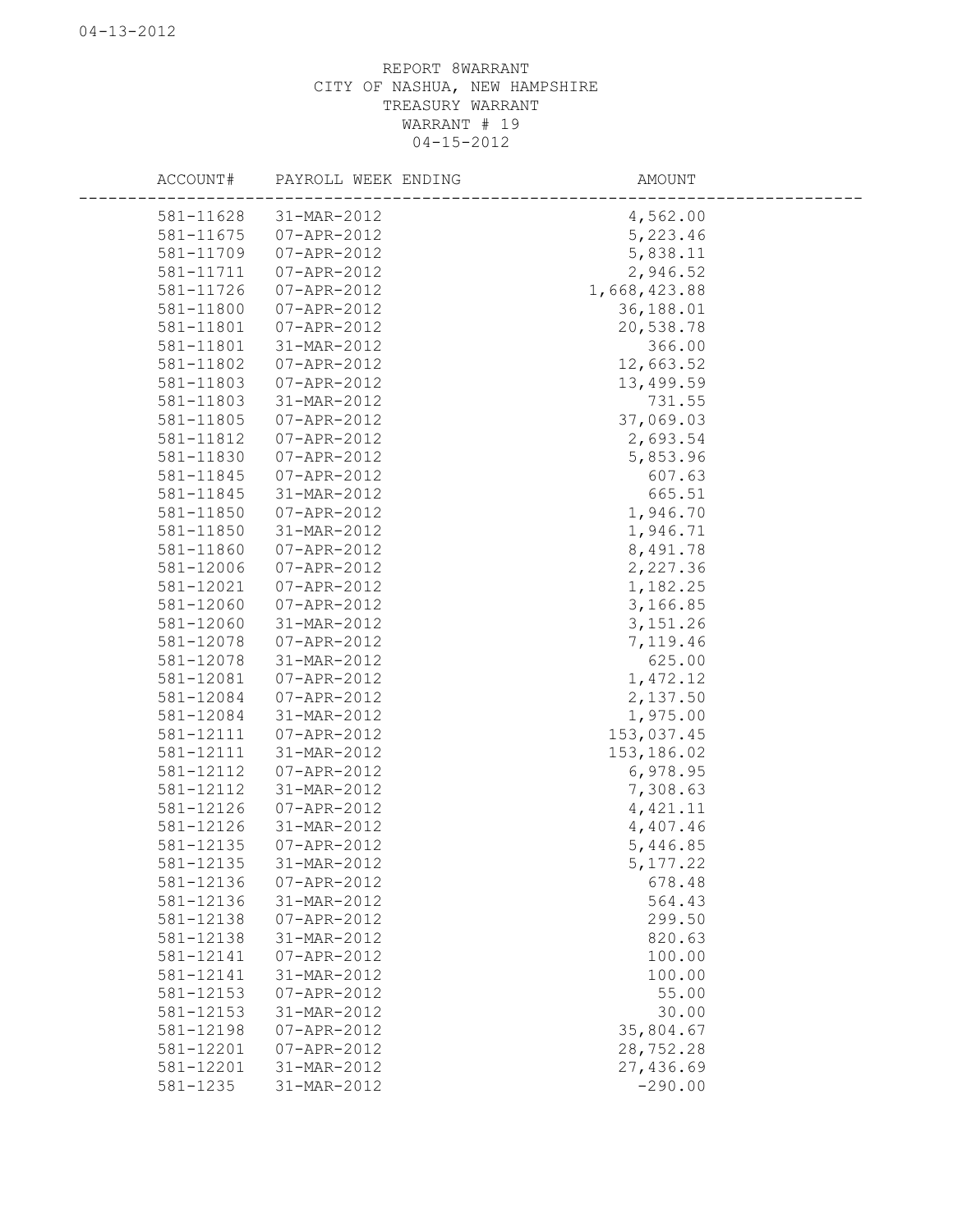|       | ACCOUNT#  | PAYROLL WEEK ENDING | AMOUNT   |              |
|-------|-----------|---------------------|----------|--------------|
|       | 581-13021 | 07-APR-2012         | 758.30   |              |
|       | 581-13021 | 31-MAR-2012         | 558.28   |              |
|       | 581-13032 | 07-APR-2012         | 567.34   |              |
|       | 581-13032 | 31-MAR-2012         | 734.02   |              |
|       | 581-13120 | 07-APR-2012         | 4,355.51 |              |
|       | 581-13120 | 31-MAR-2012         | 5,070.75 |              |
|       | 581-13133 | 07-APR-2012         | 4,461.03 |              |
|       | 581-13133 | 31-MAR-2012         | 1,462.50 |              |
|       | 581-13137 | 07-APR-2012         | 120.00   |              |
|       | 581-17004 | 07-APR-2012         |          |              |
|       | 581-19000 | 07-APR-2012         | 8,200.90 |              |
|       | 581-19210 | 07-APR-2012         | 3,806.08 |              |
|       | 581-19230 | 07-APR-2012         | 1,225.00 |              |
|       | 581-19230 | 31-MAR-2012         | 250.00   |              |
|       | 581-19240 | 07-APR-2012         | 3,275.53 |              |
|       | 581-31050 | 07-APR-2012         | 2,160.00 |              |
| TOTAL | 581       | SCHOOL DEPARTMENT   |          | 2,956,622.69 |
|       |           |                     |          |              |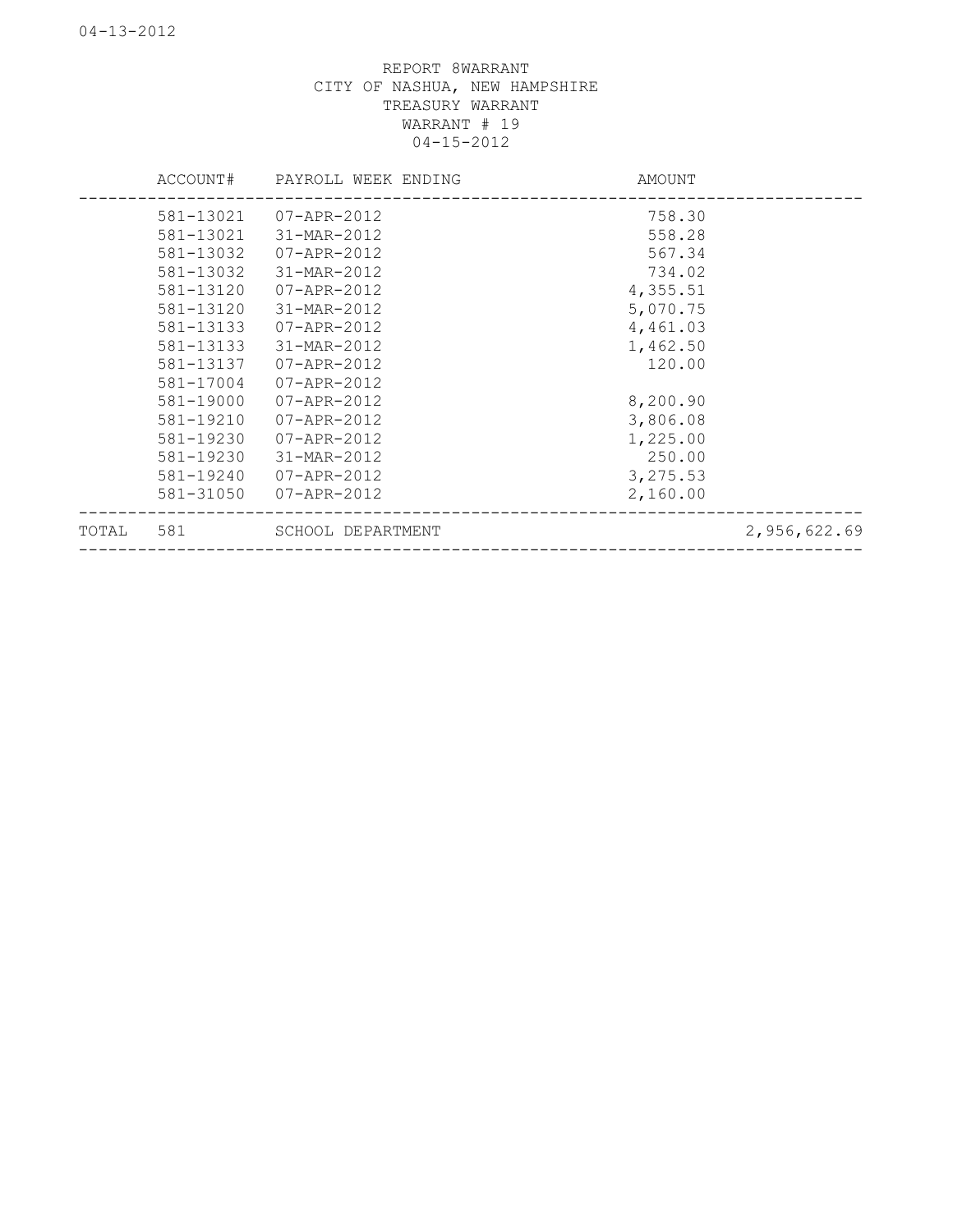|       | ACCOUNT#               | PAYROLL WEEK ENDING        | AMOUNT               |          |
|-------|------------------------|----------------------------|----------------------|----------|
|       | 722-12890<br>722-12890 | 07-APR-2012<br>31-MAR-2012 | 1,521.31<br>1,569.45 |          |
| TOTAL | 722                    | CPF-INFORMATION TECHNOLOGY |                      | 3,090.76 |
|       | 792-13004              | 07-APR-2012                | 32.94                |          |
| TOTAL | 792                    | CPF-WASTEWATER USER FUND   |                      | 32.94    |
|       |                        |                            |                      |          |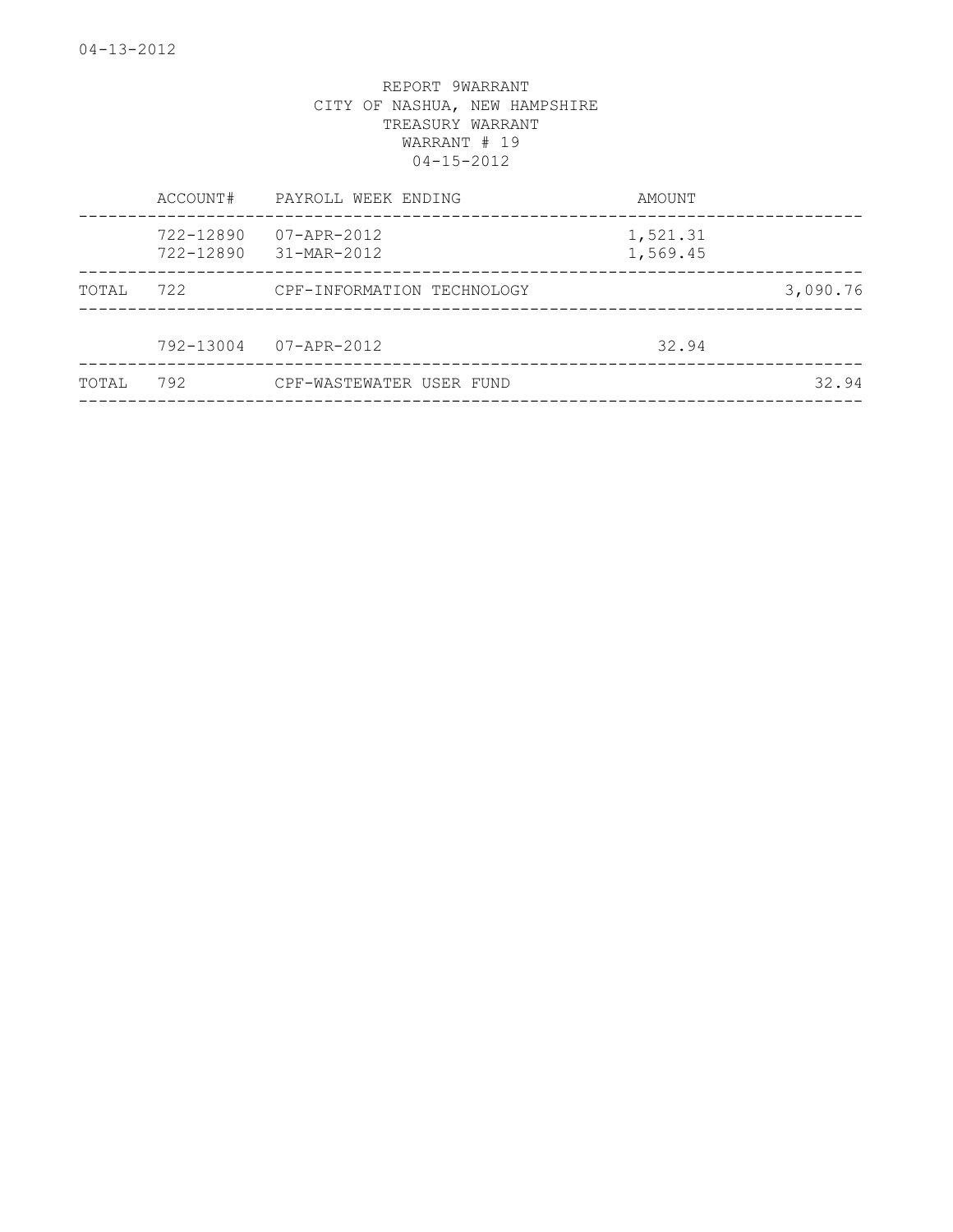| ACCOUNT#  | PAYROLL WEEK ENDING | AMOUNT   |
|-----------|---------------------|----------|
| 801-11008 | $07 - APR - 2012$   | 608.42   |
| 801-11008 | 31-MAR-2012         | 608.43   |
| 801-11024 | 07-APR-2012         | 639.71   |
| 801-11024 | 31-MAR-2012         | 639.71   |
| 801-11064 | $07 - APR - 2012$   | 145.36   |
| 801-11064 | 31-MAR-2012         | 145.36   |
| 801-11094 | 07-APR-2012         | 104.60   |
| 801-11094 | 31-MAR-2012         | 104.60   |
| 801-11190 | 07-APR-2012         | 421.44   |
| 801-11190 | 31-MAR-2012         | 421.44   |
| 801-11193 | 07-APR-2012         | 871.63   |
| 801-11193 | 31-MAR-2012         | 1,025.44 |
| 801-11211 | 07-APR-2012         | 70.59    |
| 801-11211 | 31-MAR-2012         | 70.59    |
| 801-11222 | 07-APR-2012         | 218.59   |
| 801-11222 | 31-MAR-2012         | 218.59   |
| 801-11249 | 07-APR-2012         | 194.19   |
| 801-11249 | 31-MAR-2012         | 194.19   |
| 801-11268 | $07 - APR - 2012$   | 139.32   |
| 801-11268 | 31-MAR-2012         | 139.32   |
| 801-11271 | 07-APR-2012         | 1,190.53 |
| 801-11271 | 31-MAR-2012         | 1,190.53 |
| 801-11276 | 07-APR-2012         | 5,392.40 |
| 801-11276 | 31-MAR-2012         | 5,384.40 |
| 801-11289 | $07 - APR - 2012$   | 350.06   |
| 801-11289 | 31-MAR-2012         | 350.06   |
| 801-11431 | $07 - APR - 2012$   | 351.17   |
| 801-11431 | 31-MAR-2012         | 351.17   |
| 801-11435 | $07 - APR - 2012$   | 282.43   |
| 801-11435 | 31-MAR-2012         | 282.43   |
| 801-11595 | $07 - APR - 2012$   | 4,172.88 |
| 801-11595 | 07-APR-2012         | 4,153.99 |
| 801-11595 | 31-MAR-2012         | 4,172.88 |
| 801-11595 | 31-MAR-2012         | 4,153.99 |
| 801-11596 | $07 - APR - 2012$   | 3,512.00 |
| 801-11596 | 31-MAR-2012         | 3,512.00 |
| 801-11598 | $07 - APR - 2012$   | 870.00   |
| 801-11598 | 31-MAR-2012         | 870.00   |
| 801-11599 | 07-APR-2012         | 1,371.95 |
| 801-11599 | 07-APR-2012         | 1,371.95 |
| 801-11599 | 31-MAR-2012         | 1,371.95 |
| 801-11599 | 31-MAR-2012         | 1,371.95 |
| 801-11606 | 07-APR-2012         | 877.85   |
| 801-11606 | 31-MAR-2012         | 725.29   |
| 801-12594 | 07-APR-2012         | 2,548.00 |
| 801-13004 | 07-APR-2012         | 1,022.32 |
| 801-13004 | 07-APR-2012         | 699.99   |
| 801-13004 | 07-APR-2012         | 163.13   |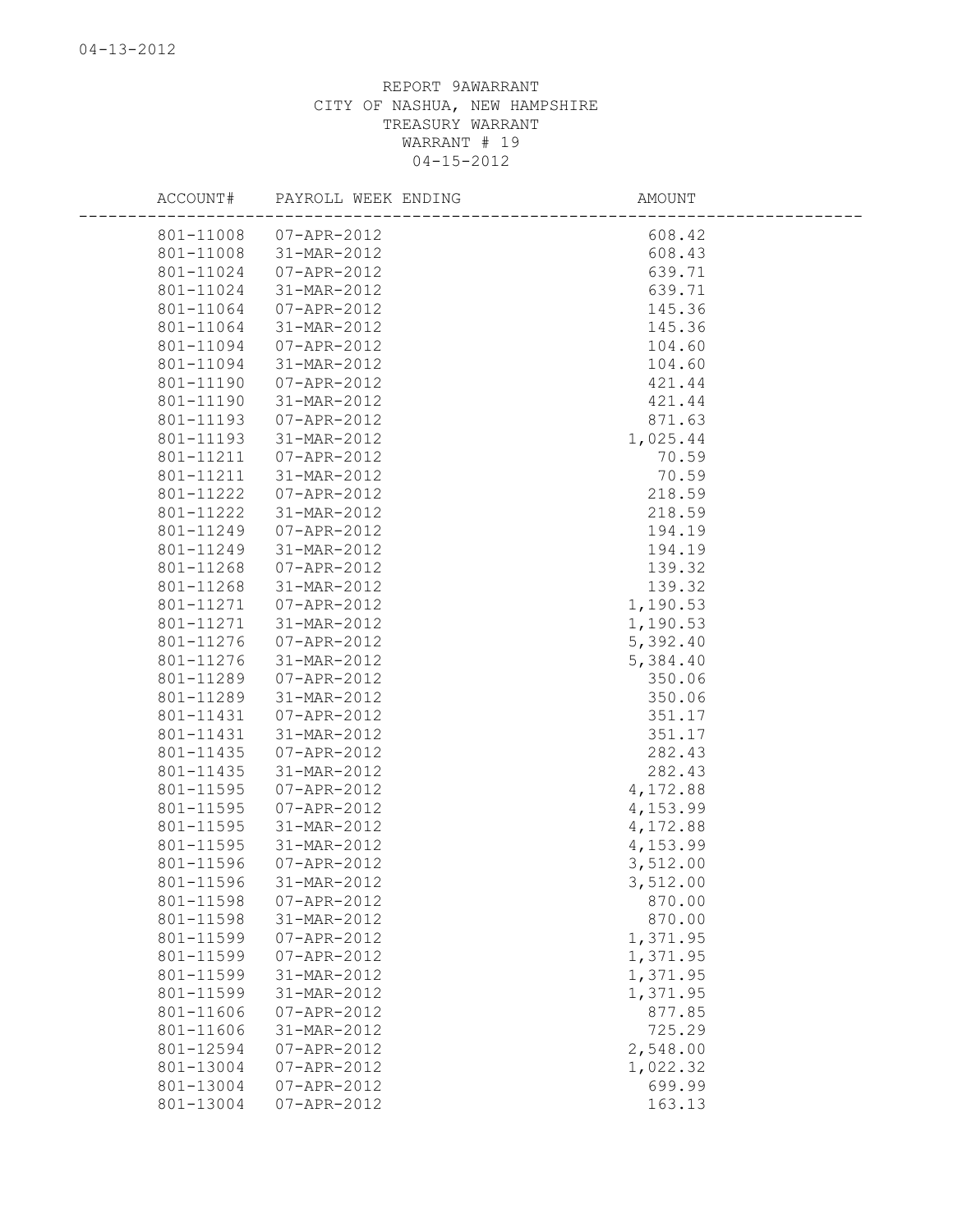|           |           | ACCOUNT# PAYROLL WEEK ENDING | AMOUNT           |           |
|-----------|-----------|------------------------------|------------------|-----------|
|           | 801-13004 | 31-MAR-2012                  | 994.64           |           |
|           |           | 801-13004 31-MAR-2012        | 618.24           |           |
|           |           | 801-13004 31-MAR-2012        | 126.06           |           |
| TOTAL 801 |           | SOLID WASTE DISPOSAL         |                  | 60,787.76 |
|           |           |                              |                  |           |
|           | 802-11024 | 07-APR-2012                  | 155.94           |           |
|           | 802-11024 | 07-APR-2012                  | 623.77           |           |
|           | 802-11024 | 31-MAR-2012                  | 155.94           |           |
|           | 802-11024 | 31-MAR-2012                  | 623.77           |           |
|           | 802-11064 | 07-APR-2012                  | 145.36           |           |
|           | 802-11064 | 07-APR-2012                  | 145.36           |           |
|           | 802-11064 | 31-MAR-2012                  | 145.36           |           |
|           | 802-11064 | 31-MAR-2012                  | 145.36           |           |
|           | 802-11091 | 07-APR-2012                  | 1,145.45         |           |
|           | 802-11091 | 31-MAR-2012                  | 1,145.45         |           |
|           | 802-11092 | 07-APR-2012                  | 401.80           |           |
|           | 802-11092 | 31-MAR-2012                  | 401.80           |           |
|           | 802-11094 | 07-APR-2012                  | 313.77           |           |
|           | 802-11094 | 07-APR-2012                  | 313.79           |           |
|           | 802-11094 | 31-MAR-2012                  | 313.77           |           |
|           | 802-11094 | 31-MAR-2012                  | 313.79           |           |
|           | 802-11096 | 07-APR-2012                  | 959.79           |           |
|           | 802-11096 | 31-MAR-2012                  | 959.78           |           |
|           | 802-11102 | 07-APR-2012                  | 824.00           |           |
|           | 802-11102 | 31-MAR-2012                  | 824.00           |           |
|           | 802-11105 | 31-MAR-2012                  | 1,037.26         |           |
|           | 802-11124 | 07-APR-2012                  | 760.65           |           |
|           | 802-11124 | 31-MAR-2012                  | 760.65           |           |
|           | 802-11155 | 07-APR-2012                  | 1,050.42         |           |
|           | 802-11155 | 31-MAR-2012                  | 1,050.42         |           |
|           | 802-11157 | 07-APR-2012                  | 2,626.00         |           |
|           | 802-11157 | 31-MAR-2012                  | 2,626.00         |           |
|           | 802-11158 | 07-APR-2012                  | 1,884.80         |           |
|           | 802-11158 | 31-MAR-2012                  | 1,884.80         |           |
|           | 802-11190 | $07 - APR - 2012$            |                  |           |
|           | 802-11190 |                              | 421.44<br>421.44 |           |
|           | 802-11211 | 31-MAR-2012                  | 282.34           |           |
|           |           | 07-APR-2012                  | 423.52           |           |
|           | 802-11211 | 07-APR-2012                  |                  |           |
|           | 802-11211 | 31-MAR-2012                  | 282.34           |           |
|           | 802-11211 | 31-MAR-2012                  | 423.52           |           |
|           | 802-11222 | 07-APR-2012                  | 218.59           |           |
|           | 802-11222 | 31-MAR-2012                  | 218.59           |           |
|           | 802-11249 | 07-APR-2012                  | 194.19           |           |
|           | 802-11249 | $07 - APR - 2012$            | 194.19           |           |
|           | 802-11249 | 31-MAR-2012                  | 194.19           |           |
|           | 802-11249 | 31-MAR-2012                  | 194.19           |           |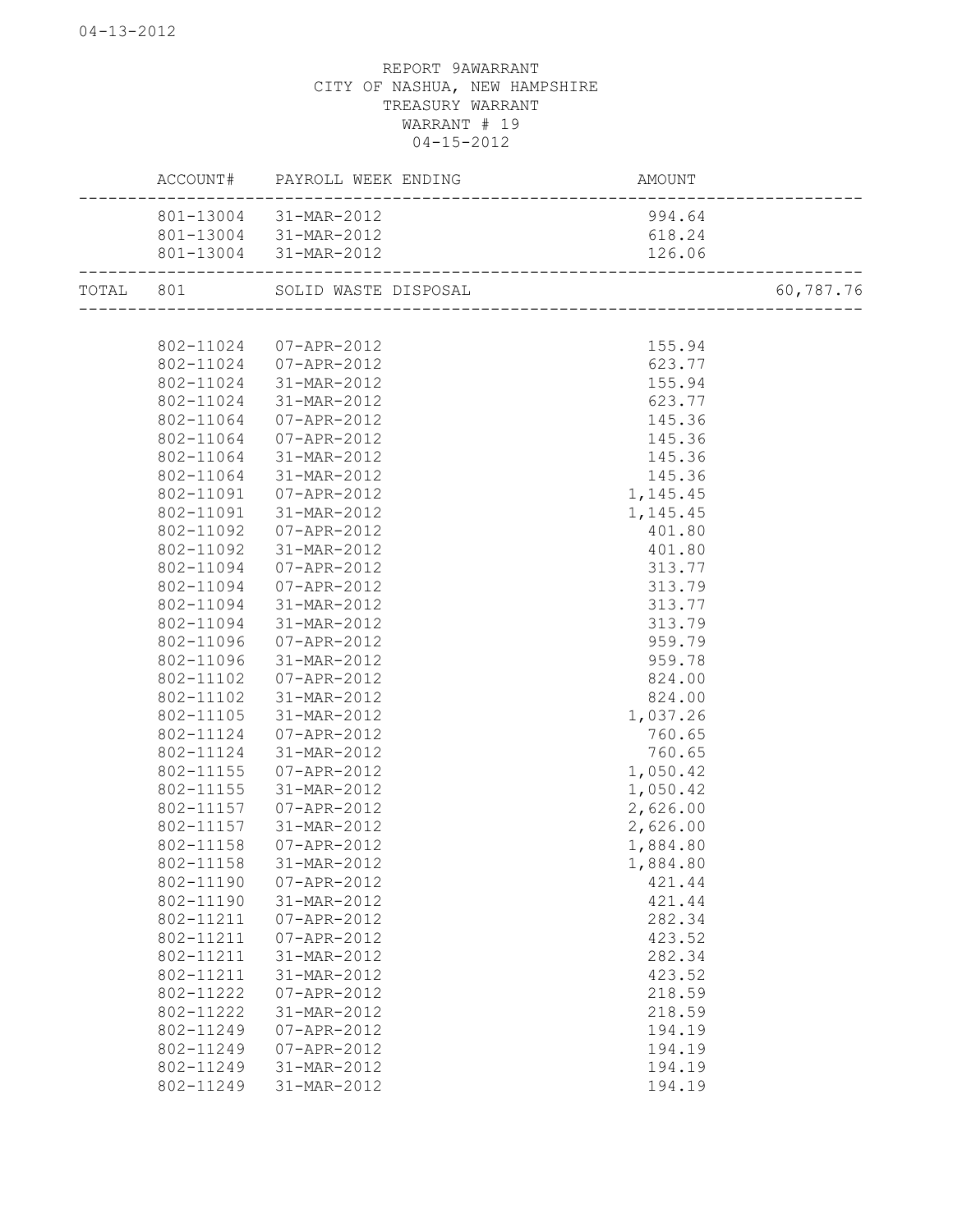|       | ACCOUNT#  | PAYROLL WEEK ENDING      | AMOUNT     |           |
|-------|-----------|--------------------------|------------|-----------|
|       | 802-11260 | 07-APR-2012              | 2,008.00   |           |
|       | 802-11260 | 31-MAR-2012              | 2,008.00   |           |
|       | 802-11268 | 07-APR-2012              | 46.44      |           |
|       | 802-11268 | 07-APR-2012              | 92.88      |           |
|       | 802-11268 | 31-MAR-2012              | 46.44      |           |
|       | 802-11268 | 31-MAR-2012              | 92.88      |           |
|       | 802-11270 | 07-APR-2012              | 1, 114.73  |           |
|       | 802-11270 | 31-MAR-2012              | 1, 114.73  |           |
|       | 802-11289 | 07-APR-2012              | 350.06     |           |
|       | 802-11289 | 31-MAR-2012              | 350.06     |           |
|       | 802-11330 | 07-APR-2012              | 1, 114.71  |           |
|       | 802-11330 | 31-MAR-2012              | 1, 114.71  |           |
|       | 802-11333 | 07-APR-2012              | 1,092.86   |           |
|       | 802-11333 | 31-MAR-2012              | 1,092.86   |           |
|       | 802-11431 | 07-APR-2012              | 351.17     |           |
|       | 802-11431 | 31-MAR-2012              | 351.17     |           |
|       | 802-11435 | 07-APR-2012              | 470.71     |           |
|       | 802-11435 | 07-APR-2012              | 188.28     |           |
|       | 802-11435 | 31-MAR-2012              | 470.71     |           |
|       | 802-11435 | 31-MAR-2012              | 188.28     |           |
|       | 802-11480 | 07-APR-2012              | 2,901.60   |           |
|       | 802-11480 | 31-MAR-2012              | 2,901.60   |           |
|       | 802-11513 | 07-APR-2012              | 5,807.20   |           |
|       | 802-11513 | 31-MAR-2012              | 5,807.20   |           |
|       | 802-11514 | 07-APR-2012              | 3,036.40   |           |
|       | 802-11514 | 31-MAR-2012              | 3,036.40   |           |
|       | 802-11681 | 07-APR-2012              | 326.04     |           |
|       | 802-11681 | 07-APR-2012              | 1,304.18   |           |
|       | 802-11681 | 31-MAR-2012              | 326.05     |           |
|       | 802-11681 | 31-MAR-2012              | 1,304.18   |           |
|       | 802-11693 | 07-APR-2012              | 1, 114.74  |           |
|       | 802-11693 | 31-MAR-2012              | 1, 114.74  |           |
|       | 802-11764 | 07-APR-2012              | 1,225.81   |           |
|       | 802-11764 | 31-MAR-2012              | 1,225.81   |           |
|       | 802-12154 | 07-APR-2012              | 384.00     |           |
|       | 802-12154 | 07-APR-2012              | 480.00     |           |
|       |           | 802-13004 07-APR-2012    | 2,434.37   |           |
|       | 802-13004 | 07-APR-2012              | 1,190.81   |           |
|       | 802-13004 | 31-MAR-2012              | 769.50     |           |
|       |           | 802-13004 31-MAR-2012    | 799.77     |           |
|       |           | 802-13009 07-APR-2012    | 230.48     |           |
|       | 802-17008 | 07-APR-2012              | 900.00     |           |
| TOTAL | 802       | SEWERAGE DISPOSAL SYSTEM |            | 79,488.15 |
|       |           |                          |            |           |
|       |           | 951-05055 31-MAR-2012    | 20, 142.56 |           |
|       |           | 951-05056 07-APR-2012    | 37, 492.72 |           |